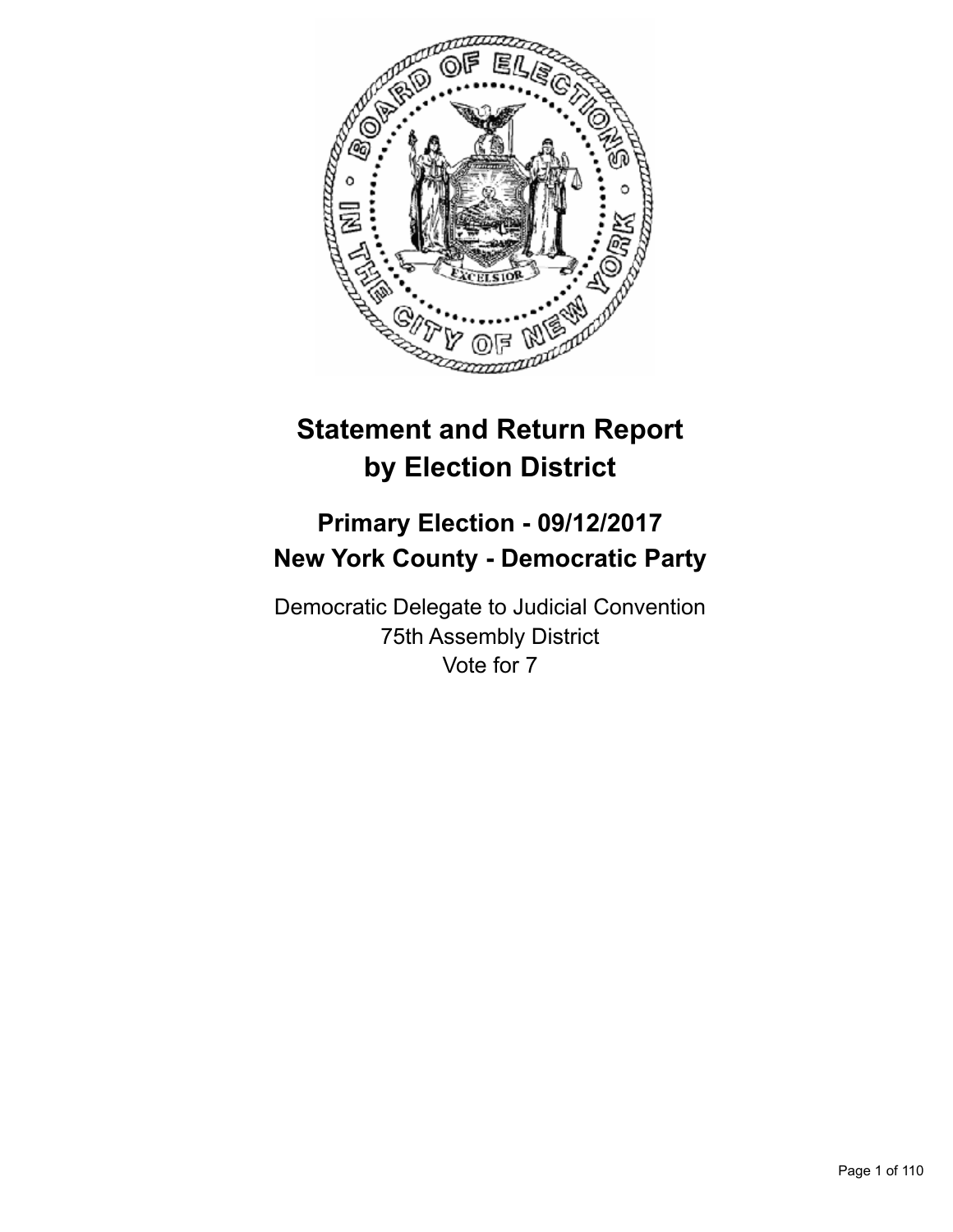

| <b>PUBLIC COUNTER</b>                                    | 96           |
|----------------------------------------------------------|--------------|
| MANUALLY COUNTED EMERGENCY                               | 0            |
| <b>ABSENTEE / MILITARY</b>                               | 2            |
| <b>AFFIDAVIT</b>                                         | $\mathbf{0}$ |
| <b>Total Ballots</b>                                     | 98           |
| Less - Inapplicable Federal/Special Presidential Ballots | $\mathbf{0}$ |
| <b>Total Applicable Ballots</b>                          | 98           |
| <b>THOMAS DUANE</b>                                      | 73           |
| <b>JUDY L. RICHHEIMER</b>                                | 52           |
| <b>EVELYN SUAREZ</b>                                     | 52           |
| <b>MINDY ROSIER</b>                                      | 56           |
| ROBERTA C. GELB                                          | 52           |
| JOANNE A. SINOVOI                                        | 50           |
| <b>SUSANNE WASSON</b>                                    | 44           |
| <b>EMILY J. GOODMAN</b>                                  | 33           |
| RONNIE M. ELDRIDGE                                       | 28           |
| <b>SHERRIN HERSCH</b>                                    | 15           |
| LISA G. MEHOS                                            | 19           |
| <b>BARBARA ROSEN</b>                                     | 25           |
| <b>LIBBY FRIEDMAN</b>                                    | 28           |
| AMY E. COHEN                                             | 27           |
| <b>Total Votes</b>                                       | 554          |
| Unrecorded                                               | 132          |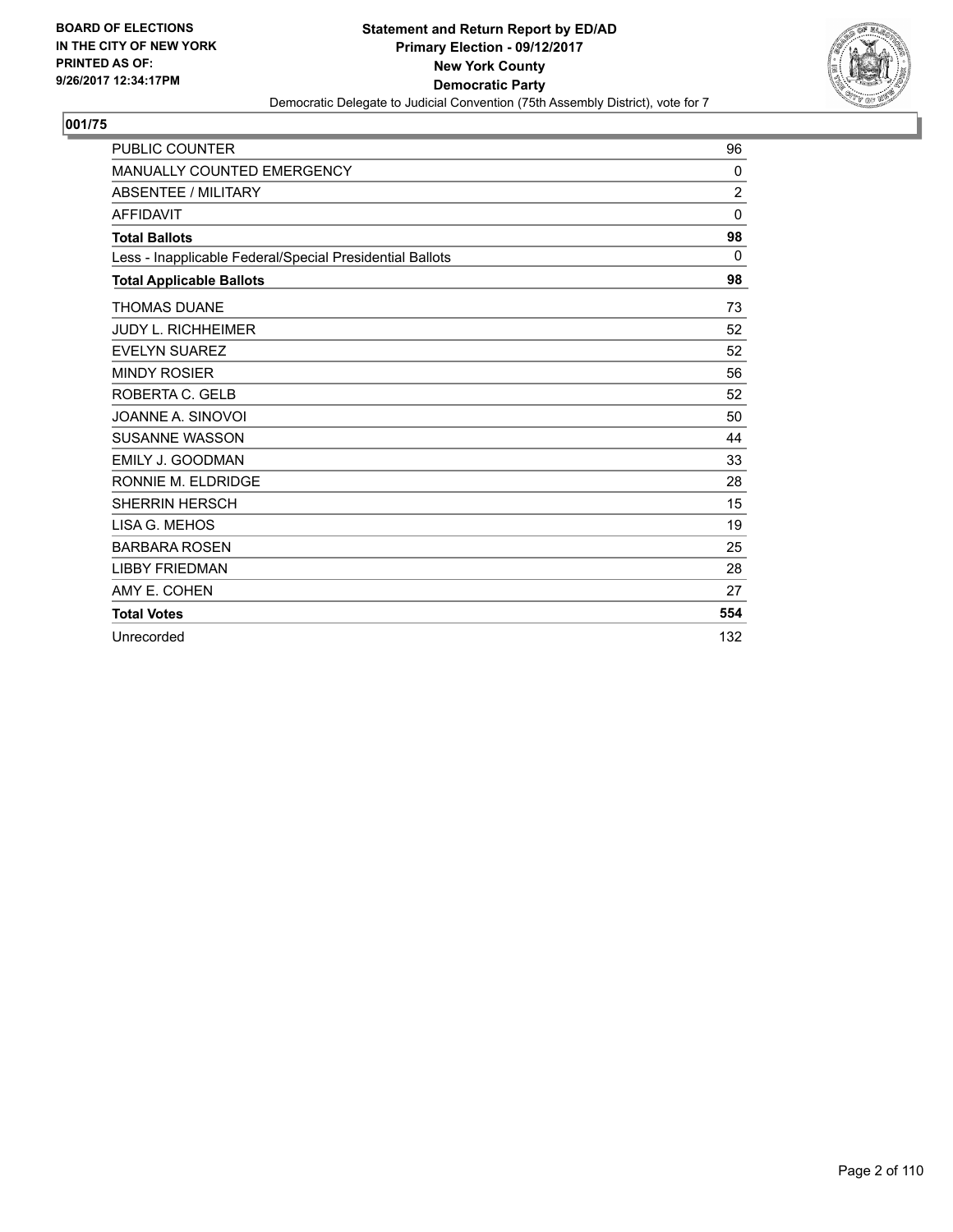

| <b>PUBLIC COUNTER</b>                                    | 101          |
|----------------------------------------------------------|--------------|
| <b>MANUALLY COUNTED EMERGENCY</b>                        | 0            |
| <b>ABSENTEE / MILITARY</b>                               | 5            |
| <b>AFFIDAVIT</b>                                         | $\mathbf{0}$ |
| <b>Total Ballots</b>                                     | 106          |
| Less - Inapplicable Federal/Special Presidential Ballots | 0            |
| <b>Total Applicable Ballots</b>                          | 106          |
| <b>THOMAS DUANE</b>                                      | 71           |
| <b>JUDY L. RICHHEIMER</b>                                | 60           |
| <b>EVELYN SUAREZ</b>                                     | 67           |
| <b>MINDY ROSIER</b>                                      | 55           |
| ROBERTA C. GELB                                          | 64           |
| JOANNE A. SINOVOI                                        | 56           |
| <b>SUSANNE WASSON</b>                                    | 55           |
| EMILY J. GOODMAN                                         | 25           |
| RONNIE M. ELDRIDGE                                       | 27           |
| <b>SHERRIN HERSCH</b>                                    | 9            |
| LISA G. MEHOS                                            | 21           |
| <b>BARBARA ROSEN</b>                                     | 23           |
| <b>LIBBY FRIEDMAN</b>                                    | 23           |
| AMY E. COHEN                                             | 29           |
| <b>Total Votes</b>                                       | 585          |
| Unrecorded                                               | 157          |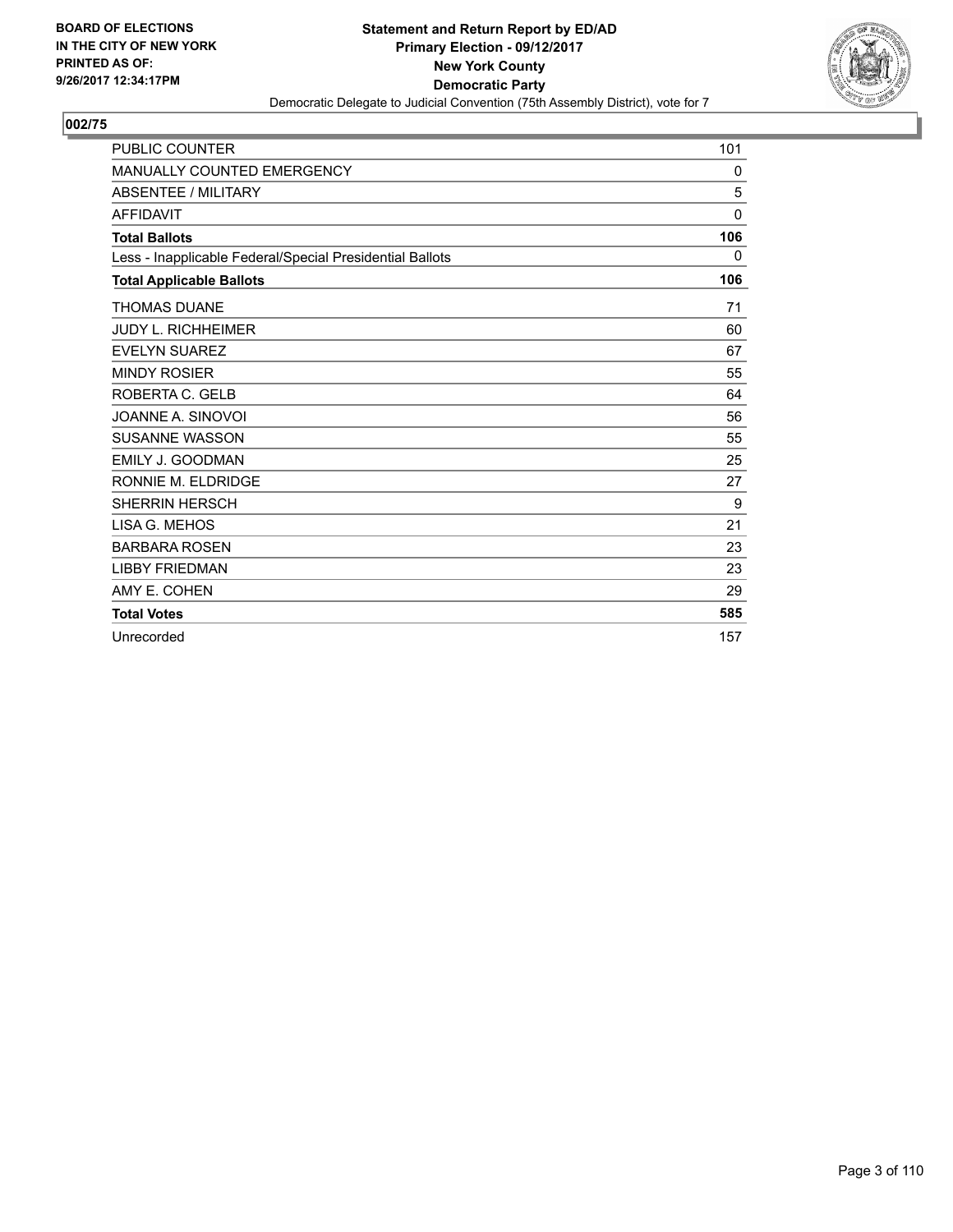

| <b>PUBLIC COUNTER</b>                                    | 59           |
|----------------------------------------------------------|--------------|
| MANUALLY COUNTED EMERGENCY                               | 0            |
| <b>ABSENTEE / MILITARY</b>                               | 4            |
| <b>AFFIDAVIT</b>                                         | 0            |
| <b>Total Ballots</b>                                     | 63           |
| Less - Inapplicable Federal/Special Presidential Ballots | $\mathbf{0}$ |
| <b>Total Applicable Ballots</b>                          | 63           |
| <b>THOMAS DUANE</b>                                      | 34           |
| <b>JUDY L. RICHHEIMER</b>                                | 26           |
| <b>EVELYN SUAREZ</b>                                     | 32           |
| <b>MINDY ROSIER</b>                                      | 28           |
| ROBERTA C. GELB                                          | 30           |
| JOANNE A. SINOVOI                                        | 24           |
| <b>SUSANNE WASSON</b>                                    | 23           |
| EMILY J. GOODMAN                                         | 8            |
| RONNIE M. ELDRIDGE                                       | 9            |
| <b>SHERRIN HERSCH</b>                                    | 5            |
| LISA G. MEHOS                                            | 13           |
| <b>BARBARA ROSEN</b>                                     | 13           |
| <b>LIBBY FRIEDMAN</b>                                    | 8            |
| AMY E. COHEN                                             | 9            |
| JEANNE KAZEL WILCKE (WRITE-IN)                           | 1            |
| JENNIFER HOPPE (WRITE-IN)                                | 1            |
| LORA TENNENBAUM (WRITE-IN)                               | 1            |
| NADINE K. HOFFMAN (WRITE-IN)                             | $\mathbf{1}$ |
| NORMA RAMIREZ (WRITE-IN)                                 | 1            |
| <b>Total Votes</b>                                       | 267          |
| Unrecorded                                               | 174          |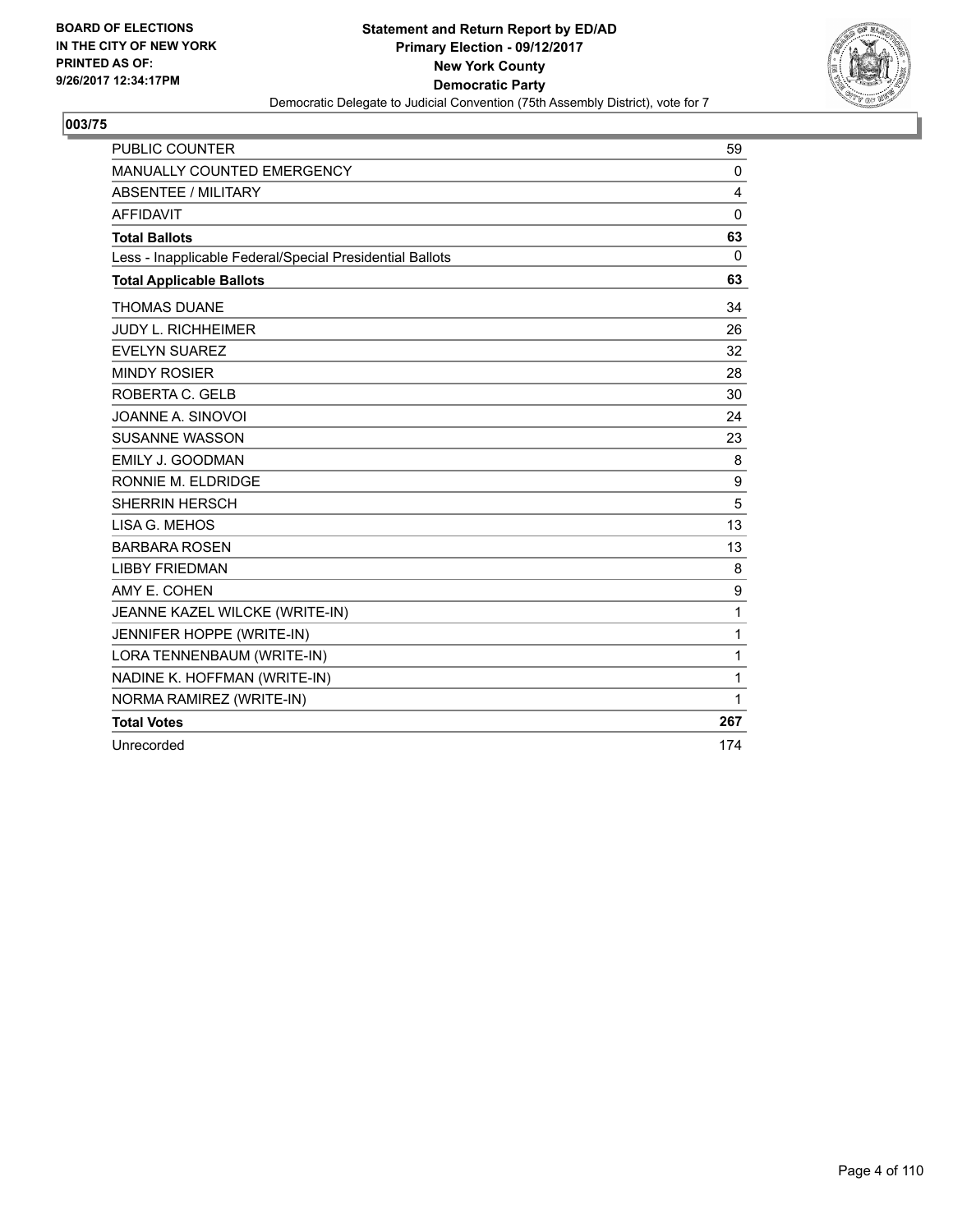

| <b>PUBLIC COUNTER</b>                                    | 103          |
|----------------------------------------------------------|--------------|
| <b>MANUALLY COUNTED EMERGENCY</b>                        | $\mathbf{0}$ |
| <b>ABSENTEE / MILITARY</b>                               | 3            |
| <b>AFFIDAVIT</b>                                         | 1            |
| <b>Total Ballots</b>                                     | 107          |
| Less - Inapplicable Federal/Special Presidential Ballots | $\mathbf{0}$ |
| <b>Total Applicable Ballots</b>                          | 107          |
| <b>THOMAS DUANE</b>                                      | 75           |
| <b>JUDY L. RICHHEIMER</b>                                | 46           |
| <b>EVELYN SUAREZ</b>                                     | 60           |
| <b>MINDY ROSIER</b>                                      | 45           |
| ROBERTA C. GELB                                          | 47           |
| JOANNE A. SINOVOI                                        | 41           |
| <b>SUSANNE WASSON</b>                                    | 47           |
| <b>EMILY J. GOODMAN</b>                                  | 22           |
| RONNIE M. ELDRIDGE                                       | 20           |
| <b>SHERRIN HERSCH</b>                                    | 13           |
| LISA G. MEHOS                                            | 17           |
| <b>BARBARA ROSEN</b>                                     | 21           |
| <b>LIBBY FRIEDMAN</b>                                    | 21           |
| AMY E. COHEN                                             | 21           |
| ALLEN N. ROSKOFF (WRITE-IN)                              | 1            |
| AUTHUR Z. SCHWARTZ (WRITE-IN)                            | 1            |
| BARBARA ROETLER (WRITE-IN)                               | 1            |
| DENISSE FRANIL (WRITE-IN)                                | 1            |
| REBECCA SCHWARTZ (WRITE-IN)                              | 1            |
| SHEILA R. RULE (WRITE-IN)                                | 1            |
| <b>Total Votes</b>                                       | 502          |
| Unrecorded                                               | 247          |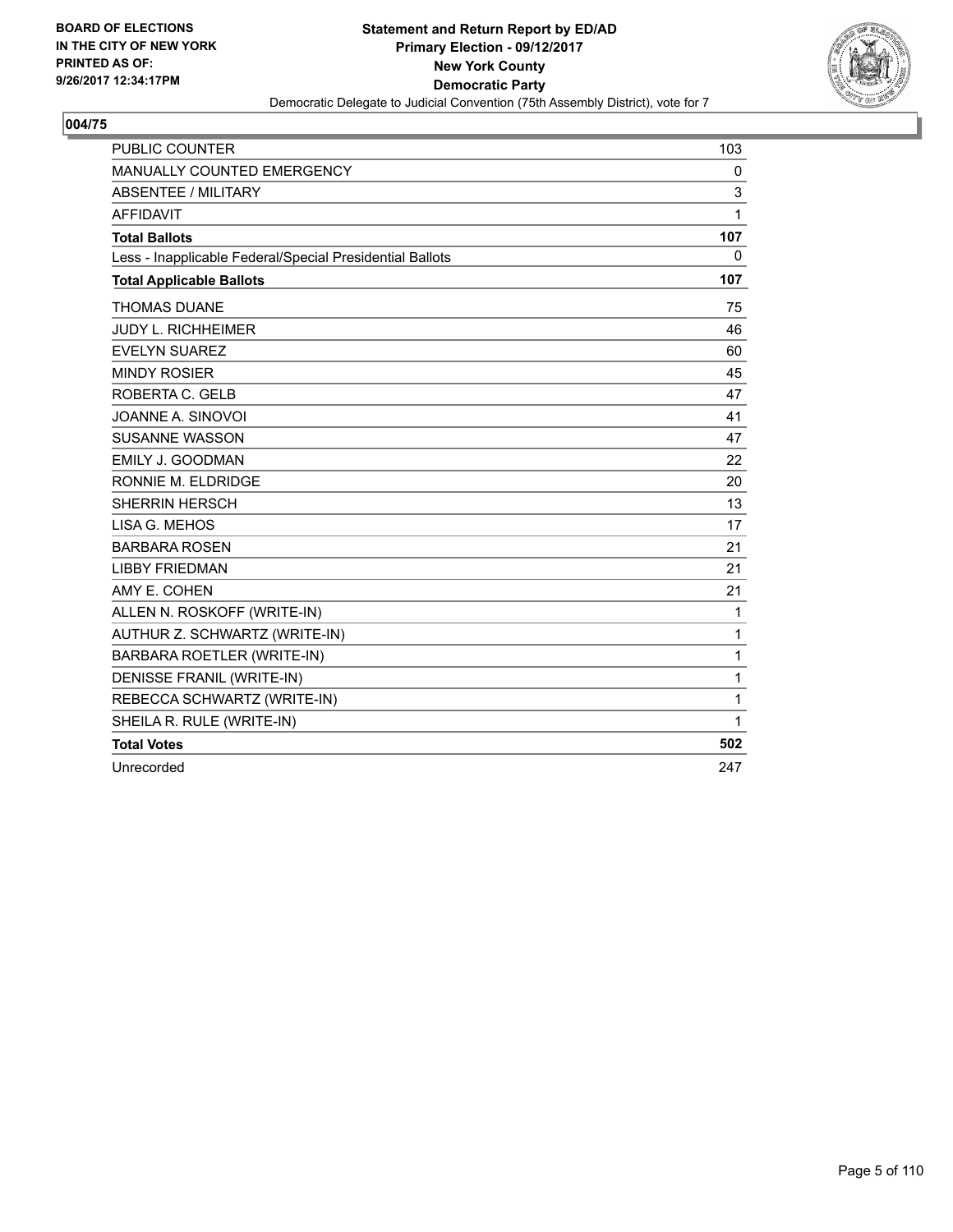

| <b>PUBLIC COUNTER</b>                                    | 55             |
|----------------------------------------------------------|----------------|
| <b>MANUALLY COUNTED EMERGENCY</b>                        | 0              |
| <b>ABSENTEE / MILITARY</b>                               | $\overline{2}$ |
| <b>AFFIDAVIT</b>                                         | 0              |
| <b>Total Ballots</b>                                     | 57             |
| Less - Inapplicable Federal/Special Presidential Ballots | 0              |
| <b>Total Applicable Ballots</b>                          | 57             |
| <b>THOMAS DUANE</b>                                      | 39             |
| <b>JUDY L. RICHHEIMER</b>                                | 36             |
| <b>EVELYN SUAREZ</b>                                     | 39             |
| <b>MINDY ROSIER</b>                                      | 35             |
| ROBERTA C. GELB                                          | 35             |
| JOANNE A. SINOVOI                                        | 33             |
| <b>SUSANNE WASSON</b>                                    | 36             |
| <b>EMILY J. GOODMAN</b>                                  | 13             |
| RONNIE M. ELDRIDGE                                       | 12             |
| <b>SHERRIN HERSCH</b>                                    | $\overline{7}$ |
| LISA G. MEHOS                                            | 9              |
| <b>BARBARA ROSEN</b>                                     | 12             |
| <b>LIBBY FRIEDMAN</b>                                    | 8              |
| AMY E. COHEN                                             | 13             |
| CARLINA RIVERA (WRITE-IN)                                | 1              |
| SAM BRICKFIELD (WRITE-IN)                                | 1              |
| <b>Total Votes</b>                                       | 329            |
| Unrecorded                                               | 70             |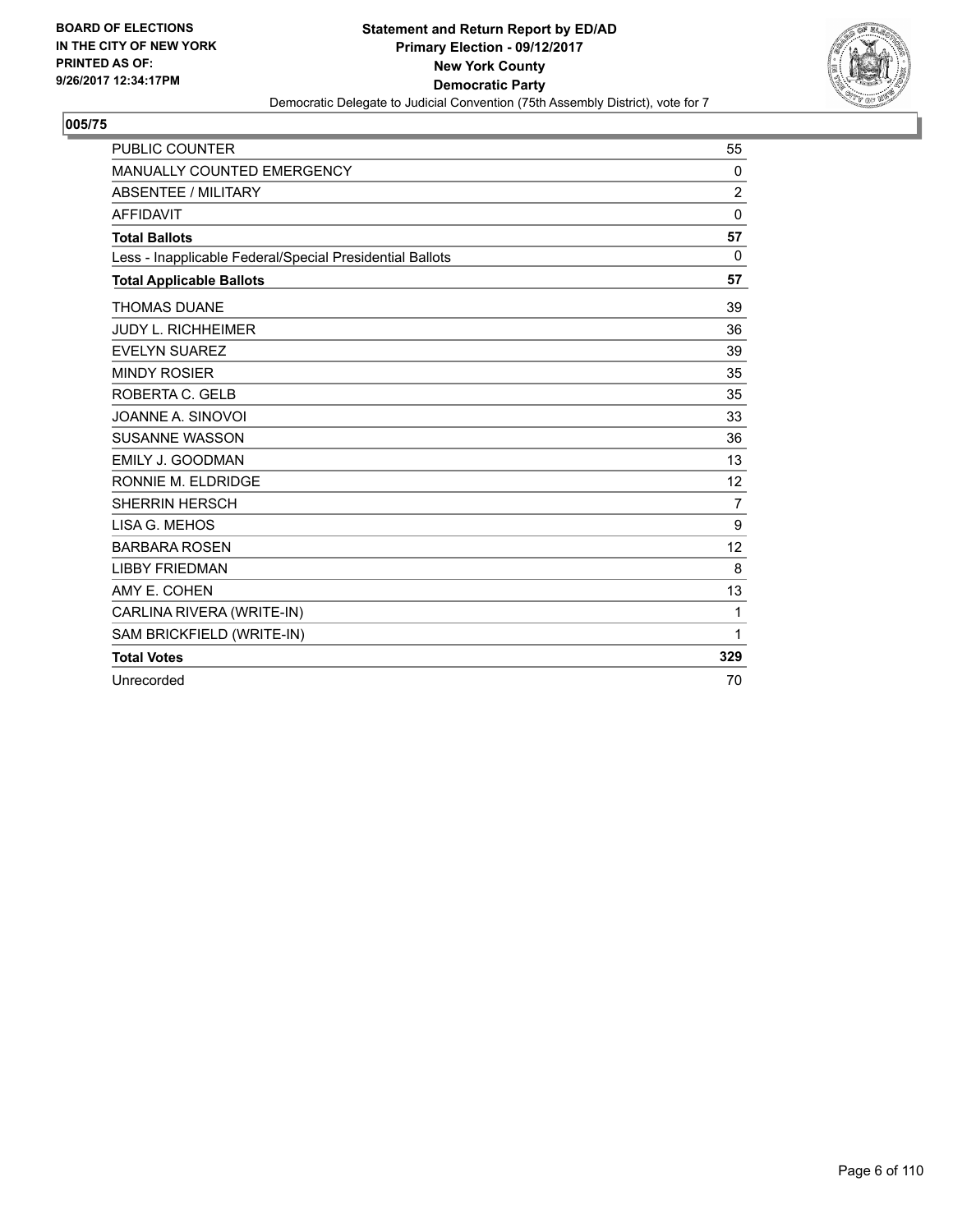

| <b>PUBLIC COUNTER</b>                                    | 152            |
|----------------------------------------------------------|----------------|
| MANUALLY COUNTED EMERGENCY                               | 0              |
| <b>ABSENTEE / MILITARY</b>                               | $\overline{2}$ |
| <b>AFFIDAVIT</b>                                         | 1              |
| <b>Total Ballots</b>                                     | 155            |
| Less - Inapplicable Federal/Special Presidential Ballots | $\mathbf{0}$   |
| <b>Total Applicable Ballots</b>                          | 155            |
| <b>THOMAS DUANE</b>                                      | 105            |
| <b>JUDY L. RICHHEIMER</b>                                | 72             |
| <b>EVELYN SUAREZ</b>                                     | 80             |
| <b>MINDY ROSIER</b>                                      | 72             |
| ROBERTA C. GELB                                          | 79             |
| JOANNE A. SINOVOI                                        | 70             |
| <b>SUSANNE WASSON</b>                                    | 67             |
| EMILY J. GOODMAN                                         | 41             |
| RONNIE M. ELDRIDGE                                       | 36             |
| <b>SHERRIN HERSCH</b>                                    | 21             |
| LISA G. MEHOS                                            | 30             |
| <b>BARBARA ROSEN</b>                                     | 40             |
| <b>LIBBY FRIEDMAN</b>                                    | 39             |
| AMY E. COHEN                                             | 37             |
| DAVID EISENBACH (WRITE-IN)                               | 1              |
| ELIOT SPITZER (WRITE-IN)                                 | 1              |
| MICHAEL S. BASHNER (WRITE-IN)                            | $\mathbf{1}$   |
| RICHARD S. BASHNER (WRITE-IN)                            | 1              |
| ROBERT GANGI (WRITE-IN)                                  | 1              |
| <b>Total Votes</b>                                       | 794            |
| Unrecorded                                               | 291            |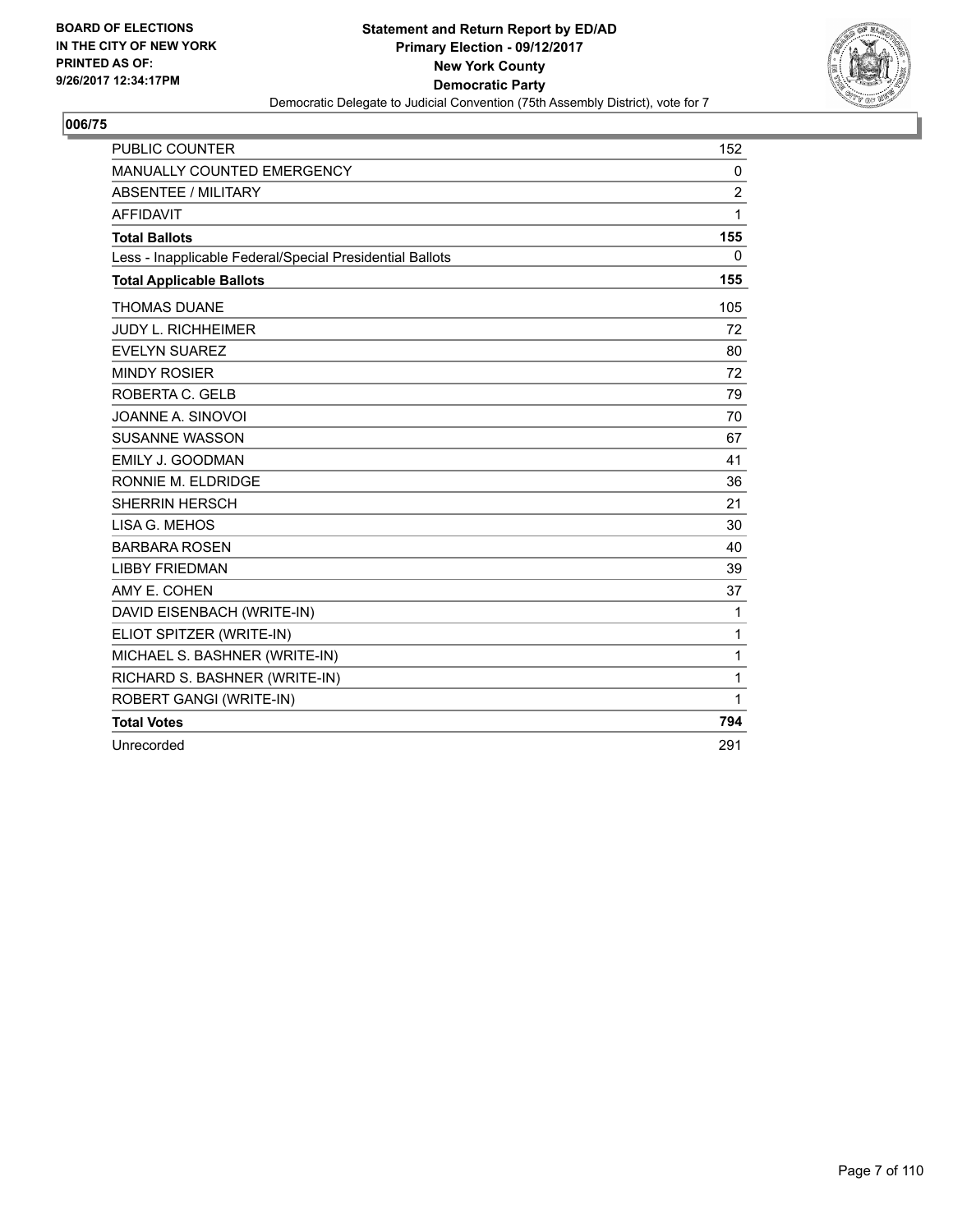

| <b>PUBLIC COUNTER</b>                                    | 83           |
|----------------------------------------------------------|--------------|
| <b>MANUALLY COUNTED EMERGENCY</b>                        | 0            |
| <b>ABSENTEE / MILITARY</b>                               | 1            |
| <b>AFFIDAVIT</b>                                         | $\mathbf{0}$ |
| <b>Total Ballots</b>                                     | 84           |
| Less - Inapplicable Federal/Special Presidential Ballots | 0            |
| <b>Total Applicable Ballots</b>                          | 84           |
| <b>THOMAS DUANE</b>                                      | 52           |
| <b>JUDY L. RICHHEIMER</b>                                | 41           |
| <b>EVELYN SUAREZ</b>                                     | 42           |
| <b>MINDY ROSIER</b>                                      | 39           |
| ROBERTA C. GELB                                          | 45           |
| JOANNE A. SINOVOI                                        | 32           |
| <b>SUSANNE WASSON</b>                                    | 35           |
| <b>EMILY J. GOODMAN</b>                                  | 22           |
| RONNIE M. ELDRIDGE                                       | 22           |
| <b>SHERRIN HERSCH</b>                                    | 5            |
| LISA G. MEHOS                                            | 15           |
| <b>BARBARA ROSEN</b>                                     | 14           |
| <b>LIBBY FRIEDMAN</b>                                    | 19           |
| AMY E. COHEN                                             | 19           |
| <b>GERI GRANDE (WRITE-IN)</b>                            | 1            |
| <b>Total Votes</b>                                       | 403          |
| Unrecorded                                               | 185          |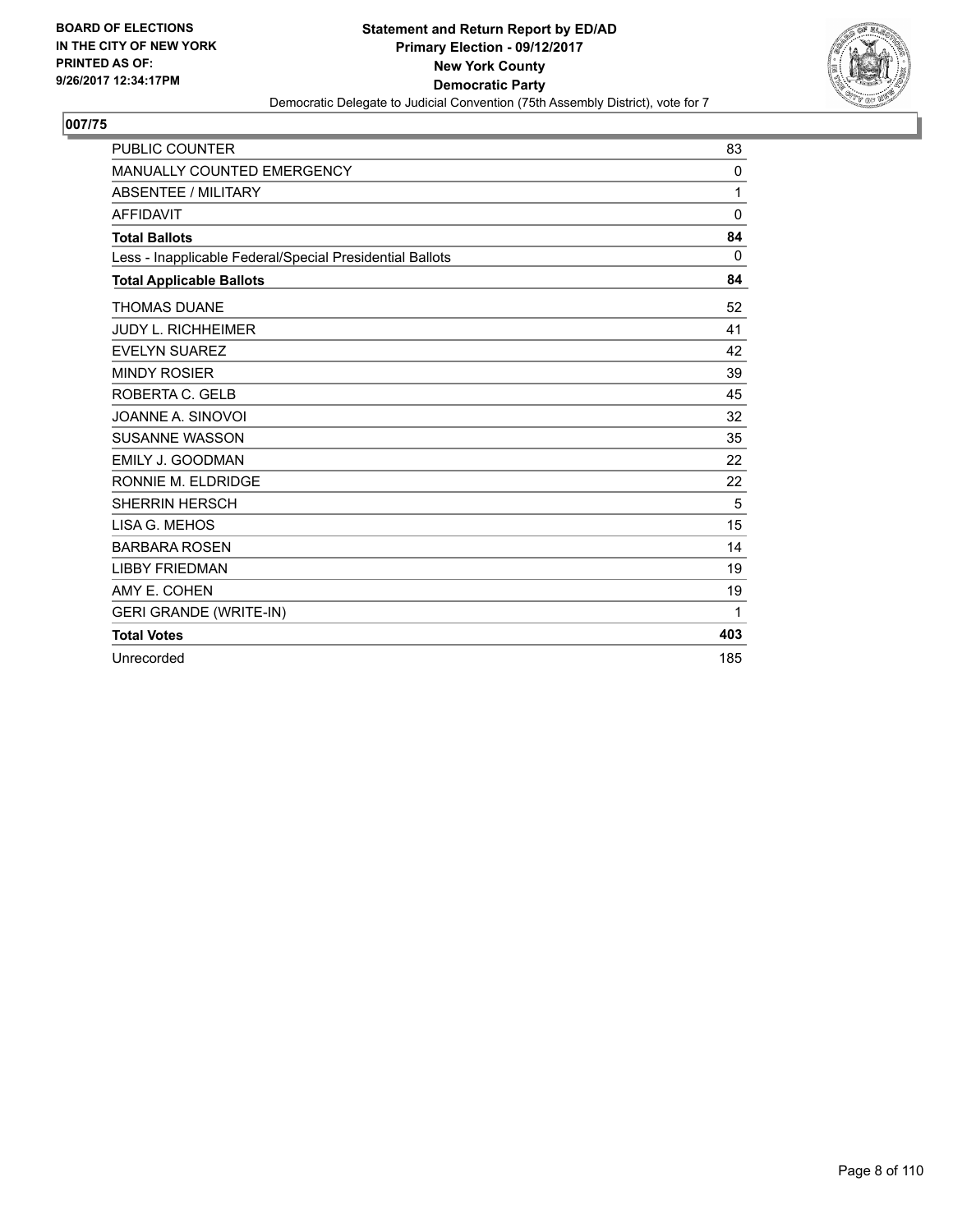

| <b>PUBLIC COUNTER</b>                                    | 67             |
|----------------------------------------------------------|----------------|
| <b>MANUALLY COUNTED EMERGENCY</b>                        | 0              |
| <b>ABSENTEE / MILITARY</b>                               | $\overline{2}$ |
| <b>AFFIDAVIT</b>                                         | $\Omega$       |
| <b>Total Ballots</b>                                     | 69             |
| Less - Inapplicable Federal/Special Presidential Ballots | 0              |
| <b>Total Applicable Ballots</b>                          | 69             |
| <b>THOMAS DUANE</b>                                      | 42             |
| <b>JUDY L. RICHHEIMER</b>                                | 32             |
| <b>EVELYN SUAREZ</b>                                     | 33             |
| <b>MINDY ROSIER</b>                                      | 30             |
| ROBERTA C. GELB                                          | 32             |
| JOANNE A. SINOVOI                                        | 26             |
| <b>SUSANNE WASSON</b>                                    | 28             |
| EMILY J. GOODMAN                                         | 18             |
| RONNIE M. ELDRIDGE                                       | 13             |
| <b>SHERRIN HERSCH</b>                                    | 4              |
| LISA G. MEHOS                                            | $\overline{7}$ |
| <b>BARBARA ROSEN</b>                                     | 13             |
| <b>LIBBY FRIEDMAN</b>                                    | 10             |
| AMY E. COHEN                                             | 11             |
| <b>Total Votes</b>                                       | 299            |
| Unrecorded                                               | 184            |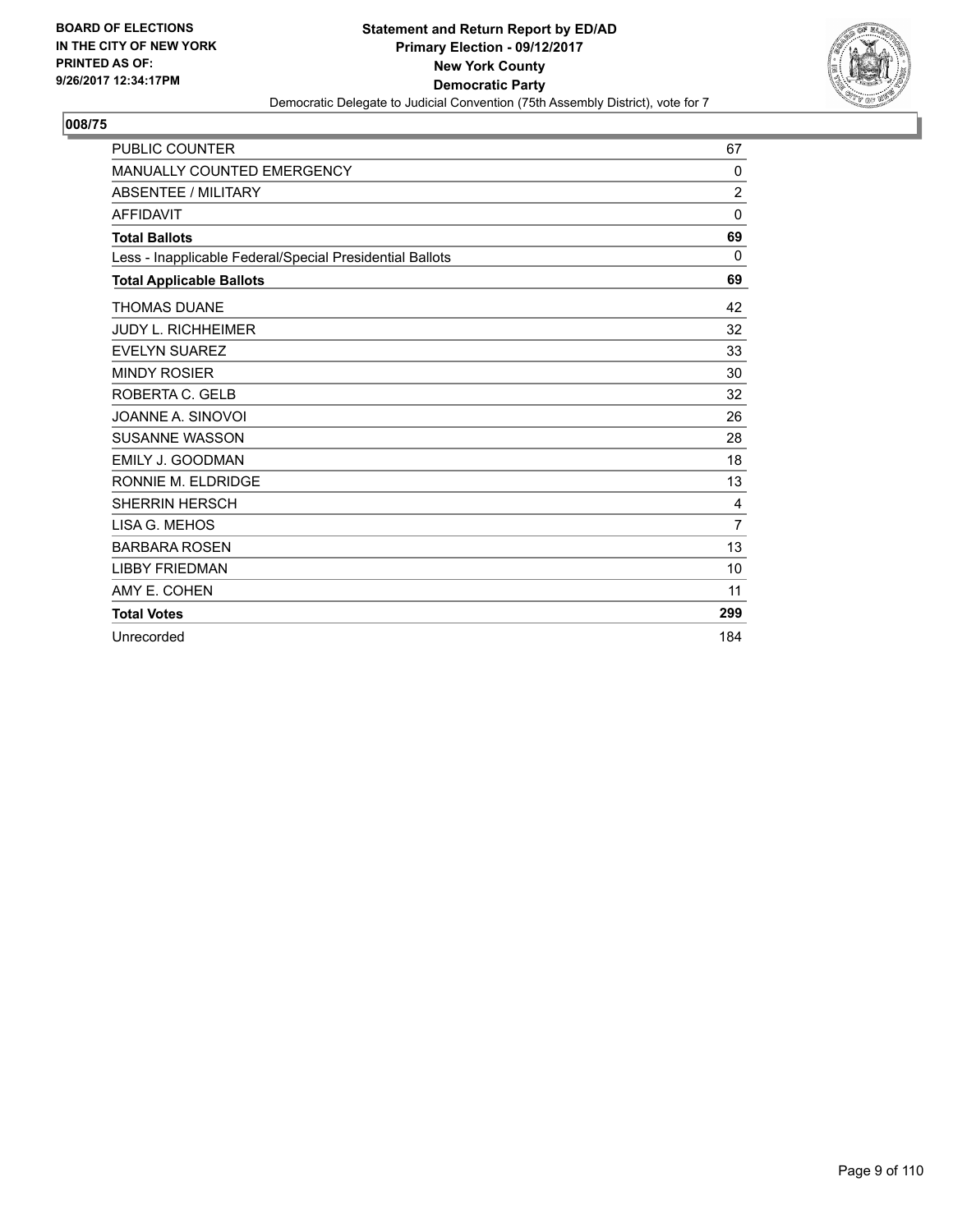

| <b>PUBLIC COUNTER</b>                                    | 59       |
|----------------------------------------------------------|----------|
| <b>MANUALLY COUNTED EMERGENCY</b>                        | 0        |
| <b>ABSENTEE / MILITARY</b>                               | 1        |
| <b>AFFIDAVIT</b>                                         | $\Omega$ |
| <b>Total Ballots</b>                                     | 60       |
| Less - Inapplicable Federal/Special Presidential Ballots | 0        |
| <b>Total Applicable Ballots</b>                          | 60       |
| <b>THOMAS DUANE</b>                                      | 27       |
| <b>JUDY L. RICHHEIMER</b>                                | 19       |
| <b>EVELYN SUAREZ</b>                                     | 20       |
| <b>MINDY ROSIER</b>                                      | 18       |
| ROBERTA C. GELB                                          | 18       |
| JOANNE A. SINOVOI                                        | 15       |
| <b>SUSANNE WASSON</b>                                    | 20       |
| <b>EMILY J. GOODMAN</b>                                  | 19       |
| RONNIE M. ELDRIDGE                                       | 13       |
| <b>SHERRIN HERSCH</b>                                    | 9        |
| LISA G. MEHOS                                            | 14       |
| <b>BARBARA ROSEN</b>                                     | 13       |
| <b>LIBBY FRIEDMAN</b>                                    | 17       |
| AMY E. COHEN                                             | 15       |
| <b>Total Votes</b>                                       | 237      |
| Unrecorded                                               | 183      |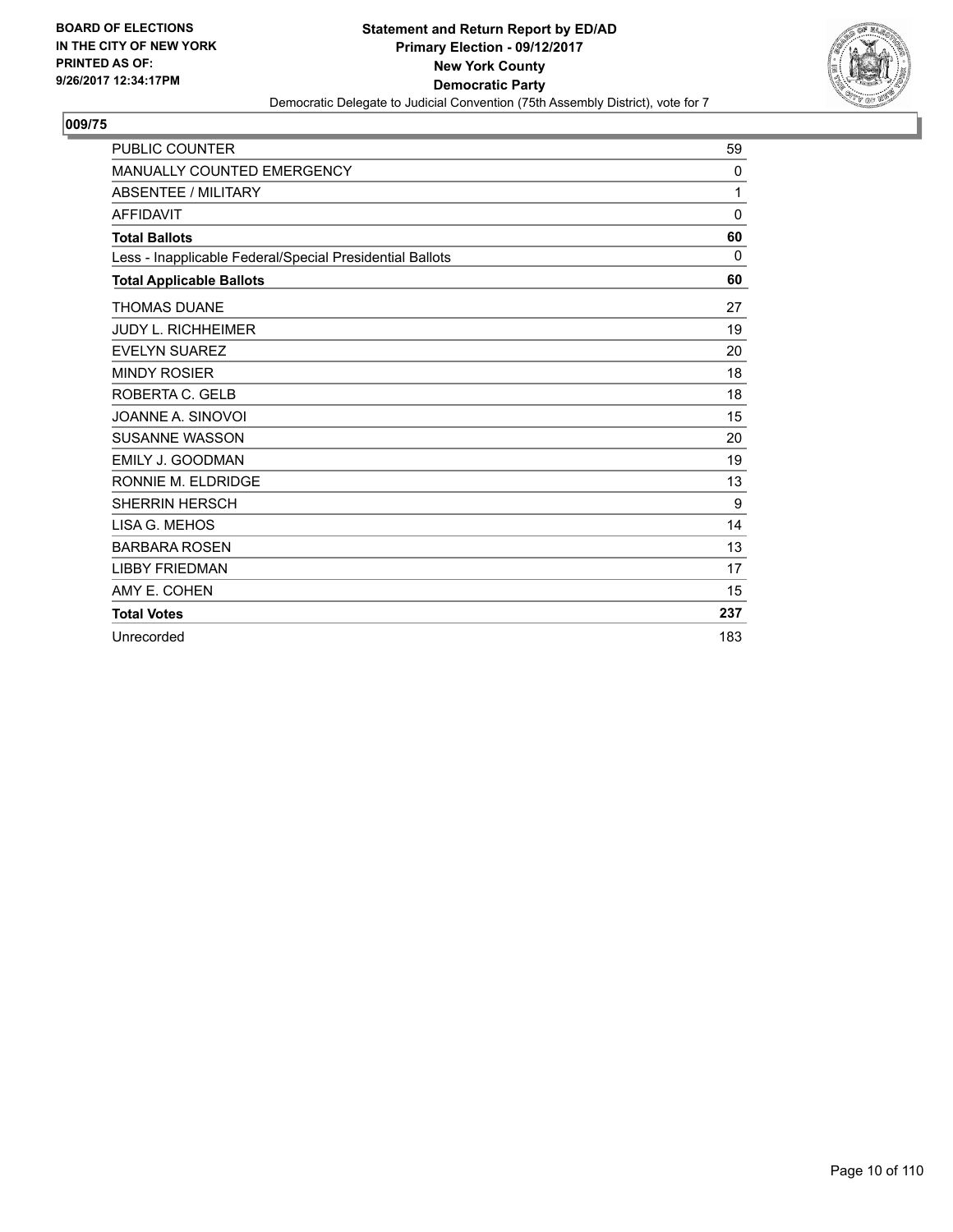

| <b>PUBLIC COUNTER</b>                                    | 87           |
|----------------------------------------------------------|--------------|
| <b>MANUALLY COUNTED EMERGENCY</b>                        | $\mathbf{0}$ |
| <b>ABSENTEE / MILITARY</b>                               | 0            |
| <b>AFFIDAVIT</b>                                         | 0            |
| <b>Total Ballots</b>                                     | 87           |
| Less - Inapplicable Federal/Special Presidential Ballots | $\Omega$     |
| <b>Total Applicable Ballots</b>                          | 87           |
| <b>THOMAS DUANE</b>                                      | 58           |
| <b>JUDY L. RICHHEIMER</b>                                | 37           |
| <b>EVELYN SUAREZ</b>                                     | 44           |
| <b>MINDY ROSIER</b>                                      | 35           |
| ROBERTA C. GELB                                          | 40           |
| JOANNE A. SINOVOI                                        | 32           |
| <b>SUSANNE WASSON</b>                                    | 32           |
| <b>EMILY J. GOODMAN</b>                                  | 27           |
| RONNIE M. ELDRIDGE                                       | 16           |
| <b>SHERRIN HERSCH</b>                                    | 11           |
| LISA G. MEHOS                                            | 15           |
| <b>BARBARA ROSEN</b>                                     | 24           |
| <b>LIBBY FRIEDMAN</b>                                    | 16           |
| AMY E. COHEN                                             | 25           |
| UNATTRIBUTABLE WRITE-IN (WRITE-IN)                       | 2            |
| <b>Total Votes</b>                                       | 414          |
| Unrecorded                                               | 195          |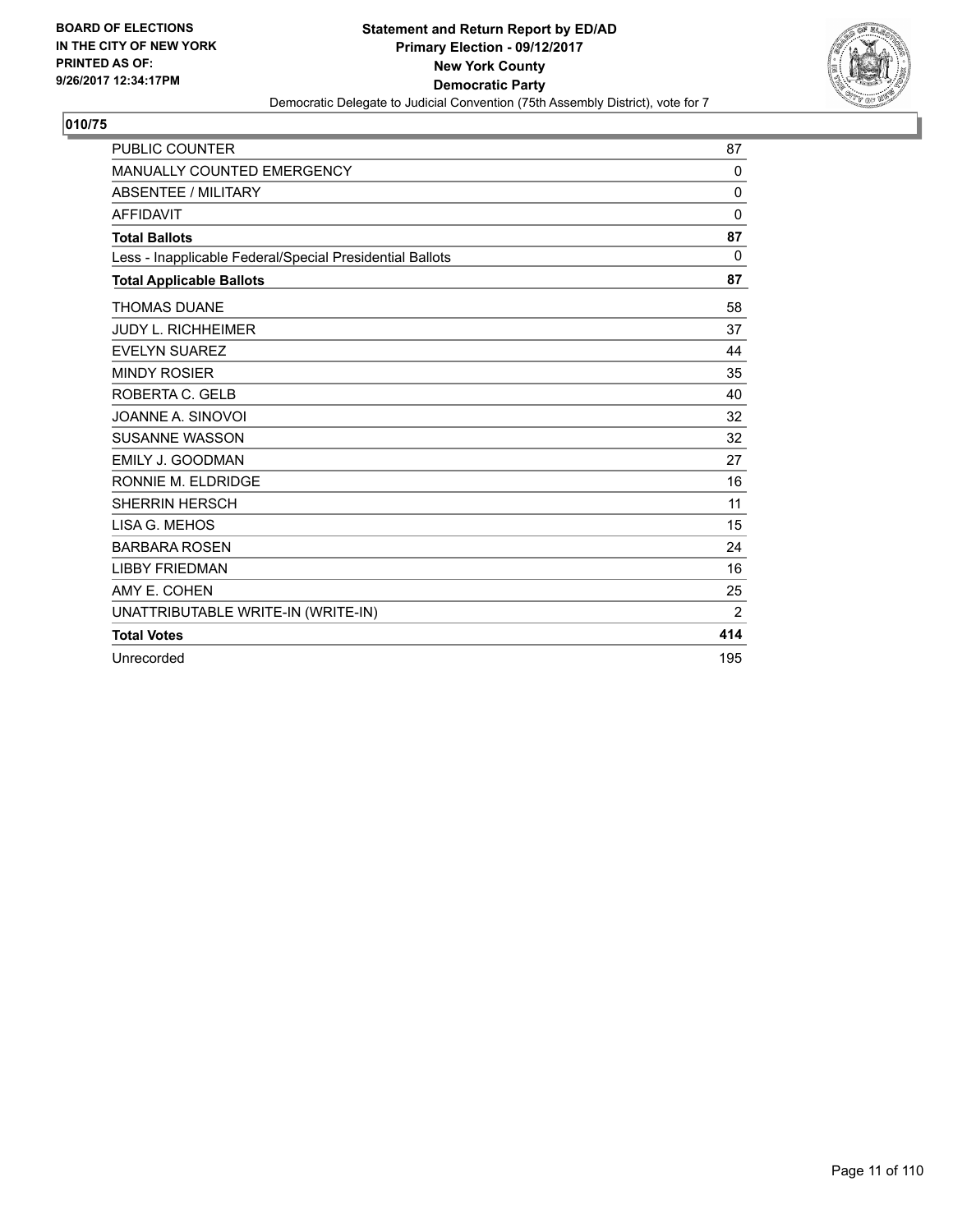

| <b>PUBLIC COUNTER</b>                                    | 66           |
|----------------------------------------------------------|--------------|
| <b>MANUALLY COUNTED EMERGENCY</b>                        | $\mathbf{0}$ |
| <b>ABSENTEE / MILITARY</b>                               | $\mathbf{0}$ |
| <b>AFFIDAVIT</b>                                         | $\Omega$     |
| <b>Total Ballots</b>                                     | 66           |
| Less - Inapplicable Federal/Special Presidential Ballots | 0            |
| <b>Total Applicable Ballots</b>                          | 66           |
| <b>THOMAS DUANE</b>                                      | 47           |
| <b>JUDY L. RICHHEIMER</b>                                | 26           |
| <b>EVELYN SUAREZ</b>                                     | 33           |
| <b>MINDY ROSIER</b>                                      | 27           |
| ROBERTA C. GELB                                          | 27           |
| JOANNE A. SINOVOI                                        | 21           |
| <b>SUSANNE WASSON</b>                                    | 24           |
| EMILY J. GOODMAN                                         | 12           |
| RONNIE M. ELDRIDGE                                       | 13           |
| <b>SHERRIN HERSCH</b>                                    | 9            |
| LISA G. MEHOS                                            | 13           |
| <b>BARBARA ROSEN</b>                                     | 14           |
| <b>LIBBY FRIEDMAN</b>                                    | 14           |
| AMY E. COHEN                                             | 13           |
| <b>Total Votes</b>                                       | 293          |
| Unrecorded                                               | 169          |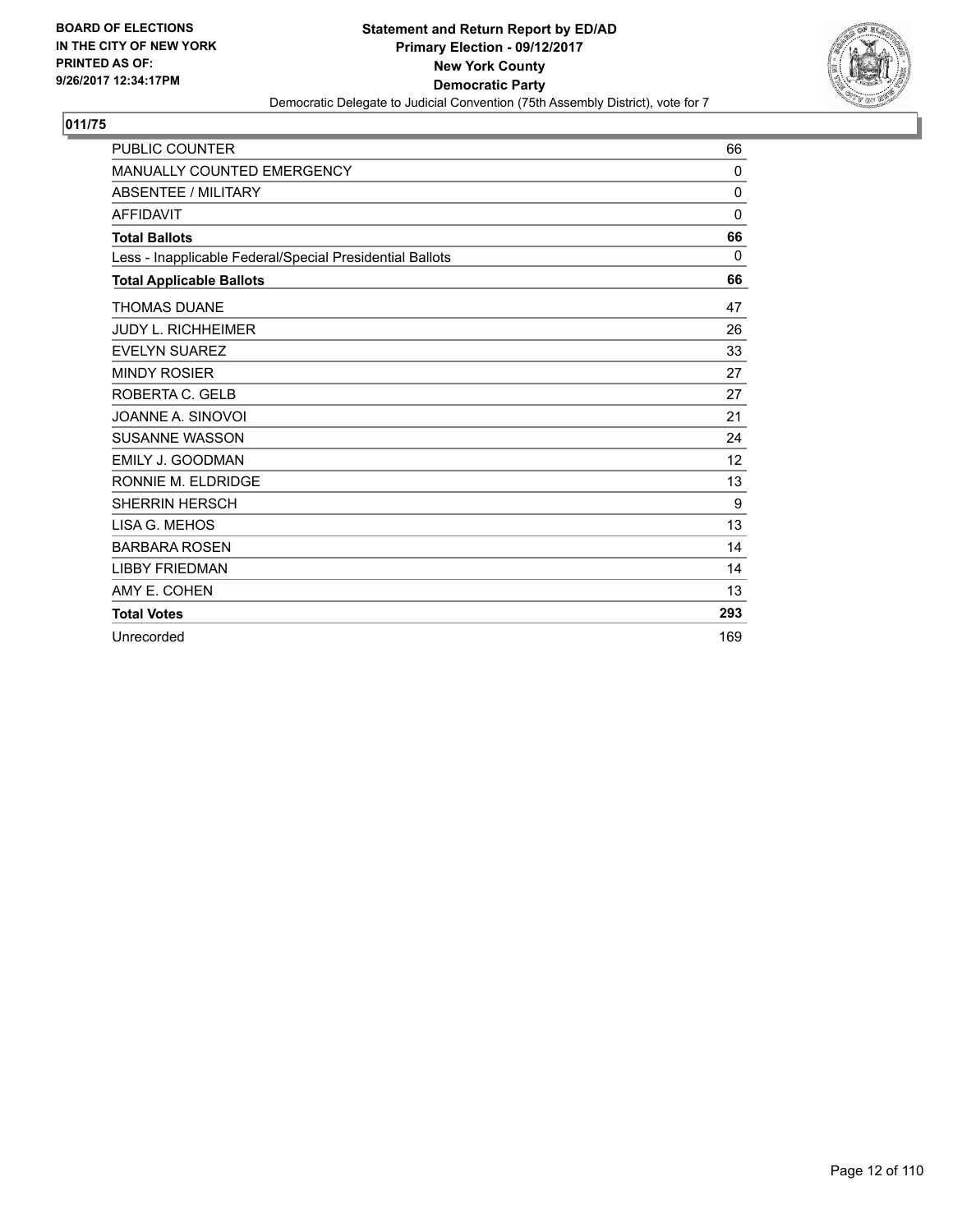

| <b>PUBLIC COUNTER</b>                                    | 46  |
|----------------------------------------------------------|-----|
| <b>MANUALLY COUNTED EMERGENCY</b>                        | 0   |
| <b>ABSENTEE / MILITARY</b>                               | 3   |
| <b>AFFIDAVIT</b>                                         | 1   |
| <b>Total Ballots</b>                                     | 50  |
| Less - Inapplicable Federal/Special Presidential Ballots | 0   |
| <b>Total Applicable Ballots</b>                          | 50  |
| <b>THOMAS DUANE</b>                                      | 26  |
| <b>JUDY L. RICHHEIMER</b>                                | 5   |
| <b>EVELYN SUAREZ</b>                                     | 22  |
| <b>MINDY ROSIER</b>                                      | 7   |
| ROBERTA C. GELB                                          | 9   |
| JOANNE A. SINOVOI                                        | 9   |
| <b>SUSANNE WASSON</b>                                    | 9   |
| <b>EMILY J. GOODMAN</b>                                  | 16  |
| RONNIE M. ELDRIDGE                                       | 4   |
| <b>SHERRIN HERSCH</b>                                    | 5   |
| LISA G. MEHOS                                            | 11  |
| <b>BARBARA ROSEN</b>                                     | 11  |
| <b>LIBBY FRIEDMAN</b>                                    | 12  |
| AMY E. COHEN                                             | 12  |
| <b>Total Votes</b>                                       | 158 |
| Unrecorded                                               | 192 |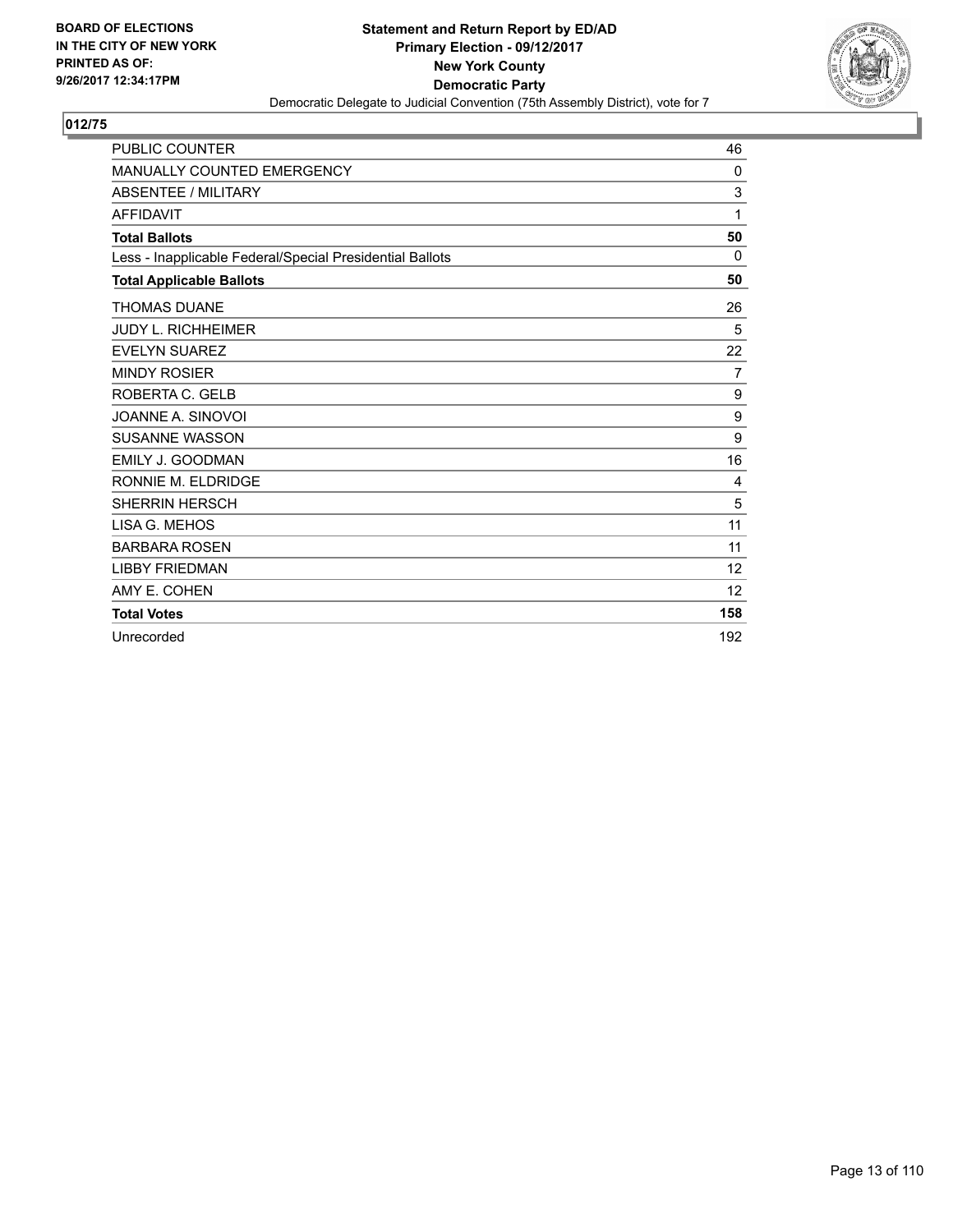

| <b>PUBLIC COUNTER</b>                                    | 101          |
|----------------------------------------------------------|--------------|
| <b>MANUALLY COUNTED EMERGENCY</b>                        | 0            |
| <b>ABSENTEE / MILITARY</b>                               | 5            |
| <b>AFFIDAVIT</b>                                         | $\mathbf{0}$ |
| <b>Total Ballots</b>                                     | 106          |
| Less - Inapplicable Federal/Special Presidential Ballots | 0            |
| <b>Total Applicable Ballots</b>                          | 106          |
| <b>THOMAS DUANE</b>                                      | 57           |
| <b>JUDY L. RICHHEIMER</b>                                | 34           |
| <b>EVELYN SUAREZ</b>                                     | 57           |
| <b>MINDY ROSIER</b>                                      | 29           |
| ROBERTA C. GELB                                          | 32           |
| JOANNE A. SINOVOI                                        | 30           |
| <b>SUSANNE WASSON</b>                                    | 42           |
| <b>EMILY J. GOODMAN</b>                                  | 28           |
| RONNIE M. ELDRIDGE                                       | 25           |
| <b>SHERRIN HERSCH</b>                                    | 16           |
| LISA G. MEHOS                                            | 22           |
| <b>BARBARA ROSEN</b>                                     | 21           |
| <b>LIBBY FRIEDMAN</b>                                    | 27           |
| AMY E. COHEN                                             | 23           |
| UNATTRIBUTABLE WRITE-IN (WRITE-IN)                       | 1            |
| <b>Total Votes</b>                                       | 444          |
| Unrecorded                                               | 298          |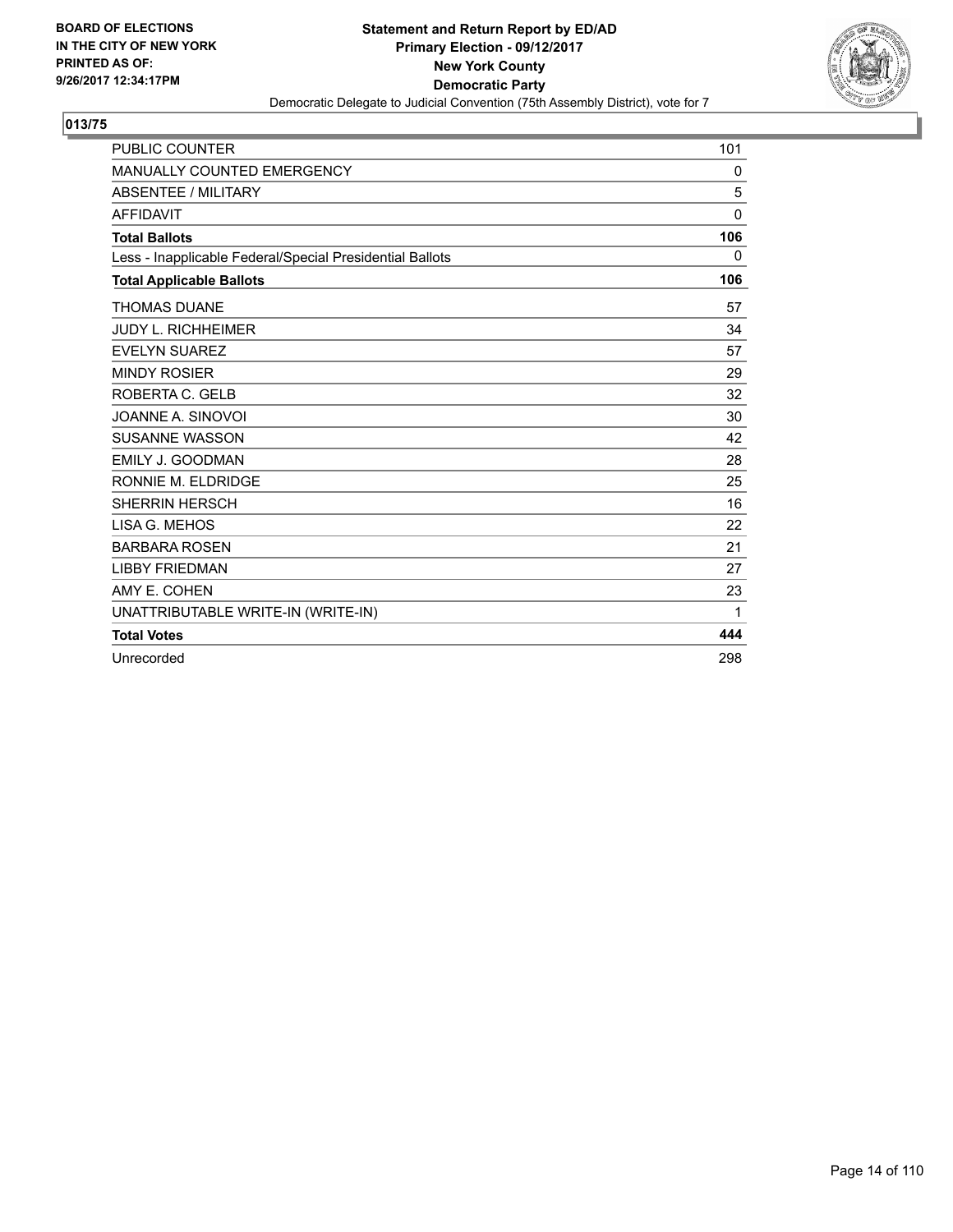

| <b>PUBLIC COUNTER</b>                                    | 61             |
|----------------------------------------------------------|----------------|
| <b>MANUALLY COUNTED EMERGENCY</b>                        | 0              |
| <b>ABSENTEE / MILITARY</b>                               | 0              |
| <b>AFFIDAVIT</b>                                         | 1              |
| <b>Total Ballots</b>                                     | 62             |
| Less - Inapplicable Federal/Special Presidential Ballots | 0              |
| <b>Total Applicable Ballots</b>                          | 62             |
| <b>THOMAS DUANE</b>                                      | 30             |
| <b>JUDY L. RICHHEIMER</b>                                | 25             |
| <b>EVELYN SUAREZ</b>                                     | 30             |
| <b>MINDY ROSIER</b>                                      | 19             |
| ROBERTA C. GELB                                          | 17             |
| JOANNE A. SINOVOI                                        | 19             |
| <b>SUSANNE WASSON</b>                                    | 16             |
| EMILY J. GOODMAN                                         | 16             |
| RONNIE M. ELDRIDGE                                       | $\overline{7}$ |
| <b>SHERRIN HERSCH</b>                                    | 5              |
| LISA G. MEHOS                                            | 9              |
| <b>BARBARA ROSEN</b>                                     | 12             |
| <b>LIBBY FRIEDMAN</b>                                    | 9              |
| AMY E. COHEN                                             | 17             |
| MARGARET S. CHIN (WRITE-IN)                              | 1              |
| <b>Total Votes</b>                                       | 232            |
| Unrecorded                                               | 202            |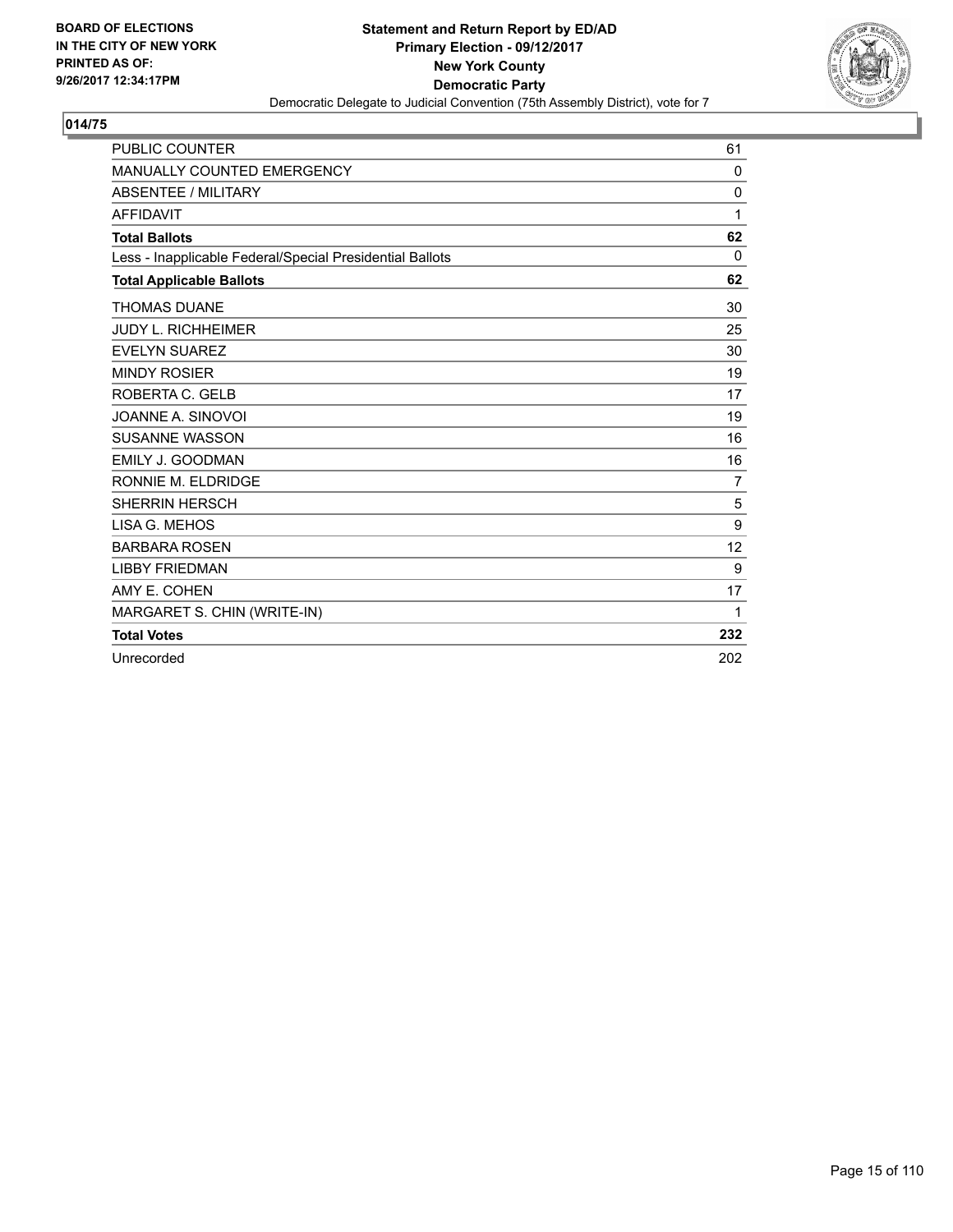

| <b>PUBLIC COUNTER</b>                                    | 76             |
|----------------------------------------------------------|----------------|
| <b>MANUALLY COUNTED EMERGENCY</b>                        | 0              |
| <b>ABSENTEE / MILITARY</b>                               | $\overline{2}$ |
| <b>AFFIDAVIT</b>                                         | 2              |
| <b>Total Ballots</b>                                     | 80             |
| Less - Inapplicable Federal/Special Presidential Ballots | 0              |
| <b>Total Applicable Ballots</b>                          | 80             |
| <b>THOMAS DUANE</b>                                      | 55             |
| <b>JUDY L. RICHHEIMER</b>                                | 39             |
| <b>EVELYN SUAREZ</b>                                     | 57             |
| <b>MINDY ROSIER</b>                                      | 45             |
| ROBERTA C. GELB                                          | 42             |
| JOANNE A. SINOVOI                                        | 42             |
| <b>SUSANNE WASSON</b>                                    | 42             |
| <b>EMILY J. GOODMAN</b>                                  | 20             |
| RONNIE M. ELDRIDGE                                       | 16             |
| <b>SHERRIN HERSCH</b>                                    | 11             |
| LISA G. MEHOS                                            | 11             |
| <b>BARBARA ROSEN</b>                                     | 11             |
| <b>LIBBY FRIEDMAN</b>                                    | 15             |
| AMY E. COHEN                                             | 18             |
| <b>Total Votes</b>                                       | 424            |
| Unrecorded                                               | 136            |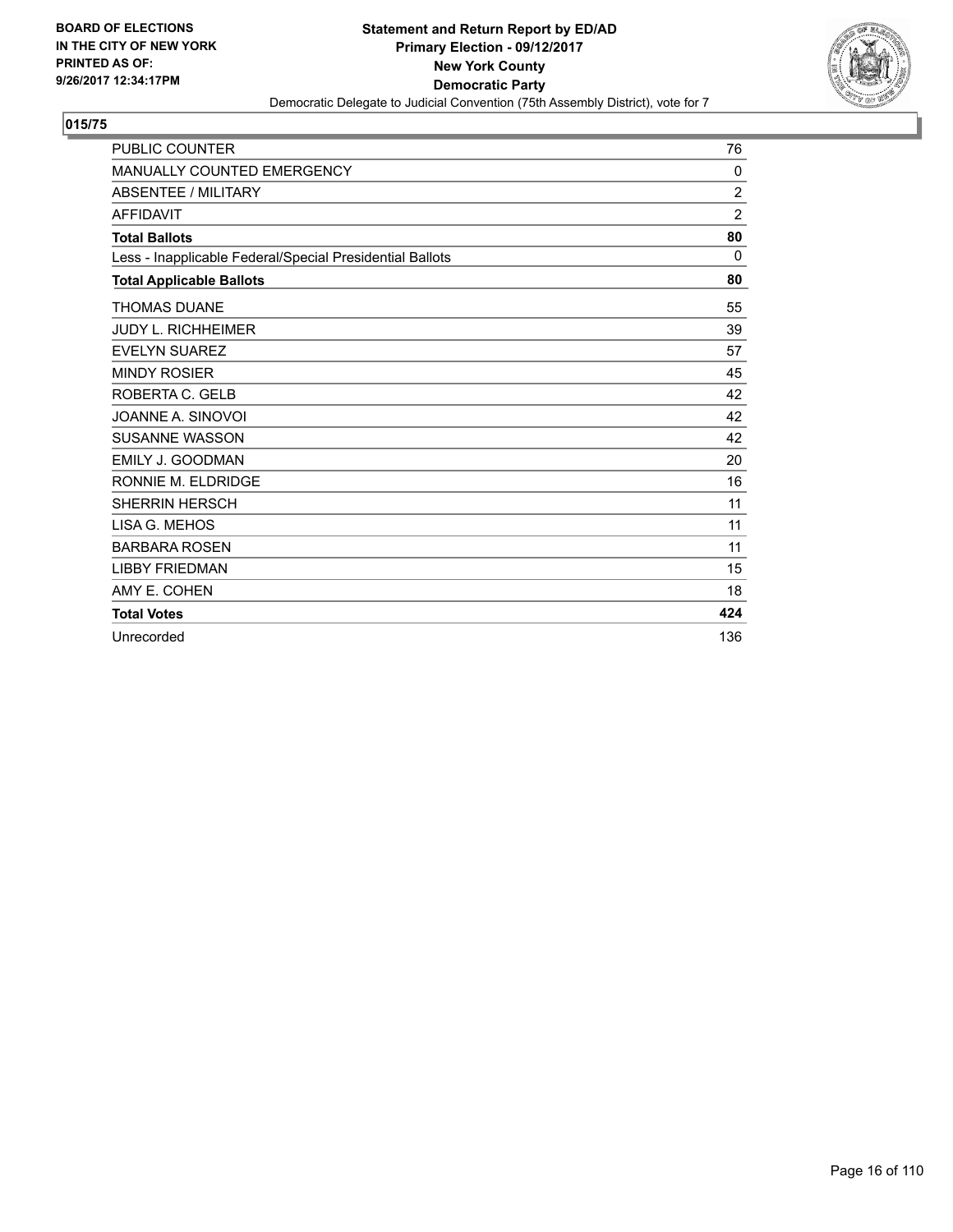

| <b>PUBLIC COUNTER</b>                                    | 60             |
|----------------------------------------------------------|----------------|
| MANUALLY COUNTED EMERGENCY                               | 0              |
| <b>ABSENTEE / MILITARY</b>                               | 2              |
| <b>AFFIDAVIT</b>                                         | $\overline{2}$ |
| <b>Total Ballots</b>                                     | 64             |
| Less - Inapplicable Federal/Special Presidential Ballots | $\mathbf{0}$   |
| <b>Total Applicable Ballots</b>                          | 64             |
| <b>THOMAS DUANE</b>                                      | 34             |
| <b>JUDY L. RICHHEIMER</b>                                | 22             |
| <b>EVELYN SUAREZ</b>                                     | 34             |
| <b>MINDY ROSIER</b>                                      | 27             |
| ROBERTA C. GELB                                          | 30             |
| JOANNE A. SINOVOI                                        | 20             |
| <b>SUSANNE WASSON</b>                                    | 25             |
| <b>EMILY J. GOODMAN</b>                                  | 15             |
| RONNIE M. ELDRIDGE                                       | 16             |
| <b>SHERRIN HERSCH</b>                                    | $\overline{7}$ |
| LISA G. MEHOS                                            | 13             |
| <b>BARBARA ROSEN</b>                                     | 15             |
| <b>LIBBY FRIEDMAN</b>                                    | 12             |
| AMY E. COHEN                                             | 19             |
| <b>Total Votes</b>                                       | 289            |
| Unrecorded                                               | 159            |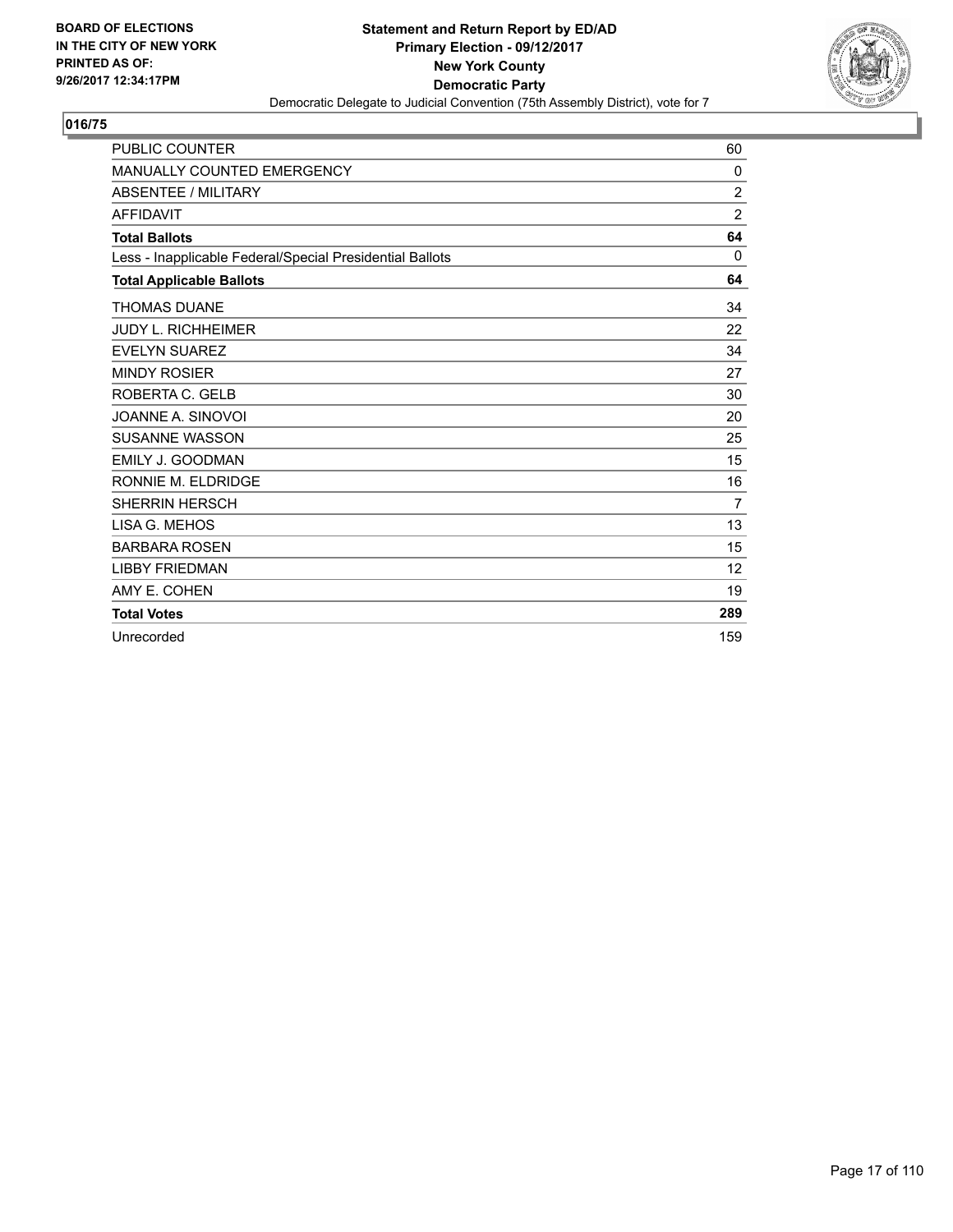

| <b>PUBLIC COUNTER</b>                                    | 71           |
|----------------------------------------------------------|--------------|
| <b>MANUALLY COUNTED EMERGENCY</b>                        | 0            |
| <b>ABSENTEE / MILITARY</b>                               | $\Omega$     |
| <b>AFFIDAVIT</b>                                         | $\mathbf{0}$ |
| <b>Total Ballots</b>                                     | 71           |
| Less - Inapplicable Federal/Special Presidential Ballots | 0            |
| <b>Total Applicable Ballots</b>                          | 71           |
| <b>THOMAS DUANE</b>                                      | 47           |
| <b>JUDY L. RICHHEIMER</b>                                | 37           |
| <b>EVELYN SUAREZ</b>                                     | 41           |
| <b>MINDY ROSIER</b>                                      | 33           |
| ROBERTA C. GELB                                          | 36           |
| JOANNE A. SINOVOI                                        | 33           |
| <b>SUSANNE WASSON</b>                                    | 39           |
| <b>EMILY J. GOODMAN</b>                                  | 17           |
| RONNIE M. ELDRIDGE                                       | 15           |
| <b>SHERRIN HERSCH</b>                                    | 6            |
| LISA G. MEHOS                                            | 15           |
| <b>BARBARA ROSEN</b>                                     | 17           |
| <b>LIBBY FRIEDMAN</b>                                    | 16           |
| AMY E. COHEN                                             | 16           |
| <b>Total Votes</b>                                       | 368          |
| Unrecorded                                               | 129          |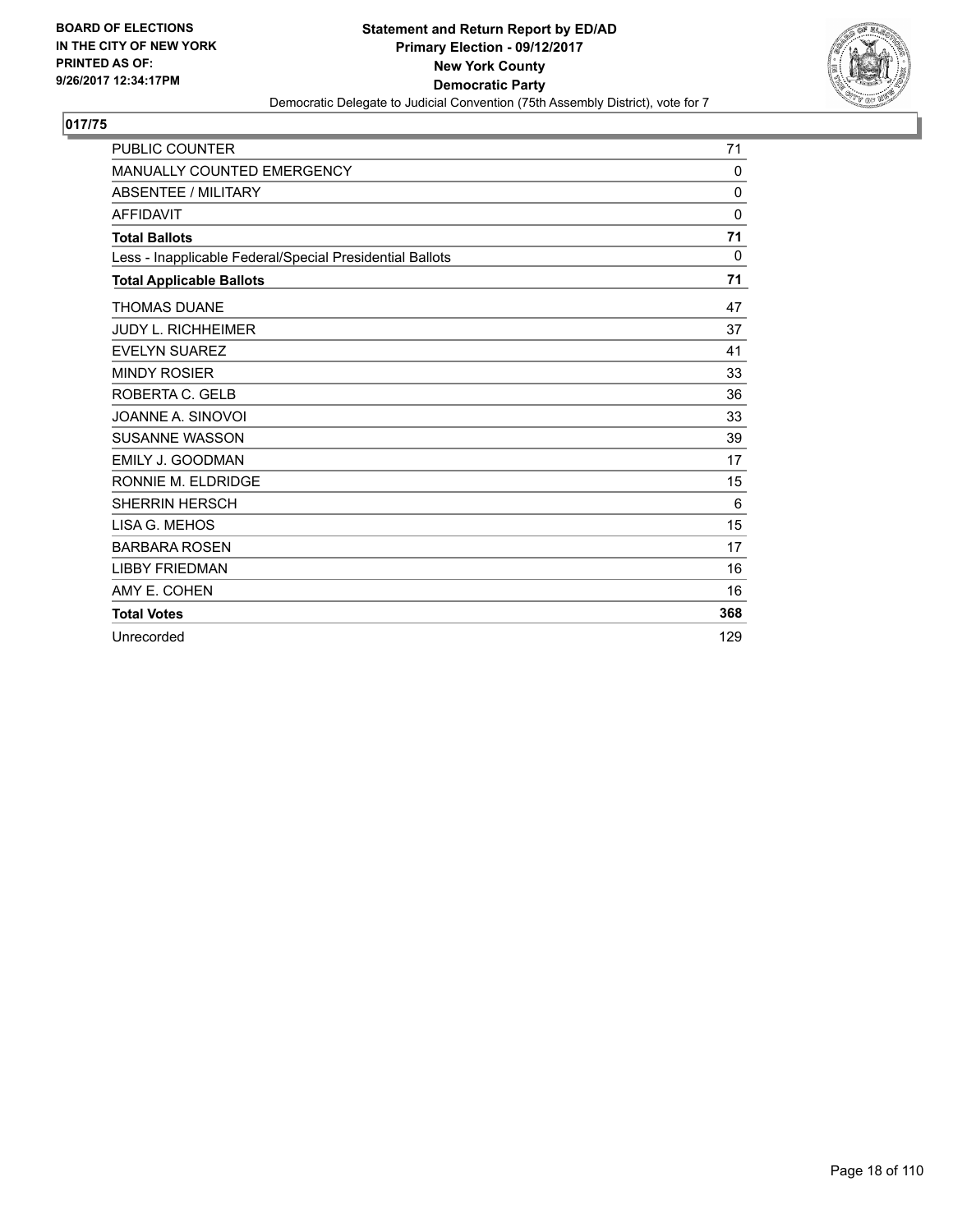

| <b>PUBLIC COUNTER</b>                                    | 50       |
|----------------------------------------------------------|----------|
| MANUALLY COUNTED EMERGENCY                               | $\Omega$ |
| <b>ABSENTEE / MILITARY</b>                               | 0        |
| <b>AFFIDAVIT</b>                                         | $\Omega$ |
| <b>Total Ballots</b>                                     | 50       |
| Less - Inapplicable Federal/Special Presidential Ballots | 0        |
| <b>Total Applicable Ballots</b>                          | 50       |
| <b>THOMAS DUANE</b>                                      | 36       |
| <b>JUDY L. RICHHEIMER</b>                                | 22       |
| <b>EVELYN SUAREZ</b>                                     | 24       |
| <b>MINDY ROSIER</b>                                      | 21       |
| ROBERTA C. GELB                                          | 18       |
| JOANNE A. SINOVOI                                        | 21       |
| <b>SUSANNE WASSON</b>                                    | 18       |
| EMILY J. GOODMAN                                         | 13       |
| RONNIE M. ELDRIDGE                                       | 9        |
| <b>SHERRIN HERSCH</b>                                    | 1        |
| LISA G. MEHOS                                            | 8        |
| <b>BARBARA ROSEN</b>                                     | 9        |
| <b>LIBBY FRIEDMAN</b>                                    | 4        |
| AMY E. COHEN                                             | 6        |
| <b>Total Votes</b>                                       | 210      |
| Unrecorded                                               | 140      |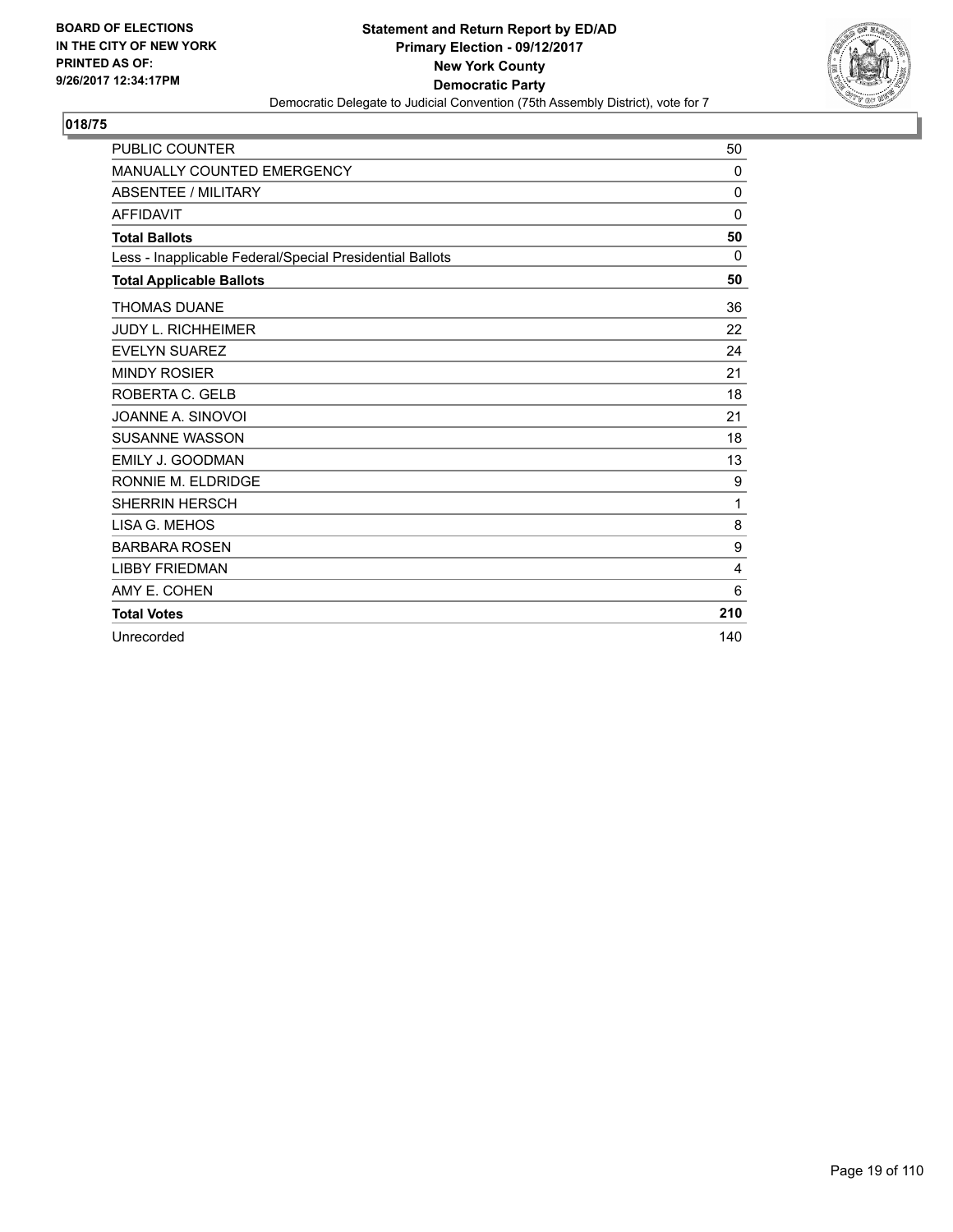

| <b>PUBLIC COUNTER</b>                                    | 74           |
|----------------------------------------------------------|--------------|
| <b>MANUALLY COUNTED EMERGENCY</b>                        | $\Omega$     |
| <b>ABSENTEE / MILITARY</b>                               | $\mathbf{0}$ |
| <b>AFFIDAVIT</b>                                         | $\mathbf{0}$ |
| <b>Total Ballots</b>                                     | 74           |
| Less - Inapplicable Federal/Special Presidential Ballots | 0            |
| <b>Total Applicable Ballots</b>                          | 74           |
| <b>THOMAS DUANE</b>                                      | 46           |
| <b>JUDY L. RICHHEIMER</b>                                | 33           |
| <b>EVELYN SUAREZ</b>                                     | 35           |
| <b>MINDY ROSIER</b>                                      | 32           |
| ROBERTA C. GELB                                          | 26           |
| JOANNE A. SINOVOI                                        | 27           |
| <b>SUSANNE WASSON</b>                                    | 29           |
| <b>EMILY J. GOODMAN</b>                                  | 24           |
| RONNIE M. ELDRIDGE                                       | 14           |
| <b>SHERRIN HERSCH</b>                                    | 9            |
| LISA G. MEHOS                                            | 13           |
| <b>BARBARA ROSEN</b>                                     | 19           |
| <b>LIBBY FRIEDMAN</b>                                    | 12           |
| AMY E. COHEN                                             | 14           |
| <b>Total Votes</b>                                       | 333          |
| Unrecorded                                               | 185          |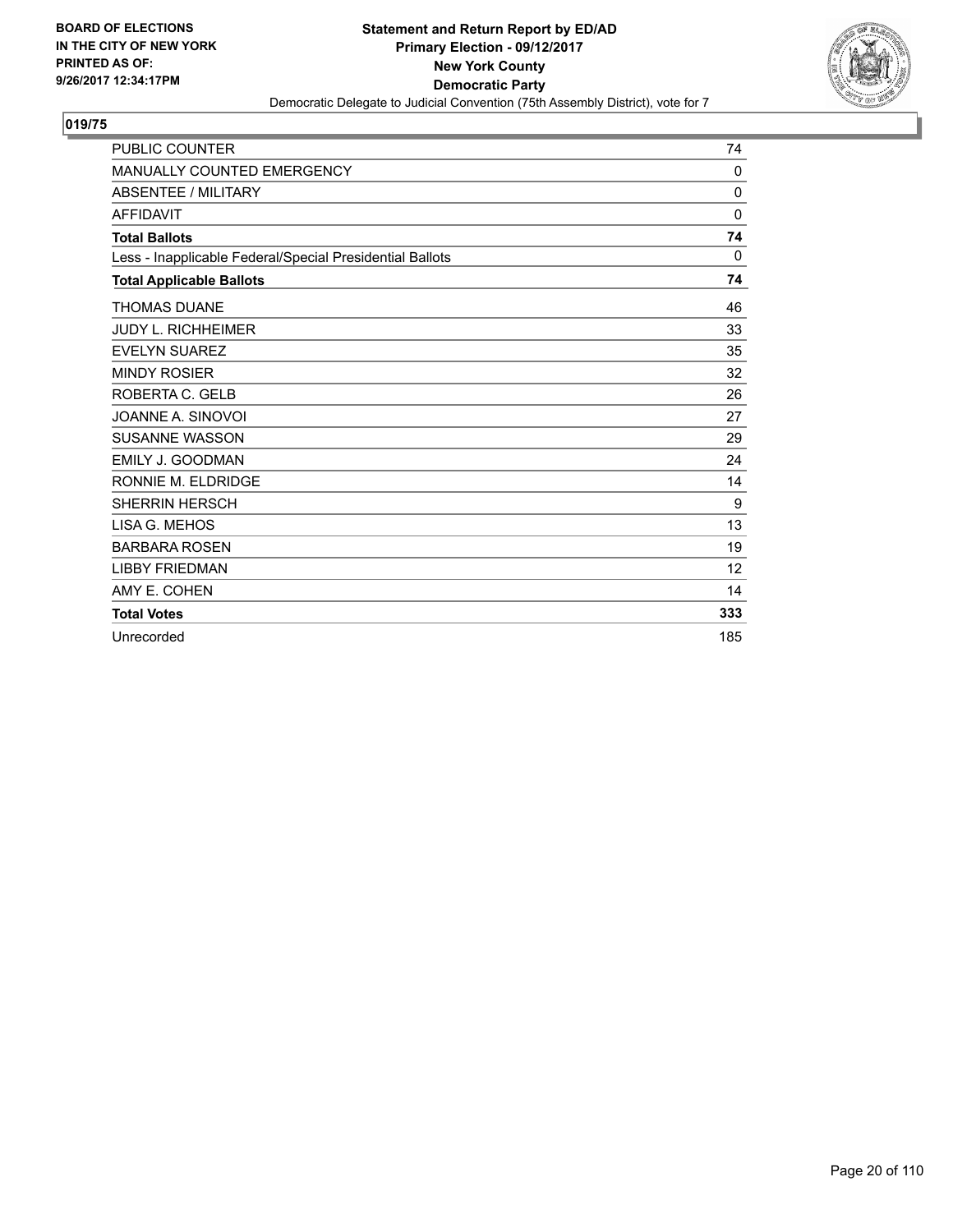

| <b>PUBLIC COUNTER</b>                                    | 82             |
|----------------------------------------------------------|----------------|
| MANUALLY COUNTED EMERGENCY                               | 0              |
| <b>ABSENTEE / MILITARY</b>                               | 1              |
| <b>AFFIDAVIT</b>                                         | $\mathbf{0}$   |
| <b>Total Ballots</b>                                     | 83             |
| Less - Inapplicable Federal/Special Presidential Ballots | $\Omega$       |
| <b>Total Applicable Ballots</b>                          | 83             |
| <b>THOMAS DUANE</b>                                      | 62             |
| <b>JUDY L. RICHHEIMER</b>                                | 40             |
| <b>EVELYN SUAREZ</b>                                     | 47             |
| <b>MINDY ROSIER</b>                                      | 37             |
| ROBERTA C. GELB                                          | 43             |
| JOANNE A. SINOVOI                                        | 35             |
| <b>SUSANNE WASSON</b>                                    | 40             |
| <b>EMILY J. GOODMAN</b>                                  | 19             |
| RONNIE M. ELDRIDGE                                       | 16             |
| <b>SHERRIN HERSCH</b>                                    | $\overline{7}$ |
| LISA G. MEHOS                                            | 10             |
| <b>BARBARA ROSEN</b>                                     | 16             |
| <b>LIBBY FRIEDMAN</b>                                    | 13             |
| AMY E. COHEN                                             | 23             |
| <b>Total Votes</b>                                       | 408            |
| Unrecorded                                               | 173            |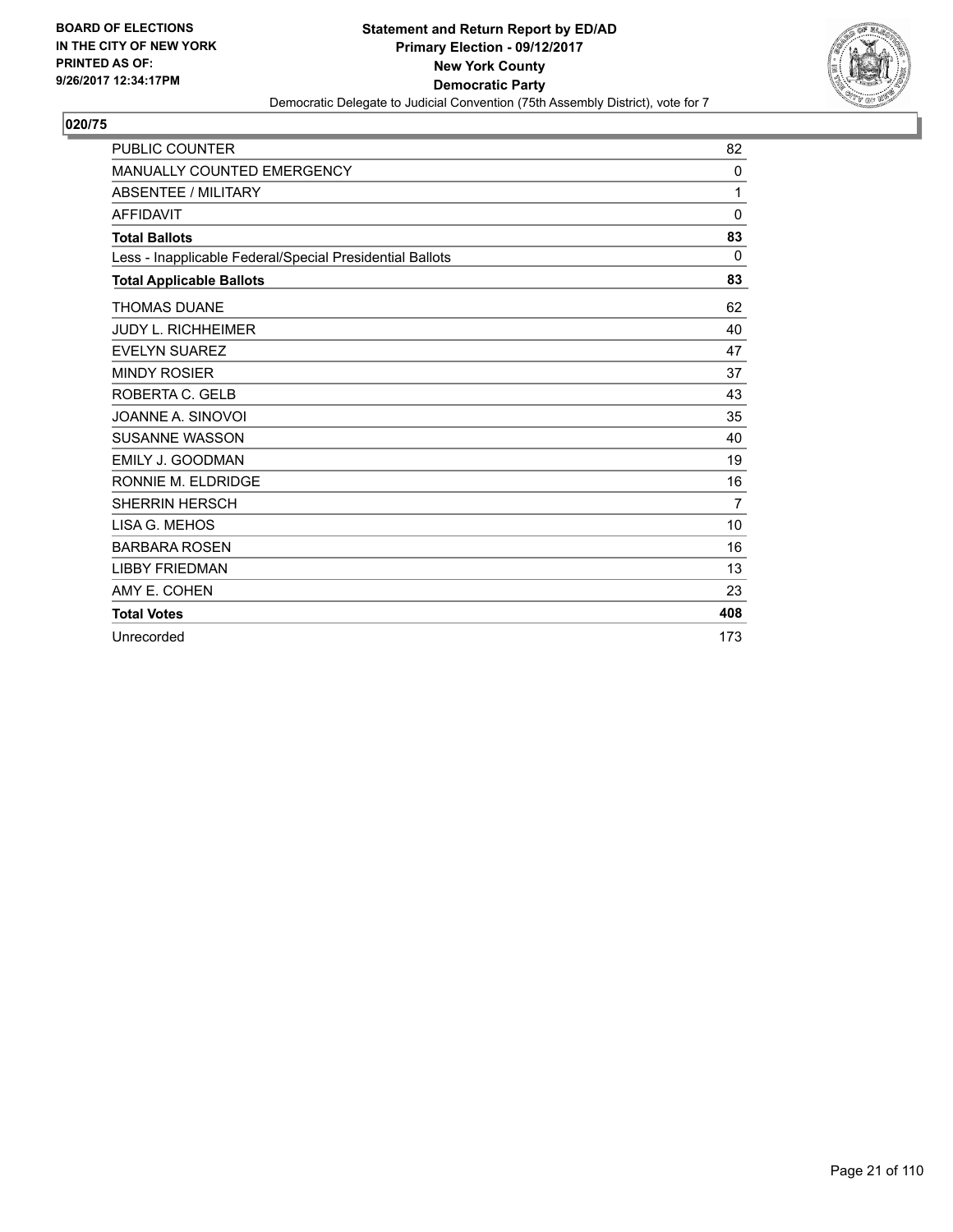

| <b>PUBLIC COUNTER</b>                                    | 51             |
|----------------------------------------------------------|----------------|
| <b>MANUALLY COUNTED EMERGENCY</b>                        | 0              |
| <b>ABSENTEE / MILITARY</b>                               | 1              |
| <b>AFFIDAVIT</b>                                         | $\Omega$       |
| <b>Total Ballots</b>                                     | 52             |
| Less - Inapplicable Federal/Special Presidential Ballots | $\Omega$       |
| <b>Total Applicable Ballots</b>                          | 52             |
| <b>THOMAS DUANE</b>                                      | 39             |
| <b>JUDY L. RICHHEIMER</b>                                | 30             |
| <b>EVELYN SUAREZ</b>                                     | 30             |
| <b>MINDY ROSIER</b>                                      | 23             |
| ROBERTA C. GELB                                          | 27             |
| JOANNE A. SINOVOI                                        | 25             |
| <b>SUSANNE WASSON</b>                                    | 24             |
| EMILY J. GOODMAN                                         | 8              |
| RONNIE M. ELDRIDGE                                       | 13             |
| <b>SHERRIN HERSCH</b>                                    | $\overline{2}$ |
| LISA G. MEHOS                                            | 8              |
| <b>BARBARA ROSEN</b>                                     | 6              |
| <b>LIBBY FRIEDMAN</b>                                    | 9              |
| AMY E. COHEN                                             | 9              |
| MARISA REDANTY (WRITE-IN)                                | 1              |
| <b>Total Votes</b>                                       | 254            |
| Unrecorded                                               | 110            |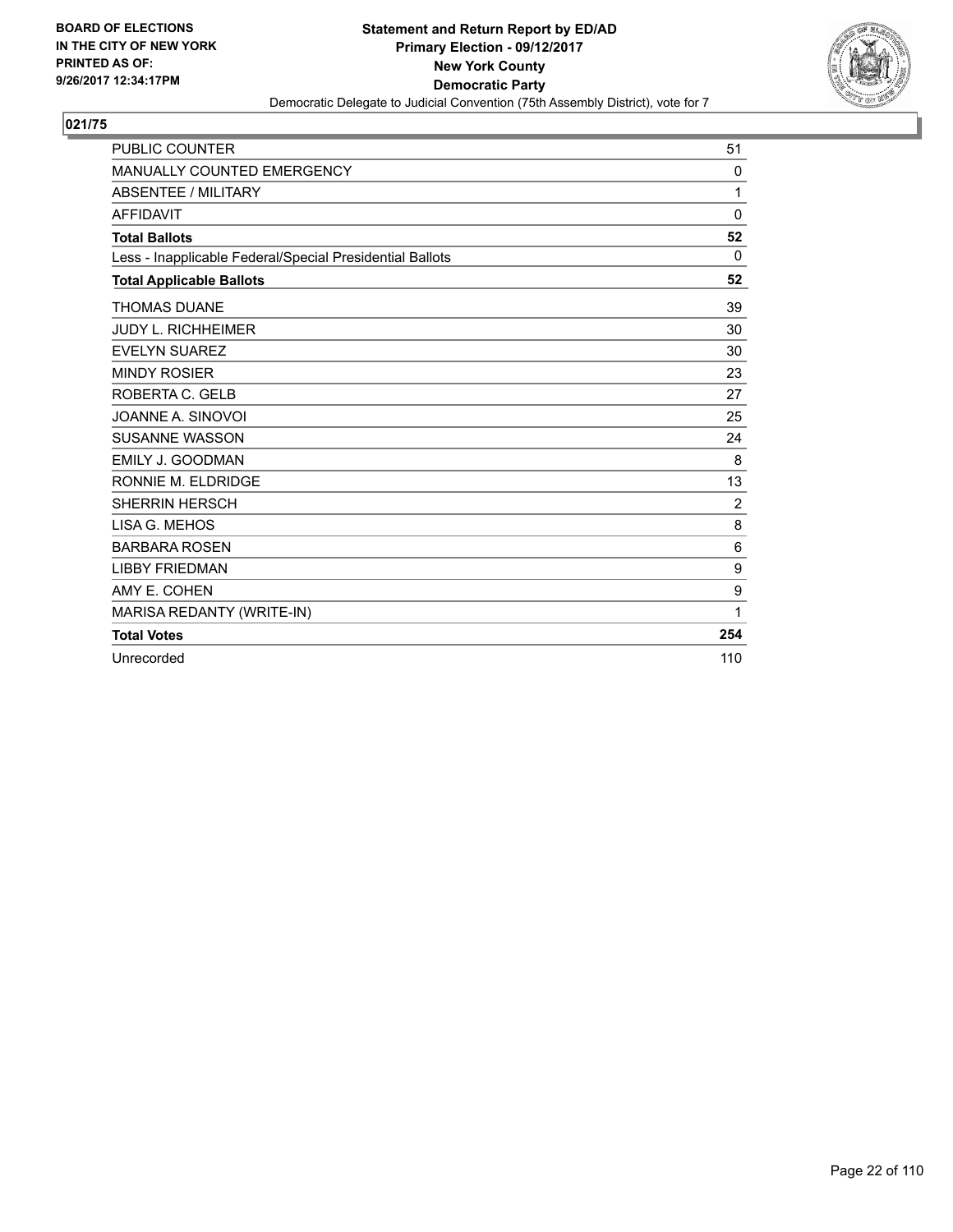

| <b>PUBLIC COUNTER</b>                                    | 69          |
|----------------------------------------------------------|-------------|
| <b>MANUALLY COUNTED EMERGENCY</b>                        | $\mathbf 0$ |
| <b>ABSENTEE / MILITARY</b>                               | 3           |
| <b>AFFIDAVIT</b>                                         | 1           |
| <b>Total Ballots</b>                                     | 73          |
| Less - Inapplicable Federal/Special Presidential Ballots | 0           |
| <b>Total Applicable Ballots</b>                          | 73          |
| <b>THOMAS DUANE</b>                                      | 24          |
| <b>JUDY L. RICHHEIMER</b>                                | 25          |
| <b>EVELYN SUAREZ</b>                                     | 41          |
| <b>MINDY ROSIER</b>                                      | 27          |
| ROBERTA C. GELB                                          | 24          |
| JOANNE A. SINOVOI                                        | 22          |
| <b>SUSANNE WASSON</b>                                    | 22          |
| <b>EMILY J. GOODMAN</b>                                  | 25          |
| RONNIE M. ELDRIDGE                                       | 17          |
| <b>SHERRIN HERSCH</b>                                    | 19          |
| LISA G. MEHOS                                            | 20          |
| <b>BARBARA ROSEN</b>                                     | 25          |
| <b>LIBBY FRIEDMAN</b>                                    | 20          |
| AMY E. COHEN                                             | 28          |
| <b>Total Votes</b>                                       | 339         |
| Unrecorded                                               | 172         |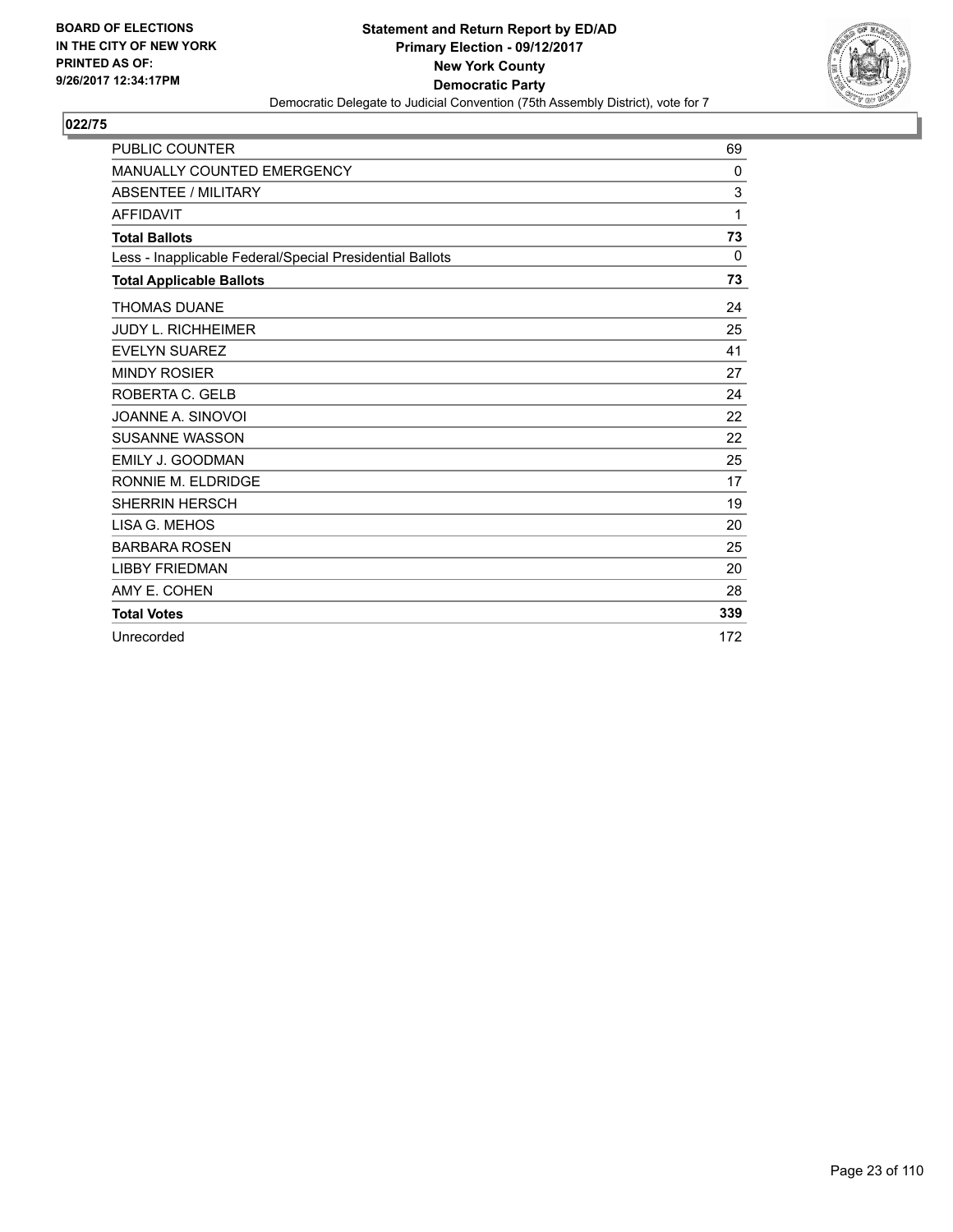

| <b>PUBLIC COUNTER</b>                                    | 118            |
|----------------------------------------------------------|----------------|
| <b>MANUALLY COUNTED EMERGENCY</b>                        | 0              |
| <b>ABSENTEE / MILITARY</b>                               | $\overline{7}$ |
| <b>AFFIDAVIT</b>                                         | $\overline{2}$ |
| <b>Total Ballots</b>                                     | 127            |
| Less - Inapplicable Federal/Special Presidential Ballots | $\mathbf{0}$   |
| <b>Total Applicable Ballots</b>                          | 127            |
| <b>THOMAS DUANE</b>                                      | 88             |
| <b>JUDY L. RICHHEIMER</b>                                | 68             |
| <b>EVELYN SUAREZ</b>                                     | 63             |
| <b>MINDY ROSIER</b>                                      | 57             |
| ROBERTA C. GELB                                          | 56             |
| JOANNE A. SINOVOI                                        | 52             |
| <b>SUSANNE WASSON</b>                                    | 49             |
| EMILY J. GOODMAN                                         | 35             |
| RONNIE M. ELDRIDGE                                       | 24             |
| <b>SHERRIN HERSCH</b>                                    | 15             |
| LISA G. MEHOS                                            | 17             |
| <b>BARBARA ROSEN</b>                                     | 27             |
| <b>LIBBY FRIEDMAN</b>                                    | 17             |
| AMY E. COHEN                                             | 19             |
| ARMAND WHITE (WRITE-IN)                                  | $\mathbf 1$    |
| SCOTT FISHER (WRITE-IN)                                  | 1              |
| <b>Total Votes</b>                                       | 589            |
| Unrecorded                                               | 300            |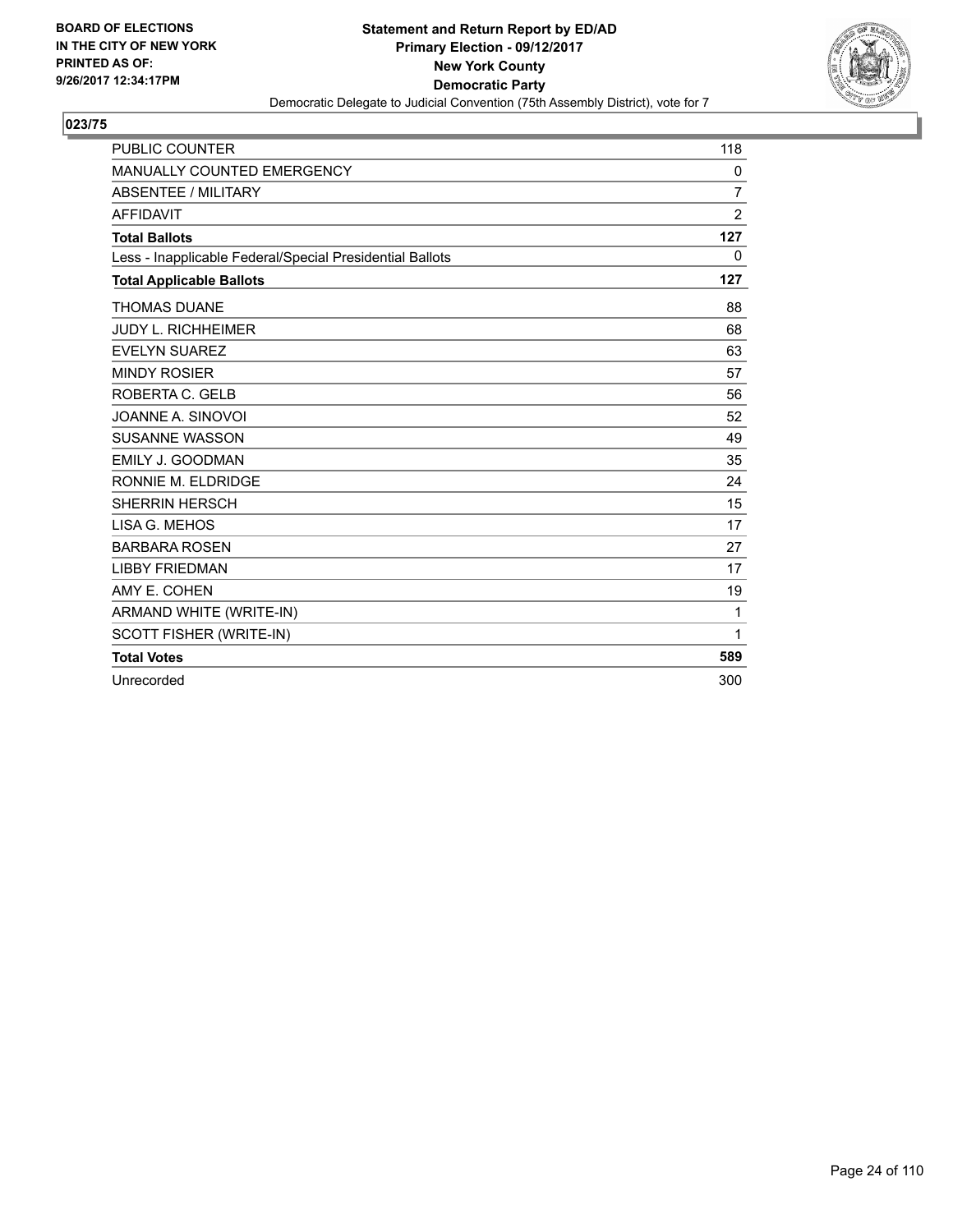

| <b>PUBLIC COUNTER</b>                                    | 38  |
|----------------------------------------------------------|-----|
| MANUALLY COUNTED EMERGENCY                               | 0   |
| <b>ABSENTEE / MILITARY</b>                               | 5   |
| <b>AFFIDAVIT</b>                                         | 0   |
| <b>Total Ballots</b>                                     | 43  |
| Less - Inapplicable Federal/Special Presidential Ballots | 0   |
| <b>Total Applicable Ballots</b>                          | 43  |
| <b>THOMAS DUANE</b>                                      | 25  |
| <b>JUDY L. RICHHEIMER</b>                                | 18  |
| <b>EVELYN SUAREZ</b>                                     | 22  |
| <b>MINDY ROSIER</b>                                      | 19  |
| ROBERTA C. GELB                                          | 17  |
| JOANNE A. SINOVOI                                        | 21  |
| <b>SUSANNE WASSON</b>                                    | 14  |
| <b>EMILY J. GOODMAN</b>                                  | 14  |
| RONNIE M. ELDRIDGE                                       | 13  |
| <b>SHERRIN HERSCH</b>                                    | 8   |
| LISA G. MEHOS                                            | 9   |
| <b>BARBARA ROSEN</b>                                     | 11  |
| <b>LIBBY FRIEDMAN</b>                                    | 8   |
| AMY E. COHEN                                             | 8   |
| JACOB KERN (WRITE-IN)                                    | 1   |
| <b>Total Votes</b>                                       | 208 |
| Unrecorded                                               | 93  |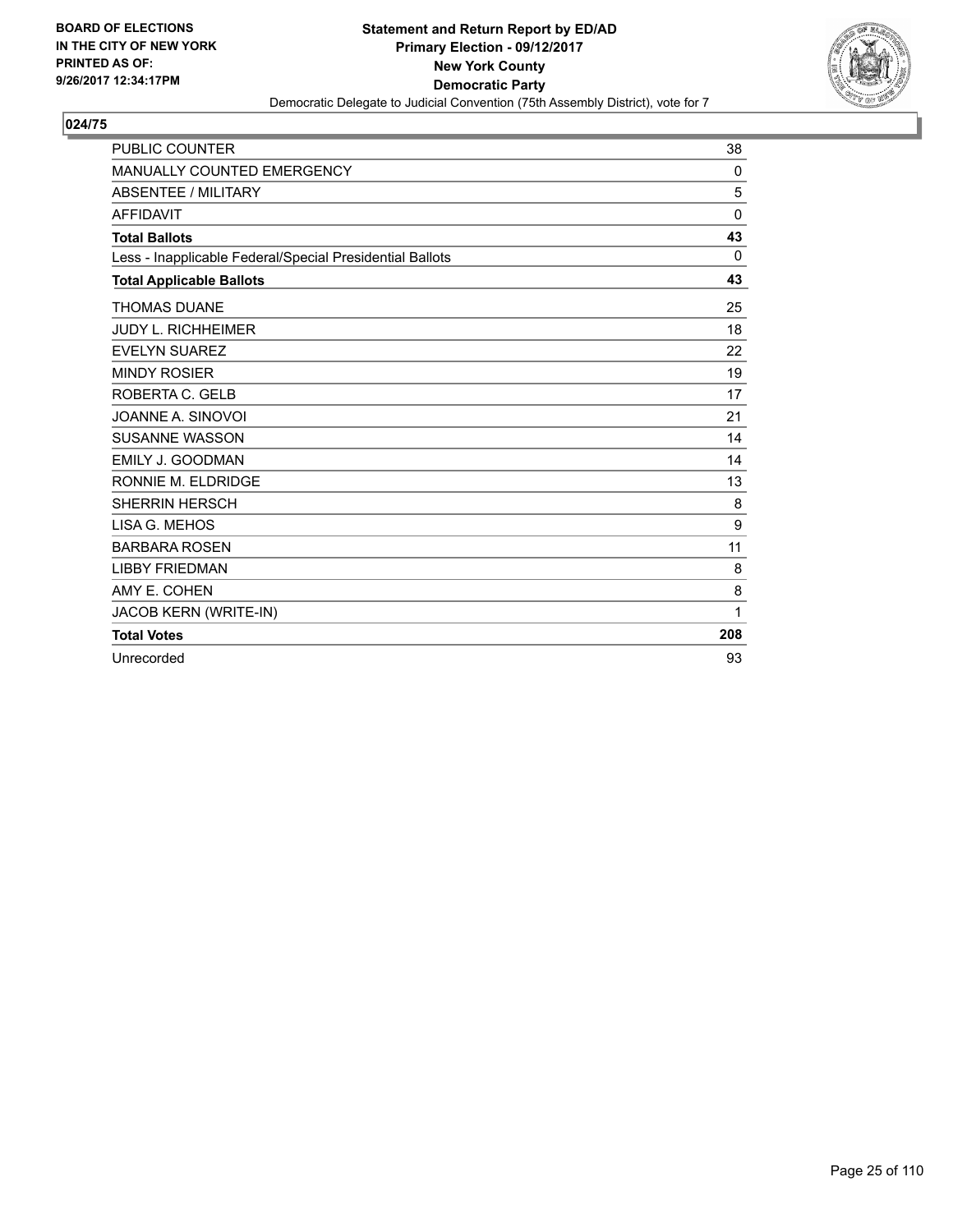

| <b>PUBLIC COUNTER</b>                                    | 113          |
|----------------------------------------------------------|--------------|
| <b>MANUALLY COUNTED EMERGENCY</b>                        | 0            |
| <b>ABSENTEE / MILITARY</b>                               | 3            |
| <b>AFFIDAVIT</b>                                         | $\mathbf{0}$ |
| <b>Total Ballots</b>                                     | 116          |
| Less - Inapplicable Federal/Special Presidential Ballots | 0            |
| <b>Total Applicable Ballots</b>                          | 116          |
| <b>THOMAS DUANE</b>                                      | 82           |
| <b>JUDY L. RICHHEIMER</b>                                | 66           |
| <b>EVELYN SUAREZ</b>                                     | 63           |
| <b>MINDY ROSIER</b>                                      | 59           |
| ROBERTA C. GELB                                          | 56           |
| JOANNE A. SINOVOI                                        | 50           |
| <b>SUSANNE WASSON</b>                                    | 54           |
| EMILY J. GOODMAN                                         | 38           |
| RONNIE M. ELDRIDGE                                       | 38           |
| <b>SHERRIN HERSCH</b>                                    | 28           |
| LISA G. MEHOS                                            | 26           |
| <b>BARBARA ROSEN</b>                                     | 35           |
| <b>LIBBY FRIEDMAN</b>                                    | 32           |
| AMY E. COHEN                                             | 33           |
| <b>Total Votes</b>                                       | 660          |
| Unrecorded                                               | 152          |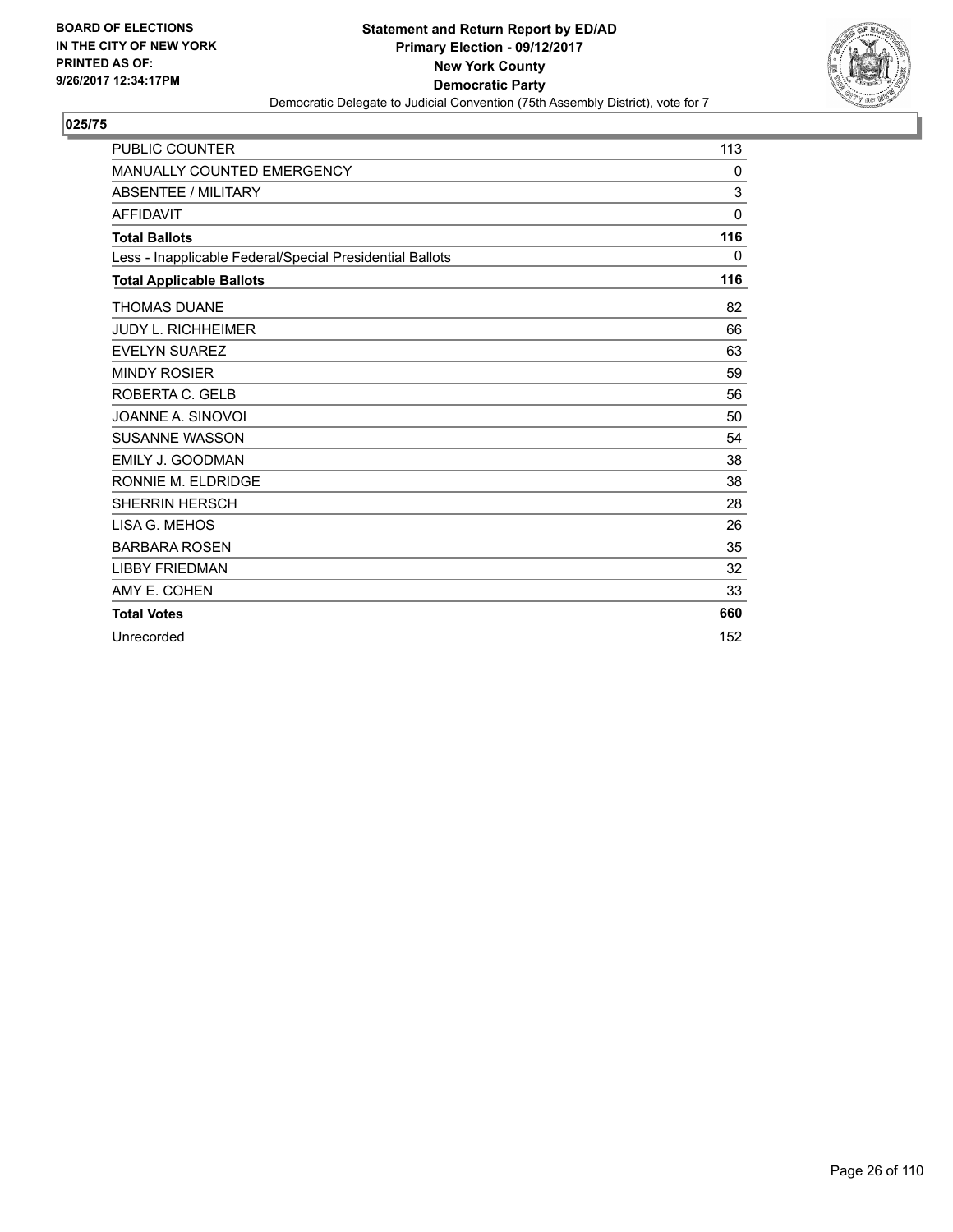

| <b>PUBLIC COUNTER</b>                                    | 79  |
|----------------------------------------------------------|-----|
| MANUALLY COUNTED EMERGENCY                               | 0   |
| <b>ABSENTEE / MILITARY</b>                               | 4   |
| <b>AFFIDAVIT</b>                                         | 0   |
| <b>Total Ballots</b>                                     | 83  |
| Less - Inapplicable Federal/Special Presidential Ballots | 0   |
| <b>Total Applicable Ballots</b>                          | 83  |
| <b>THOMAS DUANE</b>                                      | 50  |
| <b>JUDY L. RICHHEIMER</b>                                | 38  |
| <b>EVELYN SUAREZ</b>                                     | 41  |
| <b>MINDY ROSIER</b>                                      | 32  |
| ROBERTA C. GELB                                          | 40  |
| JOANNE A. SINOVOI                                        | 35  |
| <b>SUSANNE WASSON</b>                                    | 34  |
| <b>EMILY J. GOODMAN</b>                                  | 35  |
| RONNIE M. ELDRIDGE                                       | 29  |
| <b>SHERRIN HERSCH</b>                                    | 17  |
| LISA G. MEHOS                                            | 26  |
| <b>BARBARA ROSEN</b>                                     | 23  |
| <b>LIBBY FRIEDMAN</b>                                    | 23  |
| AMY E. COHEN                                             | 24  |
| DANIEL LINEHAN (WRITE-IN)                                | 1   |
| <b>Total Votes</b>                                       | 448 |
| Unrecorded                                               | 133 |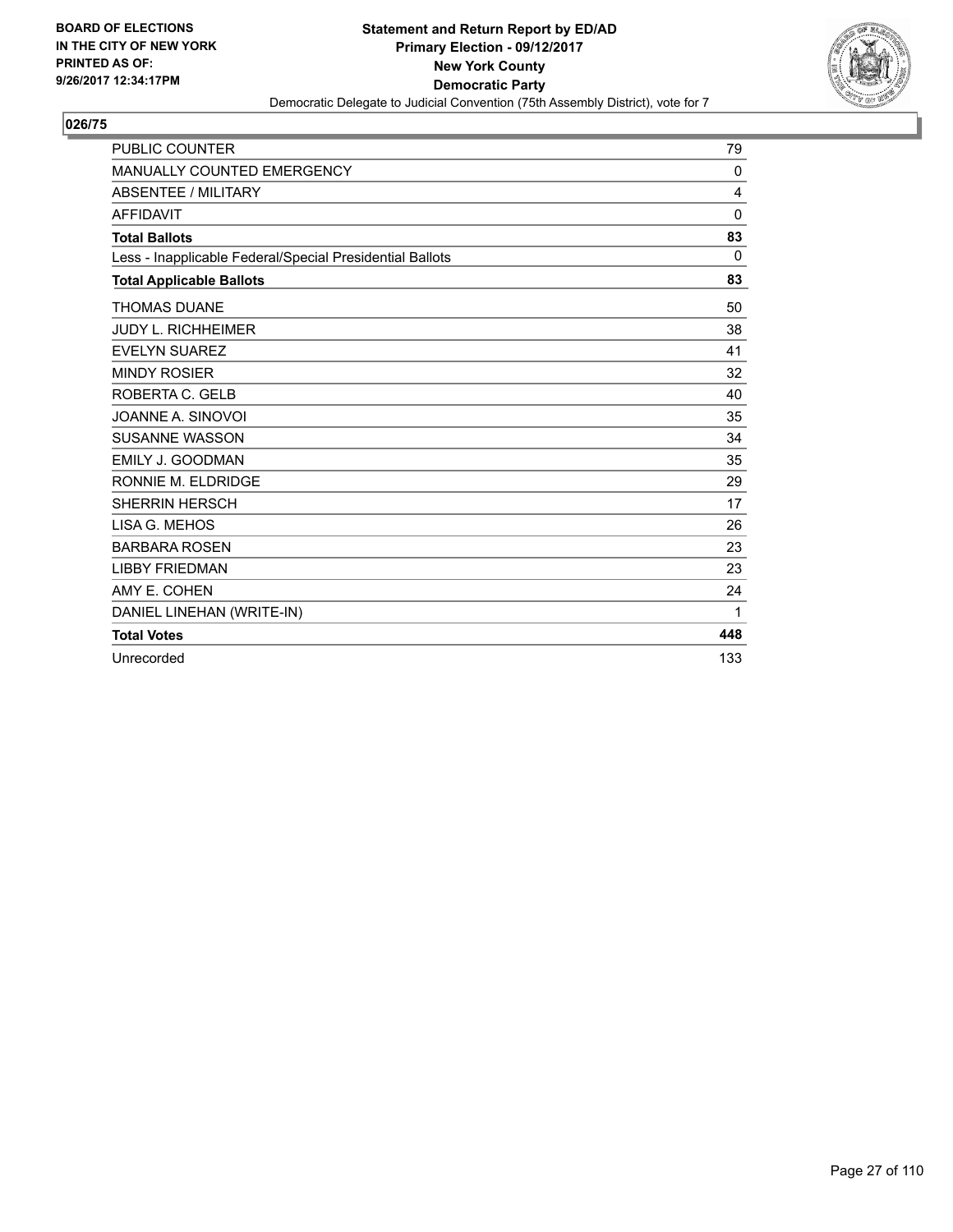

| <b>PUBLIC COUNTER</b>                                    | 38             |
|----------------------------------------------------------|----------------|
| <b>MANUALLY COUNTED EMERGENCY</b>                        | 0              |
| <b>ABSENTEE / MILITARY</b>                               | 5              |
| <b>AFFIDAVIT</b>                                         | 0              |
| <b>Total Ballots</b>                                     | 43             |
| Less - Inapplicable Federal/Special Presidential Ballots | 0              |
| <b>Total Applicable Ballots</b>                          | 43             |
| <b>THOMAS DUANE</b>                                      | 27             |
| <b>JUDY L. RICHHEIMER</b>                                | 22             |
| <b>EVELYN SUAREZ</b>                                     | 22             |
| <b>MINDY ROSIER</b>                                      | 19             |
| ROBERTA C. GELB                                          | 20             |
| JOANNE A. SINOVOI                                        | 19             |
| <b>SUSANNE WASSON</b>                                    | 20             |
| <b>EMILY J. GOODMAN</b>                                  | 8              |
| RONNIE M. ELDRIDGE                                       | 4              |
| <b>SHERRIN HERSCH</b>                                    | 3              |
| LISA G. MEHOS                                            | 3              |
| <b>BARBARA ROSEN</b>                                     | $\overline{7}$ |
| <b>LIBBY FRIEDMAN</b>                                    | 10             |
| AMY E. COHEN                                             | $\overline{7}$ |
| <b>Total Votes</b>                                       | 191            |
| Unrecorded                                               | 110            |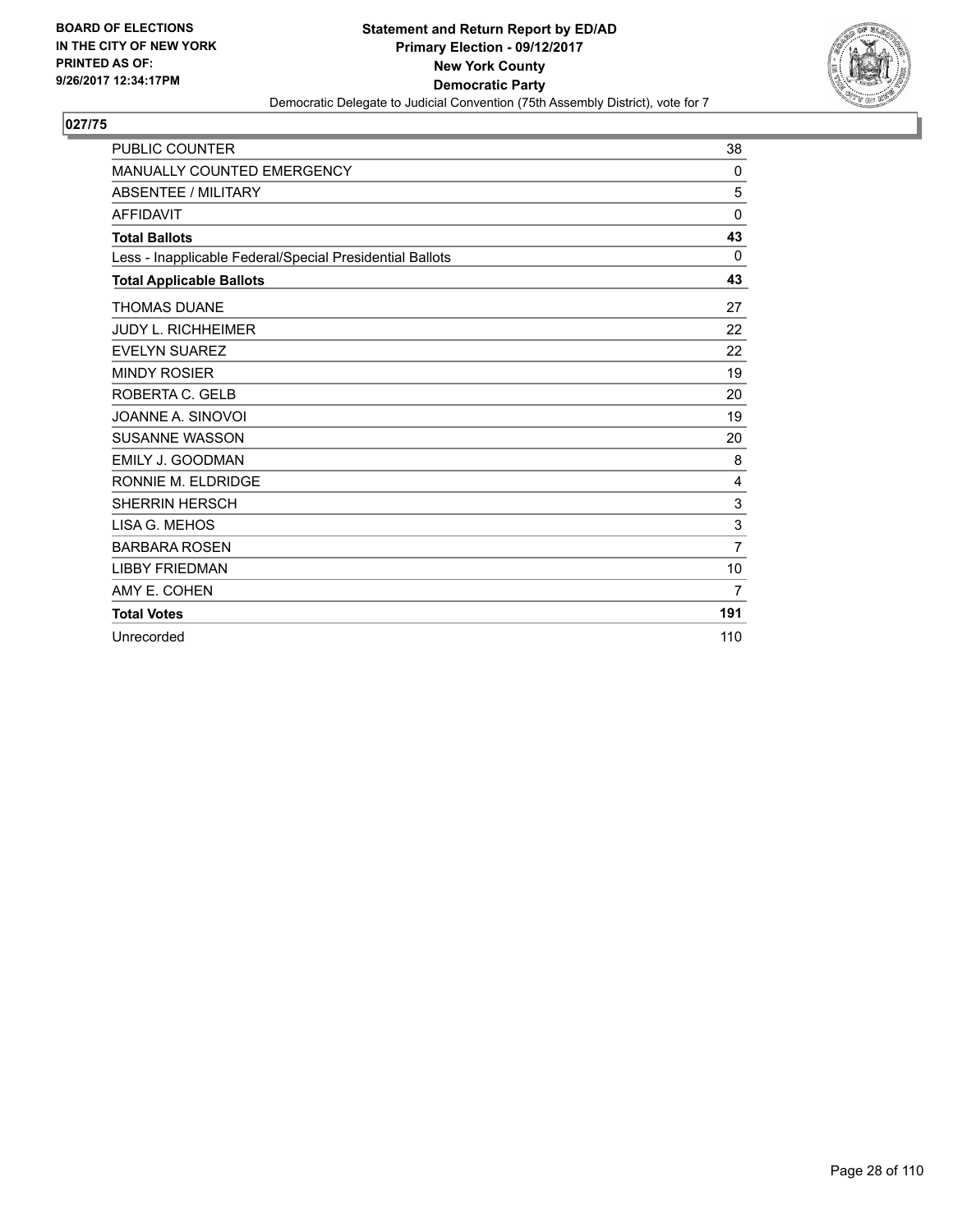

| <b>PUBLIC COUNTER</b>                                    | 113          |
|----------------------------------------------------------|--------------|
| MANUALLY COUNTED EMERGENCY                               | 0            |
| <b>ABSENTEE / MILITARY</b>                               | 6            |
| <b>AFFIDAVIT</b>                                         | 0            |
| <b>Total Ballots</b>                                     | 119          |
| Less - Inapplicable Federal/Special Presidential Ballots | 0            |
| <b>Total Applicable Ballots</b>                          | 119          |
| <b>THOMAS DUANE</b>                                      | 78           |
| JUDY L. RICHHEIMER                                       | 50           |
| <b>EVELYN SUAREZ</b>                                     | 60           |
| <b>MINDY ROSIER</b>                                      | 51           |
| ROBERTA C. GELB                                          | 60           |
| JOANNE A. SINOVOI                                        | 43           |
| <b>SUSANNE WASSON</b>                                    | 55           |
| EMILY J. GOODMAN                                         | 41           |
| RONNIE M. ELDRIDGE                                       | 32           |
| <b>SHERRIN HERSCH</b>                                    | 20           |
| LISA G. MEHOS                                            | 23           |
| <b>BARBARA ROSEN</b>                                     | 28           |
| <b>LIBBY FRIEDMAN</b>                                    | 20           |
| AMY E. COHEN                                             | 24           |
| DAVID BROOKS (WRITE-IN)                                  | $\mathbf{1}$ |
| <b>GABRIELLE FONROUGE (WRITE-IN)</b>                     | $\mathbf{1}$ |
| NAOMI SCHAEFER RILEY (WRITE-IN)                          | $\mathbf 1$  |
| NICOLE GELINAS (WRITE-IN)                                | $\mathbf{1}$ |
| PAUL KRUGMAN (WRITE-IN)                                  | $\mathbf{1}$ |
| SECILIA VEGA (WRITE-IN)                                  | $\mathbf 1$  |
| THOMAS L FRIEDMAN (WRITE-IN)                             | $\mathbf 1$  |
| UNATTRIBUTABLE WRITE-IN (WRITE-IN)                       | 1            |
| <b>Total Votes</b>                                       | 593          |
| Unrecorded                                               | 240          |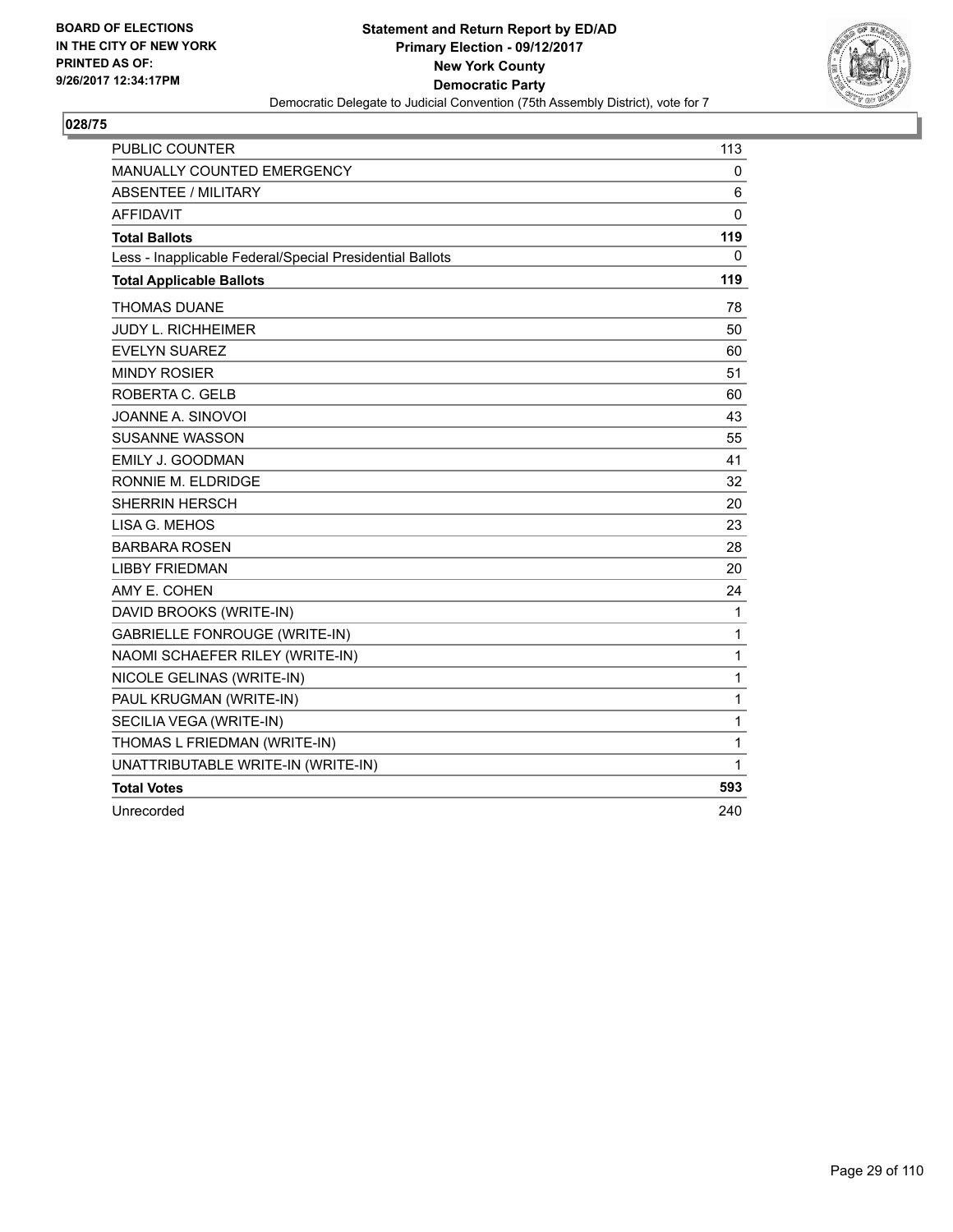

| <b>PUBLIC COUNTER</b>                                    | 34                |
|----------------------------------------------------------|-------------------|
| <b>MANUALLY COUNTED EMERGENCY</b>                        | 0                 |
| <b>ABSENTEE / MILITARY</b>                               | $\overline{2}$    |
| <b>AFFIDAVIT</b>                                         | $\Omega$          |
| <b>Total Ballots</b>                                     | 36                |
| Less - Inapplicable Federal/Special Presidential Ballots | 0                 |
| <b>Total Applicable Ballots</b>                          | 36                |
| <b>THOMAS DUANE</b>                                      | 15                |
| <b>JUDY L. RICHHEIMER</b>                                | $12 \overline{ }$ |
| <b>EVELYN SUAREZ</b>                                     | 17                |
| <b>MINDY ROSIER</b>                                      | 13                |
| ROBERTA C. GELB                                          | 11                |
| JOANNE A. SINOVOI                                        | 12                |
| <b>SUSANNE WASSON</b>                                    | 14                |
| <b>EMILY J. GOODMAN</b>                                  | 14                |
| RONNIE M. ELDRIDGE                                       | 5                 |
| <b>SHERRIN HERSCH</b>                                    | 4                 |
| LISA G. MEHOS                                            | 11                |
| <b>BARBARA ROSEN</b>                                     | 9                 |
| <b>LIBBY FRIEDMAN</b>                                    | 8                 |
| AMY E. COHEN                                             | 12                |
| <b>Total Votes</b>                                       | 157               |
| Unrecorded                                               | 95                |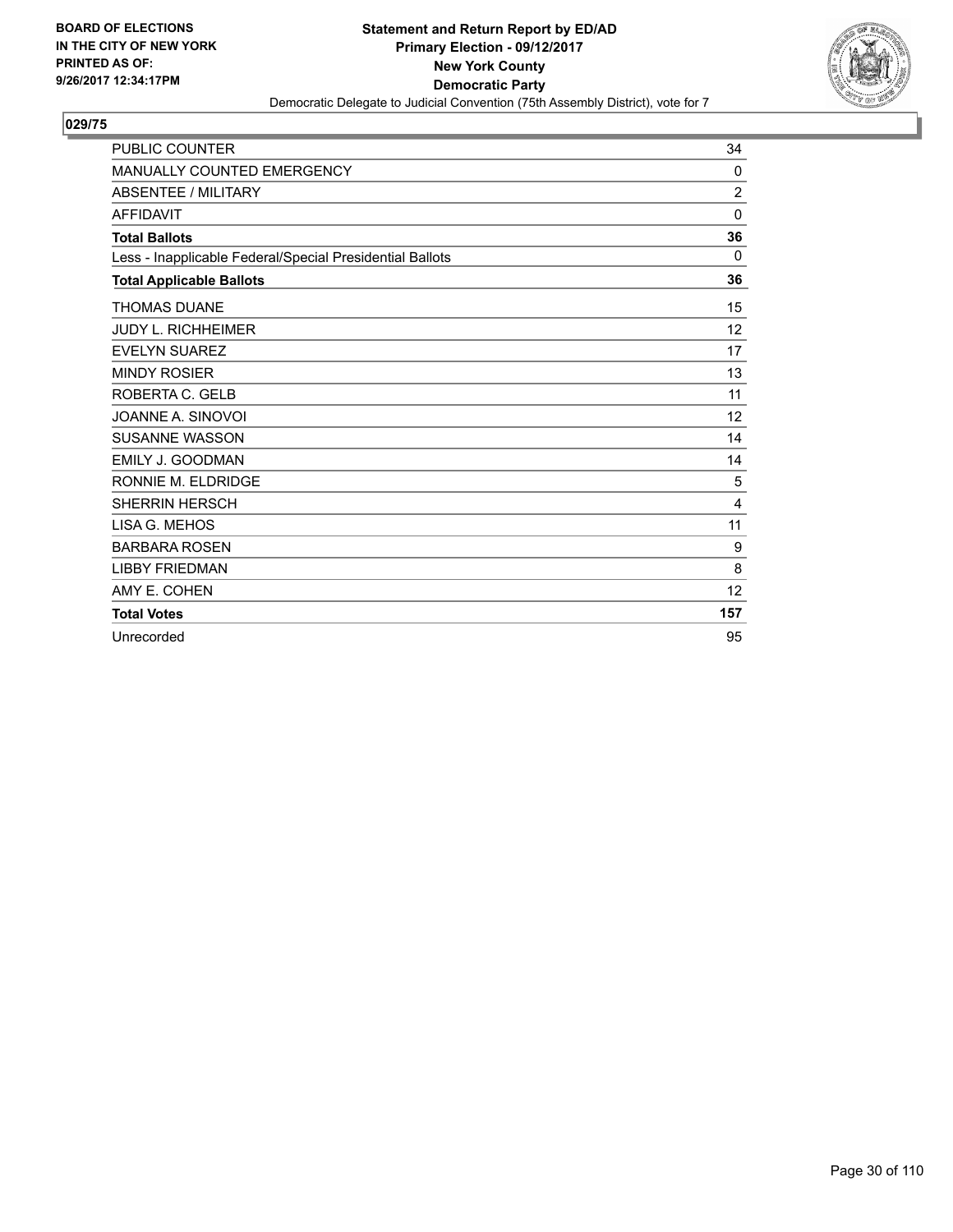

| <b>PUBLIC COUNTER</b>                                    | 86             |
|----------------------------------------------------------|----------------|
| MANUALLY COUNTED EMERGENCY                               | 0              |
| <b>ABSENTEE / MILITARY</b>                               | $\overline{2}$ |
| <b>AFFIDAVIT</b>                                         | $\mathbf{0}$   |
| <b>Total Ballots</b>                                     | 88             |
| Less - Inapplicable Federal/Special Presidential Ballots | $\Omega$       |
| <b>Total Applicable Ballots</b>                          | 88             |
| <b>THOMAS DUANE</b>                                      | 38             |
| <b>JUDY L. RICHHEIMER</b>                                | 30             |
| <b>EVELYN SUAREZ</b>                                     | 35             |
| <b>MINDY ROSIER</b>                                      | 38             |
| ROBERTA C. GELB                                          | 30             |
| JOANNE A. SINOVOI                                        | 32             |
| <b>SUSANNE WASSON</b>                                    | 31             |
| <b>EMILY J. GOODMAN</b>                                  | 23             |
| RONNIE M. ELDRIDGE                                       | 22             |
| <b>SHERRIN HERSCH</b>                                    | 13             |
| LISA G. MEHOS                                            | 15             |
| <b>BARBARA ROSEN</b>                                     | 21             |
| <b>LIBBY FRIEDMAN</b>                                    | 22             |
| AMY E. COHEN                                             | 25             |
| ILENE COHAN (WRITE-IN)                                   | 1              |
| <b>Total Votes</b>                                       | 376            |
| Unrecorded                                               | 240            |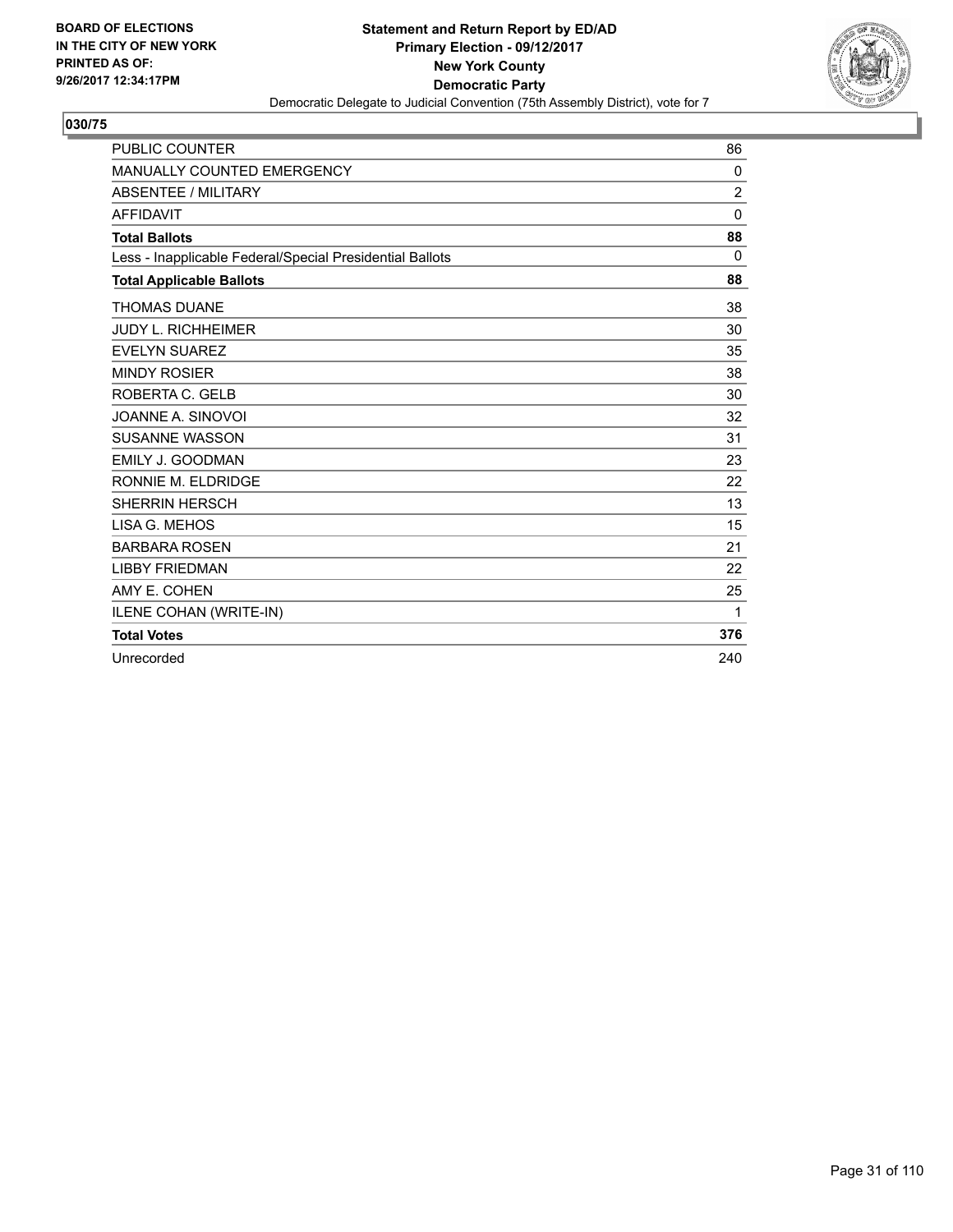

| <b>PUBLIC COUNTER</b>                                    | 110 |
|----------------------------------------------------------|-----|
| <b>MANUALLY COUNTED EMERGENCY</b>                        | 0   |
| <b>ABSENTEE / MILITARY</b>                               | 1   |
| <b>AFFIDAVIT</b>                                         | 1   |
| <b>Total Ballots</b>                                     | 112 |
| Less - Inapplicable Federal/Special Presidential Ballots | 0   |
| <b>Total Applicable Ballots</b>                          | 112 |
| <b>THOMAS DUANE</b>                                      | 61  |
| <b>JUDY L. RICHHEIMER</b>                                | 37  |
| <b>EVELYN SUAREZ</b>                                     | 55  |
| <b>MINDY ROSIER</b>                                      | 45  |
| ROBERTA C. GELB                                          | 39  |
| JOANNE A. SINOVOI                                        | 34  |
| <b>SUSANNE WASSON</b>                                    | 39  |
| <b>EMILY J. GOODMAN</b>                                  | 47  |
| RONNIE M. ELDRIDGE                                       | 31  |
| <b>SHERRIN HERSCH</b>                                    | 25  |
| LISA G. MEHOS                                            | 22  |
| <b>BARBARA ROSEN</b>                                     | 45  |
| <b>LIBBY FRIEDMAN</b>                                    | 33  |
| AMY E. COHEN                                             | 41  |
| <b>Total Votes</b>                                       | 554 |
| Unrecorded                                               | 230 |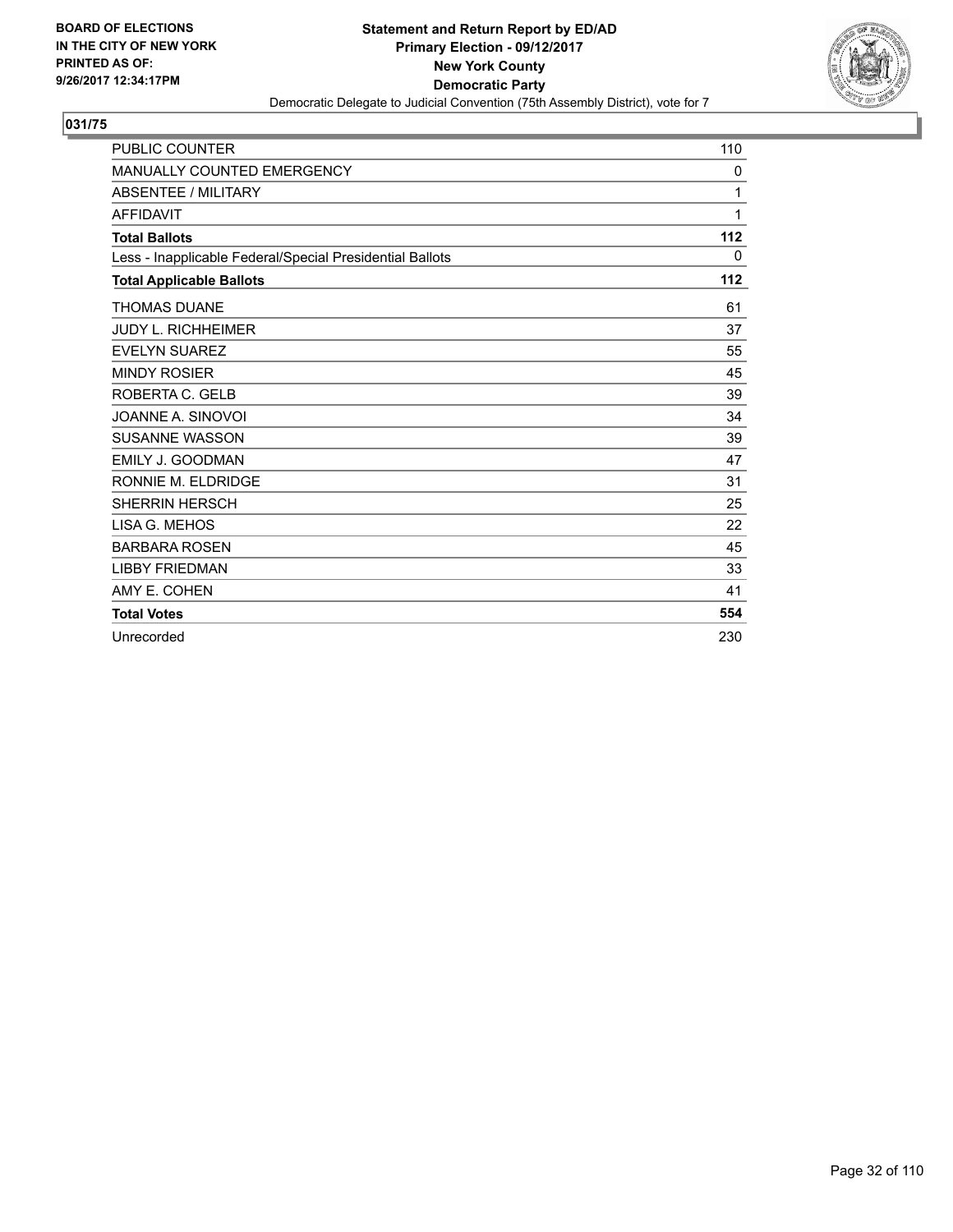

| PUBLIC COUNTER                                           | 121            |
|----------------------------------------------------------|----------------|
| <b>MANUALLY COUNTED EMERGENCY</b>                        | 0              |
| <b>ABSENTEE / MILITARY</b>                               | $\overline{2}$ |
| <b>AFFIDAVIT</b>                                         | 1              |
| <b>Total Ballots</b>                                     | 124            |
| Less - Inapplicable Federal/Special Presidential Ballots | 0              |
| <b>Total Applicable Ballots</b>                          | 124            |
| <b>THOMAS DUANE</b>                                      | 52             |
| <b>JUDY L. RICHHEIMER</b>                                | 50             |
| <b>EVELYN SUAREZ</b>                                     | 59             |
| <b>MINDY ROSIER</b>                                      | 44             |
| ROBERTA C. GELB                                          | 51             |
| JOANNE A. SINOVOI                                        | 39             |
| <b>SUSANNE WASSON</b>                                    | 51             |
| EMILY J. GOODMAN                                         | 50             |
| RONNIE M. ELDRIDGE                                       | 31             |
| <b>SHERRIN HERSCH</b>                                    | 14             |
| LISA G. MEHOS                                            | 31             |
| <b>BARBARA ROSEN</b>                                     | 40             |
| <b>LIBBY FRIEDMAN</b>                                    | 27             |
| AMY E. COHEN                                             | 42             |
| <b>GABRIEL TURZO (WRITE-IN)</b>                          | 1              |
| <b>Total Votes</b>                                       | 582            |
| Unrecorded                                               | 286            |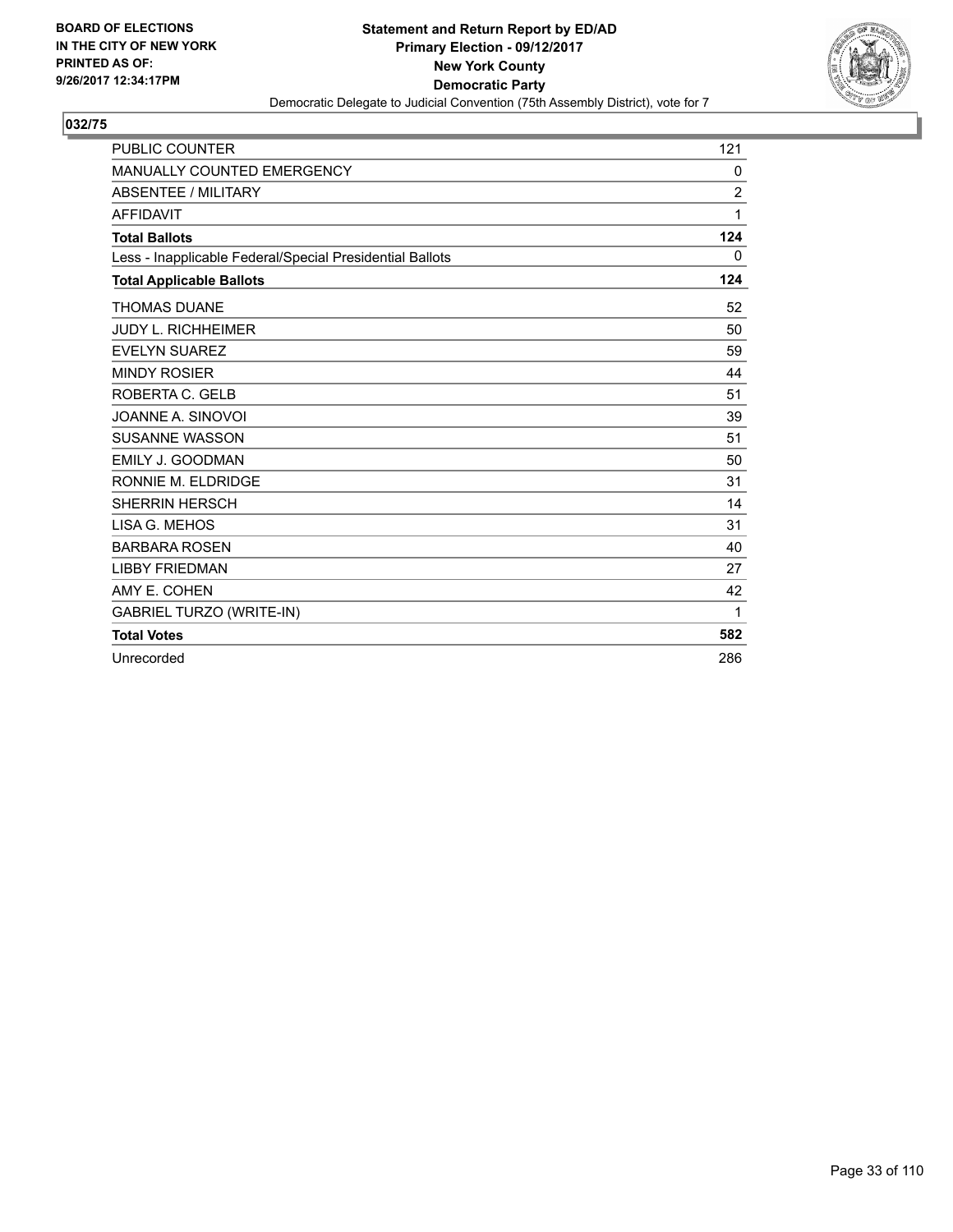

| <b>PUBLIC COUNTER</b>                                    | 62             |
|----------------------------------------------------------|----------------|
| <b>MANUALLY COUNTED EMERGENCY</b>                        | 0              |
| <b>ABSENTEE / MILITARY</b>                               | 3              |
| <b>AFFIDAVIT</b>                                         | 0              |
| <b>Total Ballots</b>                                     | 65             |
| Less - Inapplicable Federal/Special Presidential Ballots | $\Omega$       |
| <b>Total Applicable Ballots</b>                          | 65             |
| <b>THOMAS DUANE</b>                                      | 28             |
| <b>JUDY L. RICHHEIMER</b>                                | 14             |
| <b>EVELYN SUAREZ</b>                                     | 29             |
| <b>MINDY ROSIER</b>                                      | 19             |
| ROBERTA C. GELB                                          | 17             |
| JOANNE A. SINOVOI                                        | 14             |
| <b>SUSANNE WASSON</b>                                    | 17             |
| <b>EMILY J. GOODMAN</b>                                  | 21             |
| RONNIE M. ELDRIDGE                                       | 17             |
| <b>SHERRIN HERSCH</b>                                    | $\overline{7}$ |
| LISA G. MEHOS                                            | 14             |
| <b>BARBARA ROSEN</b>                                     | 19             |
| <b>LIBBY FRIEDMAN</b>                                    | 18             |
| AMY E. COHEN                                             | 19             |
| SAMER HINEDI (WRITE-IN)                                  | 1              |
| <b>Total Votes</b>                                       | 254            |
| Unrecorded                                               | 201            |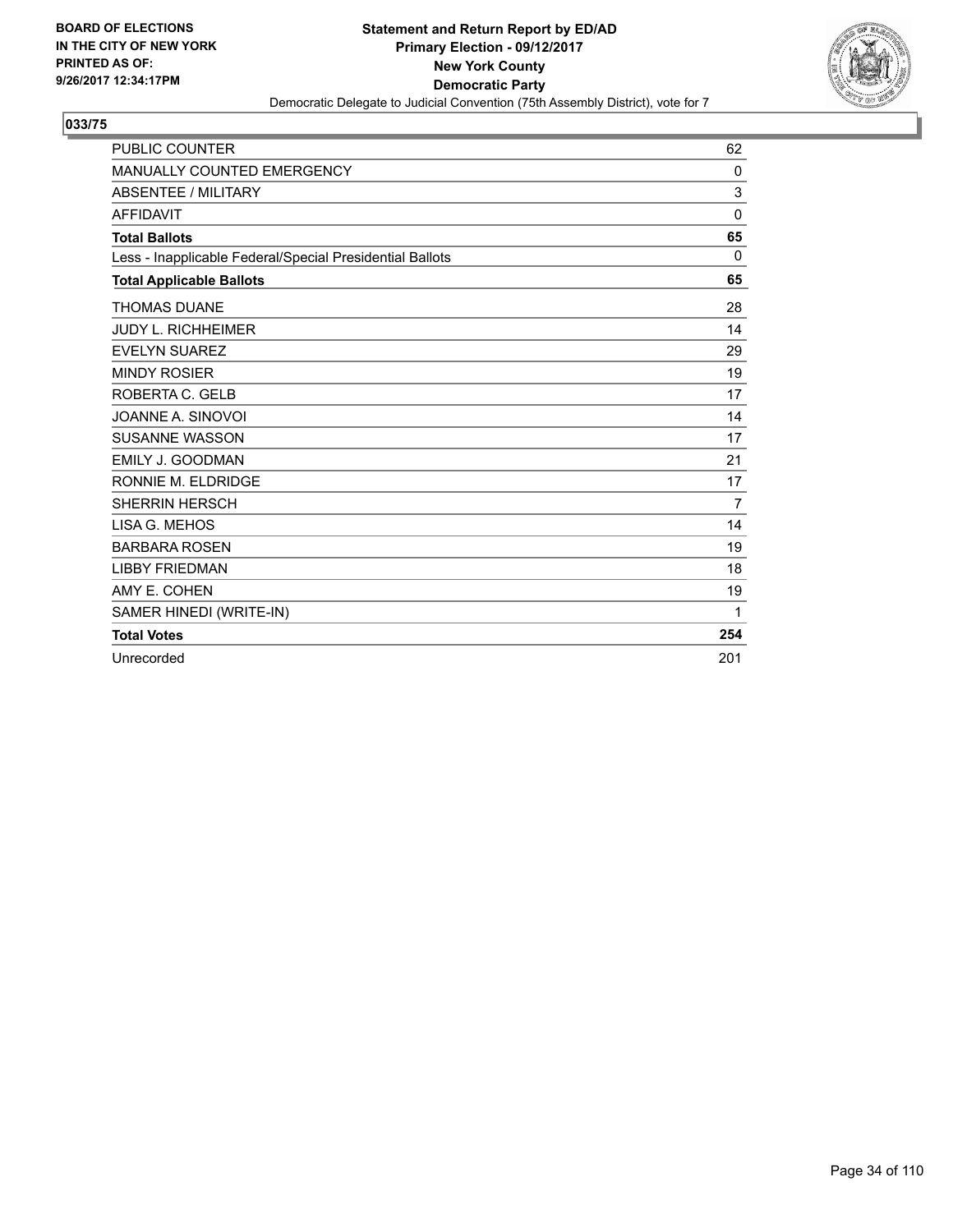

| <b>PUBLIC COUNTER</b>                                    | 48  |
|----------------------------------------------------------|-----|
| <b>MANUALLY COUNTED EMERGENCY</b>                        | 0   |
| <b>ABSENTEE / MILITARY</b>                               | 4   |
| <b>AFFIDAVIT</b>                                         | 2   |
| <b>Total Ballots</b>                                     | 54  |
| Less - Inapplicable Federal/Special Presidential Ballots | 0   |
| <b>Total Applicable Ballots</b>                          | 54  |
| <b>THOMAS DUANE</b>                                      | 23  |
| <b>JUDY L. RICHHEIMER</b>                                | 14  |
| <b>EVELYN SUAREZ</b>                                     | 19  |
| <b>MINDY ROSIER</b>                                      | 11  |
| ROBERTA C. GELB                                          | 11  |
| JOANNE A. SINOVOI                                        | 10  |
| <b>SUSANNE WASSON</b>                                    | 13  |
| EMILY J. GOODMAN                                         | 15  |
| RONNIE M. ELDRIDGE                                       | 12  |
| <b>SHERRIN HERSCH</b>                                    | 6   |
| LISA G. MEHOS                                            | 13  |
| <b>BARBARA ROSEN</b>                                     | 8   |
| <b>LIBBY FRIEDMAN</b>                                    | 11  |
| AMY E. COHEN                                             | 13  |
| <b>Total Votes</b>                                       | 179 |
| Unrecorded                                               | 199 |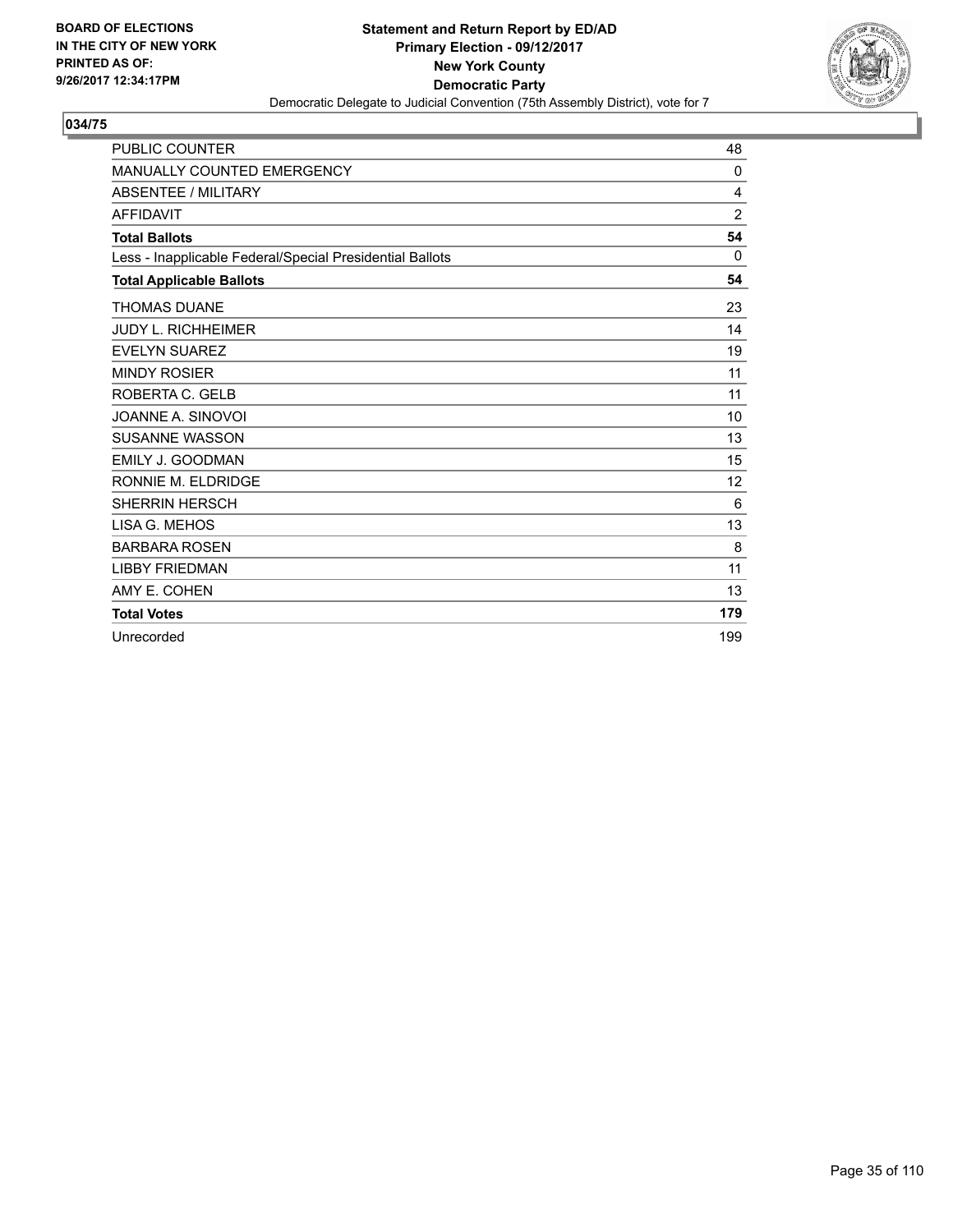

| <b>PUBLIC COUNTER</b>                                    | 25             |
|----------------------------------------------------------|----------------|
| <b>MANUALLY COUNTED EMERGENCY</b>                        | 0              |
| <b>ABSENTEE / MILITARY</b>                               | $\overline{2}$ |
| <b>AFFIDAVIT</b>                                         | $\mathbf{0}$   |
| <b>Total Ballots</b>                                     | 27             |
| Less - Inapplicable Federal/Special Presidential Ballots | 0              |
| <b>Total Applicable Ballots</b>                          | 27             |
| <b>THOMAS DUANE</b>                                      | 13             |
| <b>JUDY L. RICHHEIMER</b>                                | 11             |
| <b>EVELYN SUAREZ</b>                                     | 10             |
| <b>MINDY ROSIER</b>                                      | 10             |
| ROBERTA C. GELB                                          | 8              |
| JOANNE A. SINOVOI                                        | 11             |
| <b>SUSANNE WASSON</b>                                    | 6              |
| EMILY J. GOODMAN                                         | 9              |
| RONNIE M. ELDRIDGE                                       | 5              |
| <b>SHERRIN HERSCH</b>                                    | $\overline{7}$ |
| LISA G. MEHOS                                            | 5              |
| <b>BARBARA ROSEN</b>                                     | $\overline{7}$ |
| <b>LIBBY FRIEDMAN</b>                                    | 8              |
| AMY E. COHEN                                             | 6              |
| <b>Total Votes</b>                                       | 116            |
| Unrecorded                                               | 73             |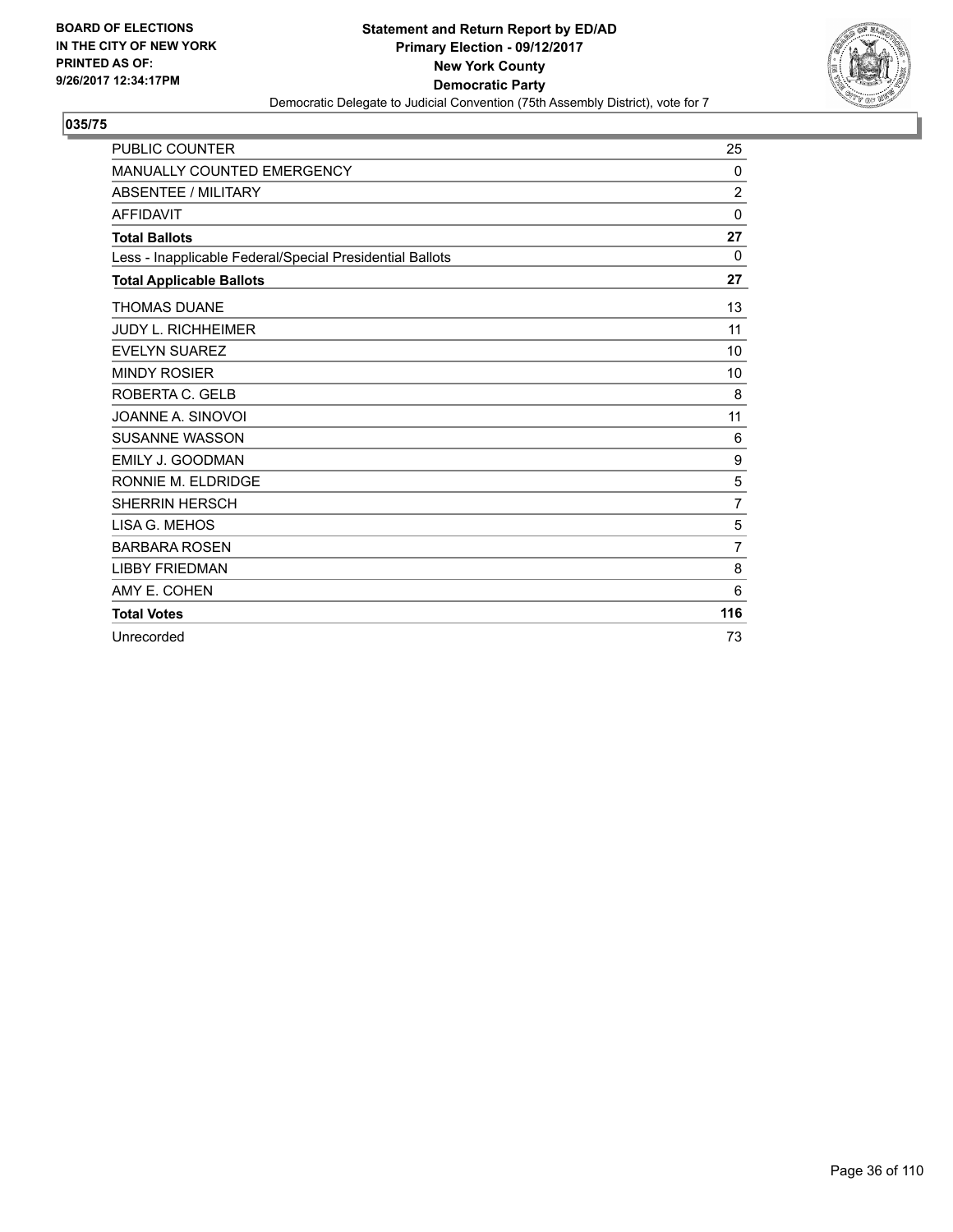

| <b>PUBLIC COUNTER</b>                                    | 61             |
|----------------------------------------------------------|----------------|
| <b>MANUALLY COUNTED EMERGENCY</b>                        | 0              |
| <b>ABSENTEE / MILITARY</b>                               | $\mathbf{0}$   |
| <b>AFFIDAVIT</b>                                         | $\Omega$       |
| <b>Total Ballots</b>                                     | 61             |
| Less - Inapplicable Federal/Special Presidential Ballots | $\Omega$       |
| <b>Total Applicable Ballots</b>                          | 61             |
| <b>THOMAS DUANE</b>                                      | 39             |
| <b>JUDY L. RICHHEIMER</b>                                | 28             |
| <b>EVELYN SUAREZ</b>                                     | 31             |
| <b>MINDY ROSIER</b>                                      | 26             |
| ROBERTA C. GELB                                          | 25             |
| JOANNE A. SINOVOI                                        | 22             |
| <b>SUSANNE WASSON</b>                                    | 23             |
| <b>EMILY J. GOODMAN</b>                                  | 20             |
| RONNIE M. ELDRIDGE                                       | 11             |
| <b>SHERRIN HERSCH</b>                                    | 5              |
| LISA G. MEHOS                                            | $\overline{7}$ |
| <b>BARBARA ROSEN</b>                                     | 15             |
| <b>LIBBY FRIEDMAN</b>                                    | 12             |
| AMY E. COHEN                                             | 18             |
| MARTI SPERANZA (WRITE-IN)                                | 1              |
| <b>Total Votes</b>                                       | 283            |
| Unrecorded                                               | 144            |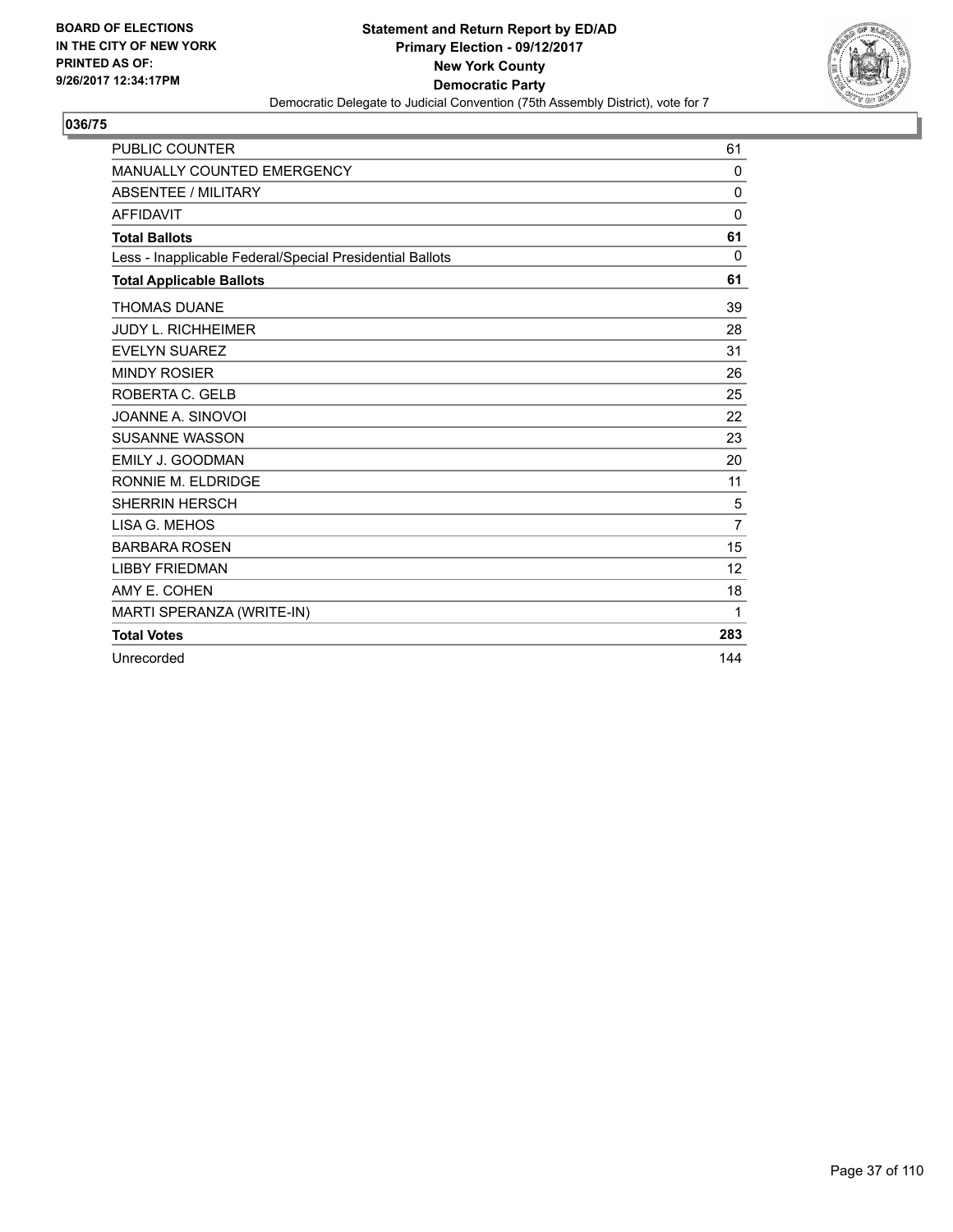

| <b>PUBLIC COUNTER</b>                                    | 104          |
|----------------------------------------------------------|--------------|
| <b>MANUALLY COUNTED EMERGENCY</b>                        | 0            |
| <b>ABSENTEE / MILITARY</b>                               | 1            |
| <b>AFFIDAVIT</b>                                         | $\mathbf{0}$ |
| <b>Total Ballots</b>                                     | 105          |
| Less - Inapplicable Federal/Special Presidential Ballots | 0            |
| <b>Total Applicable Ballots</b>                          | 105          |
| <b>THOMAS DUANE</b>                                      | 59           |
| <b>JUDY L. RICHHEIMER</b>                                | 35           |
| <b>EVELYN SUAREZ</b>                                     | 42           |
| <b>MINDY ROSIER</b>                                      | 31           |
| ROBERTA C. GELB                                          | 33           |
| JOANNE A. SINOVOI                                        | 31           |
| <b>SUSANNE WASSON</b>                                    | 28           |
| <b>EMILY J. GOODMAN</b>                                  | 27           |
| RONNIE M. ELDRIDGE                                       | 32           |
| <b>SHERRIN HERSCH</b>                                    | 15           |
| LISA G. MEHOS                                            | 17           |
| <b>BARBARA ROSEN</b>                                     | 27           |
| <b>LIBBY FRIEDMAN</b>                                    | 26           |
| AMY E. COHEN                                             | 24           |
| <b>Total Votes</b>                                       | 427          |
| Unrecorded                                               | 308          |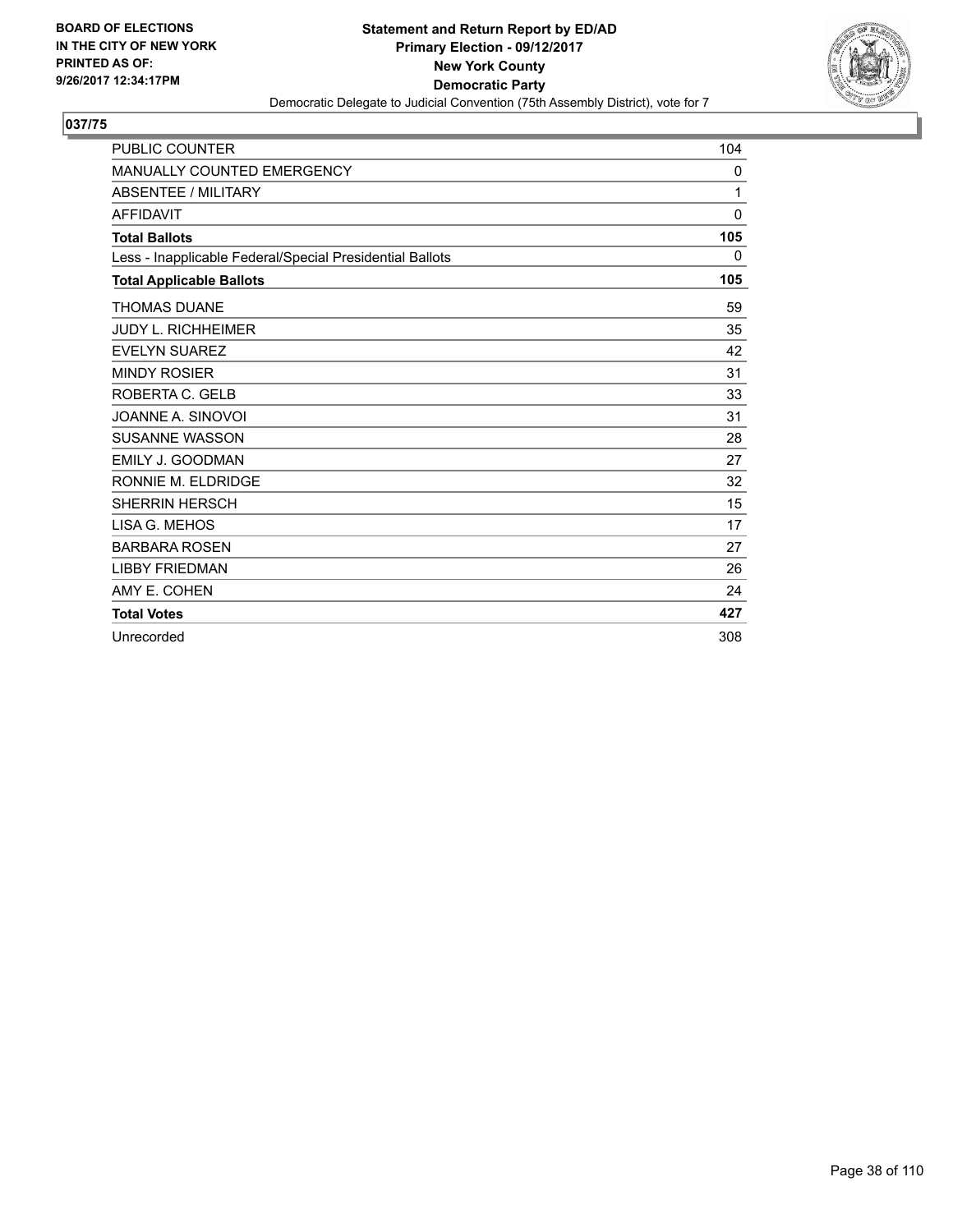

| <b>PUBLIC COUNTER</b>                                    | 115      |
|----------------------------------------------------------|----------|
| <b>MANUALLY COUNTED EMERGENCY</b>                        | 0        |
| <b>ABSENTEE / MILITARY</b>                               | 3        |
| <b>AFFIDAVIT</b>                                         | $\Omega$ |
| <b>Total Ballots</b>                                     | 118      |
| Less - Inapplicable Federal/Special Presidential Ballots | 0        |
| <b>Total Applicable Ballots</b>                          | 118      |
| <b>THOMAS DUANE</b>                                      | 87       |
| <b>JUDY L. RICHHEIMER</b>                                | 52       |
| <b>EVELYN SUAREZ</b>                                     | 56       |
| <b>MINDY ROSIER</b>                                      | 55       |
| ROBERTA C. GELB                                          | 55       |
| JOANNE A. SINOVOI                                        | 47       |
| <b>SUSANNE WASSON</b>                                    | 46       |
| EMILY J. GOODMAN                                         | 27       |
| RONNIE M. ELDRIDGE                                       | 24       |
| <b>SHERRIN HERSCH</b>                                    | 11       |
| LISA G. MEHOS                                            | 12       |
| <b>BARBARA ROSEN</b>                                     | 21       |
| <b>LIBBY FRIEDMAN</b>                                    | 16       |
| AMY E. COHEN                                             | 21       |
| <b>Total Votes</b>                                       | 530      |
| Unrecorded                                               | 296      |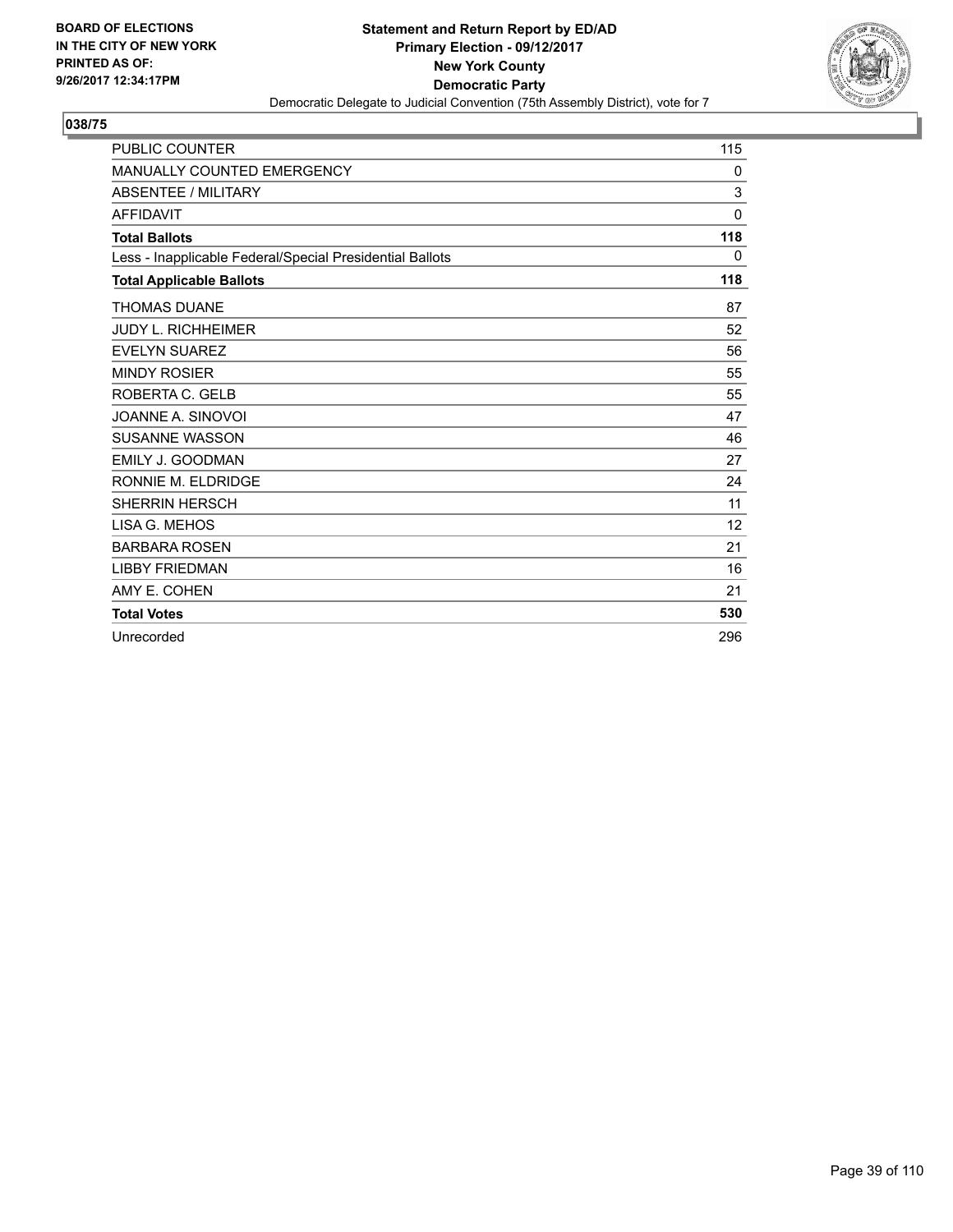

| <b>PUBLIC COUNTER</b>                                    | 80           |
|----------------------------------------------------------|--------------|
| MANUALLY COUNTED EMERGENCY                               | $\mathbf{0}$ |
| <b>ABSENTEE / MILITARY</b>                               | 4            |
| <b>AFFIDAVIT</b>                                         | 1            |
| <b>Total Ballots</b>                                     | 85           |
| Less - Inapplicable Federal/Special Presidential Ballots | $\mathbf{0}$ |
| <b>Total Applicable Ballots</b>                          | 85           |
| <b>THOMAS DUANE</b>                                      | 49           |
| <b>JUDY L. RICHHEIMER</b>                                | 44           |
| <b>EVELYN SUAREZ</b>                                     | 45           |
| <b>MINDY ROSIER</b>                                      | 45           |
| ROBERTA C. GELB                                          | 45           |
| JOANNE A. SINOVOI                                        | 39           |
| <b>SUSANNE WASSON</b>                                    | 42           |
| <b>EMILY J. GOODMAN</b>                                  | 30           |
| RONNIE M. ELDRIDGE                                       | 29           |
| <b>SHERRIN HERSCH</b>                                    | 24           |
| LISA G. MEHOS                                            | 28           |
| <b>BARBARA ROSEN</b>                                     | 32           |
| <b>LIBBY FRIEDMAN</b>                                    | 29           |
| AMY E. COHEN                                             | 29           |
| <b>Total Votes</b>                                       | 510          |
| Unrecorded                                               | 85           |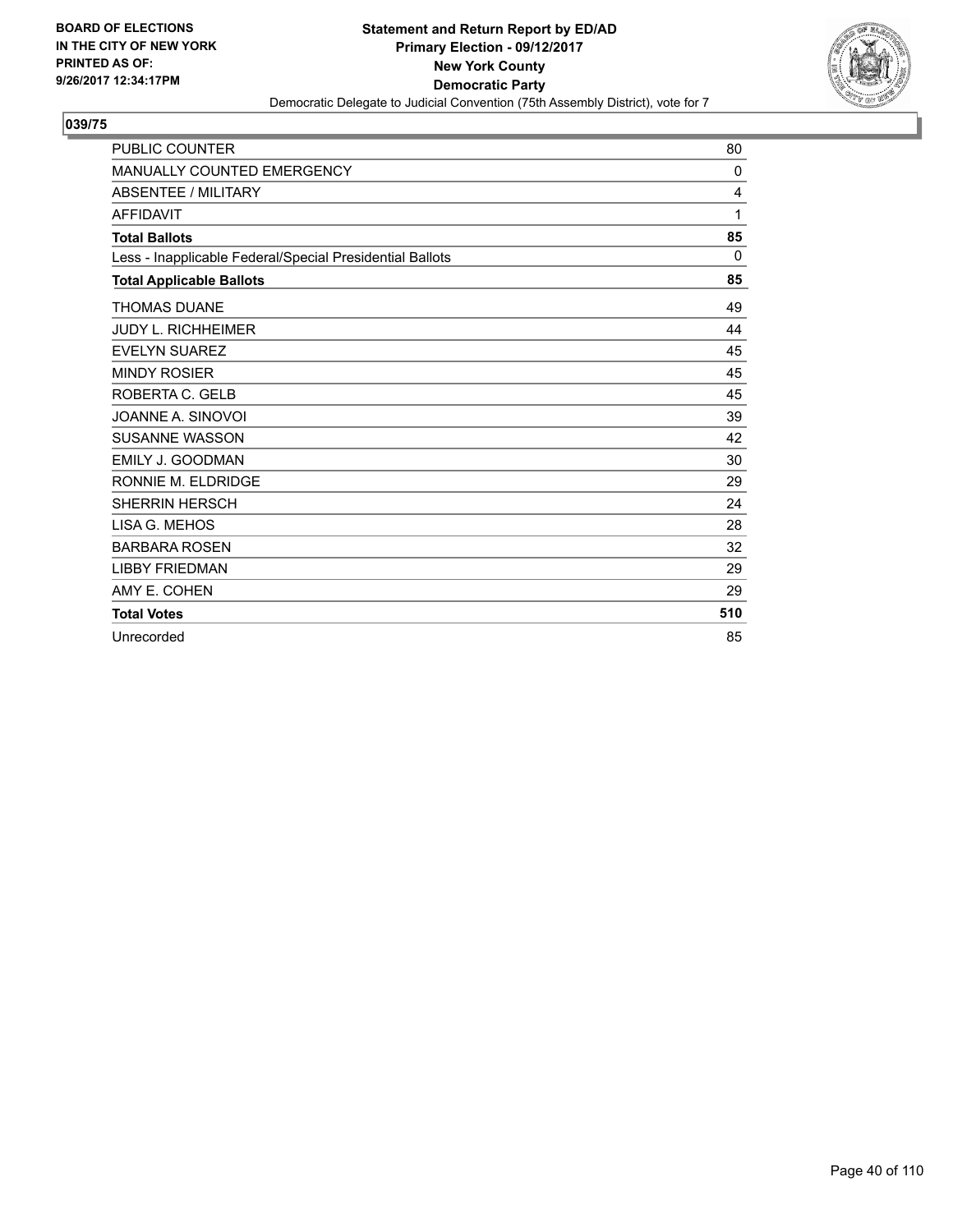

| PUBLIC COUNTER                                           | 66           |
|----------------------------------------------------------|--------------|
| MANUALLY COUNTED EMERGENCY                               | 0            |
| <b>ABSENTEE / MILITARY</b>                               | 2            |
| <b>AFFIDAVIT</b>                                         | 0            |
| <b>Total Ballots</b>                                     | 68           |
| Less - Inapplicable Federal/Special Presidential Ballots | 0            |
| <b>Total Applicable Ballots</b>                          | 68           |
| THOMAS DUANE                                             | 39           |
| JUDY L. RICHHEIMER                                       | 28           |
| <b>EVELYN SUAREZ</b>                                     | 32           |
| <b>MINDY ROSIER</b>                                      | 21           |
| ROBERTA C. GELB                                          | 21           |
| JOANNE A. SINOVOI                                        | 19           |
| SUSANNE WASSON                                           | 26           |
| EMILY J. GOODMAN                                         | 19           |
| RONNIE M. ELDRIDGE                                       | 11           |
| <b>SHERRIN HERSCH</b>                                    | 7            |
| LISA G. MEHOS                                            | 14           |
| <b>BARBARA ROSEN</b>                                     | 16           |
| LIBBY FRIEDMAN                                           | 15           |
| AMY E. COHEN                                             | 14           |
| AMY KALM (WRITE-IN)                                      | 1            |
| CARLY GETSEN (WRITE-IN)                                  | 1            |
| CHRISTOPHER A. BROCK (WRITE-IN)                          | 1            |
| DMITRI DERIK (WRITE-IN)                                  | $\mathbf{1}$ |
| ELIZABETH OLACIO (WRITE-IN)                              | 1            |
| <b>GABRIEL K NICHOLS (WRITE-IN)</b>                      | 1            |
| JAMES F MCPARTLIN (WRITE-IN)                             | 1            |
| JAMES MCMANUS (WRITE-IN)                                 | 1            |
| LUCILLE OGNIBENE (WRITE-IN)                              | 1            |
| RACHEL OBRIAN (WRITE-IN)                                 | 1            |
| SANDY HECKER (WRITE-IN)                                  | 1            |
| <b>Total Votes</b>                                       | 293          |
| Unrecorded                                               | 183          |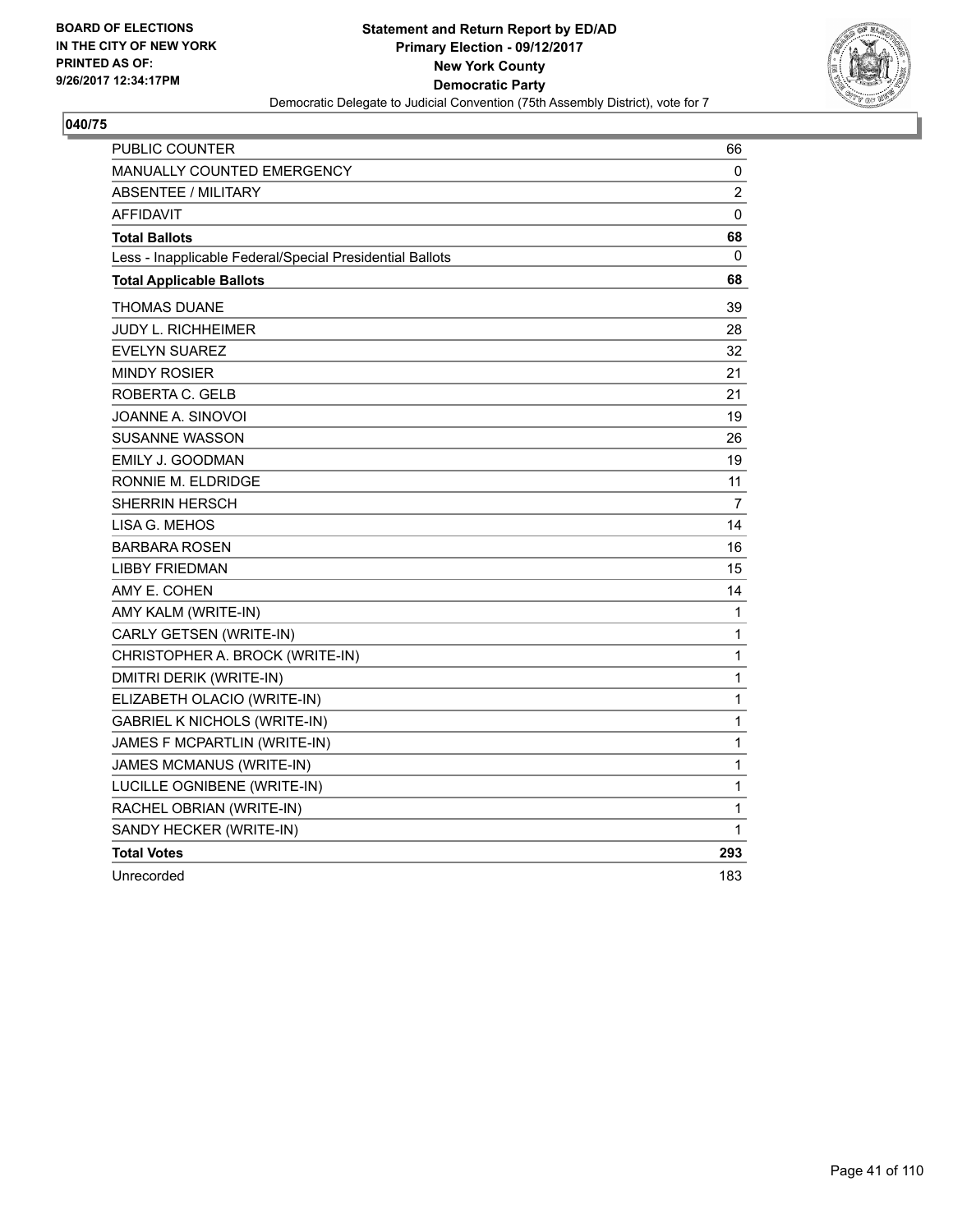

| <b>PUBLIC COUNTER</b>                                    | 74           |
|----------------------------------------------------------|--------------|
| <b>MANUALLY COUNTED EMERGENCY</b>                        | $\mathbf{0}$ |
| <b>ABSENTEE / MILITARY</b>                               | 3            |
| <b>AFFIDAVIT</b>                                         | 4            |
| <b>Total Ballots</b>                                     | 81           |
| Less - Inapplicable Federal/Special Presidential Ballots | $\Omega$     |
| <b>Total Applicable Ballots</b>                          | 81           |
| <b>THOMAS DUANE</b>                                      | 50           |
| <b>JUDY L. RICHHEIMER</b>                                | 37           |
| <b>EVELYN SUAREZ</b>                                     | 39           |
| <b>MINDY ROSIER</b>                                      | 30           |
| ROBERTA C. GELB                                          | 28           |
| JOANNE A. SINOVOI                                        | 25           |
| <b>SUSANNE WASSON</b>                                    | 25           |
| EMILY J. GOODMAN                                         | 22           |
| RONNIE M. ELDRIDGE                                       | 25           |
| <b>SHERRIN HERSCH</b>                                    | 14           |
| LISA G. MEHOS                                            | 18           |
| <b>BARBARA ROSEN</b>                                     | 24           |
| <b>LIBBY FRIEDMAN</b>                                    | 20           |
| AMY E. COHEN                                             | 24           |
| <b>Total Votes</b>                                       | 381          |
| Unrecorded                                               | 186          |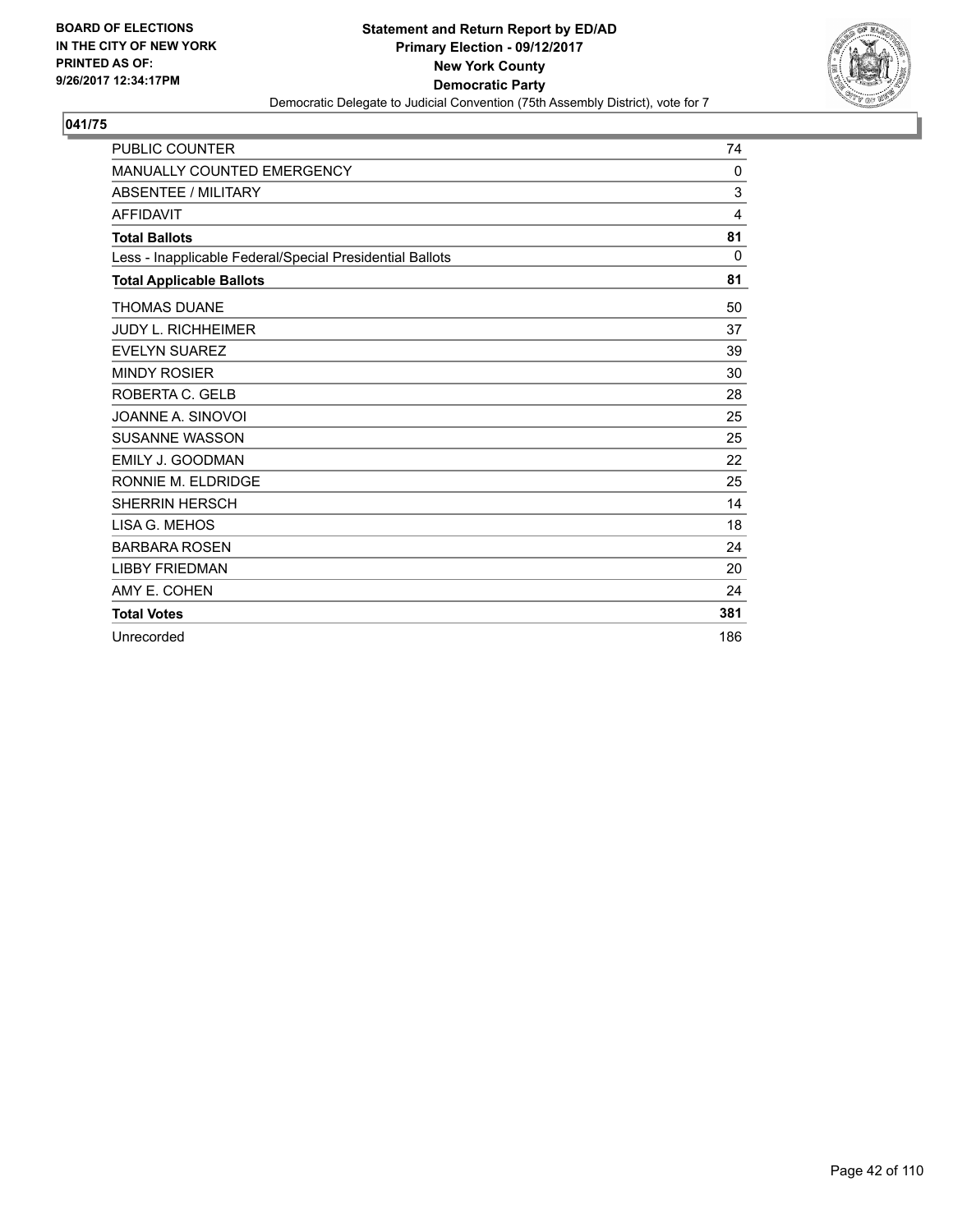

| <b>PUBLIC COUNTER</b>                                    | 51             |
|----------------------------------------------------------|----------------|
| MANUALLY COUNTED EMERGENCY                               | $\mathbf{0}$   |
| <b>ABSENTEE / MILITARY</b>                               | $\overline{c}$ |
| <b>AFFIDAVIT</b>                                         | $\Omega$       |
| <b>Total Ballots</b>                                     | 53             |
| Less - Inapplicable Federal/Special Presidential Ballots | $\Omega$       |
| <b>Total Applicable Ballots</b>                          | 53             |
| <b>THOMAS DUANE</b>                                      | 33             |
| <b>JUDY L. RICHHEIMER</b>                                | 21             |
| <b>EVELYN SUAREZ</b>                                     | 23             |
| <b>MINDY ROSIER</b>                                      | 22             |
| ROBERTA C. GELB                                          | 24             |
| JOANNE A. SINOVOI                                        | 18             |
| <b>SUSANNE WASSON</b>                                    | 21             |
| <b>EMILY J. GOODMAN</b>                                  | 16             |
| RONNIE M. ELDRIDGE                                       | 9              |
| <b>SHERRIN HERSCH</b>                                    | 8              |
| LISA G. MEHOS                                            | 8              |
| <b>BARBARA ROSEN</b>                                     | 11             |
| <b>LIBBY FRIEDMAN</b>                                    | 14             |
| AMY E. COHEN                                             | 15             |
| <b>Total Votes</b>                                       | 243            |
| Unrecorded                                               | 128            |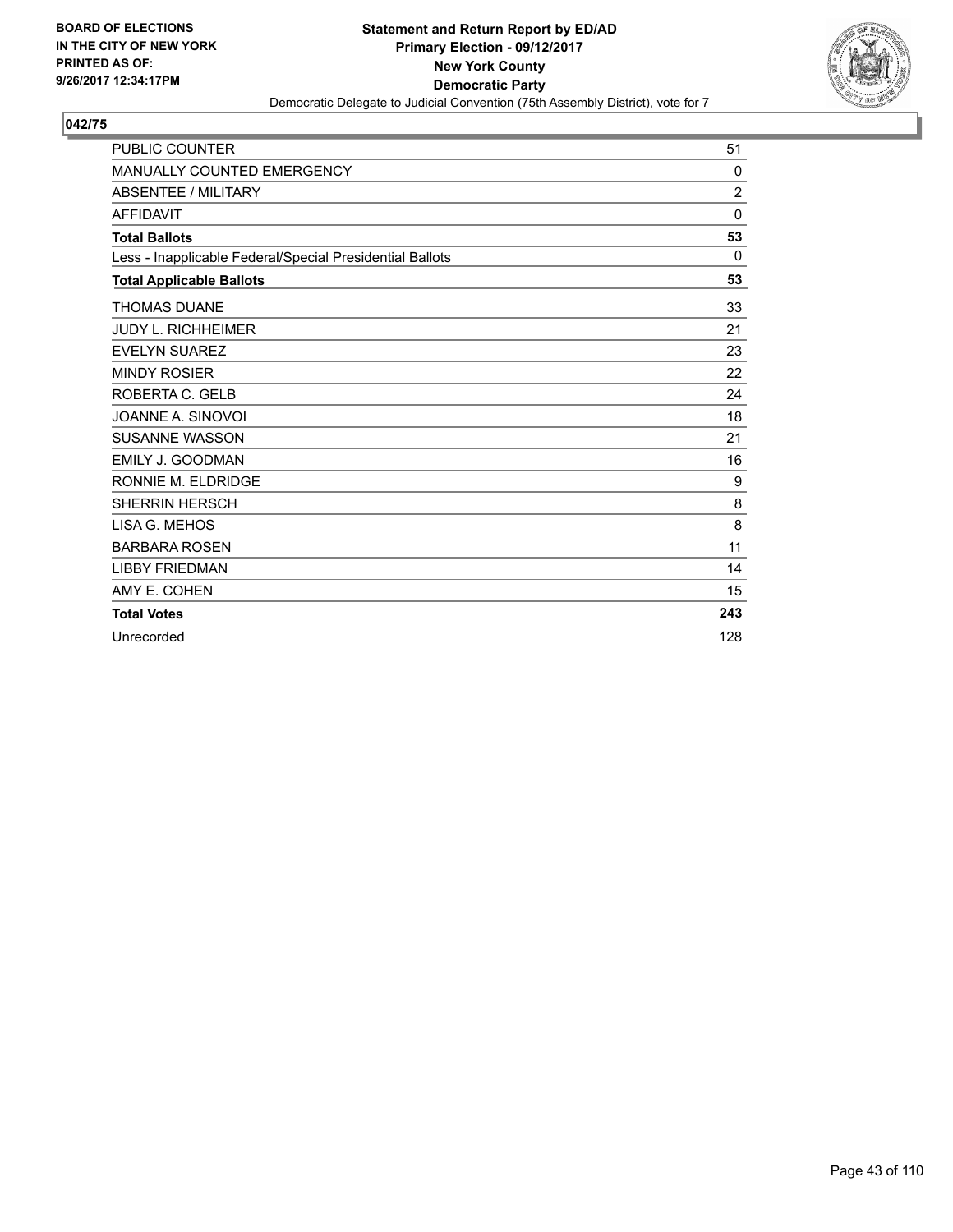

| <b>PUBLIC COUNTER</b>                                    | 314            |
|----------------------------------------------------------|----------------|
| MANUALLY COUNTED EMERGENCY                               | 0              |
| <b>ABSENTEE / MILITARY</b>                               | 5              |
| <b>AFFIDAVIT</b>                                         | $\overline{2}$ |
| <b>Total Ballots</b>                                     | 321            |
| Less - Inapplicable Federal/Special Presidential Ballots | $\mathbf{0}$   |
| <b>Total Applicable Ballots</b>                          | 321            |
| <b>THOMAS DUANE</b>                                      | 237            |
| <b>JUDY L. RICHHEIMER</b>                                | 141            |
| <b>EVELYN SUAREZ</b>                                     | 155            |
| <b>MINDY ROSIER</b>                                      | 134            |
| ROBERTA C. GELB                                          | 143            |
| JOANNE A. SINOVOI                                        | 130            |
| <b>SUSANNE WASSON</b>                                    | 125            |
| EMILY J. GOODMAN                                         | 66             |
| RONNIE M. ELDRIDGE                                       | 76             |
| <b>SHERRIN HERSCH</b>                                    | 29             |
| LISA G. MEHOS                                            | 49             |
| <b>BARBARA ROSEN</b>                                     | 59             |
| <b>LIBBY FRIEDMAN</b>                                    | 53             |
| AMY E. COHEN                                             | 61             |
| DAVID MOHR (WRITE-IN)                                    | $\mathbf{1}$   |
| JESSE CAMPOAMAR (WRITE-IN)                               | 1              |
| LYNNE ROSENTHAL (WRITE-IN)                               | $\mathbf{1}$   |
| SADYE CAMPOAMOR (WRITE-IN)                               | $\mathbf{1}$   |
| <b>Total Votes</b>                                       | 1,462          |
| Unrecorded                                               | 785            |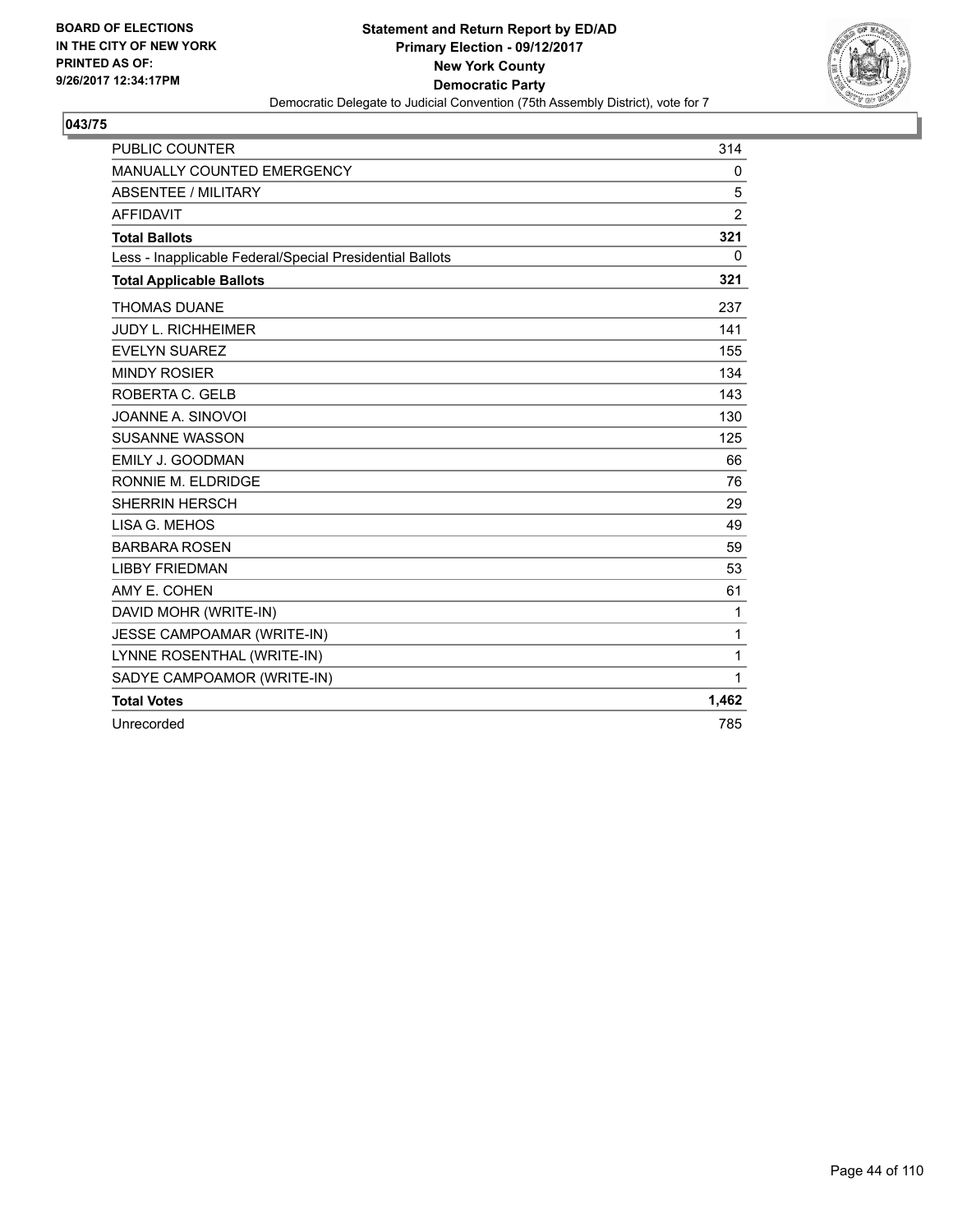

| <b>PUBLIC COUNTER</b>                                    | 139 |
|----------------------------------------------------------|-----|
| MANUALLY COUNTED EMERGENCY                               | 0   |
| <b>ABSENTEE / MILITARY</b>                               | 11  |
| <b>AFFIDAVIT</b>                                         | 1   |
| <b>Total Ballots</b>                                     | 151 |
| Less - Inapplicable Federal/Special Presidential Ballots | 0   |
| <b>Total Applicable Ballots</b>                          | 151 |
| <b>THOMAS DUANE</b>                                      | 100 |
| <b>JUDY L. RICHHEIMER</b>                                | 55  |
| <b>EVELYN SUAREZ</b>                                     | 64  |
| <b>MINDY ROSIER</b>                                      | 54  |
| ROBERTA C. GELB                                          | 59  |
| JOANNE A. SINOVOI                                        | 49  |
| <b>SUSANNE WASSON</b>                                    | 54  |
| <b>EMILY J. GOODMAN</b>                                  | 52  |
| RONNIE M. ELDRIDGE                                       | 41  |
| <b>SHERRIN HERSCH</b>                                    | 24  |
| LISA G. MEHOS                                            | 34  |
| <b>BARBARA ROSEN</b>                                     | 40  |
| <b>LIBBY FRIEDMAN</b>                                    | 34  |
| AMY E. COHEN                                             | 40  |
| <b>Total Votes</b>                                       | 700 |
| Unrecorded                                               | 357 |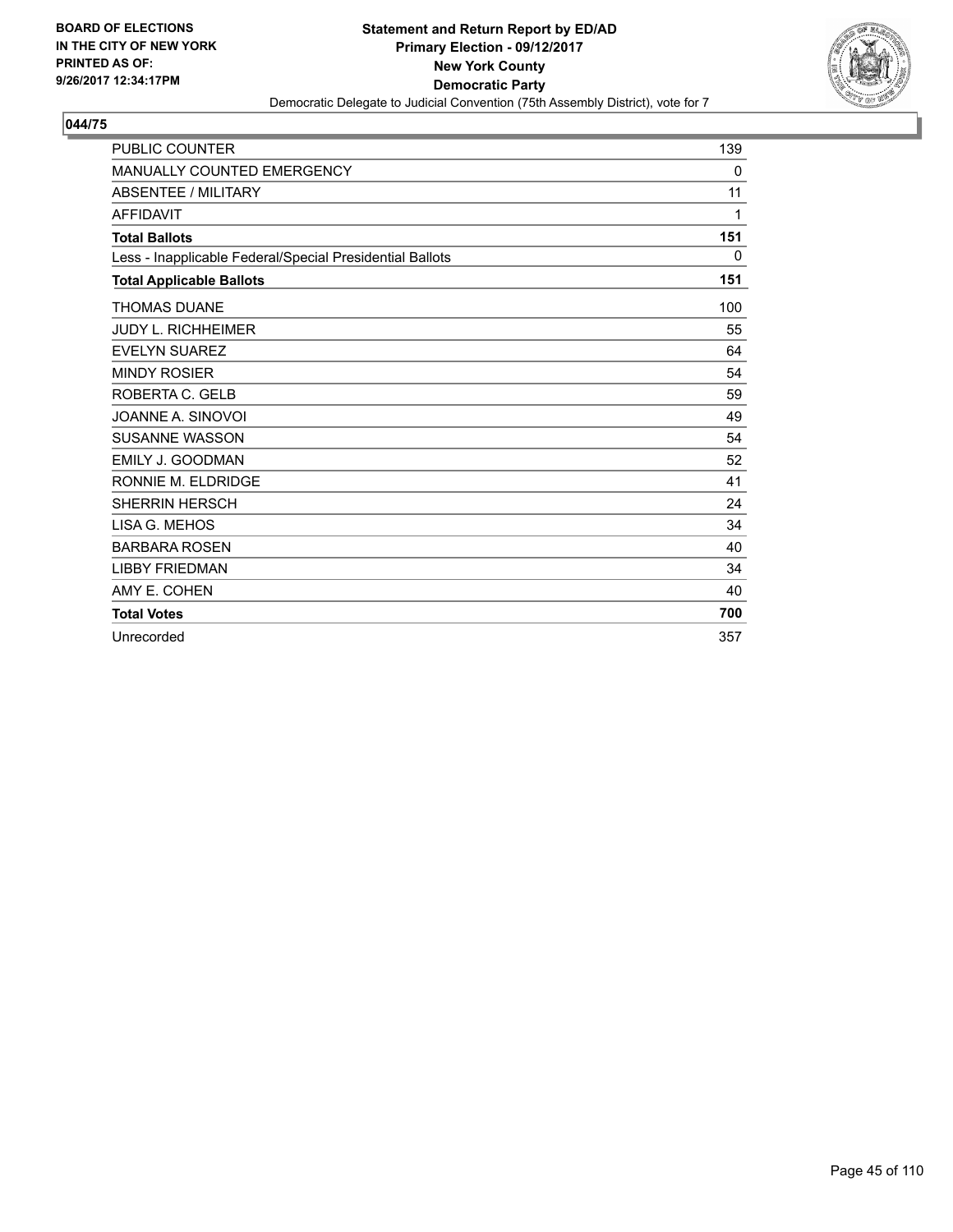

| <b>PUBLIC COUNTER</b>                                    | 64                |
|----------------------------------------------------------|-------------------|
| MANUALLY COUNTED EMERGENCY                               | $\mathbf{0}$      |
| <b>ABSENTEE / MILITARY</b>                               | 2                 |
| <b>AFFIDAVIT</b>                                         | $\mathbf{0}$      |
| <b>Total Ballots</b>                                     | 66                |
| Less - Inapplicable Federal/Special Presidential Ballots | $\Omega$          |
| <b>Total Applicable Ballots</b>                          | 66                |
| <b>THOMAS DUANE</b>                                      | 33                |
| <b>JUDY L. RICHHEIMER</b>                                | 17                |
| <b>EVELYN SUAREZ</b>                                     | 28                |
| <b>MINDY ROSIER</b>                                      | $12 \overline{ }$ |
| ROBERTA C. GELB                                          | 10 <sup>1</sup>   |
| JOANNE A. SINOVOI                                        | 7                 |
| <b>SUSANNE WASSON</b>                                    | 16                |
| <b>EMILY J. GOODMAN</b>                                  | 19                |
| RONNIE M. ELDRIDGE                                       | 11                |
| <b>SHERRIN HERSCH</b>                                    | $\overline{7}$    |
| <b>LISA G. MEHOS</b>                                     | 18                |
| <b>BARBARA ROSEN</b>                                     | 20                |
| <b>LIBBY FRIEDMAN</b>                                    | 15                |
| AMY E. COHEN                                             | 18                |
| HELER ROSENTHAL (WRITE-IN)                               | $\mathbf{1}$      |
| KATHLEEN NIZZARI (WRITE-IN)                              | $\mathbf{1}$      |
| MARISA REDANT (WRITE-IN)                                 | 1                 |
| ROSIE MENEDEZ (WRITE-IN)                                 | $\mathbf{1}$      |
| TISH JAMES (WRITE-IN)                                    | $\mathbf{1}$      |
| TOM SHANAHAN (WRITE-IN)                                  | 1                 |
| <b>Total Votes</b>                                       | 237               |
| Unrecorded                                               | 225               |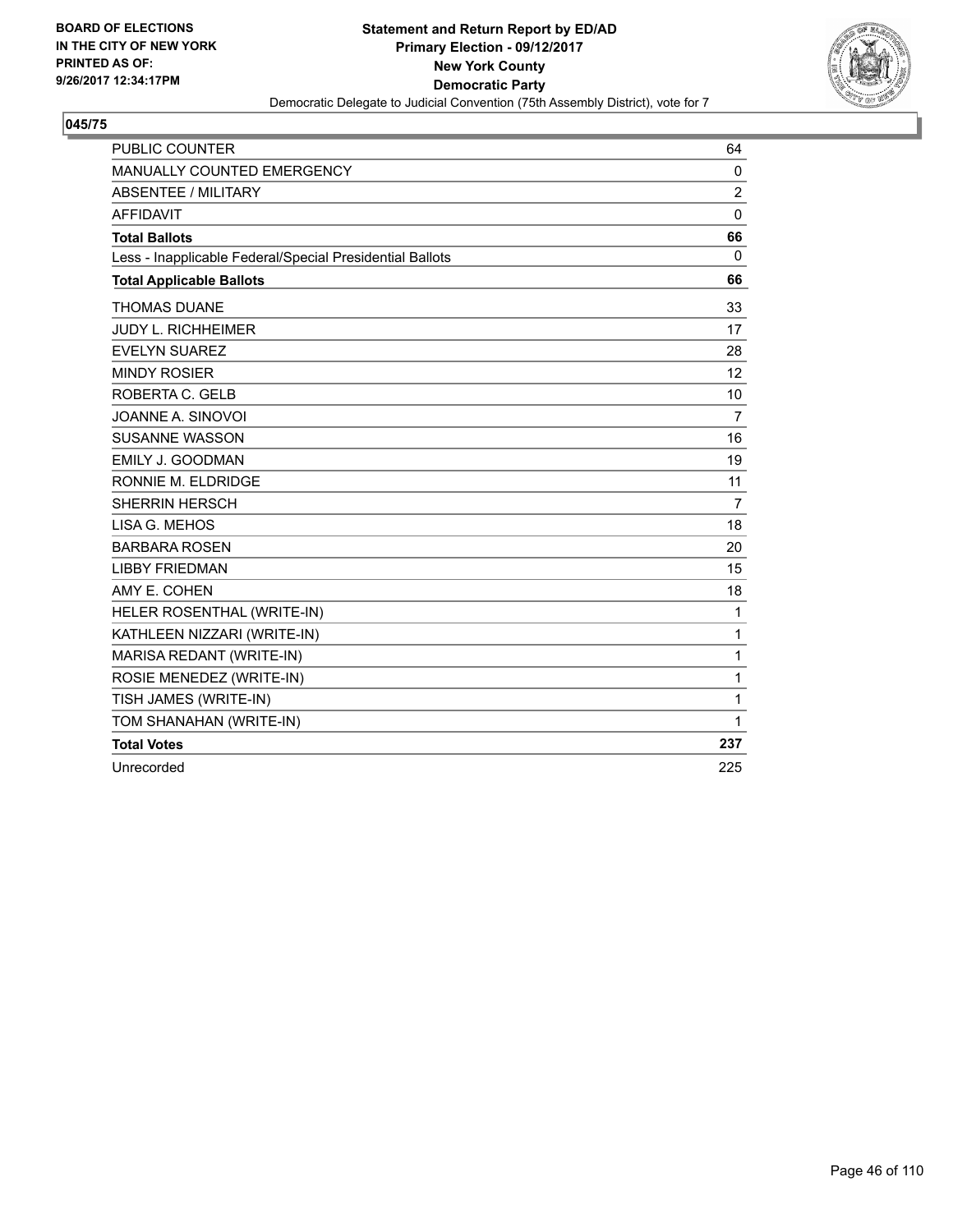

| <b>PUBLIC COUNTER</b>                                    | 29           |
|----------------------------------------------------------|--------------|
| <b>MANUALLY COUNTED EMERGENCY</b>                        | 0            |
| <b>ABSENTEE / MILITARY</b>                               | 1            |
| <b>AFFIDAVIT</b>                                         | 0            |
| <b>Total Ballots</b>                                     | 30           |
| Less - Inapplicable Federal/Special Presidential Ballots | 0            |
| <b>Total Applicable Ballots</b>                          | 30           |
| <b>THOMAS DUANE</b>                                      | 20           |
| <b>JUDY L. RICHHEIMER</b>                                | 11           |
| <b>EVELYN SUAREZ</b>                                     | 15           |
| <b>MINDY ROSIER</b>                                      | 14           |
| ROBERTA C. GELB                                          | 13           |
| JOANNE A. SINOVOI                                        | 11           |
| <b>SUSANNE WASSON</b>                                    | 11           |
| EMILY J. GOODMAN                                         | 11           |
| RONNIE M. ELDRIDGE                                       | 8            |
| <b>SHERRIN HERSCH</b>                                    | $\mathbf{3}$ |
| LISA G. MEHOS                                            | 9            |
| <b>BARBARA ROSEN</b>                                     | 8            |
| <b>LIBBY FRIEDMAN</b>                                    | 4            |
| AMY E. COHEN                                             | 9            |
| <b>Total Votes</b>                                       | 147          |
| Unrecorded                                               | 63           |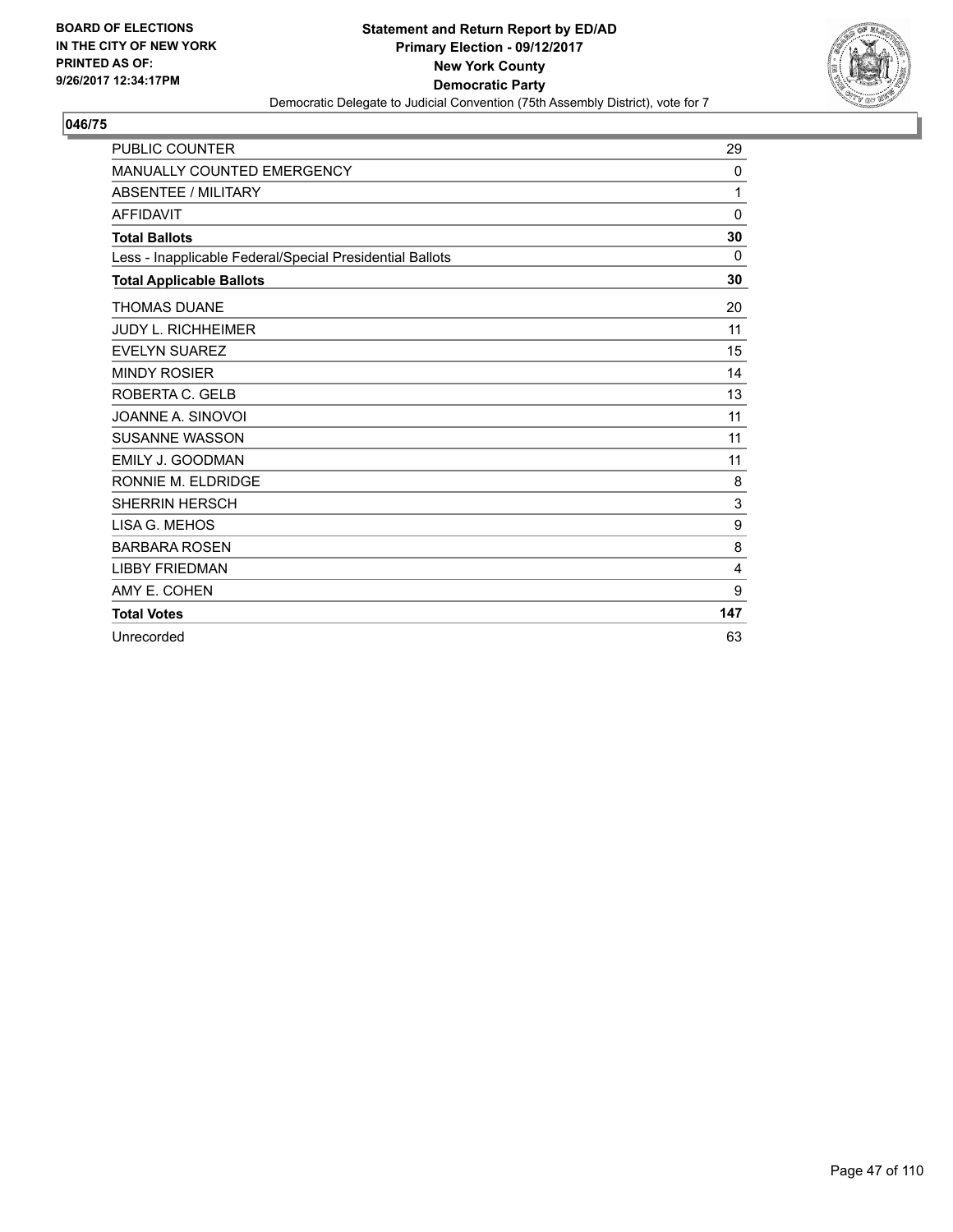

| <b>PUBLIC COUNTER</b>                                    | 65           |
|----------------------------------------------------------|--------------|
| MANUALLY COUNTED EMERGENCY                               | 0            |
| <b>ABSENTEE / MILITARY</b>                               | 1            |
| <b>AFFIDAVIT</b>                                         | $\mathbf{0}$ |
| <b>Total Ballots</b>                                     | 66           |
| Less - Inapplicable Federal/Special Presidential Ballots | $\Omega$     |
| <b>Total Applicable Ballots</b>                          | 66           |
| <b>THOMAS DUANE</b>                                      | 37           |
| <b>JUDY L. RICHHEIMER</b>                                | 24           |
| <b>EVELYN SUAREZ</b>                                     | 38           |
| <b>MINDY ROSIER</b>                                      | 22           |
| ROBERTA C. GELB                                          | 28           |
| JOANNE A. SINOVOI                                        | 28           |
| <b>SUSANNE WASSON</b>                                    | 23           |
| EMILY J. GOODMAN                                         | 23           |
| RONNIE M. ELDRIDGE                                       | 18           |
| <b>SHERRIN HERSCH</b>                                    | 6            |
| LISA G. MEHOS                                            | 14           |
| <b>BARBARA ROSEN</b>                                     | 18           |
| <b>LIBBY FRIEDMAN</b>                                    | 14           |
| AMY E. COHEN                                             | 18           |
| JAMES BOND (WRITE-IN)                                    | 1            |
| <b>Total Votes</b>                                       | 312          |
| Unrecorded                                               | 150          |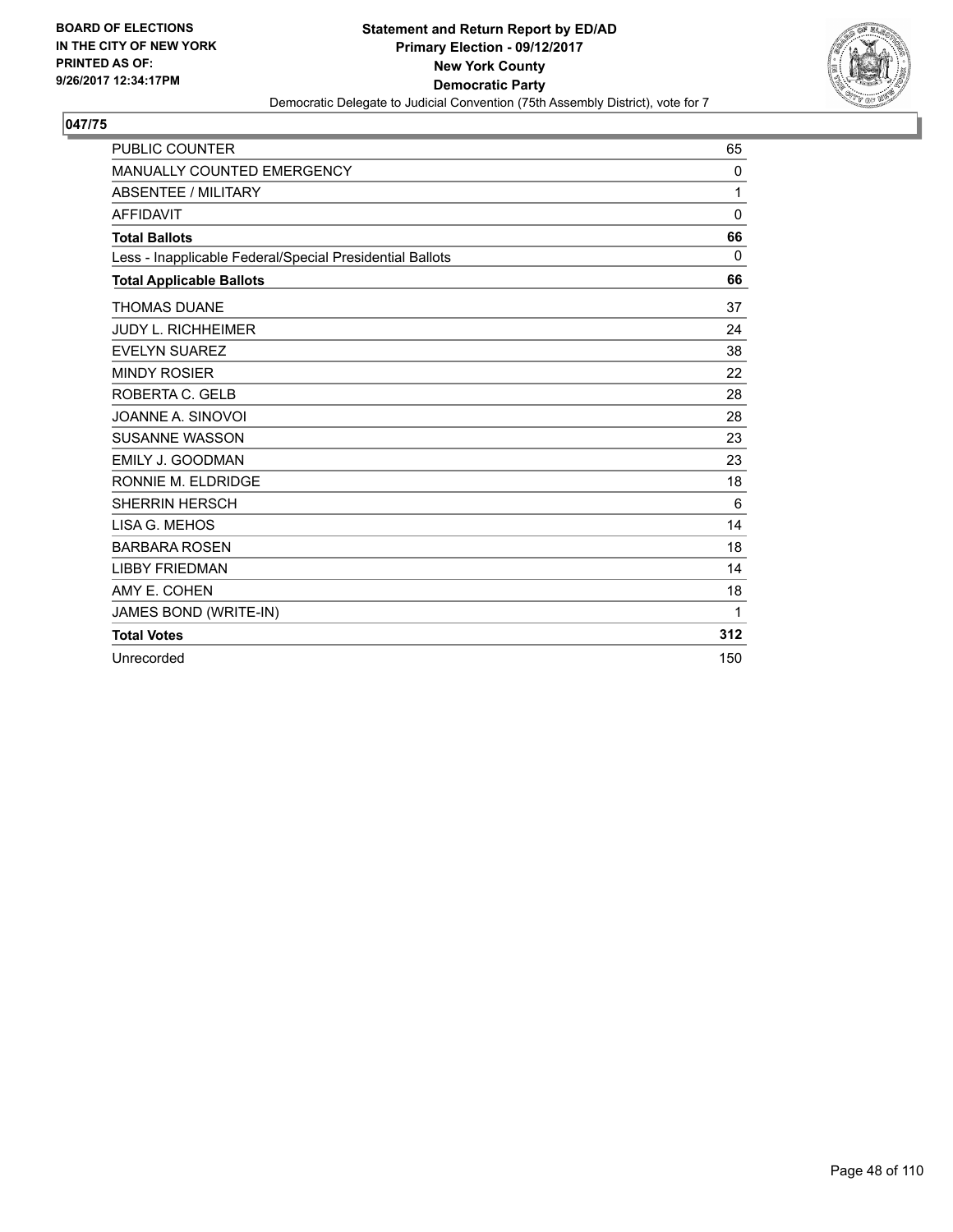

| <b>PUBLIC COUNTER</b>                                    | 80           |
|----------------------------------------------------------|--------------|
| <b>MANUALLY COUNTED EMERGENCY</b>                        | $\mathbf{0}$ |
| <b>ABSENTEE / MILITARY</b>                               | $\mathbf{0}$ |
| <b>AFFIDAVIT</b>                                         | $\Omega$     |
| <b>Total Ballots</b>                                     | 80           |
| Less - Inapplicable Federal/Special Presidential Ballots | 0            |
| <b>Total Applicable Ballots</b>                          | 80           |
| <b>THOMAS DUANE</b>                                      | 48           |
| <b>JUDY L. RICHHEIMER</b>                                | 25           |
| <b>EVELYN SUAREZ</b>                                     | 29           |
| <b>MINDY ROSIER</b>                                      | 21           |
| ROBERTA C. GELB                                          | 26           |
| JOANNE A. SINOVOI                                        | 18           |
| <b>SUSANNE WASSON</b>                                    | 21           |
| EMILY J. GOODMAN                                         | 29           |
| RONNIE M. ELDRIDGE                                       | 24           |
| <b>SHERRIN HERSCH</b>                                    | 13           |
| LISA G. MEHOS                                            | 19           |
| <b>BARBARA ROSEN</b>                                     | 19           |
| <b>LIBBY FRIEDMAN</b>                                    | 24           |
| AMY E. COHEN                                             | 24           |
| <b>Total Votes</b>                                       | 340          |
| Unrecorded                                               | 220          |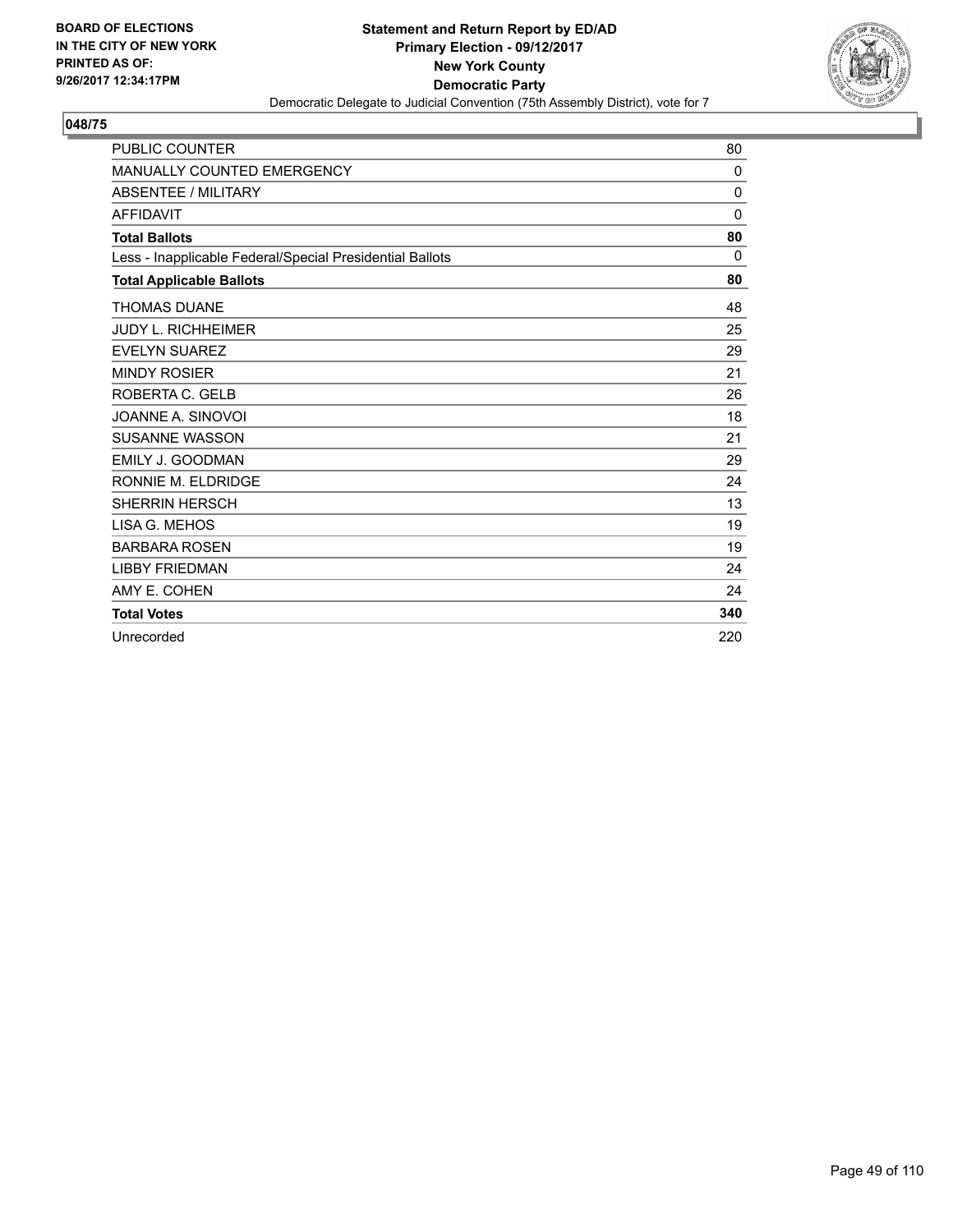

| <b>PUBLIC COUNTER</b>                                    | 76       |
|----------------------------------------------------------|----------|
| MANUALLY COUNTED EMERGENCY                               | 0        |
| <b>ABSENTEE / MILITARY</b>                               | 2        |
| <b>AFFIDAVIT</b>                                         | $\Omega$ |
| <b>Total Ballots</b>                                     | 78       |
| Less - Inapplicable Federal/Special Presidential Ballots | 0        |
| <b>Total Applicable Ballots</b>                          | 78       |
| <b>THOMAS DUANE</b>                                      | 38       |
| <b>JUDY L. RICHHEIMER</b>                                | 36       |
| <b>EVELYN SUAREZ</b>                                     | 45       |
| <b>MINDY ROSIER</b>                                      | 36       |
| ROBERTA C. GELB                                          | 32       |
| JOANNE A. SINOVOI                                        | 34       |
| <b>SUSANNE WASSON</b>                                    | 28       |
| <b>EMILY J. GOODMAN</b>                                  | 18       |
| RONNIE M. ELDRIDGE                                       | 12       |
| <b>SHERRIN HERSCH</b>                                    | 6        |
| LISA G. MEHOS                                            | 15       |
| <b>BARBARA ROSEN</b>                                     | 18       |
| <b>LIBBY FRIEDMAN</b>                                    | 15       |
| AMY E. COHEN                                             | 14       |
| BRIAN J JORDAN (WRITE-IN)                                | 1        |
| STEFON BYNES (WRITE-IN)                                  | 1        |
| <b>Total Votes</b>                                       | 349      |
| Unrecorded                                               | 197      |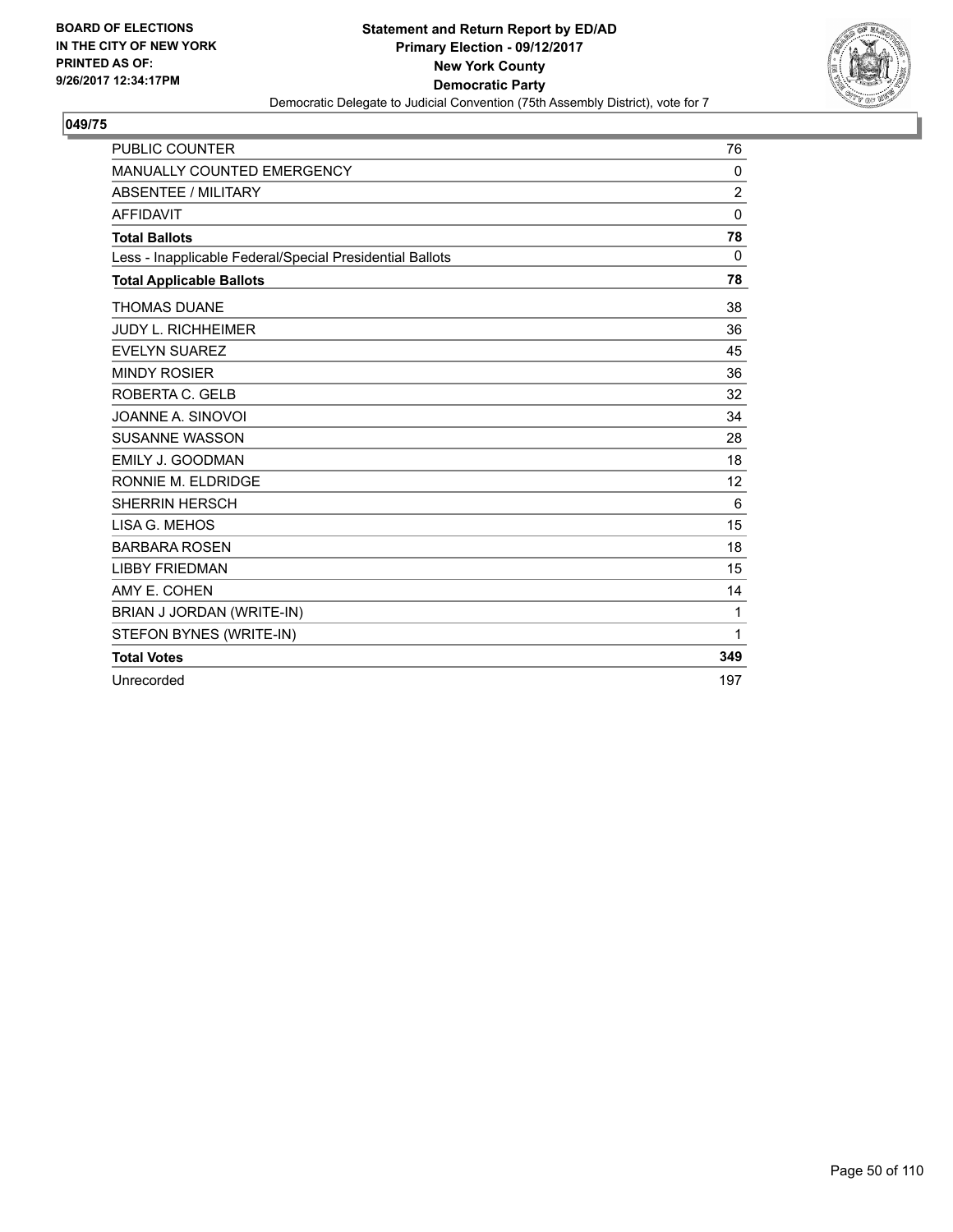

| <b>PUBLIC COUNTER</b>                                    | 49             |
|----------------------------------------------------------|----------------|
| MANUALLY COUNTED EMERGENCY                               | $\mathbf{0}$   |
| <b>ABSENTEE / MILITARY</b>                               | 0              |
| <b>AFFIDAVIT</b>                                         | $\Omega$       |
| <b>Total Ballots</b>                                     | 49             |
| Less - Inapplicable Federal/Special Presidential Ballots | $\Omega$       |
| <b>Total Applicable Ballots</b>                          | 49             |
| <b>THOMAS DUANE</b>                                      | 22             |
| <b>JUDY L. RICHHEIMER</b>                                | 21             |
| <b>EVELYN SUAREZ</b>                                     | 26             |
| <b>MINDY ROSIER</b>                                      | 22             |
| ROBERTA C. GELB                                          | 22             |
| JOANNE A. SINOVOI                                        | 23             |
| <b>SUSANNE WASSON</b>                                    | 20             |
| <b>EMILY J. GOODMAN</b>                                  | 11             |
| RONNIE M. ELDRIDGE                                       | 6              |
| <b>SHERRIN HERSCH</b>                                    | 3              |
| LISA G. MEHOS                                            | 9              |
| <b>BARBARA ROSEN</b>                                     | $\overline{7}$ |
| <b>LIBBY FRIEDMAN</b>                                    | 9              |
| AMY E. COHEN                                             | 9              |
| UNATTRIBUTABLE WRITE-IN (WRITE-IN)                       | 1              |
| <b>Total Votes</b>                                       | 211            |
| Unrecorded                                               | 132            |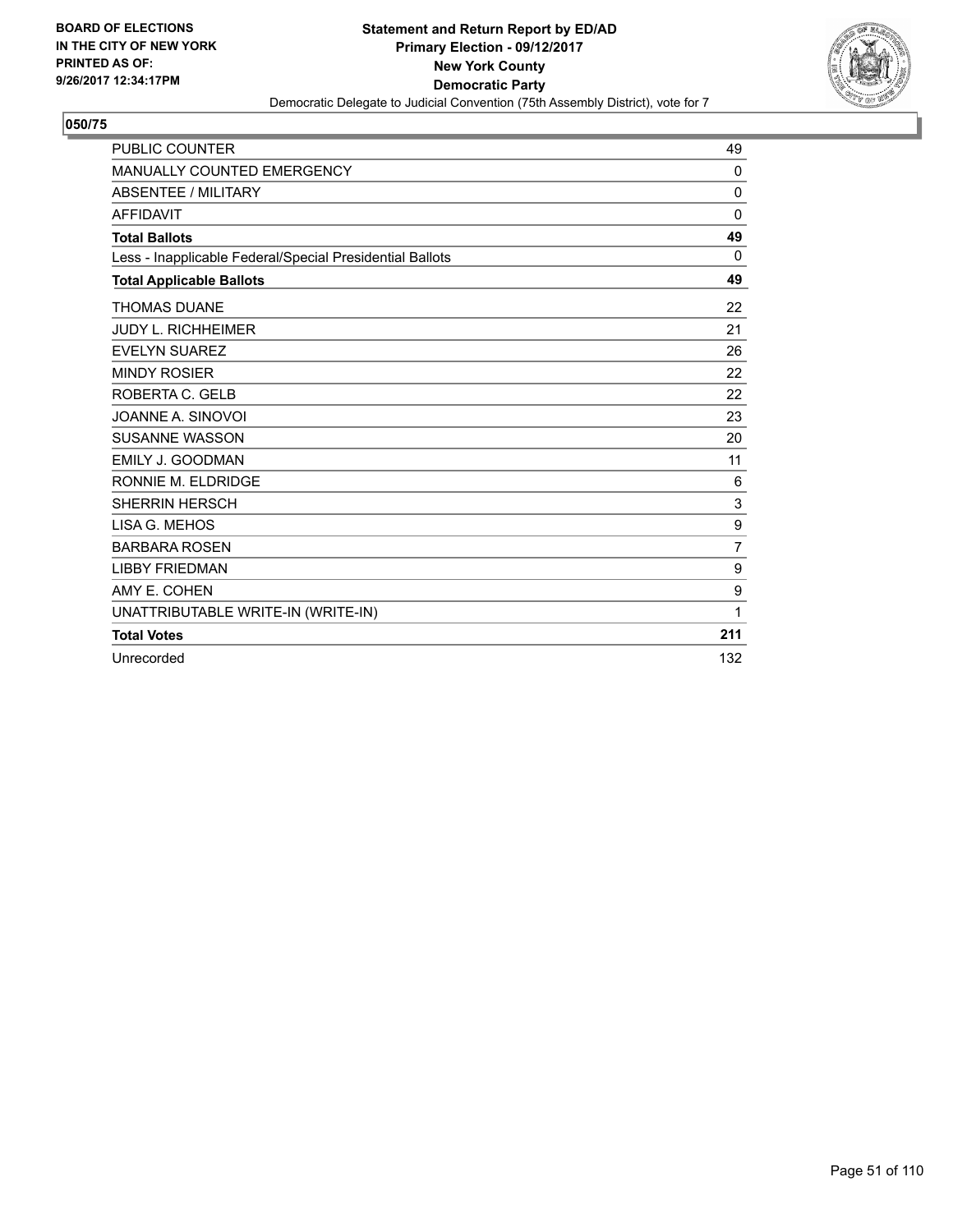

| <b>PUBLIC COUNTER</b>                                    | 26             |
|----------------------------------------------------------|----------------|
| <b>MANUALLY COUNTED EMERGENCY</b>                        | 0              |
| <b>ABSENTEE / MILITARY</b>                               | 0              |
| <b>AFFIDAVIT</b>                                         | 1              |
| <b>Total Ballots</b>                                     | 27             |
| Less - Inapplicable Federal/Special Presidential Ballots | $\Omega$       |
| <b>Total Applicable Ballots</b>                          | 27             |
| <b>THOMAS DUANE</b>                                      | 11             |
| <b>JUDY L. RICHHEIMER</b>                                | 6              |
| <b>EVELYN SUAREZ</b>                                     | 12             |
| <b>MINDY ROSIER</b>                                      | 8              |
| ROBERTA C. GELB                                          | $\overline{7}$ |
| JOANNE A. SINOVOI                                        | 7              |
| <b>SUSANNE WASSON</b>                                    | 6              |
| <b>EMILY J. GOODMAN</b>                                  | 5              |
| RONNIE M. ELDRIDGE                                       | 3              |
| <b>SHERRIN HERSCH</b>                                    | $\overline{2}$ |
| LISA G. MEHOS                                            | 4              |
| <b>BARBARA ROSEN</b>                                     | $\overline{2}$ |
| <b>LIBBY FRIEDMAN</b>                                    | $\overline{2}$ |
| AMY E. COHEN                                             | 3              |
| UNATTRIBUTABLE WRITE-IN (WRITE-IN)                       | 1              |
| <b>Total Votes</b>                                       | 79             |
| Unrecorded                                               | 110            |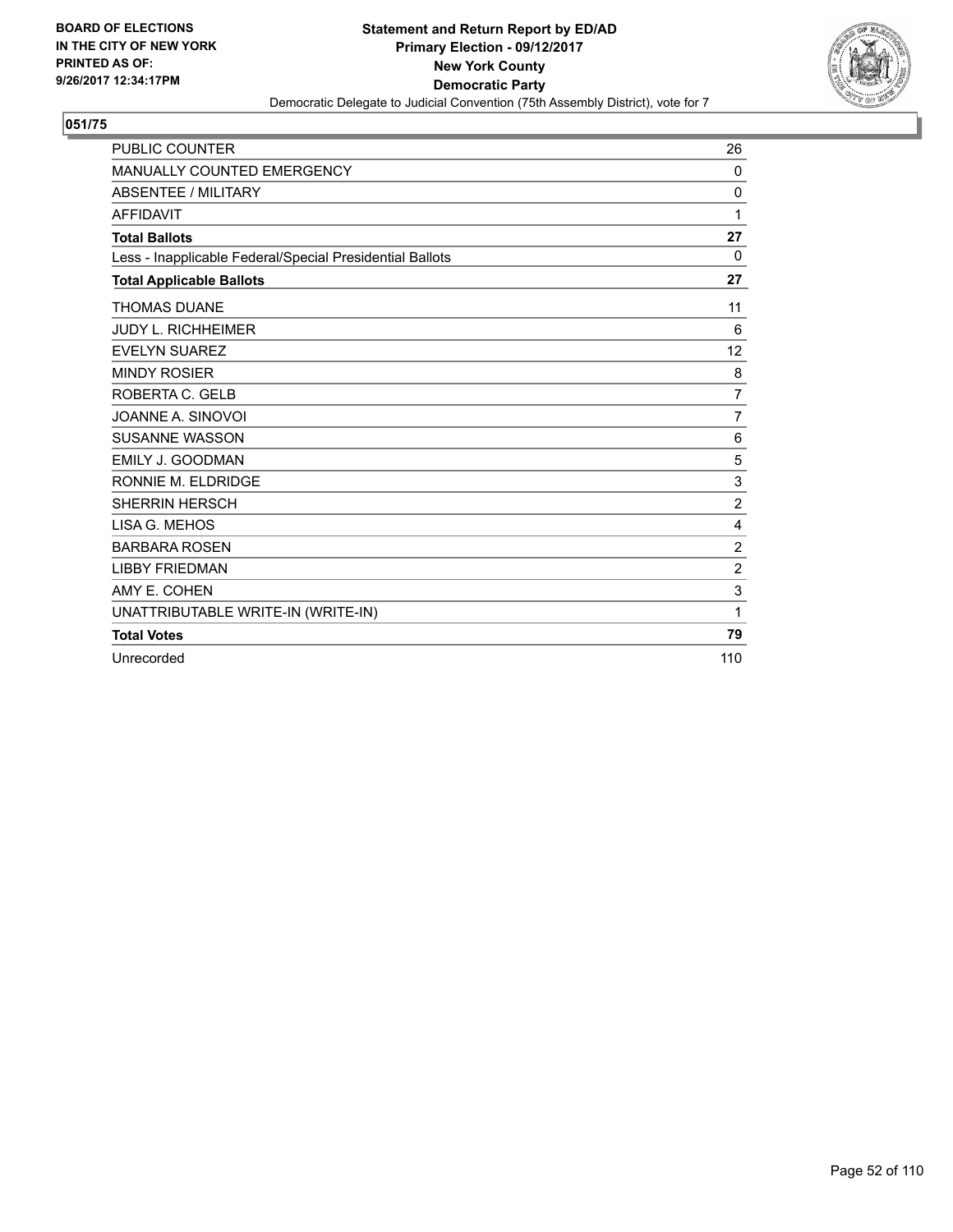

| <b>PUBLIC COUNTER</b>                                    | 64           |
|----------------------------------------------------------|--------------|
| <b>MANUALLY COUNTED EMERGENCY</b>                        | 0            |
| <b>ABSENTEE / MILITARY</b>                               | $\mathbf{0}$ |
| <b>AFFIDAVIT</b>                                         | $\mathbf{0}$ |
| <b>Total Ballots</b>                                     | 64           |
| Less - Inapplicable Federal/Special Presidential Ballots | 0            |
| <b>Total Applicable Ballots</b>                          | 64           |
| <b>THOMAS DUANE</b>                                      | 29           |
| <b>JUDY L. RICHHEIMER</b>                                | 18           |
| <b>EVELYN SUAREZ</b>                                     | 21           |
| <b>MINDY ROSIER</b>                                      | 17           |
| ROBERTA C. GELB                                          | 22           |
| JOANNE A. SINOVOI                                        | 17           |
| <b>SUSANNE WASSON</b>                                    | 17           |
| EMILY J. GOODMAN                                         | 18           |
| RONNIE M. ELDRIDGE                                       | 15           |
| <b>SHERRIN HERSCH</b>                                    | 10           |
| LISA G. MEHOS                                            | 11           |
| <b>BARBARA ROSEN</b>                                     | 20           |
| <b>LIBBY FRIEDMAN</b>                                    | 15           |
| AMY E. COHEN                                             | 19           |
| <b>Total Votes</b>                                       | 249          |
| Unrecorded                                               | 199          |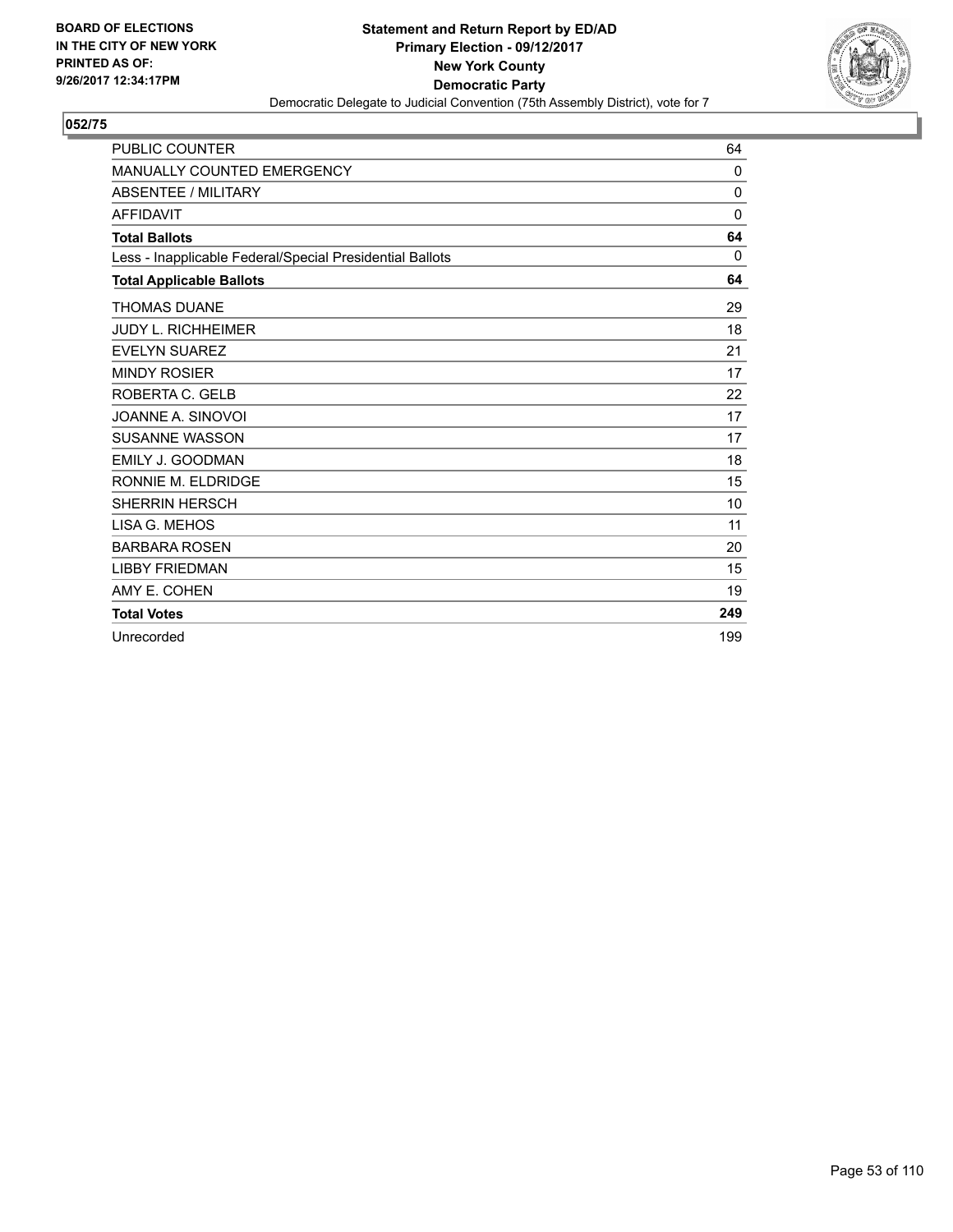

| <b>PUBLIC COUNTER</b>                                    | 80           |
|----------------------------------------------------------|--------------|
| MANUALLY COUNTED EMERGENCY                               | 0            |
| <b>ABSENTEE / MILITARY</b>                               | 1            |
| <b>AFFIDAVIT</b>                                         | $\mathbf 1$  |
| <b>Total Ballots</b>                                     | 82           |
| Less - Inapplicable Federal/Special Presidential Ballots | $\mathbf{0}$ |
| <b>Total Applicable Ballots</b>                          | 82           |
| <b>THOMAS DUANE</b>                                      | 36           |
| <b>JUDY L. RICHHEIMER</b>                                | 28           |
| <b>EVELYN SUAREZ</b>                                     | 35           |
| <b>MINDY ROSIER</b>                                      | 31           |
| ROBERTA C. GELB                                          | 27           |
| JOANNE A. SINOVOI                                        | 30           |
| <b>SUSANNE WASSON</b>                                    | 25           |
| <b>EMILY J. GOODMAN</b>                                  | 25           |
| RONNIE M. ELDRIDGE                                       | 17           |
| <b>SHERRIN HERSCH</b>                                    | 8            |
| LISA G. MEHOS                                            | 17           |
| <b>BARBARA ROSEN</b>                                     | 15           |
| LIBBY FRIEDMAN                                           | 17           |
| AMY E. COHEN                                             | 19           |
| CARLINA RIVERA (WRITE-IN)                                | 1            |
| GWEN E. GOODWIN (WRITE-IN)                               | 1            |
| HELEN ROSENTHAL (WRITE-IN)                               | 1            |
| LETITIA JAMES (WRITE-IN)                                 | 1            |
| MARGARET S. CHIN (WRITE-IN)                              | 1            |
| MARTI SPERANZA (WRITE-IN)                                | 1            |
| RONNIE CHO (WRITE-IN)                                    | $\mathbf 1$  |
| THOMAS LOPEZ-PIERRE (WRITE-IN)                           | 1            |
| UNATTRIBUTABLE WRITE-IN (WRITE-IN)                       | 1            |
| <b>Total Votes</b>                                       | 339          |
| Unrecorded                                               | 235          |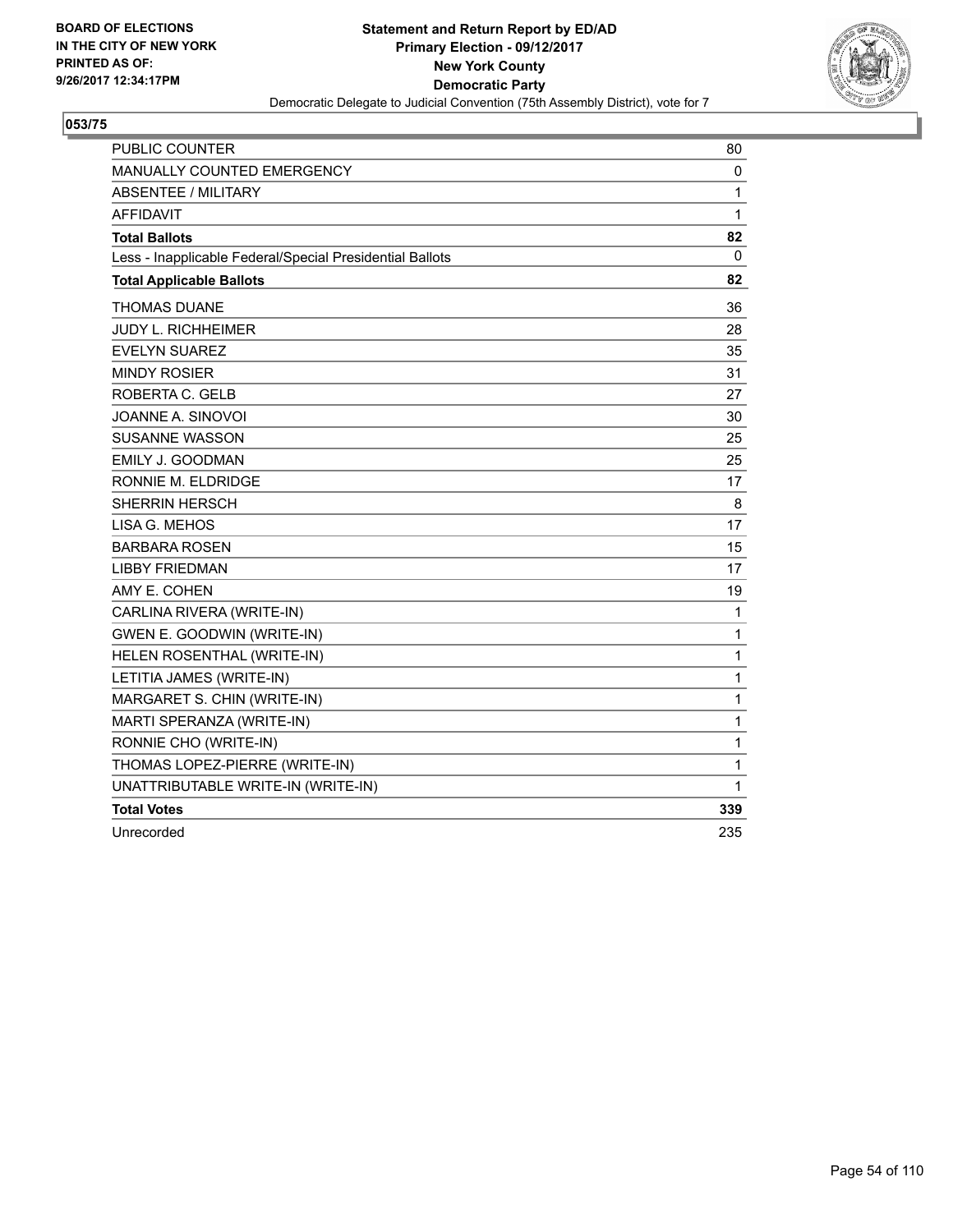

| <b>PUBLIC COUNTER</b>                                    | 54           |
|----------------------------------------------------------|--------------|
| MANUALLY COUNTED EMERGENCY                               | $\mathbf{0}$ |
| <b>ABSENTEE / MILITARY</b>                               | 0            |
| <b>AFFIDAVIT</b>                                         | $\Omega$     |
| <b>Total Ballots</b>                                     | 54           |
| Less - Inapplicable Federal/Special Presidential Ballots | $\mathbf{0}$ |
| <b>Total Applicable Ballots</b>                          | 54           |
| <b>THOMAS DUANE</b>                                      | 23           |
| <b>JUDY L. RICHHEIMER</b>                                | 18           |
| <b>EVELYN SUAREZ</b>                                     | 22           |
| <b>MINDY ROSIER</b>                                      | 18           |
| ROBERTA C. GELB                                          | 15           |
| JOANNE A. SINOVOI                                        | 14           |
| <b>SUSANNE WASSON</b>                                    | 17           |
| <b>EMILY J. GOODMAN</b>                                  | 19           |
| RONNIE M. ELDRIDGE                                       | 15           |
| <b>SHERRIN HERSCH</b>                                    | 8            |
| LISA G. MEHOS                                            | 9            |
| <b>BARBARA ROSEN</b>                                     | 15           |
| <b>LIBBY FRIEDMAN</b>                                    | 16           |
| AMY E. COHEN                                             | 15           |
| <b>Total Votes</b>                                       | 224          |
| Unrecorded                                               | 154          |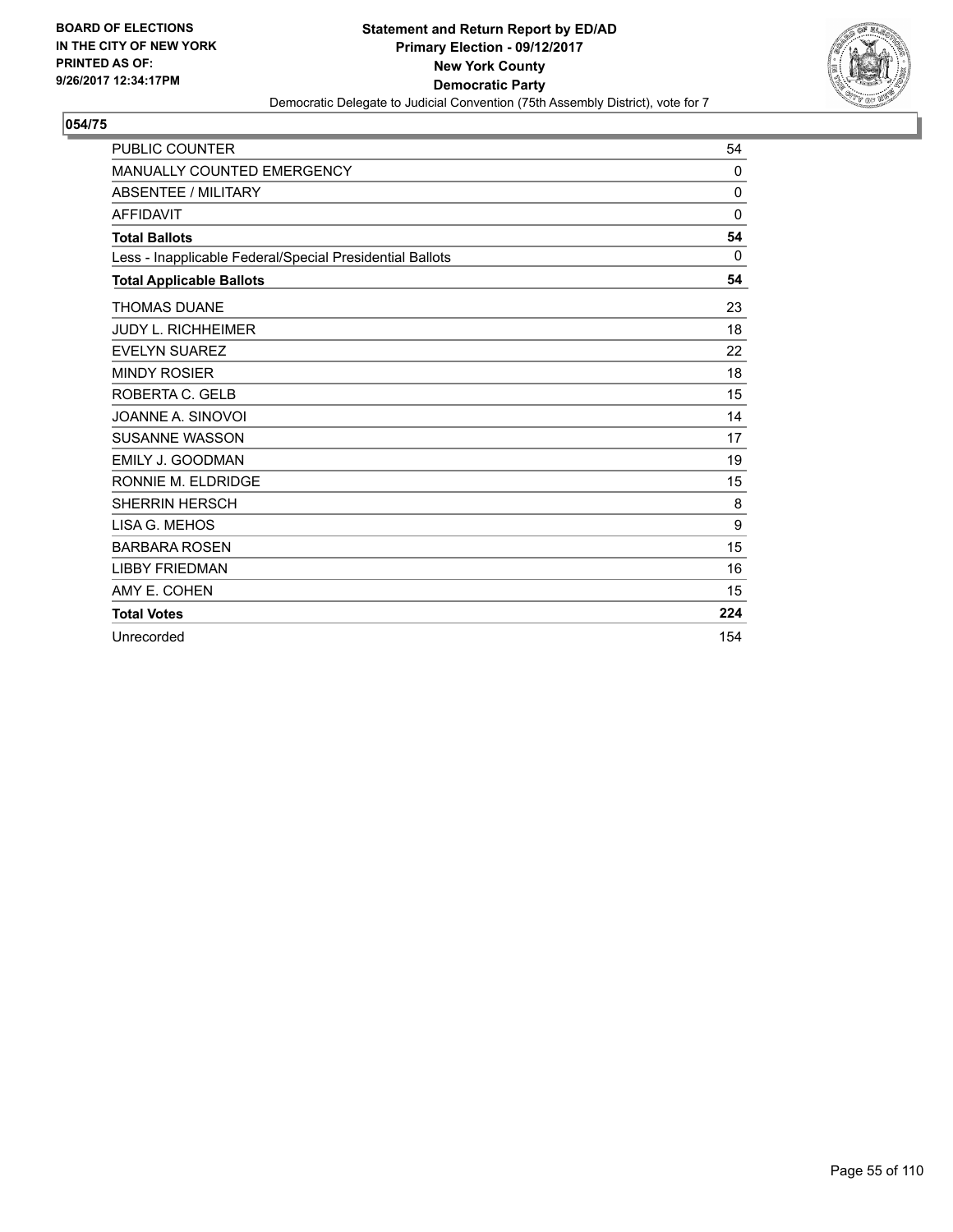

| PUBLIC COUNTER                                           | 90           |
|----------------------------------------------------------|--------------|
| MANUALLY COUNTED EMERGENCY                               | 0            |
| <b>ABSENTEE / MILITARY</b>                               | 3            |
| <b>AFFIDAVIT</b>                                         | $\mathbf{0}$ |
| <b>Total Ballots</b>                                     | 93           |
| Less - Inapplicable Federal/Special Presidential Ballots | $\mathbf{0}$ |
| <b>Total Applicable Ballots</b>                          | 93           |
| <b>THOMAS DUANE</b>                                      | 38           |
| <b>JUDY L. RICHHEIMER</b>                                | 24           |
| <b>EVELYN SUAREZ</b>                                     | 26           |
| <b>MINDY ROSIER</b>                                      | 24           |
| ROBERTA C. GELB                                          | 29           |
| JOANNE A. SINOVOI                                        | 26           |
| <b>SUSANNE WASSON</b>                                    | 26           |
| EMILY J. GOODMAN                                         | 31           |
| RONNIE M. ELDRIDGE                                       | 25           |
| <b>SHERRIN HERSCH</b>                                    | 15           |
| LISA G. MEHOS                                            | 20           |
| <b>BARBARA ROSEN</b>                                     | 34           |
| <b>LIBBY FRIEDMAN</b>                                    | 28           |
| AMY E. COHEN                                             | 33           |
| AMBASSADOR LONDO MOLARI (WRITE-IN)                       | 1            |
| <b>Total Votes</b>                                       | 380          |
| Unrecorded                                               | 271          |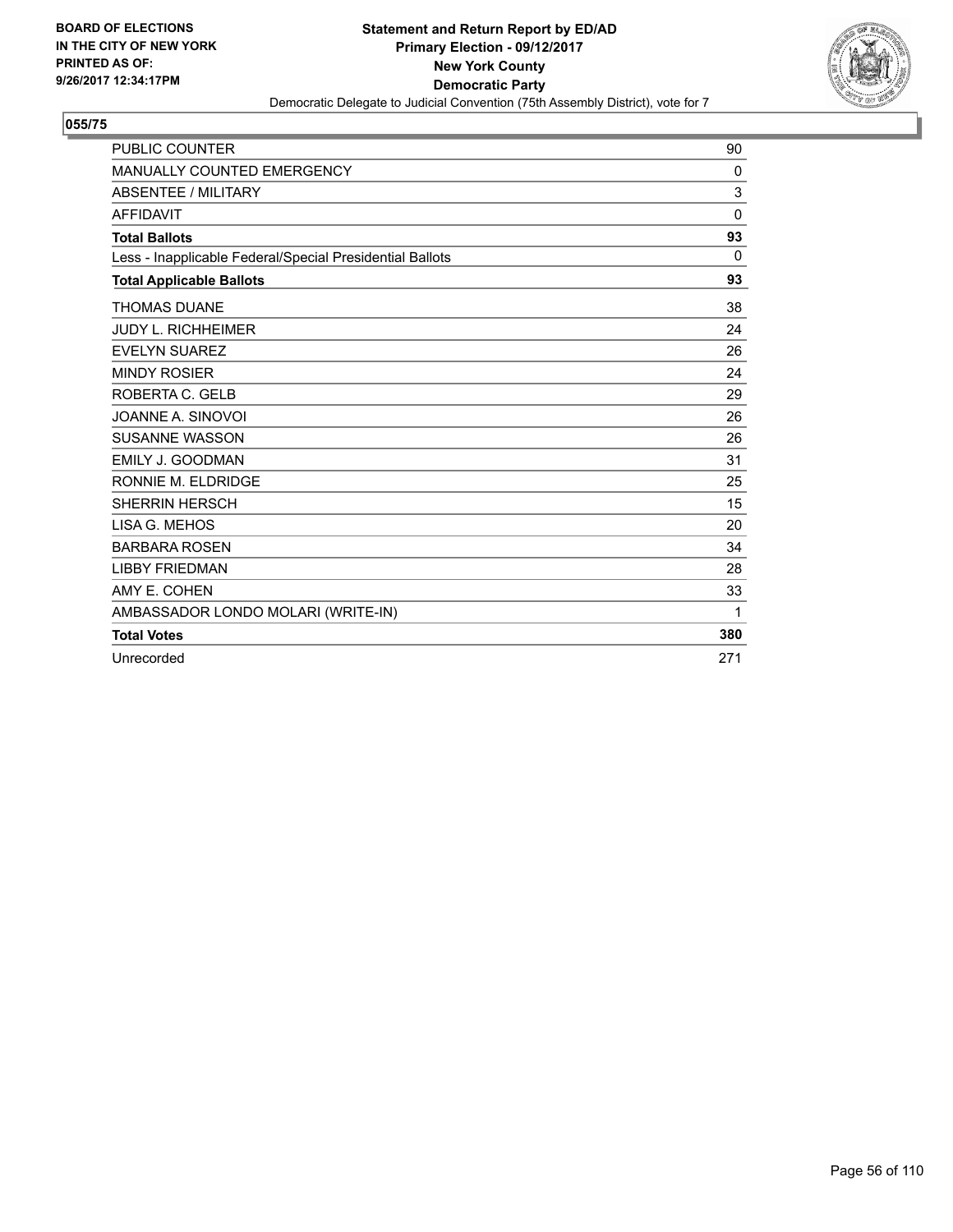

| <b>PUBLIC COUNTER</b>                                    | 108          |
|----------------------------------------------------------|--------------|
| MANUALLY COUNTED EMERGENCY                               | 0            |
| <b>ABSENTEE / MILITARY</b>                               | 10           |
| <b>AFFIDAVIT</b>                                         | $\mathbf{0}$ |
| <b>Total Ballots</b>                                     | 118          |
| Less - Inapplicable Federal/Special Presidential Ballots | 0            |
| <b>Total Applicable Ballots</b>                          | 118          |
| <b>THOMAS DUANE</b>                                      | 56           |
| <b>JUDY L. RICHHEIMER</b>                                | 46           |
| <b>EVELYN SUAREZ</b>                                     | 49           |
| <b>MINDY ROSIER</b>                                      | 48           |
| ROBERTA C. GELB                                          | 43           |
| JOANNE A. SINOVOI                                        | 36           |
| <b>SUSANNE WASSON</b>                                    | 41           |
| <b>EMILY J. GOODMAN</b>                                  | 41           |
| RONNIE M. ELDRIDGE                                       | 25           |
| <b>SHERRIN HERSCH</b>                                    | 14           |
| LISA G. MEHOS                                            | 20           |
| <b>BARBARA ROSEN</b>                                     | 32           |
| <b>LIBBY FRIEDMAN</b>                                    | 34           |
| AMY E. COHEN                                             | 33           |
| <b>Total Votes</b>                                       | 518          |
| Unrecorded                                               | 308          |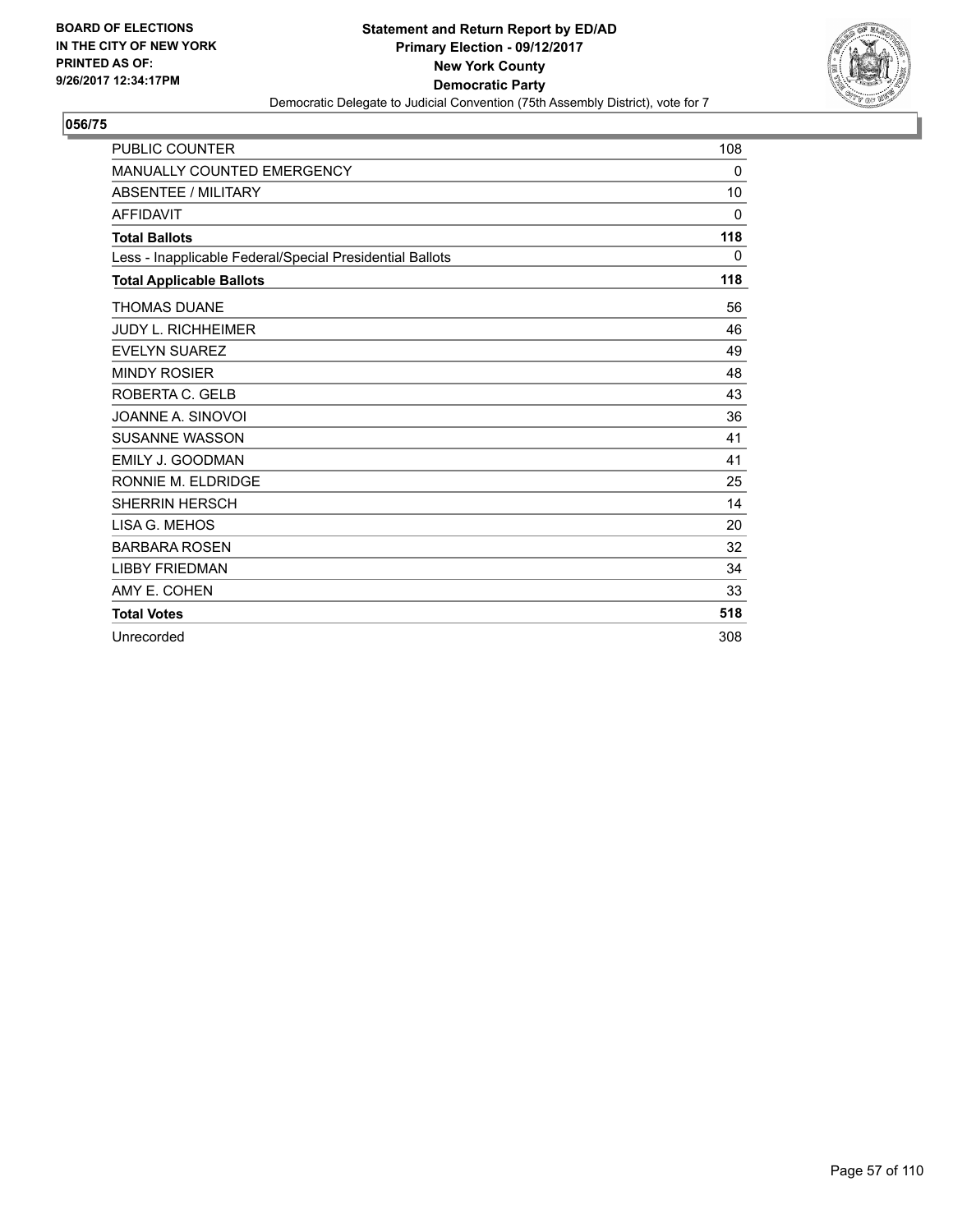

| <b>PUBLIC COUNTER</b>                                    | 41             |
|----------------------------------------------------------|----------------|
| <b>MANUALLY COUNTED EMERGENCY</b>                        | 0              |
| <b>ABSENTEE / MILITARY</b>                               | 1              |
| <b>AFFIDAVIT</b>                                         | $\mathbf{0}$   |
| <b>Total Ballots</b>                                     | 42             |
| Less - Inapplicable Federal/Special Presidential Ballots | 0              |
| <b>Total Applicable Ballots</b>                          | 42             |
| <b>THOMAS DUANE</b>                                      | 14             |
| <b>JUDY L. RICHHEIMER</b>                                | 16             |
| <b>EVELYN SUAREZ</b>                                     | 16             |
| <b>MINDY ROSIER</b>                                      | 12             |
| ROBERTA C. GELB                                          | 14             |
| JOANNE A. SINOVOI                                        | 10             |
| <b>SUSANNE WASSON</b>                                    | 13             |
| <b>EMILY J. GOODMAN</b>                                  | 14             |
| RONNIE M. ELDRIDGE                                       | 8              |
| <b>SHERRIN HERSCH</b>                                    | $\overline{7}$ |
| LISA G. MEHOS                                            | 12             |
| <b>BARBARA ROSEN</b>                                     | 14             |
| <b>LIBBY FRIEDMAN</b>                                    | 11             |
| AMY E. COHEN                                             | 14             |
| <b>Total Votes</b>                                       | 175            |
| Unrecorded                                               | 119            |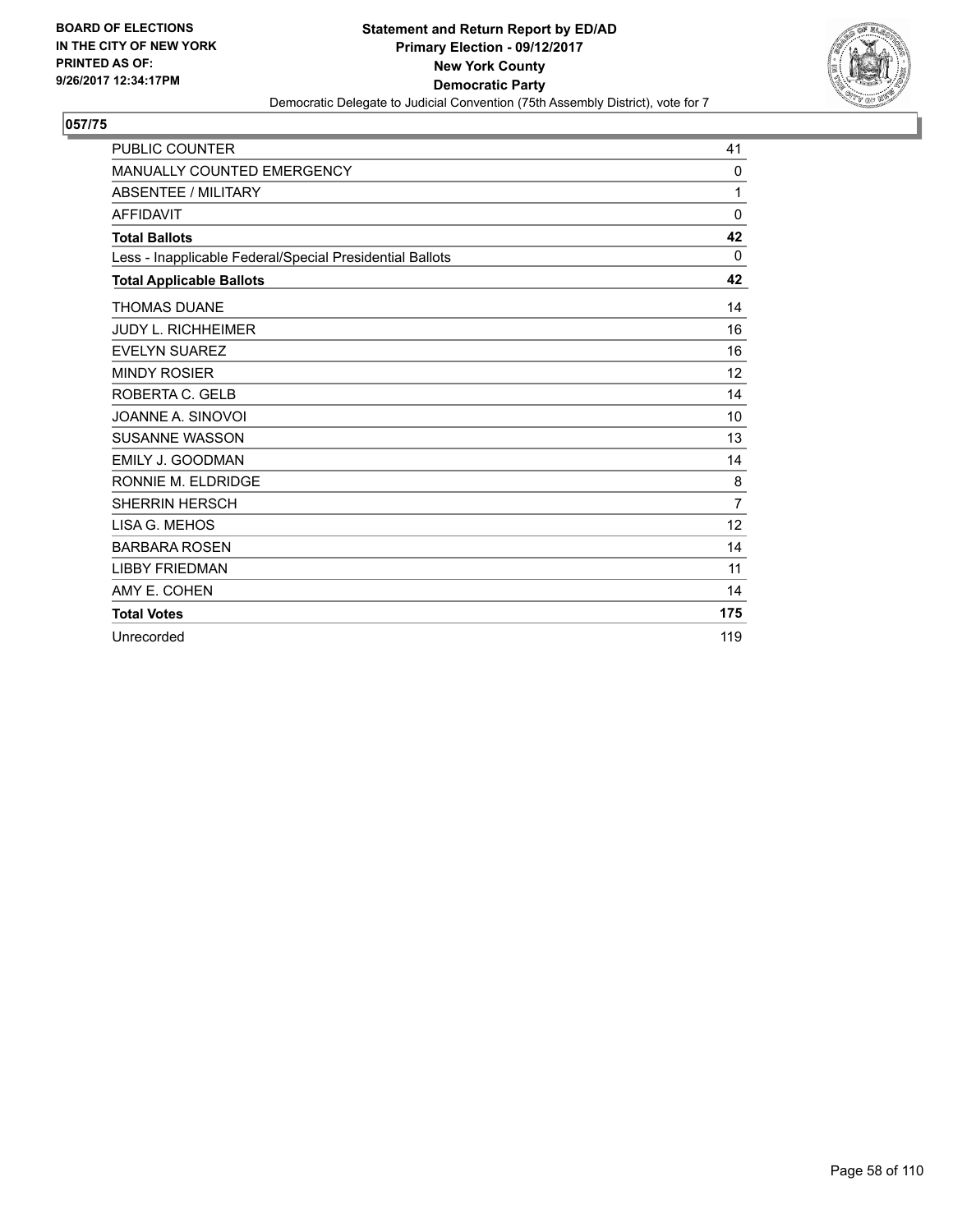

| <b>PUBLIC COUNTER</b>                                    | 45       |
|----------------------------------------------------------|----------|
| <b>MANUALLY COUNTED EMERGENCY</b>                        | 0        |
| <b>ABSENTEE / MILITARY</b>                               | 1        |
| <b>AFFIDAVIT</b>                                         | $\Omega$ |
| <b>Total Ballots</b>                                     | 46       |
| Less - Inapplicable Federal/Special Presidential Ballots | $\Omega$ |
| <b>Total Applicable Ballots</b>                          | 46       |
| <b>THOMAS DUANE</b>                                      | 18       |
| <b>JUDY L. RICHHEIMER</b>                                | 19       |
| <b>EVELYN SUAREZ</b>                                     | 21       |
| <b>MINDY ROSIER</b>                                      | 18       |
| ROBERTA C. GELB                                          | 13       |
| JOANNE A. SINOVOI                                        | 12       |
| <b>SUSANNE WASSON</b>                                    | 12       |
| <b>EMILY J. GOODMAN</b>                                  | 21       |
| RONNIE M. ELDRIDGE                                       | 10       |
| <b>SHERRIN HERSCH</b>                                    | 12       |
| LISA G. MEHOS                                            | 10       |
| <b>BARBARA ROSEN</b>                                     | 17       |
| <b>LIBBY FRIEDMAN</b>                                    | 16       |
| AMY E. COHEN                                             | 16       |
| UNATTRIBUTABLE WRITE-IN (WRITE-IN)                       | 1        |
| <b>Total Votes</b>                                       | 216      |
| Unrecorded                                               | 106      |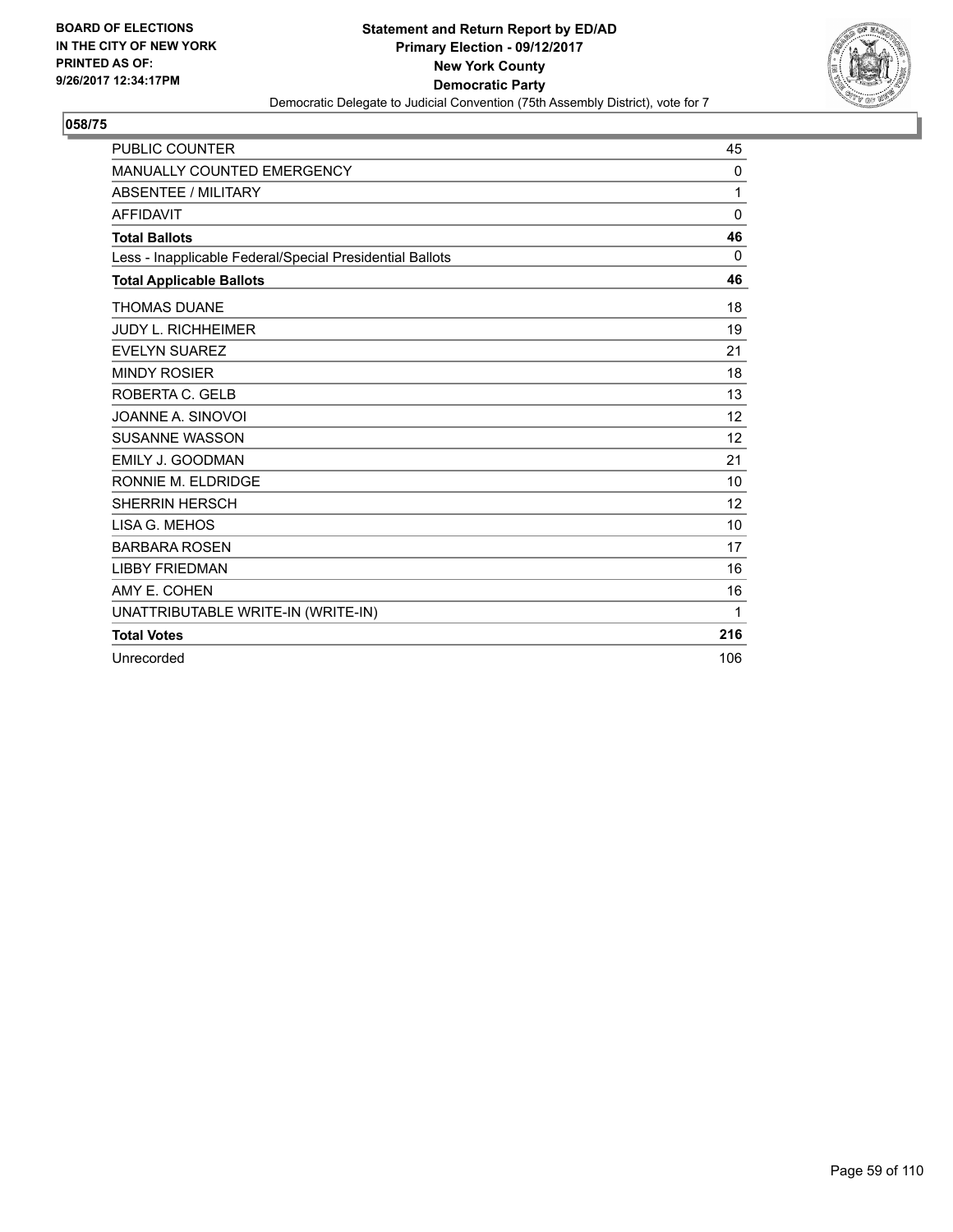

| <b>PUBLIC COUNTER</b>                                    | 97             |
|----------------------------------------------------------|----------------|
| MANUALLY COUNTED EMERGENCY                               | $\mathbf{0}$   |
| <b>ABSENTEE / MILITARY</b>                               | $\overline{2}$ |
| <b>AFFIDAVIT</b>                                         | $\overline{2}$ |
| <b>Total Ballots</b>                                     | 101            |
| Less - Inapplicable Federal/Special Presidential Ballots | 0              |
| <b>Total Applicable Ballots</b>                          | 101            |
| <b>THOMAS DUANE</b>                                      | 55             |
| <b>JUDY L. RICHHEIMER</b>                                | 42             |
| <b>EVELYN SUAREZ</b>                                     | 59             |
| <b>MINDY ROSIER</b>                                      | 37             |
| ROBERTA C. GELB                                          | 45             |
| JOANNE A. SINOVOI                                        | 38             |
| <b>SUSANNE WASSON</b>                                    | 32             |
| <b>EMILY J. GOODMAN</b>                                  | 31             |
| RONNIE M. ELDRIDGE                                       | 26             |
| <b>SHERRIN HERSCH</b>                                    | 20             |
| LISA G. MEHOS                                            | 25             |
| <b>BARBARA ROSEN</b>                                     | 32             |
| <b>LIBBY FRIEDMAN</b>                                    | 18             |
| AMY E. COHEN                                             | 29             |
| <b>Total Votes</b>                                       | 489            |
| Unrecorded                                               | 218            |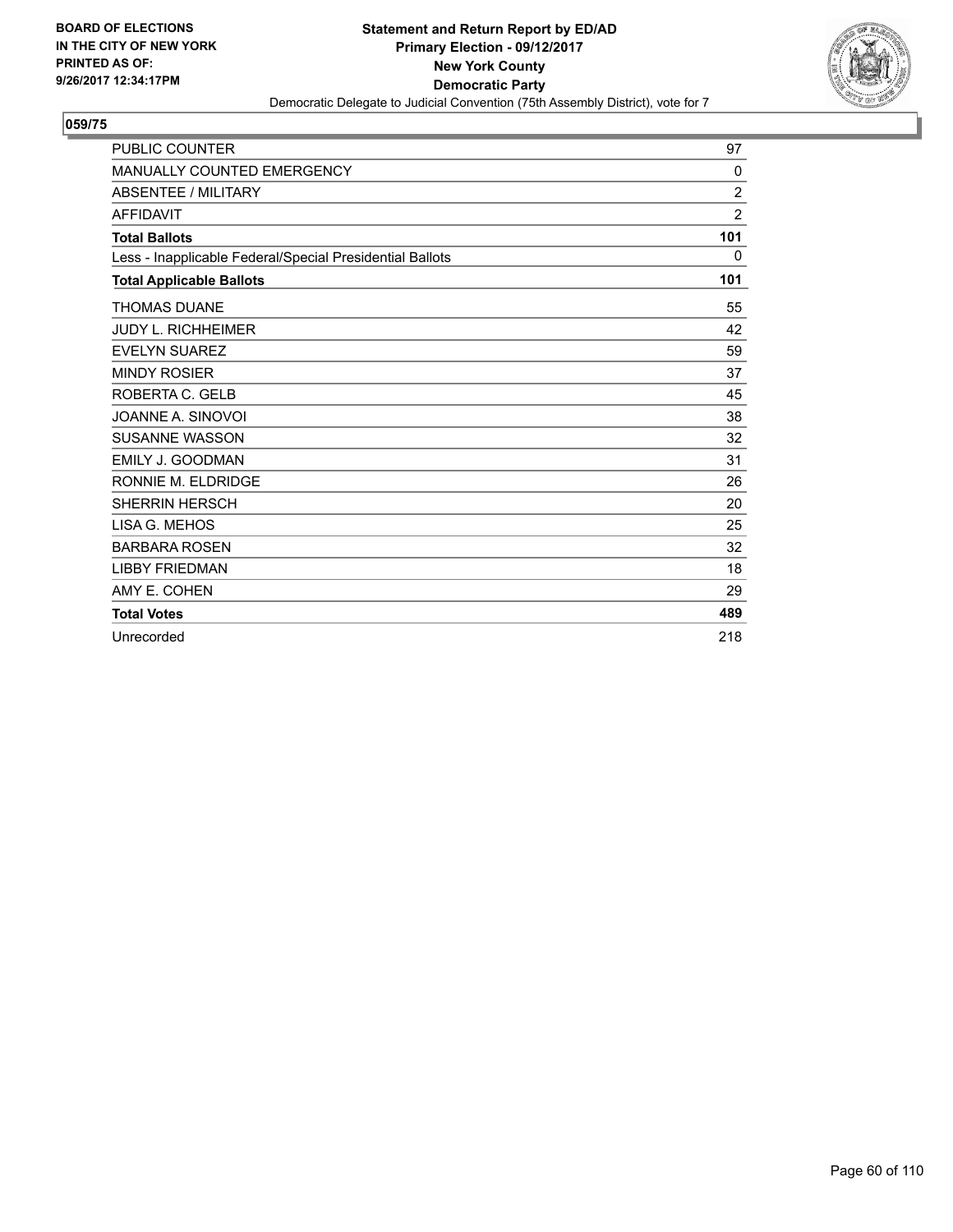

| <b>PUBLIC COUNTER</b>                                    | 1            |
|----------------------------------------------------------|--------------|
| MANUALLY COUNTED EMERGENCY                               | $\mathbf 0$  |
| <b>ABSENTEE / MILITARY</b>                               | 0            |
| <b>AFFIDAVIT</b>                                         | $\mathbf 0$  |
| <b>Total Ballots</b>                                     | 1            |
| Less - Inapplicable Federal/Special Presidential Ballots | $\mathbf 0$  |
| <b>Total Applicable Ballots</b>                          | 1            |
| <b>THOMAS DUANE</b>                                      | 1            |
| <b>JUDY L. RICHHEIMER</b>                                | 1            |
| <b>EVELYN SUAREZ</b>                                     | 1            |
| <b>MINDY ROSIER</b>                                      | $\mathbf{0}$ |
| ROBERTA C. GELB                                          | 0            |
| JOANNE A. SINOVOI                                        | 0            |
| <b>SUSANNE WASSON</b>                                    | 1            |
| EMILY J. GOODMAN                                         | $\mathbf 0$  |
| RONNIE M. ELDRIDGE                                       | 0            |
| <b>SHERRIN HERSCH</b>                                    | 0            |
| LISA G. MEHOS                                            | 1            |
| <b>BARBARA ROSEN</b>                                     | 0            |
| <b>LIBBY FRIEDMAN</b>                                    | 1            |
| AMY E. COHEN                                             | 0            |
| <b>Total Votes</b>                                       | 6            |
| Unrecorded                                               | 1            |
| 061/75 COMBINED into: 060/75                             |              |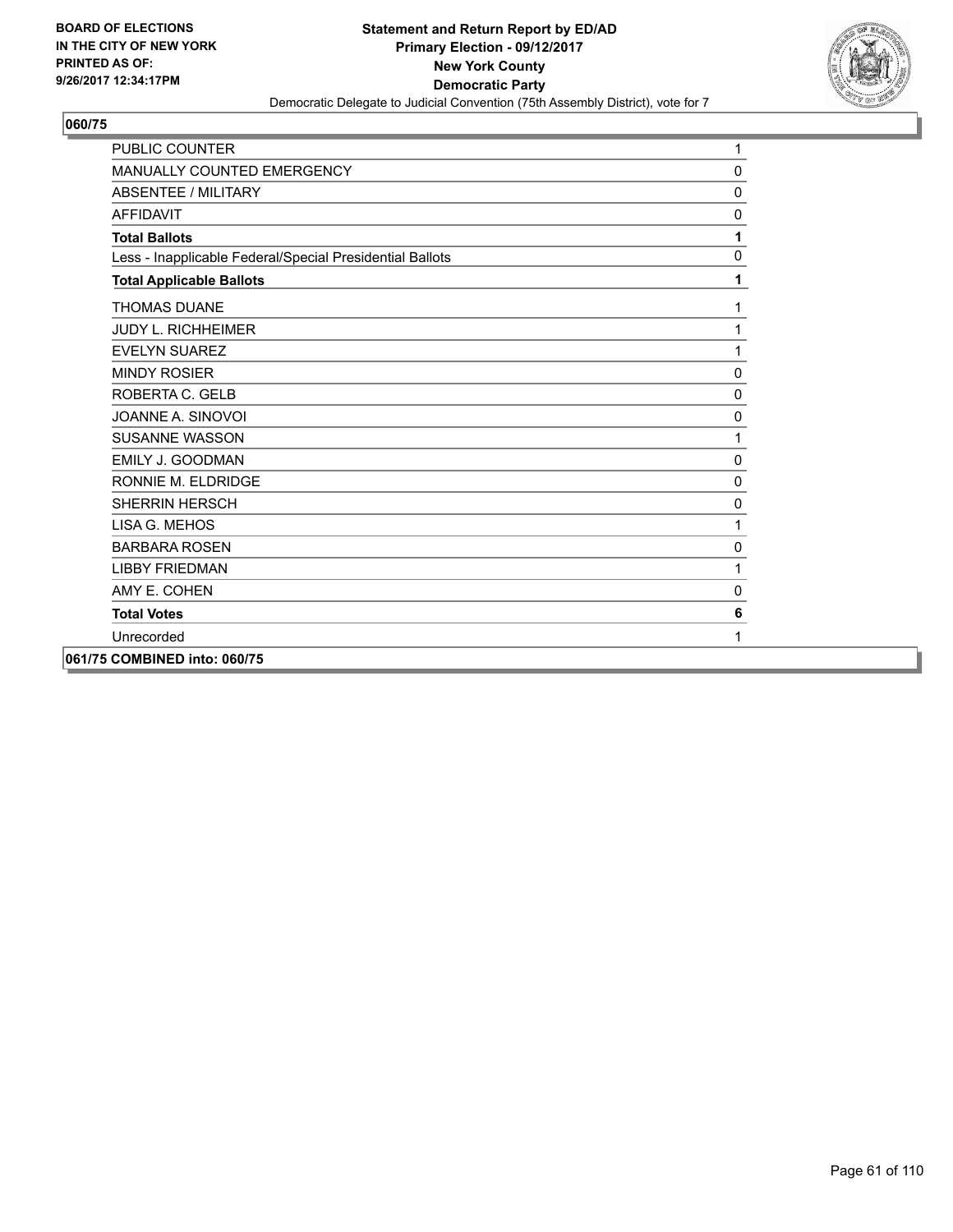

| <b>PUBLIC COUNTER</b>                                    | 66           |
|----------------------------------------------------------|--------------|
| MANUALLY COUNTED EMERGENCY                               | 0            |
| <b>ABSENTEE / MILITARY</b>                               | 3            |
| <b>AFFIDAVIT</b>                                         | 1            |
| <b>Total Ballots</b>                                     | 70           |
| Less - Inapplicable Federal/Special Presidential Ballots | $\Omega$     |
| <b>Total Applicable Ballots</b>                          | 70           |
| <b>THOMAS DUANE</b>                                      | 36           |
| <b>JUDY L. RICHHEIMER</b>                                | 25           |
| <b>EVELYN SUAREZ</b>                                     | 32           |
| <b>MINDY ROSIER</b>                                      | 24           |
| ROBERTA C. GELB                                          | 25           |
| JOANNE A. SINOVOI                                        | 24           |
| <b>SUSANNE WASSON</b>                                    | 21           |
| EMILY J. GOODMAN                                         | 21           |
| RONNIE M. ELDRIDGE                                       | 23           |
| <b>SHERRIN HERSCH</b>                                    | 10           |
| LISA G. MEHOS                                            | 15           |
| <b>BARBARA ROSEN</b>                                     | 17           |
| <b>LIBBY FRIEDMAN</b>                                    | 20           |
| AMY E. COHEN                                             | 24           |
| JON SHOW (WRITE-IN)                                      | 1            |
| ROY YACKULIC (WRITE-IN)                                  | $\mathbf{1}$ |
| UNATTRIBUTABLE WRITE-IN (WRITE-IN)                       | 5            |
| <b>VEGAN GAINS (WRITE-IN)</b>                            | 1            |
| <b>Total Votes</b>                                       | 325          |
| Unrecorded                                               | 165          |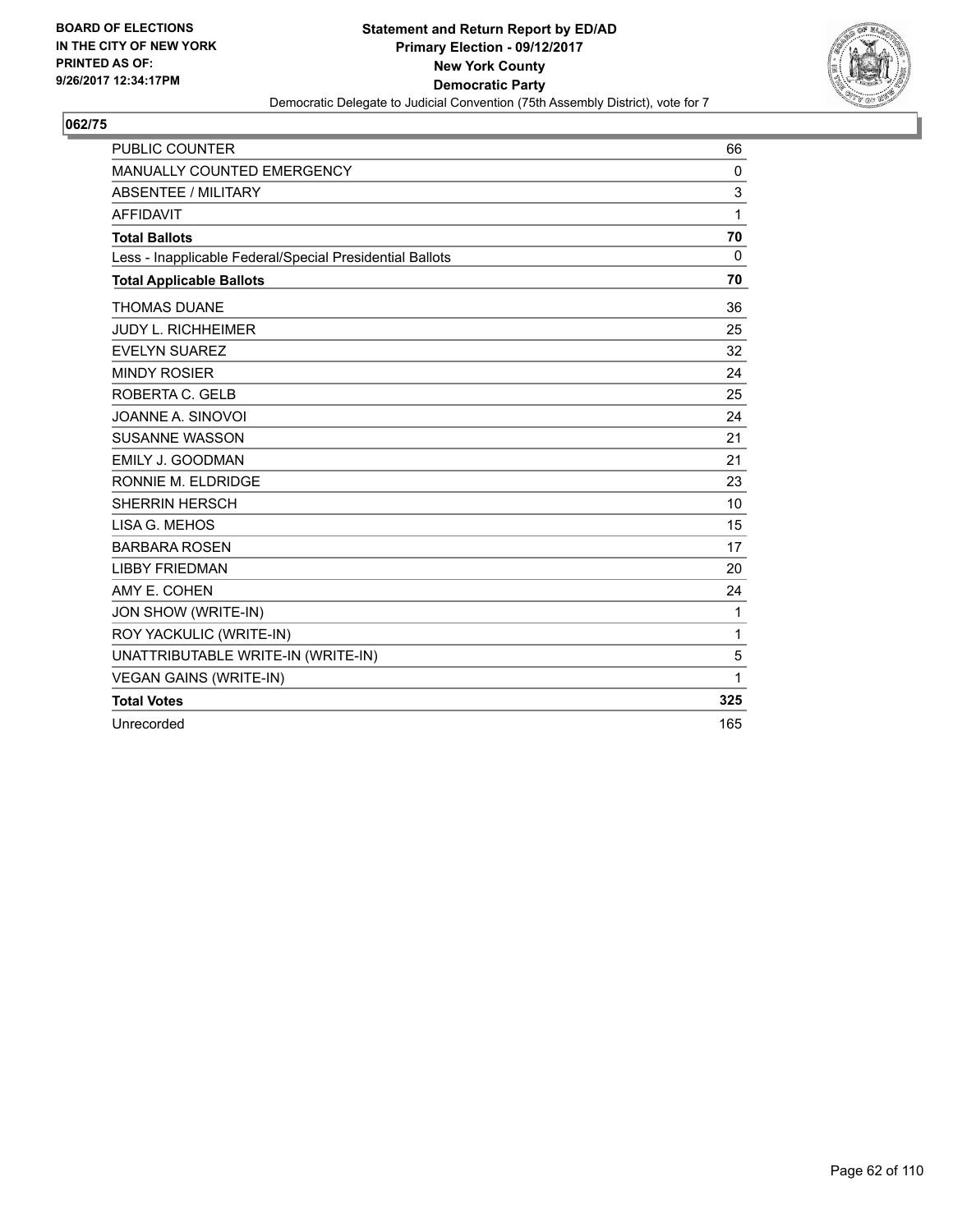

| <b>PUBLIC COUNTER</b>                                    | 75  |
|----------------------------------------------------------|-----|
| <b>MANUALLY COUNTED EMERGENCY</b>                        | 0   |
| <b>ABSENTEE / MILITARY</b>                               | 2   |
| <b>AFFIDAVIT</b>                                         | 1   |
| <b>Total Ballots</b>                                     | 78  |
| Less - Inapplicable Federal/Special Presidential Ballots | 0   |
| <b>Total Applicable Ballots</b>                          | 78  |
| <b>THOMAS DUANE</b>                                      | 45  |
| <b>JUDY L. RICHHEIMER</b>                                | 28  |
| <b>EVELYN SUAREZ</b>                                     | 37  |
| <b>MINDY ROSIER</b>                                      | 21  |
| ROBERTA C. GELB                                          | 25  |
| JOANNE A. SINOVOI                                        | 23  |
| <b>SUSANNE WASSON</b>                                    | 28  |
| EMILY J. GOODMAN                                         | 19  |
| RONNIE M. ELDRIDGE                                       | 16  |
| <b>SHERRIN HERSCH</b>                                    | 9   |
| LISA G. MEHOS                                            | 21  |
| <b>BARBARA ROSEN</b>                                     | 22  |
| <b>LIBBY FRIEDMAN</b>                                    | 15  |
| AMY E. COHEN                                             | 20  |
| <b>Total Votes</b>                                       | 329 |
| Unrecorded                                               | 217 |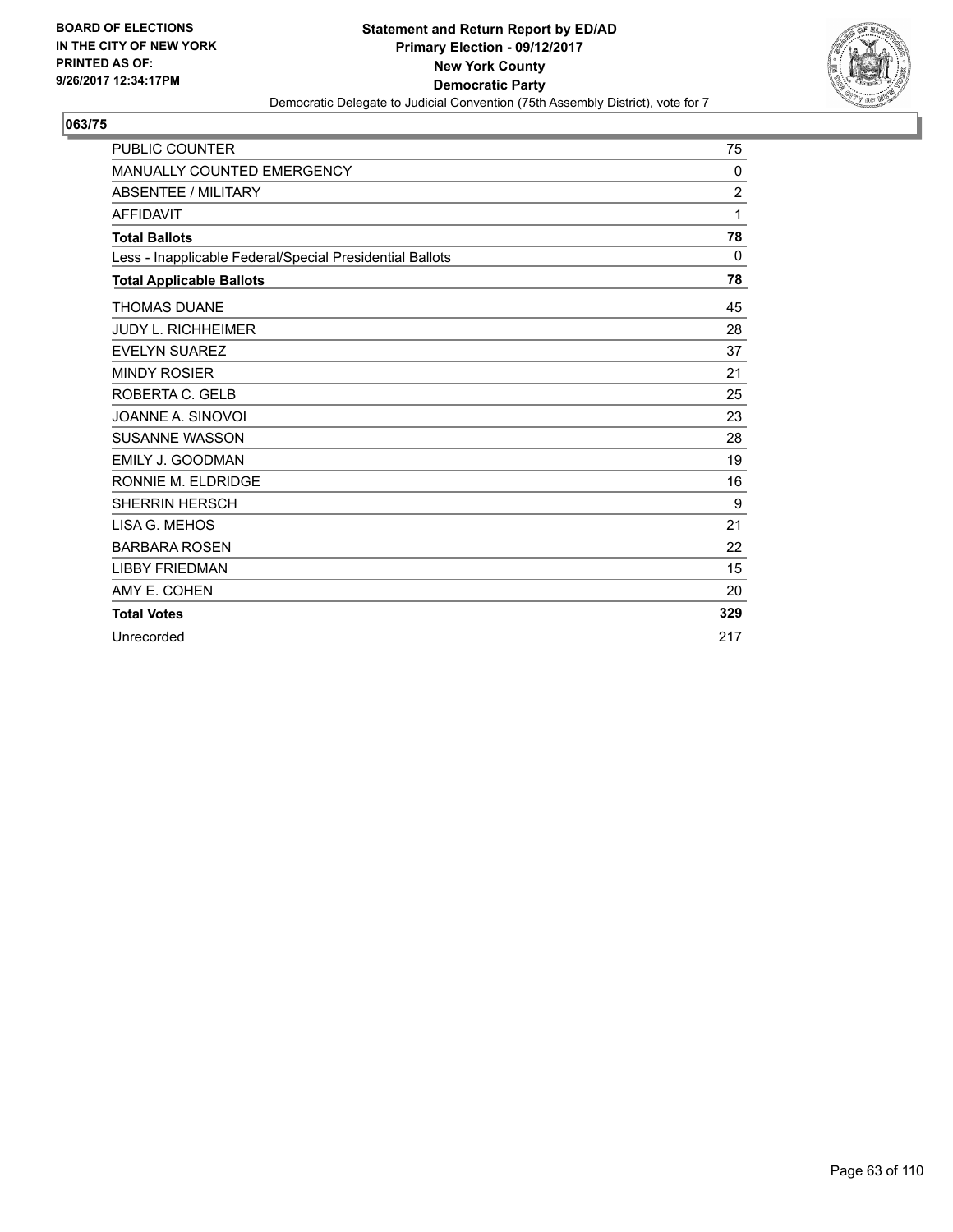

| <b>PUBLIC COUNTER</b>                                    | 33             |
|----------------------------------------------------------|----------------|
| MANUALLY COUNTED EMERGENCY                               | 0              |
| <b>ABSENTEE / MILITARY</b>                               | $\overline{2}$ |
| <b>AFFIDAVIT</b>                                         | $\mathbf 0$    |
| <b>Total Ballots</b>                                     | 35             |
| Less - Inapplicable Federal/Special Presidential Ballots | $\mathbf{0}$   |
| <b>Total Applicable Ballots</b>                          | 35             |
| <b>THOMAS DUANE</b>                                      | 15             |
| <b>JUDY L. RICHHEIMER</b>                                | 12             |
| <b>EVELYN SUAREZ</b>                                     | 16             |
| <b>MINDY ROSIER</b>                                      | 14             |
| ROBERTA C. GELB                                          | 9              |
| JOANNE A. SINOVOI                                        | 13             |
| <b>SUSANNE WASSON</b>                                    | 15             |
| <b>EMILY J. GOODMAN</b>                                  | 11             |
| RONNIE M. ELDRIDGE                                       | $\overline{7}$ |
| <b>SHERRIN HERSCH</b>                                    | 5              |
| LISA G. MEHOS                                            | $\overline{7}$ |
| <b>BARBARA ROSEN</b>                                     | $\overline{7}$ |
| <b>LIBBY FRIEDMAN</b>                                    | 5              |
| AMY E. COHEN                                             | $\overline{7}$ |
| <b>BONNIE GILLIS (WRITE-IN)</b>                          | 1              |
| SCOTT D. SANDERS (WRITE-IN)                              | 1              |
| <b>Total Votes</b>                                       | 145            |
| Unrecorded                                               | 100            |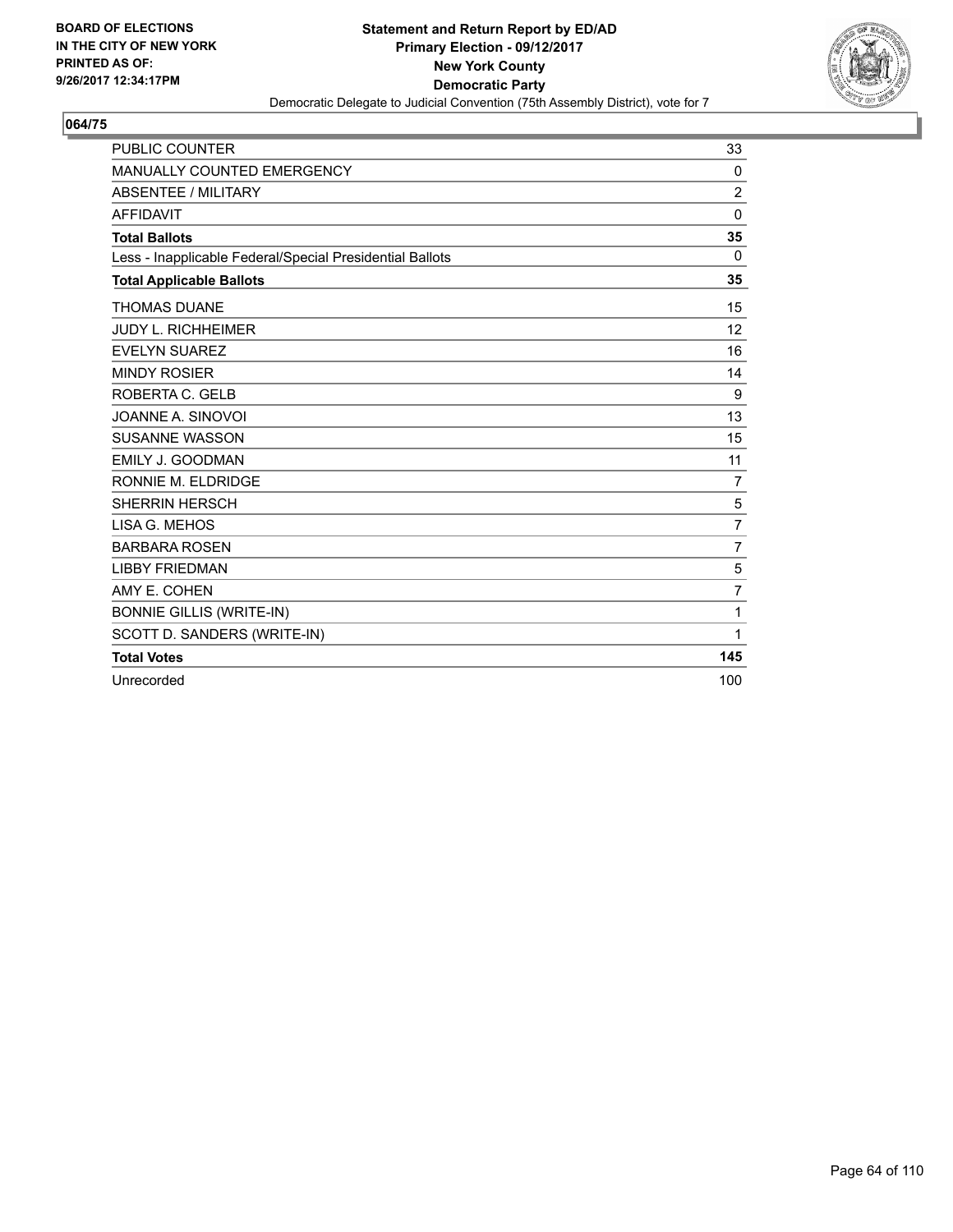

| PUBLIC COUNTER                                           | 0            |
|----------------------------------------------------------|--------------|
| MANUALLY COUNTED EMERGENCY                               | 0            |
| <b>ABSENTEE / MILITARY</b>                               | 0            |
| <b>AFFIDAVIT</b>                                         | $\mathbf 0$  |
| <b>Total Ballots</b>                                     | $\mathbf{0}$ |
| Less - Inapplicable Federal/Special Presidential Ballots | 0            |
| <b>Total Applicable Ballots</b>                          | 0            |
| <b>THOMAS DUANE</b>                                      | 0            |
| <b>JUDY L. RICHHEIMER</b>                                | 0            |
| <b>EVELYN SUAREZ</b>                                     | 0            |
| <b>MINDY ROSIER</b>                                      | 0            |
| ROBERTA C. GELB                                          | $\mathbf 0$  |
| JOANNE A. SINOVOI                                        | 0            |
| SUSANNE WASSON                                           | 0            |
| EMILY J. GOODMAN                                         | 0            |
| RONNIE M. ELDRIDGE                                       | 0            |
| <b>SHERRIN HERSCH</b>                                    | 0            |
| LISA G. MEHOS                                            | $\mathbf 0$  |
| <b>BARBARA ROSEN</b>                                     | 0            |
| <b>LIBBY FRIEDMAN</b>                                    | 0            |
| AMY E. COHEN                                             | 0            |
| <b>Total Votes</b>                                       | $\mathbf{0}$ |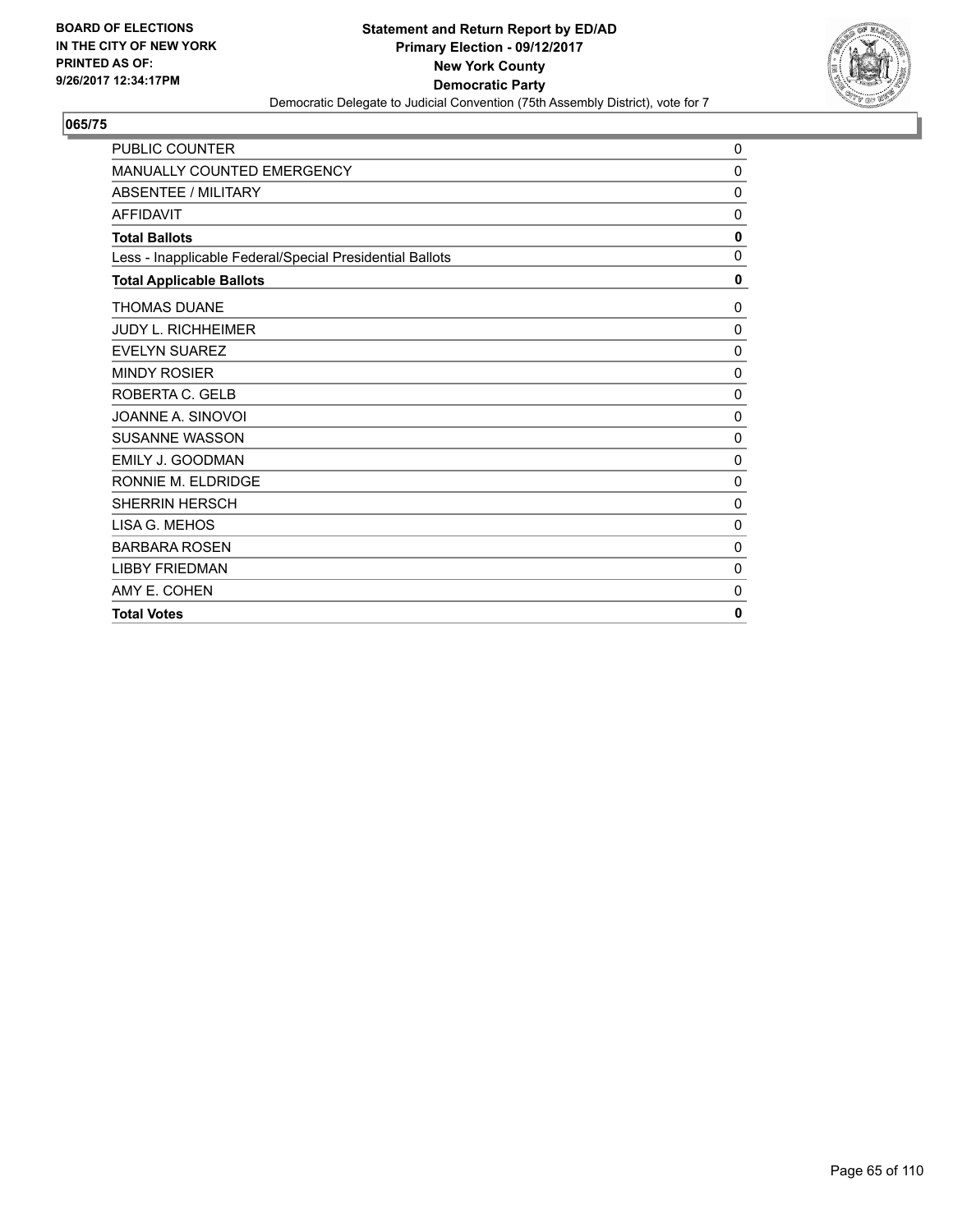

| <b>PUBLIC COUNTER</b>                                    | 27             |
|----------------------------------------------------------|----------------|
| MANUALLY COUNTED EMERGENCY                               | 0              |
| <b>ABSENTEE / MILITARY</b>                               | 0              |
| <b>AFFIDAVIT</b>                                         | $\mathbf{0}$   |
| <b>Total Ballots</b>                                     | 27             |
| Less - Inapplicable Federal/Special Presidential Ballots | $\Omega$       |
| <b>Total Applicable Ballots</b>                          | 27             |
| <b>THOMAS DUANE</b>                                      | $\overline{7}$ |
| <b>JUDY L. RICHHEIMER</b>                                | 12             |
| <b>EVELYN SUAREZ</b>                                     | 7              |
| <b>MINDY ROSIER</b>                                      | 6              |
| ROBERTA C. GELB                                          | 13             |
| JOANNE A. SINOVOI                                        | 4              |
| <b>SUSANNE WASSON</b>                                    | $\overline{7}$ |
| EMILY J. GOODMAN                                         | 15             |
| RONNIE M. ELDRIDGE                                       | 9              |
| <b>SHERRIN HERSCH</b>                                    | 10             |
| LISA G. MEHOS                                            | 8              |
| <b>BARBARA ROSEN</b>                                     | 14             |
| <b>LIBBY FRIEDMAN</b>                                    | 12             |
| AMY E. COHEN                                             | 14             |
| <b>Total Votes</b>                                       | 138            |
| Unrecorded                                               | 51             |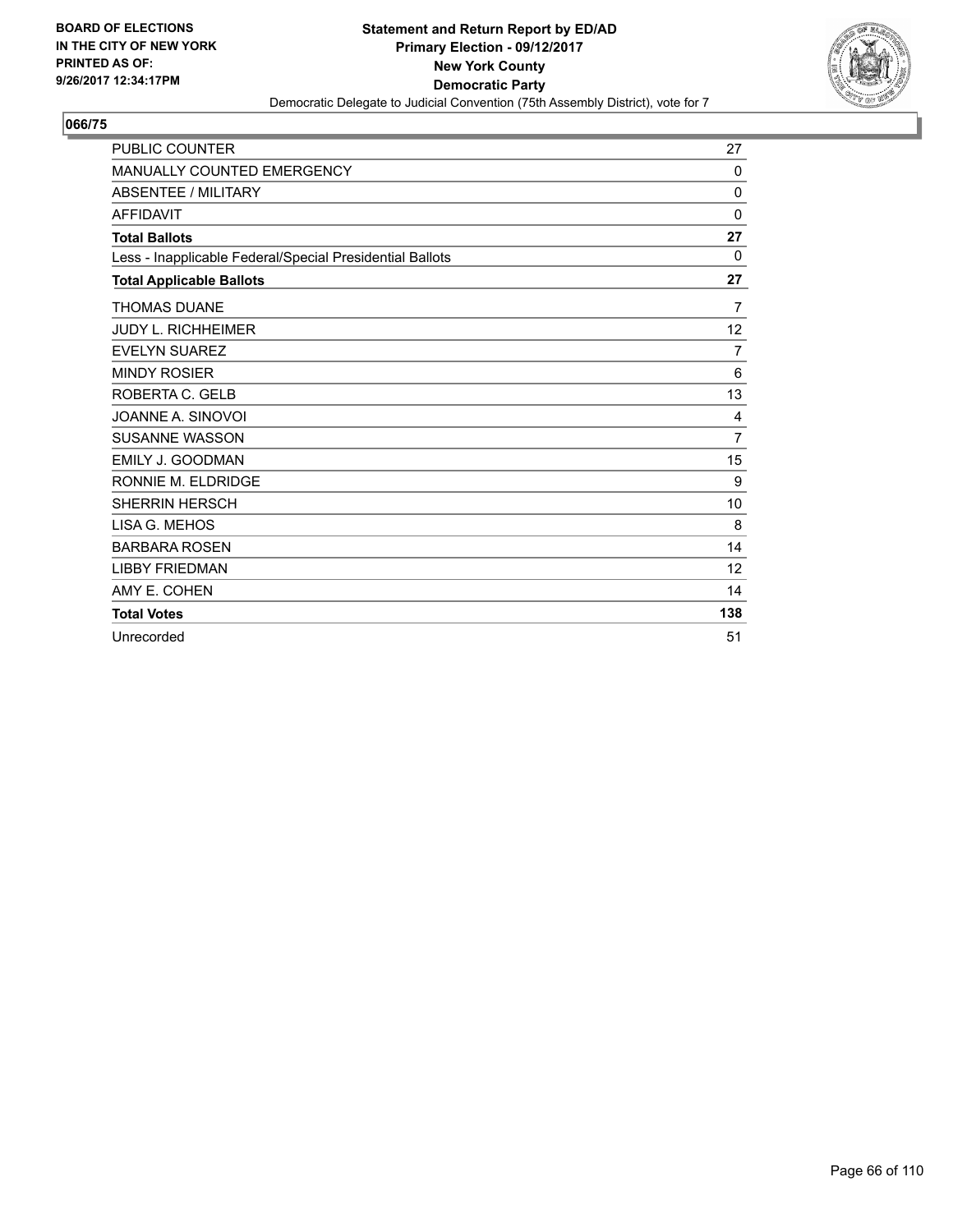

| <b>PUBLIC COUNTER</b>                                    | 42             |
|----------------------------------------------------------|----------------|
| MANUALLY COUNTED EMERGENCY                               | 0              |
| <b>ABSENTEE / MILITARY</b>                               | 3              |
| <b>AFFIDAVIT</b>                                         | $\mathbf{0}$   |
| <b>Total Ballots</b>                                     | 45             |
| Less - Inapplicable Federal/Special Presidential Ballots | 0              |
| <b>Total Applicable Ballots</b>                          | 45             |
| <b>THOMAS DUANE</b>                                      | 29             |
| <b>JUDY L. RICHHEIMER</b>                                | 17             |
| <b>EVELYN SUAREZ</b>                                     | 24             |
| <b>MINDY ROSIER</b>                                      | 13             |
| ROBERTA C. GELB                                          | 18             |
| JOANNE A. SINOVOI                                        | 17             |
| <b>SUSANNE WASSON</b>                                    | 18             |
| <b>EMILY J. GOODMAN</b>                                  | 14             |
| RONNIE M. ELDRIDGE                                       | 12             |
| <b>SHERRIN HERSCH</b>                                    | 4              |
| LISA G. MEHOS                                            | $\overline{7}$ |
| <b>BARBARA ROSEN</b>                                     | 13             |
| <b>LIBBY FRIEDMAN</b>                                    | 8              |
| AMY E. COHEN                                             | 10             |
| <b>Total Votes</b>                                       | 204            |
| Unrecorded                                               | 111            |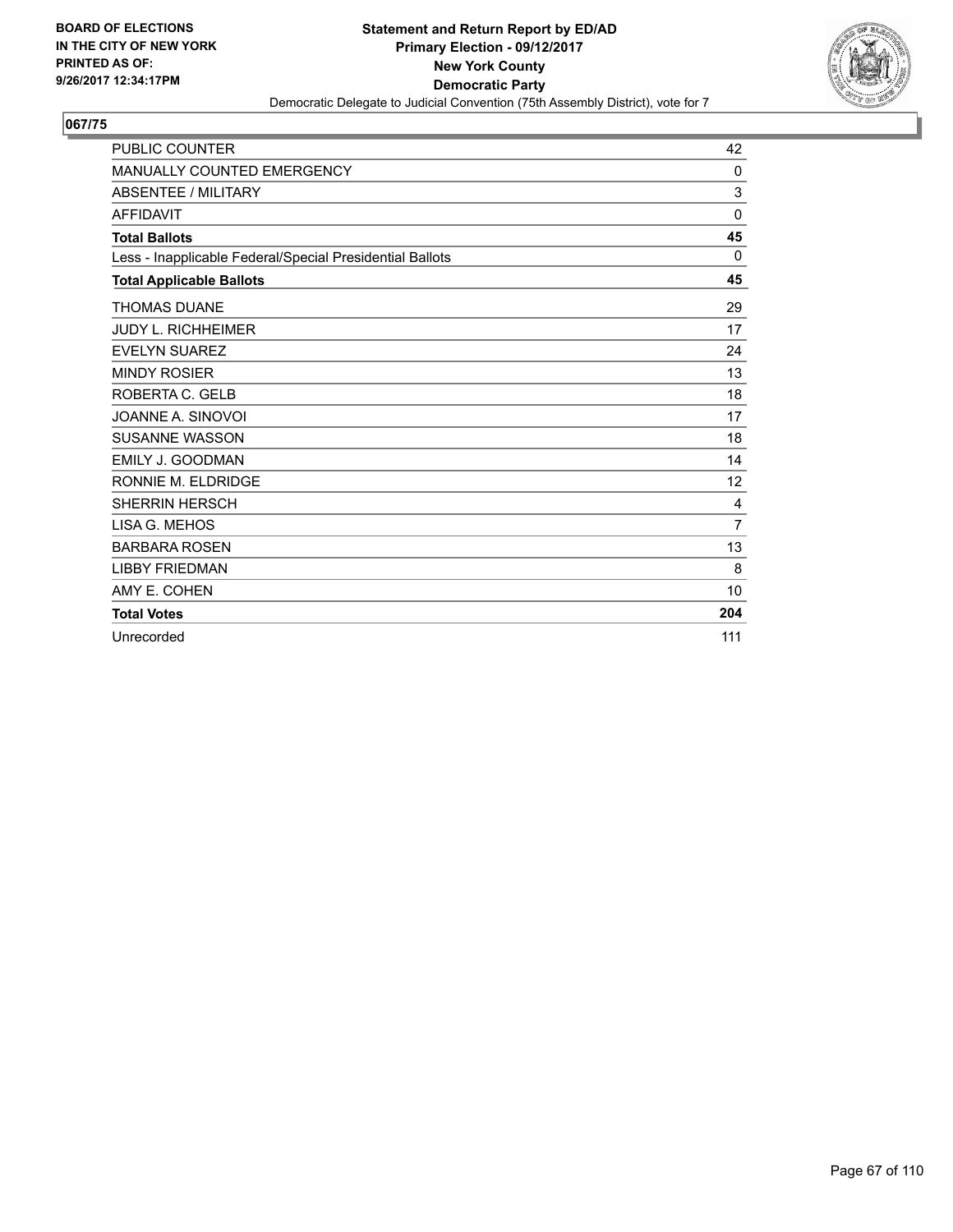

| <b>PUBLIC COUNTER</b>                                    | 55             |
|----------------------------------------------------------|----------------|
| MANUALLY COUNTED EMERGENCY                               | 0              |
| <b>ABSENTEE / MILITARY</b>                               | $\overline{2}$ |
| <b>AFFIDAVIT</b>                                         | $\mathbf{0}$   |
| <b>Total Ballots</b>                                     | 57             |
| Less - Inapplicable Federal/Special Presidential Ballots | 0              |
| <b>Total Applicable Ballots</b>                          | 57             |
| <b>THOMAS DUANE</b>                                      | 20             |
| <b>JUDY L. RICHHEIMER</b>                                | 18             |
| <b>EVELYN SUAREZ</b>                                     | 21             |
| <b>MINDY ROSIER</b>                                      | 15             |
| ROBERTA C. GELB                                          | 15             |
| JOANNE A. SINOVOI                                        | 18             |
| <b>SUSANNE WASSON</b>                                    | 15             |
| <b>EMILY J. GOODMAN</b>                                  | 15             |
| RONNIE M. ELDRIDGE                                       | 10             |
| <b>SHERRIN HERSCH</b>                                    | 6              |
| LISA G. MEHOS                                            | 6              |
| <b>BARBARA ROSEN</b>                                     | 12             |
| <b>LIBBY FRIEDMAN</b>                                    | 7              |
| AMY E. COHEN                                             | 13             |
| <b>Total Votes</b>                                       | 191            |
| Unrecorded                                               | 208            |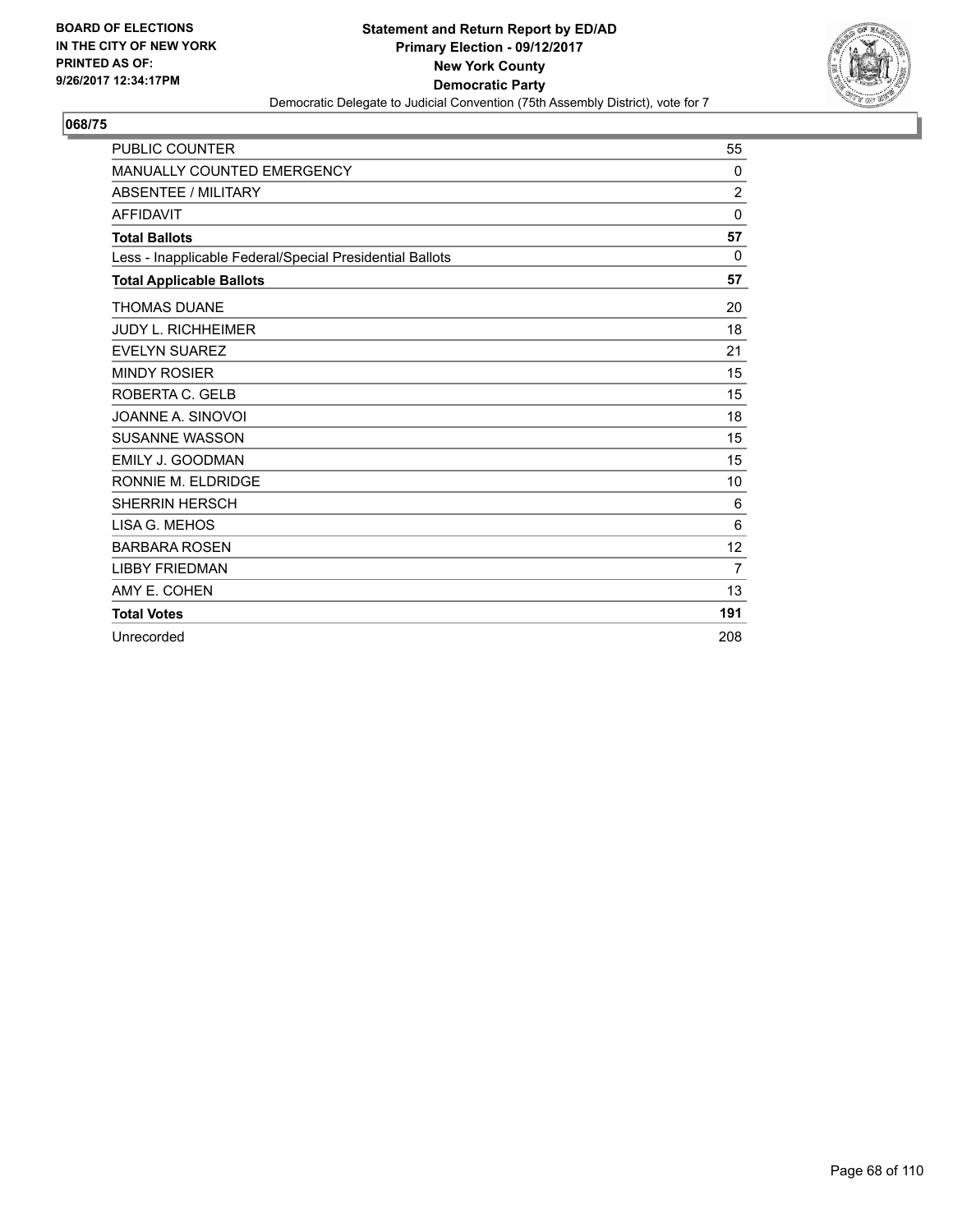

| <b>PUBLIC COUNTER</b>                                    | 21             |
|----------------------------------------------------------|----------------|
| MANUALLY COUNTED EMERGENCY                               | 0              |
| <b>ABSENTEE / MILITARY</b>                               | $\overline{c}$ |
| <b>AFFIDAVIT</b>                                         | $\mathbf{0}$   |
| <b>Total Ballots</b>                                     | 23             |
| Less - Inapplicable Federal/Special Presidential Ballots | $\Omega$       |
| <b>Total Applicable Ballots</b>                          | 23             |
| <b>THOMAS DUANE</b>                                      | 9              |
| <b>JUDY L. RICHHEIMER</b>                                | 6              |
| <b>EVELYN SUAREZ</b>                                     | 10             |
| <b>MINDY ROSIER</b>                                      | 6              |
| ROBERTA C. GELB                                          | 4              |
| JOANNE A. SINOVOI                                        | 8              |
| <b>SUSANNE WASSON</b>                                    | $\overline{7}$ |
| <b>EMILY J. GOODMAN</b>                                  | 6              |
| RONNIE M. ELDRIDGE                                       | 3              |
| <b>SHERRIN HERSCH</b>                                    | $\overline{2}$ |
| LISA G. MEHOS                                            | 6              |
| <b>BARBARA ROSEN</b>                                     | 4              |
| <b>LIBBY FRIEDMAN</b>                                    | 3              |
| AMY E. COHEN                                             | 5              |
| <b>Total Votes</b>                                       | 79             |
| Unrecorded                                               | 82             |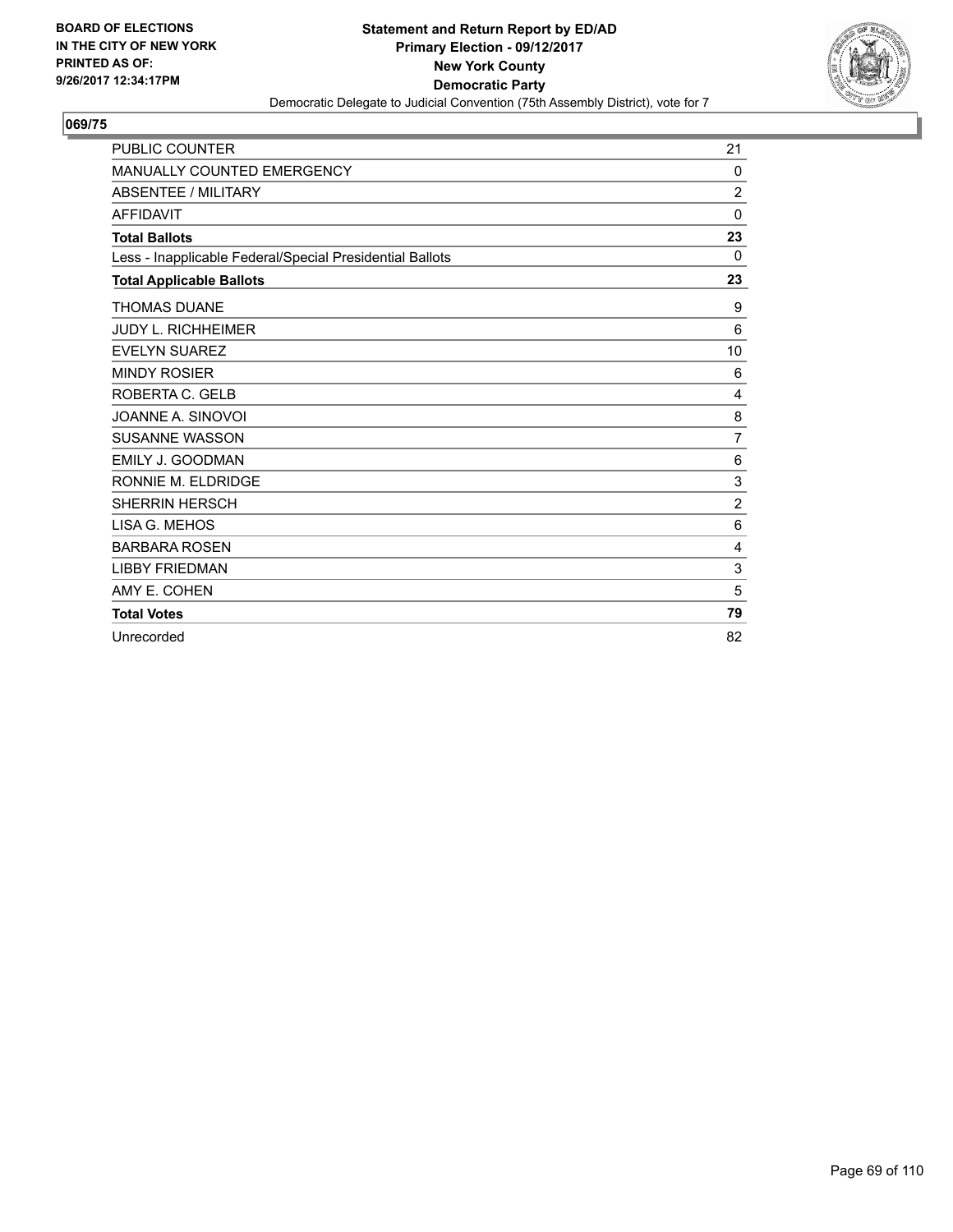

| <b>PUBLIC COUNTER</b>                                    | 122          |
|----------------------------------------------------------|--------------|
| <b>MANUALLY COUNTED EMERGENCY</b>                        | 0            |
| <b>ABSENTEE / MILITARY</b>                               | 3            |
| <b>AFFIDAVIT</b>                                         | 0            |
| <b>Total Ballots</b>                                     | 125          |
| Less - Inapplicable Federal/Special Presidential Ballots | $\Omega$     |
| <b>Total Applicable Ballots</b>                          | 125          |
| <b>THOMAS DUANE</b>                                      | 89           |
| <b>JUDY L. RICHHEIMER</b>                                | 51           |
| <b>EVELYN SUAREZ</b>                                     | 72           |
| <b>MINDY ROSIER</b>                                      | 60           |
| ROBERTA C. GELB                                          | 55           |
| JOANNE A. SINOVOI                                        | 57           |
| <b>SUSANNE WASSON</b>                                    | 53           |
| EMILY J. GOODMAN                                         | 30           |
| RONNIE M. ELDRIDGE                                       | 31           |
| <b>SHERRIN HERSCH</b>                                    | 8            |
| LISA G. MEHOS                                            | 18           |
| <b>BARBARA ROSEN</b>                                     | 25           |
| <b>LIBBY FRIEDMAN</b>                                    | 22           |
| AMY E. COHEN                                             | 22           |
| CHRIS J. MARCHITELLO (WRITE-IN)                          | 1            |
| MARISA E. REDANTY (WRITE-IN)                             | $\mathbf{1}$ |
| THOMAS D. SHANAHAN (WRITE-IN)                            | 1            |
| <b>Total Votes</b>                                       | 596          |
| Unrecorded                                               | 279          |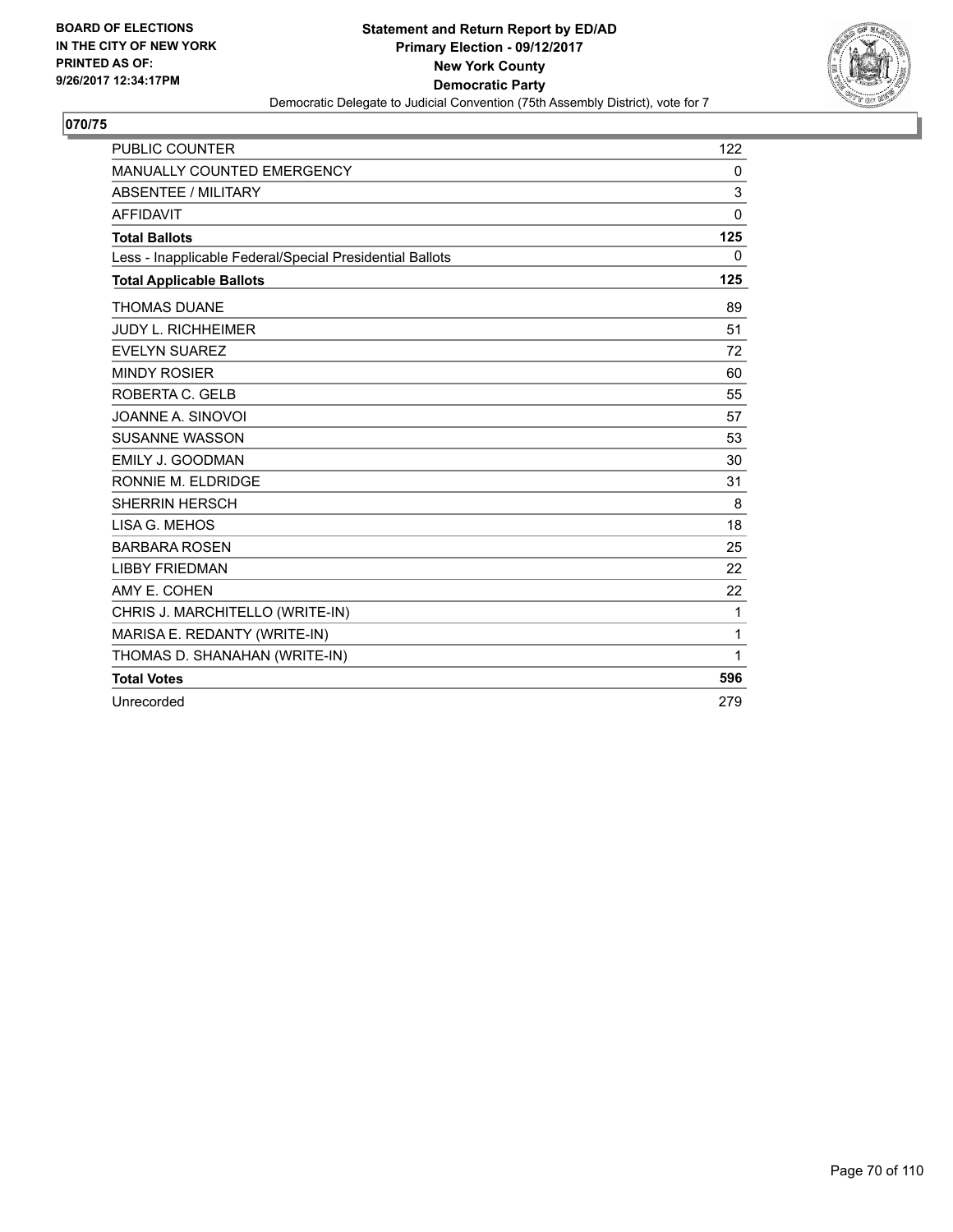

| <b>PUBLIC COUNTER</b>                                    | 423          |
|----------------------------------------------------------|--------------|
| MANUALLY COUNTED EMERGENCY                               | 0            |
| <b>ABSENTEE / MILITARY</b>                               | 17           |
| <b>AFFIDAVIT</b>                                         | 1            |
| <b>Total Ballots</b>                                     | 441          |
| Less - Inapplicable Federal/Special Presidential Ballots | $\mathbf{0}$ |
| <b>Total Applicable Ballots</b>                          | 441          |
| <b>THOMAS DUANE</b>                                      | 305          |
| <b>JUDY L. RICHHEIMER</b>                                | 195          |
| <b>EVELYN SUAREZ</b>                                     | 221          |
| <b>MINDY ROSIER</b>                                      | 193          |
| ROBERTA C. GELB                                          | 195          |
| JOANNE A. SINOVOI                                        | 178          |
| <b>SUSANNE WASSON</b>                                    | 185          |
| <b>EMILY J. GOODMAN</b>                                  | 79           |
| RONNIE M. ELDRIDGE                                       | 91           |
| <b>SHERRIN HERSCH</b>                                    | 49           |
| LISA G. MEHOS                                            | 58           |
| <b>BARBARA ROSEN</b>                                     | 83           |
| <b>LIBBY FRIEDMAN</b>                                    | 64           |
| AMY E. COHEN                                             | 86           |
| MARC ROBINSON (WRITE-IN)                                 | 1            |
| RYAN VICTOR PIERCE (WRITE-IN)                            | 1            |
| <b>Total Votes</b>                                       | 1,984        |
| Unrecorded                                               | 1.103        |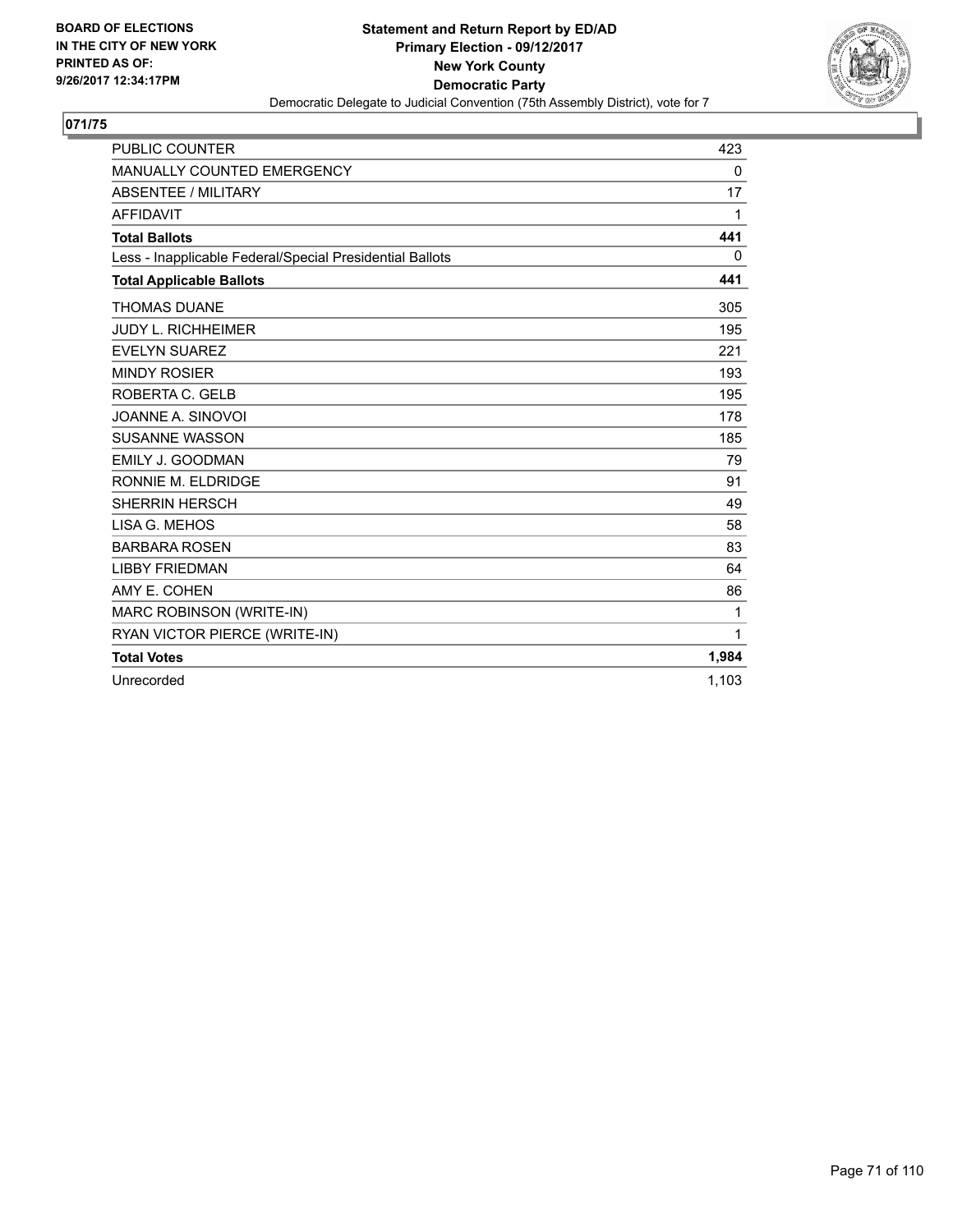

| <b>PUBLIC COUNTER</b>                                    | 458            |
|----------------------------------------------------------|----------------|
| MANUALLY COUNTED EMERGENCY                               | 0              |
| <b>ABSENTEE / MILITARY</b>                               | 8              |
| <b>AFFIDAVIT</b>                                         | $\overline{2}$ |
| <b>Total Ballots</b>                                     | 468            |
| Less - Inapplicable Federal/Special Presidential Ballots | 0              |
| <b>Total Applicable Ballots</b>                          | 468            |
| <b>THOMAS DUANE</b>                                      | 305            |
| <b>JUDY L. RICHHEIMER</b>                                | 169            |
| <b>EVELYN SUAREZ</b>                                     | 215            |
| <b>MINDY ROSIER</b>                                      | 166            |
| ROBERTA C. GELB                                          | 176            |
| JOANNE A. SINOVOI                                        | 166            |
| <b>SUSANNE WASSON</b>                                    | 161            |
| <b>EMILY J. GOODMAN</b>                                  | 101            |
| RONNIE M. ELDRIDGE                                       | 102            |
| <b>SHERRIN HERSCH</b>                                    | 50             |
| LISA G. MEHOS                                            | 57             |
| <b>BARBARA ROSEN</b>                                     | 91             |
| <b>LIBBY FRIEDMAN</b>                                    | 81             |
| AMY E. COHEN                                             | 99             |
| TOM CAYLER (WRITE-IN)                                    | 1              |
| UNATTRIBUTABLE WRITE-IN (WRITE-IN)                       | 1              |
| <b>Total Votes</b>                                       | 1,941          |
| Unrecorded                                               | 1.335          |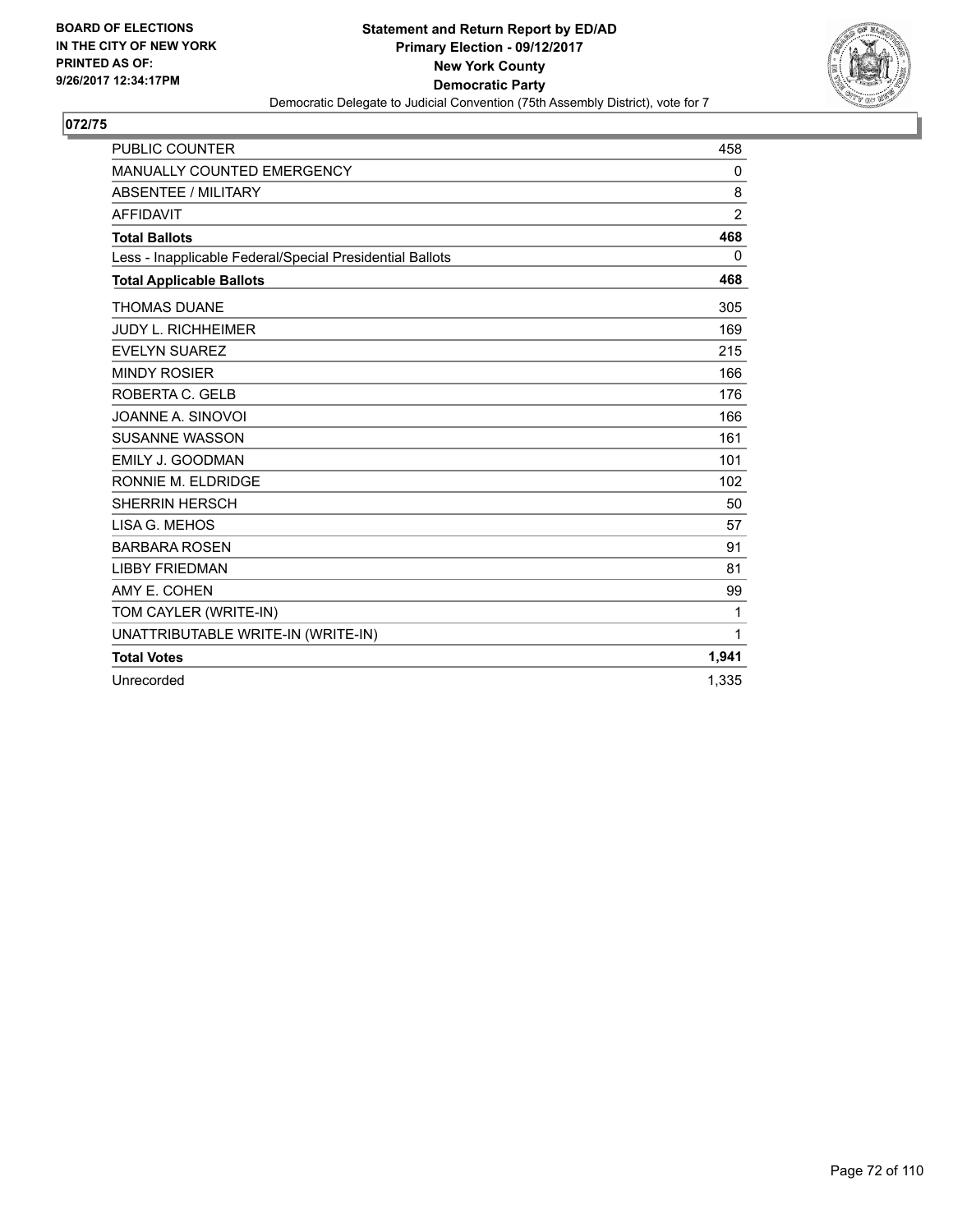

| <b>PUBLIC COUNTER</b>                                    | 79  |
|----------------------------------------------------------|-----|
| <b>MANUALLY COUNTED EMERGENCY</b>                        | 0   |
| <b>ABSENTEE / MILITARY</b>                               | 7   |
| <b>AFFIDAVIT</b>                                         | 1   |
| <b>Total Ballots</b>                                     | 87  |
| Less - Inapplicable Federal/Special Presidential Ballots | 0   |
| <b>Total Applicable Ballots</b>                          | 87  |
| <b>THOMAS DUANE</b>                                      | 41  |
| <b>JUDY L. RICHHEIMER</b>                                | 35  |
| <b>EVELYN SUAREZ</b>                                     | 43  |
| <b>MINDY ROSIER</b>                                      | 33  |
| ROBERTA C. GELB                                          | 30  |
| JOANNE A. SINOVOI                                        | 29  |
| <b>SUSANNE WASSON</b>                                    | 34  |
| <b>EMILY J. GOODMAN</b>                                  | 31  |
| RONNIE M. ELDRIDGE                                       | 18  |
| <b>SHERRIN HERSCH</b>                                    | 16  |
| LISA G. MEHOS                                            | 18  |
| <b>BARBARA ROSEN</b>                                     | 23  |
| <b>LIBBY FRIEDMAN</b>                                    | 17  |
| AMY E. COHEN                                             | 20  |
| ADITYA MUKERJEE (WRITE-IN)                               | 1   |
| <b>Total Votes</b>                                       | 389 |
| Unrecorded                                               | 220 |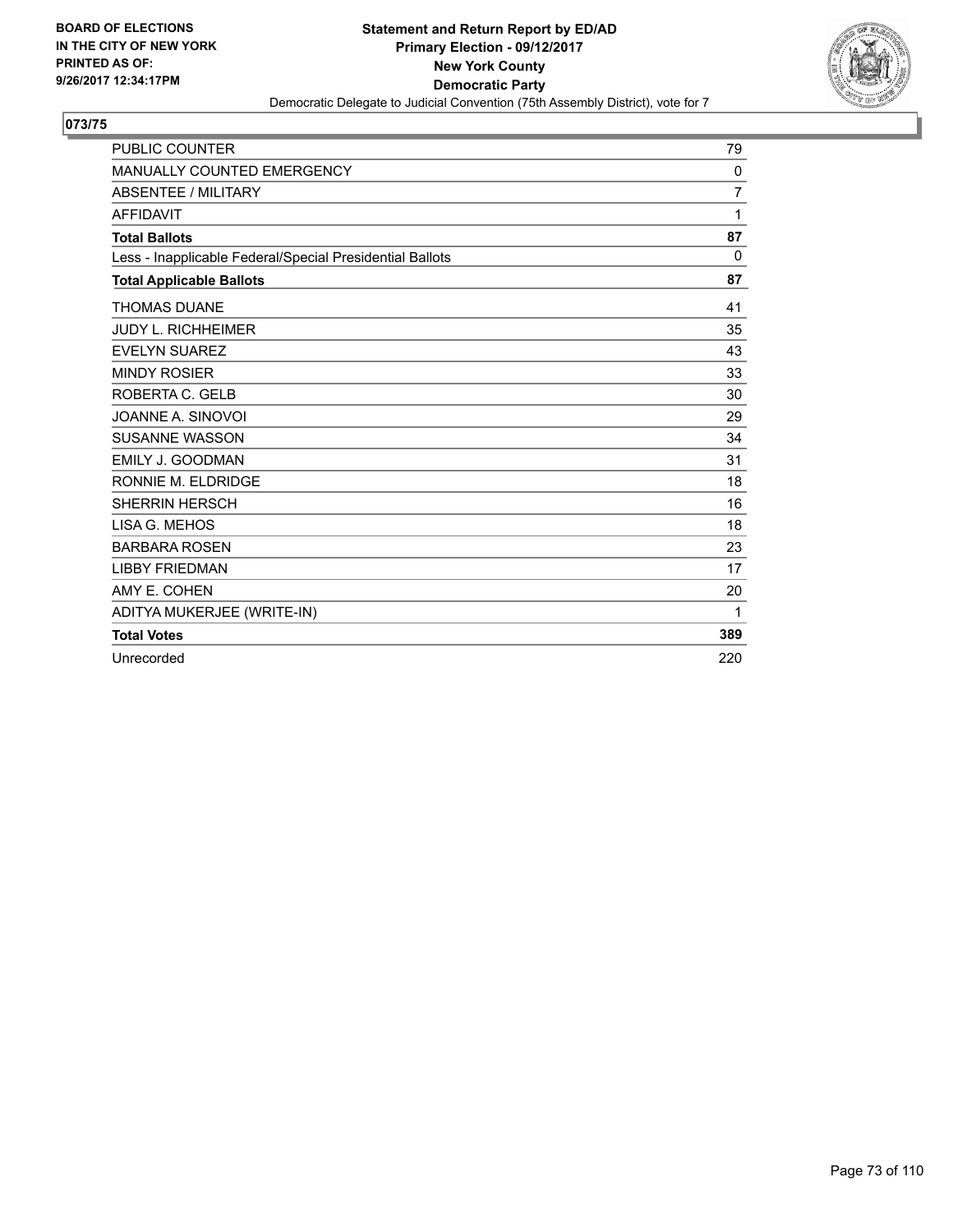

| <b>PUBLIC COUNTER</b>                                    | 50             |
|----------------------------------------------------------|----------------|
| MANUALLY COUNTED EMERGENCY                               | 0              |
| <b>ABSENTEE / MILITARY</b>                               | 3              |
| <b>AFFIDAVIT</b>                                         | 1              |
| <b>Total Ballots</b>                                     | 54             |
| Less - Inapplicable Federal/Special Presidential Ballots | $\Omega$       |
| <b>Total Applicable Ballots</b>                          | 54             |
| <b>THOMAS DUANE</b>                                      | 26             |
| <b>JUDY L. RICHHEIMER</b>                                | 17             |
| <b>EVELYN SUAREZ</b>                                     | 19             |
| <b>MINDY ROSIER</b>                                      | 18             |
| ROBERTA C. GELB                                          | 18             |
| JOANNE A. SINOVOI                                        | 12             |
| <b>SUSANNE WASSON</b>                                    | 19             |
| <b>EMILY J. GOODMAN</b>                                  | $\overline{7}$ |
| RONNIE M. ELDRIDGE                                       | 12             |
| <b>SHERRIN HERSCH</b>                                    | 3              |
| LISA G. MEHOS                                            | $\overline{7}$ |
| <b>BARBARA ROSEN</b>                                     | 11             |
| <b>LIBBY FRIEDMAN</b>                                    | 11             |
| AMY E. COHEN                                             | 8              |
| CHRISTOPHER LEONARD (WRITE-IN)                           | 1              |
| <b>Total Votes</b>                                       | 189            |
| Unrecorded                                               | 189            |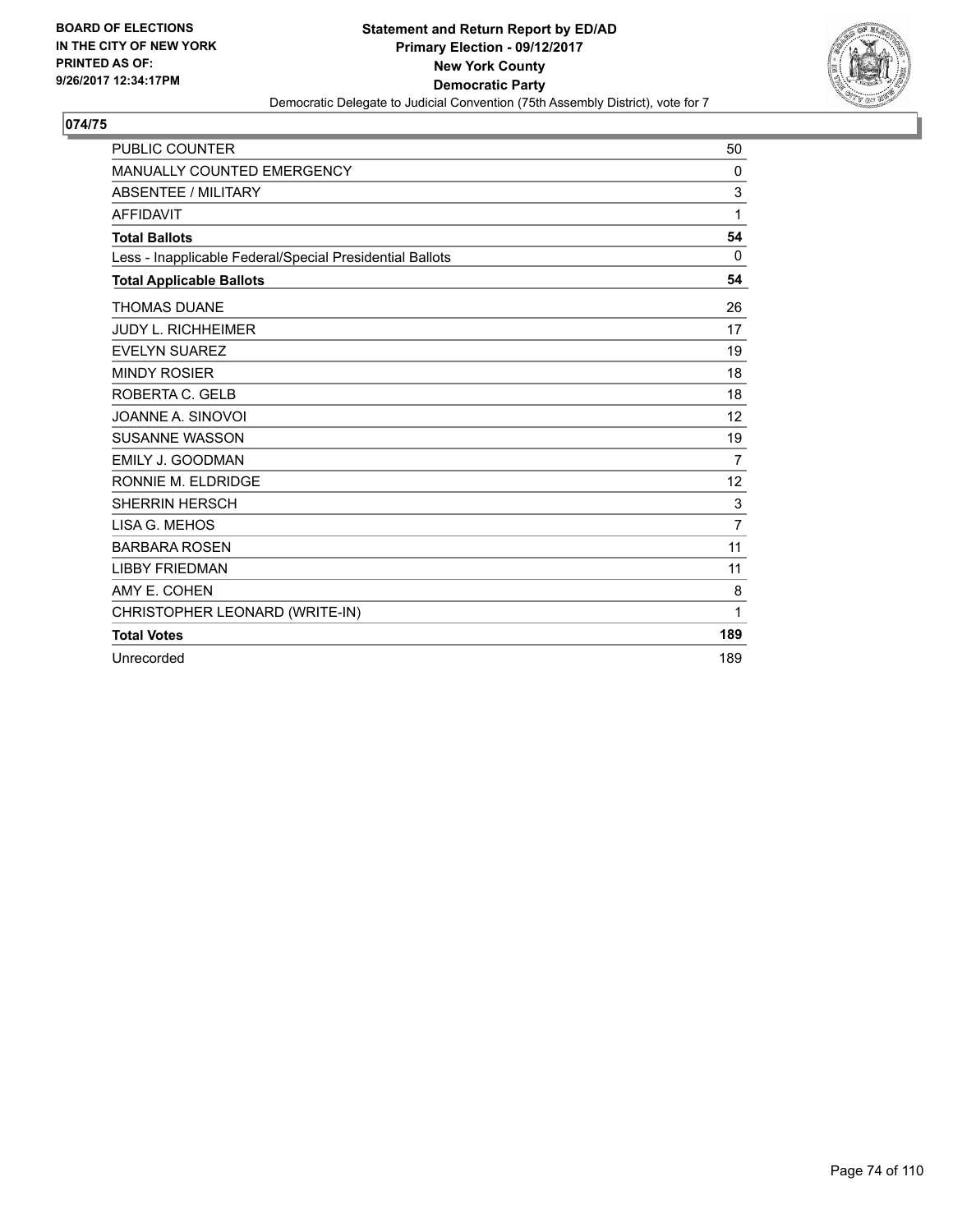

| <b>PUBLIC COUNTER</b>                                    | 61  |
|----------------------------------------------------------|-----|
| <b>MANUALLY COUNTED EMERGENCY</b>                        | 0   |
| <b>ABSENTEE / MILITARY</b>                               | 5   |
| <b>AFFIDAVIT</b>                                         | 1   |
| <b>Total Ballots</b>                                     | 67  |
| Less - Inapplicable Federal/Special Presidential Ballots | 0   |
| <b>Total Applicable Ballots</b>                          | 67  |
| <b>THOMAS DUANE</b>                                      | 33  |
| <b>JUDY L. RICHHEIMER</b>                                | 25  |
| <b>EVELYN SUAREZ</b>                                     | 25  |
| <b>MINDY ROSIER</b>                                      | 20  |
| ROBERTA C. GELB                                          | 18  |
| JOANNE A. SINOVOI                                        | 20  |
| <b>SUSANNE WASSON</b>                                    | 23  |
| <b>EMILY J. GOODMAN</b>                                  | 19  |
| RONNIE M. ELDRIDGE                                       | 13  |
| <b>SHERRIN HERSCH</b>                                    | 10  |
| LISA G. MEHOS                                            | 13  |
| <b>BARBARA ROSEN</b>                                     | 12  |
| <b>LIBBY FRIEDMAN</b>                                    | 10  |
| AMY E. COHEN                                             | 16  |
| JIMMY MCMANUS (WRITE-IN)                                 | 1   |
| JOHN GRECO (WRITE-IN)                                    | 1   |
| MARIA CASTRO (WRITE-IN)                                  | 1   |
| PATRICK DEFFENBAUGH (WRITE-IN)                           | 1   |
| ROBERT DORSEY JR (WRITE-IN)                              | 1   |
| SANDY HECKLER (WRITE-IN)                                 | 1   |
| TOM GRECO (WRITE-IN)                                     | 1   |
| UNATTRIBUTABLE WRITE-IN (WRITE-IN)                       | 1   |
| <b>Total Votes</b>                                       | 265 |
| Unrecorded                                               | 204 |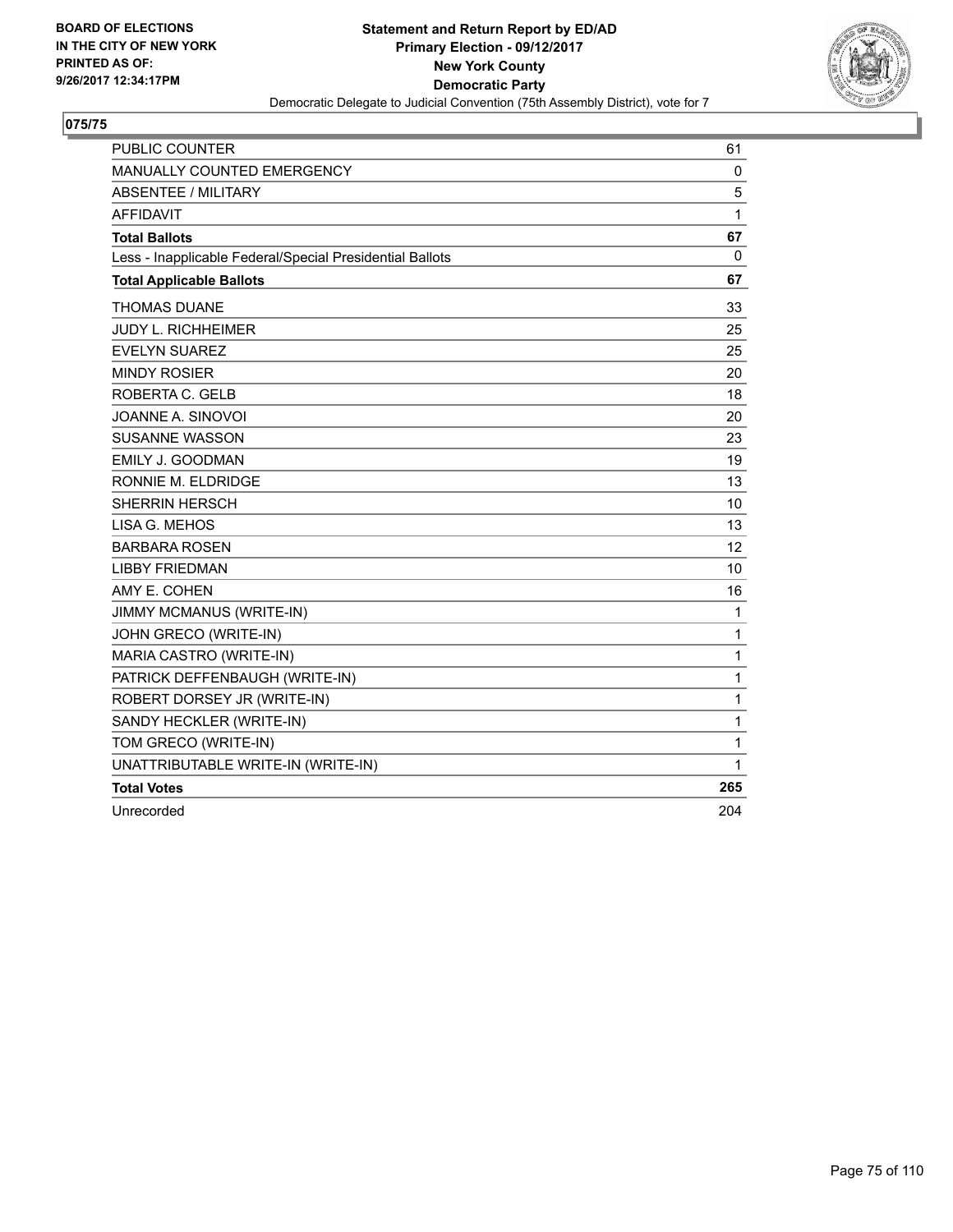

| <b>PUBLIC COUNTER</b>                                    | 74             |
|----------------------------------------------------------|----------------|
| MANUALLY COUNTED EMERGENCY                               | 0              |
| <b>ABSENTEE / MILITARY</b>                               | $\overline{2}$ |
| <b>AFFIDAVIT</b>                                         | 1              |
| <b>Total Ballots</b>                                     | 77             |
| Less - Inapplicable Federal/Special Presidential Ballots | $\mathbf{0}$   |
| <b>Total Applicable Ballots</b>                          | 77             |
| <b>THOMAS DUANE</b>                                      | 33             |
| <b>JUDY L. RICHHEIMER</b>                                | 20             |
| <b>EVELYN SUAREZ</b>                                     | 32             |
| <b>MINDY ROSIER</b>                                      | 22             |
| ROBERTA C. GELB                                          | 21             |
| JOANNE A. SINOVOI                                        | 21             |
| <b>SUSANNE WASSON</b>                                    | 26             |
| <b>EMILY J. GOODMAN</b>                                  | 17             |
| RONNIE M. ELDRIDGE                                       | 16             |
| <b>SHERRIN HERSCH</b>                                    | 8              |
| LISA G. MEHOS                                            | 12             |
| <b>BARBARA ROSEN</b>                                     | 17             |
| <b>LIBBY FRIEDMAN</b>                                    | 17             |
| AMY E. COHEN                                             | 16             |
| <b>Total Votes</b>                                       | 278            |
| Unrecorded                                               | 261            |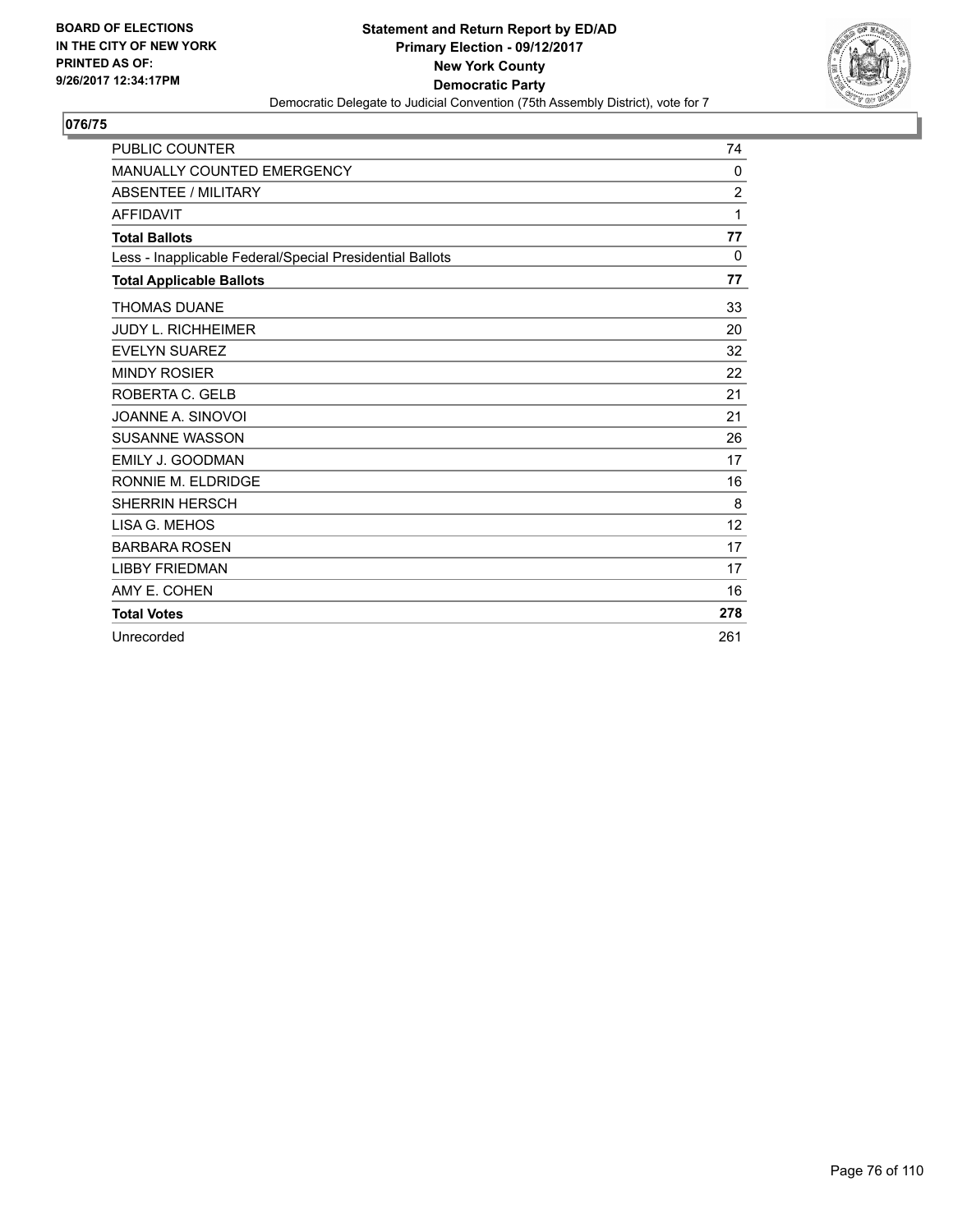

| <b>PUBLIC COUNTER</b>                                    | 48           |
|----------------------------------------------------------|--------------|
| <b>MANUALLY COUNTED EMERGENCY</b>                        | 0            |
| <b>ABSENTEE / MILITARY</b>                               | 5            |
| <b>AFFIDAVIT</b>                                         | $\mathbf{0}$ |
| <b>Total Ballots</b>                                     | 53           |
| Less - Inapplicable Federal/Special Presidential Ballots | 0            |
| <b>Total Applicable Ballots</b>                          | 53           |
| <b>THOMAS DUANE</b>                                      | 28           |
| <b>JUDY L. RICHHEIMER</b>                                | 19           |
| <b>EVELYN SUAREZ</b>                                     | 30           |
| <b>MINDY ROSIER</b>                                      | 19           |
| ROBERTA C. GELB                                          | 20           |
| JOANNE A. SINOVOI                                        | 20           |
| <b>SUSANNE WASSON</b>                                    | 18           |
| EMILY J. GOODMAN                                         | 16           |
| RONNIE M. ELDRIDGE                                       | 9            |
| <b>SHERRIN HERSCH</b>                                    | 4            |
| LISA G. MEHOS                                            | 13           |
| <b>BARBARA ROSEN</b>                                     | 14           |
| <b>LIBBY FRIEDMAN</b>                                    | 12           |
| AMY E. COHEN                                             | 10           |
| <b>Total Votes</b>                                       | 232          |
| Unrecorded                                               | 139          |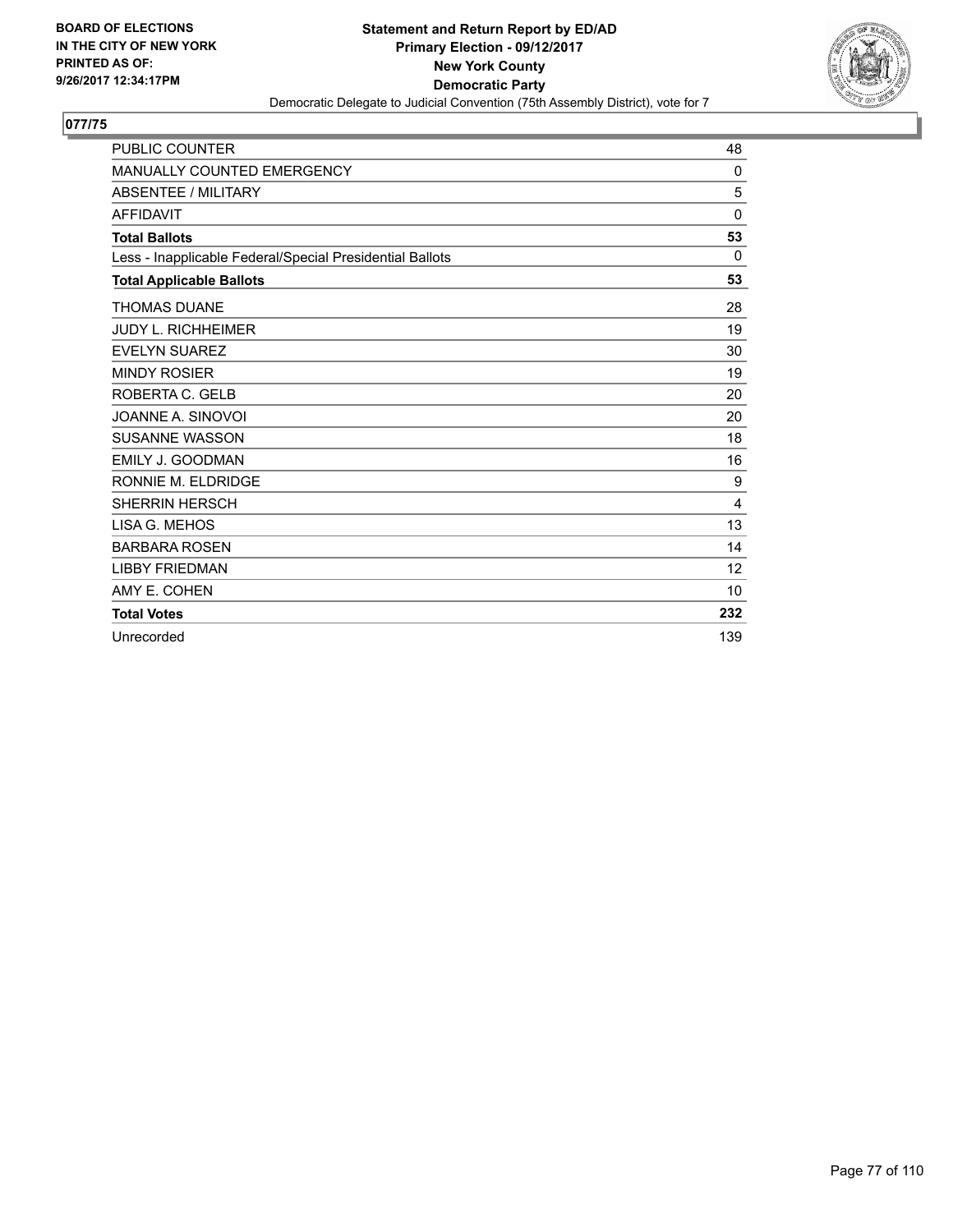

| <b>PUBLIC COUNTER</b>                                    | 67       |
|----------------------------------------------------------|----------|
| MANUALLY COUNTED EMERGENCY                               | 0        |
| <b>ABSENTEE / MILITARY</b>                               | 4        |
| <b>AFFIDAVIT</b>                                         | 1        |
| <b>Total Ballots</b>                                     | 72       |
| Less - Inapplicable Federal/Special Presidential Ballots | $\Omega$ |
| <b>Total Applicable Ballots</b>                          | 72       |
| <b>THOMAS DUANE</b>                                      | 39       |
| <b>JUDY L. RICHHEIMER</b>                                | 21       |
| <b>EVELYN SUAREZ</b>                                     | 32       |
| <b>MINDY ROSIER</b>                                      | 31       |
| ROBERTA C. GELB                                          | 28       |
| JOANNE A. SINOVOI                                        | 25       |
| <b>SUSANNE WASSON</b>                                    | 25       |
| <b>EMILY J. GOODMAN</b>                                  | 11       |
| RONNIE M. ELDRIDGE                                       | 13       |
| <b>SHERRIN HERSCH</b>                                    | 8        |
| LISA G. MEHOS                                            | 14       |
| <b>BARBARA ROSEN</b>                                     | 18       |
| <b>LIBBY FRIEDMAN</b>                                    | 13       |
| AMY E. COHEN                                             | 17       |
| <b>Total Votes</b>                                       | 295      |
| Unrecorded                                               | 209      |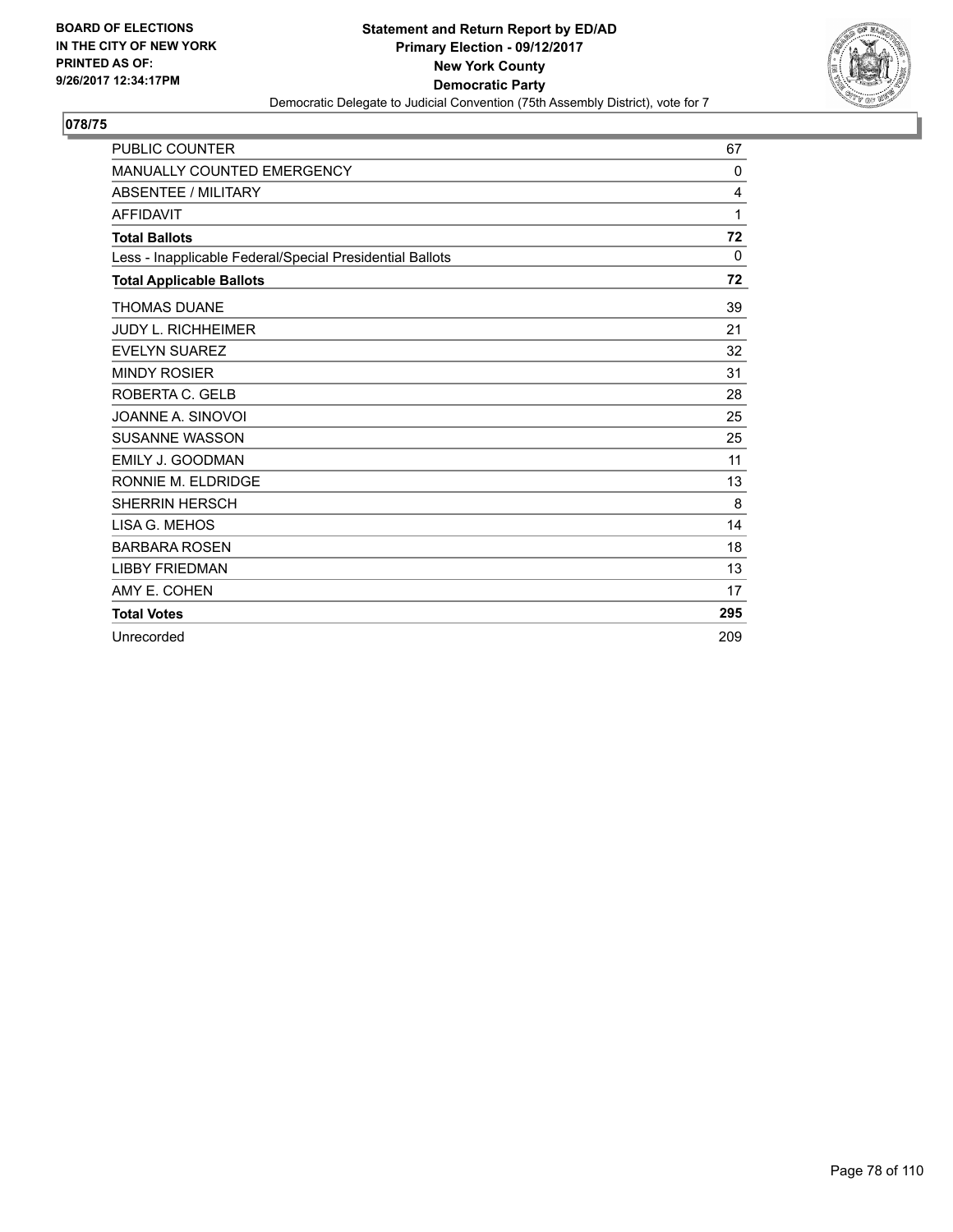

| <b>PUBLIC COUNTER</b>                                    | 79             |
|----------------------------------------------------------|----------------|
| <b>MANUALLY COUNTED EMERGENCY</b>                        | 0              |
| <b>ABSENTEE / MILITARY</b>                               | $\overline{2}$ |
| <b>AFFIDAVIT</b>                                         | $\Omega$       |
| <b>Total Ballots</b>                                     | 81             |
| Less - Inapplicable Federal/Special Presidential Ballots | 0              |
| <b>Total Applicable Ballots</b>                          | 81             |
| <b>THOMAS DUANE</b>                                      | 44             |
| <b>JUDY L. RICHHEIMER</b>                                | 26             |
| <b>EVELYN SUAREZ</b>                                     | 37             |
| <b>MINDY ROSIER</b>                                      | 30             |
| ROBERTA C. GELB                                          | 24             |
| JOANNE A. SINOVOI                                        | 27             |
| <b>SUSANNE WASSON</b>                                    | 28             |
| <b>EMILY J. GOODMAN</b>                                  | 20             |
| RONNIE M. ELDRIDGE                                       | 15             |
| <b>SHERRIN HERSCH</b>                                    | 10             |
| LISA G. MEHOS                                            | 12             |
| <b>BARBARA ROSEN</b>                                     | 20             |
| <b>LIBBY FRIEDMAN</b>                                    | 17             |
| AMY E. COHEN                                             | 23             |
| <b>Total Votes</b>                                       | 333            |
| Unrecorded                                               | 234            |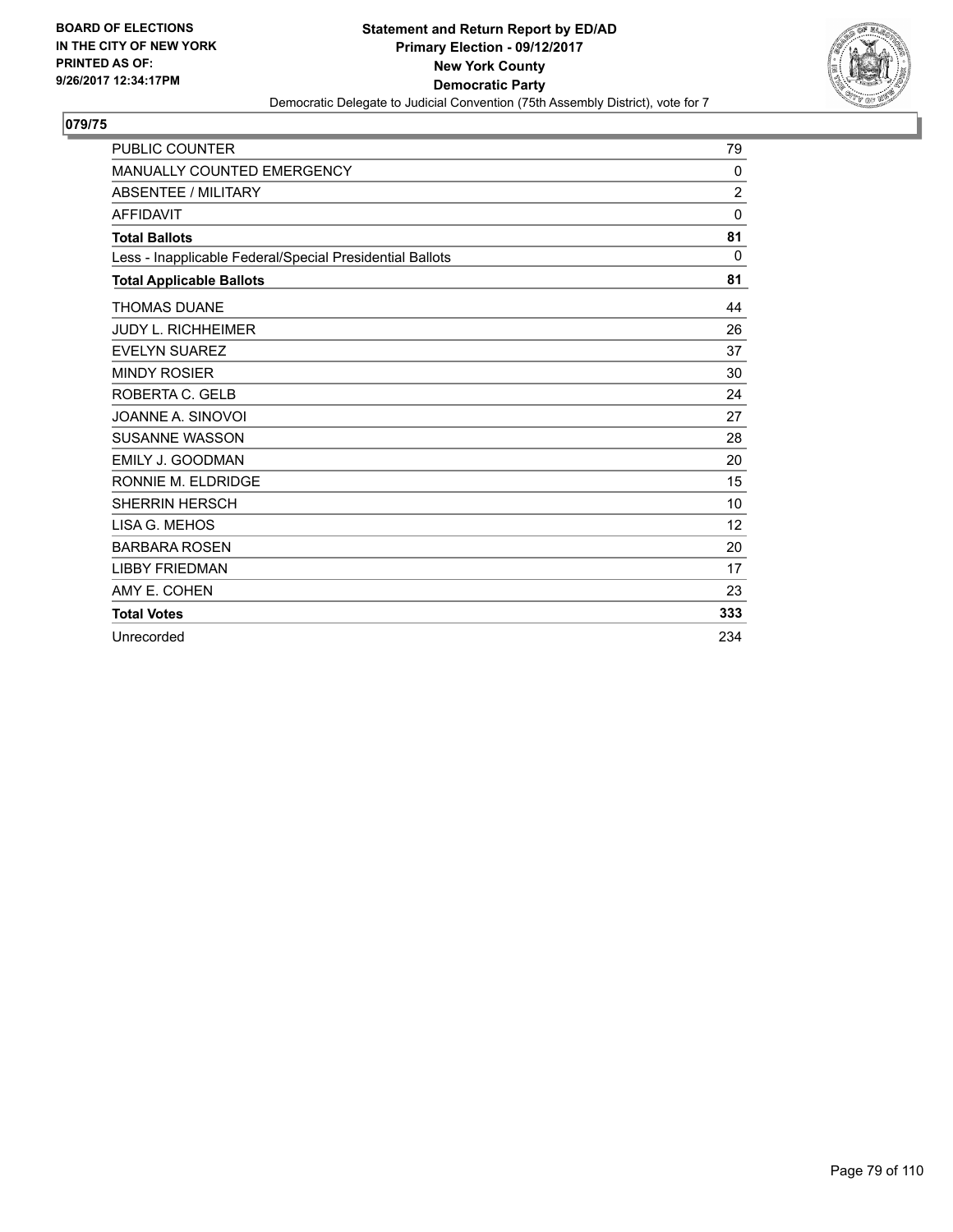

| <b>PUBLIC COUNTER</b>                                    | 81             |
|----------------------------------------------------------|----------------|
| <b>MANUALLY COUNTED EMERGENCY</b>                        | 0              |
| <b>ABSENTEE / MILITARY</b>                               | 3              |
| <b>AFFIDAVIT</b>                                         | $\overline{2}$ |
| <b>Total Ballots</b>                                     | 86             |
| Less - Inapplicable Federal/Special Presidential Ballots | $\Omega$       |
| <b>Total Applicable Ballots</b>                          | 86             |
| <b>THOMAS DUANE</b>                                      | 46             |
| <b>JUDY L. RICHHEIMER</b>                                | 34             |
| <b>EVELYN SUAREZ</b>                                     | 37             |
| <b>MINDY ROSIER</b>                                      | 28             |
| ROBERTA C. GELB                                          | 26             |
| JOANNE A. SINOVOI                                        | 31             |
| <b>SUSANNE WASSON</b>                                    | 28             |
| <b>EMILY J. GOODMAN</b>                                  | 23             |
| RONNIE M. ELDRIDGE                                       | 21             |
| <b>SHERRIN HERSCH</b>                                    | 11             |
| LISA G. MEHOS                                            | 16             |
| <b>BARBARA ROSEN</b>                                     | 20             |
| <b>LIBBY FRIEDMAN</b>                                    | 16             |
| AMY E. COHEN                                             | 15             |
| VALENTINA MORALES (WRITE-IN)                             | 1              |
| <b>Total Votes</b>                                       | 353            |
| Unrecorded                                               | 249            |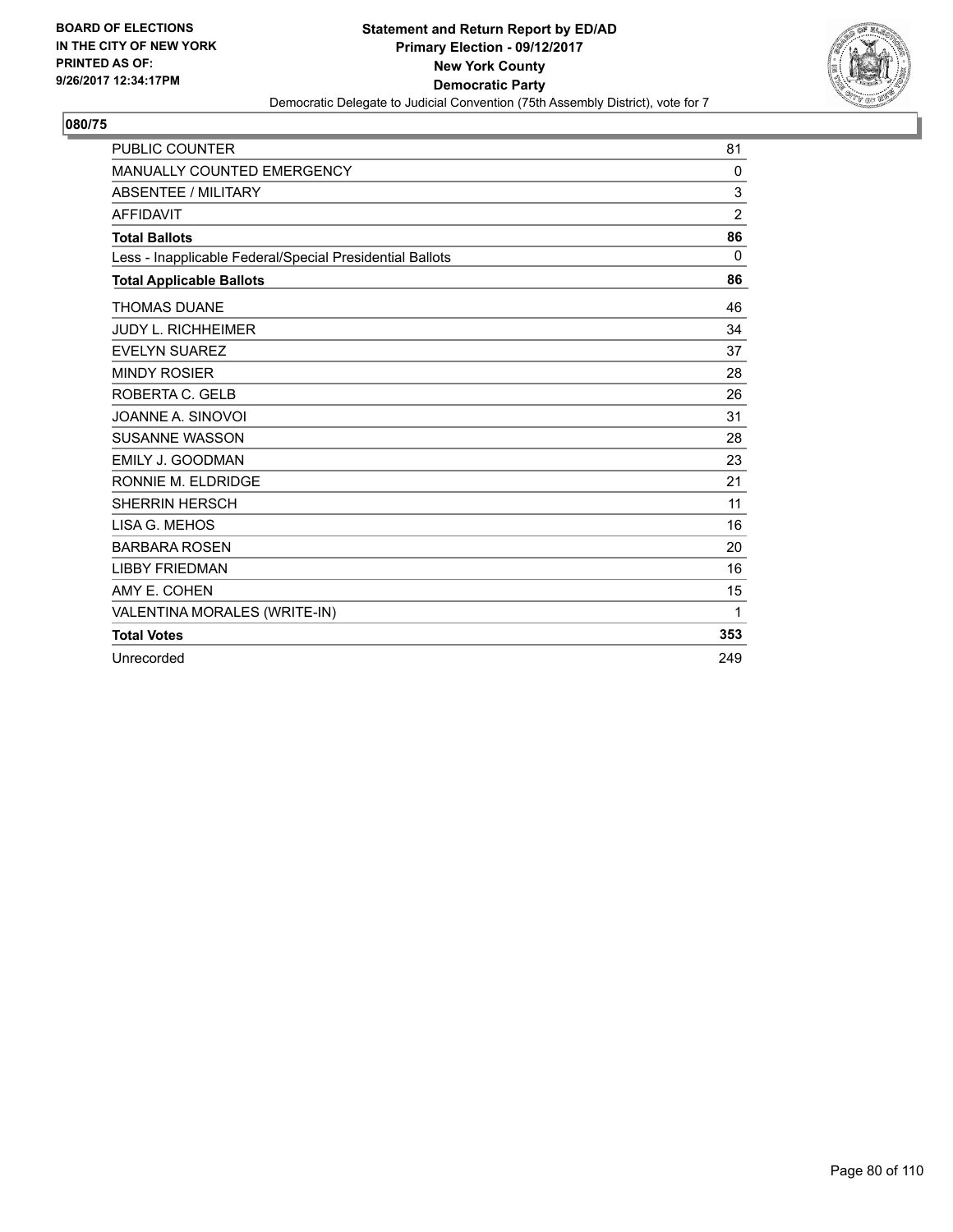

| <b>PUBLIC COUNTER</b>                                    | 48  |
|----------------------------------------------------------|-----|
| <b>MANUALLY COUNTED EMERGENCY</b>                        | 0   |
| <b>ABSENTEE / MILITARY</b>                               | 1   |
| <b>AFFIDAVIT</b>                                         | 1   |
| <b>Total Ballots</b>                                     | 50  |
| Less - Inapplicable Federal/Special Presidential Ballots | 0   |
| <b>Total Applicable Ballots</b>                          | 50  |
| <b>THOMAS DUANE</b>                                      | 25  |
| <b>JUDY L. RICHHEIMER</b>                                | 19  |
| <b>EVELYN SUAREZ</b>                                     | 26  |
| <b>MINDY ROSIER</b>                                      | 18  |
| ROBERTA C. GELB                                          | 21  |
| JOANNE A. SINOVOI                                        | 16  |
| <b>SUSANNE WASSON</b>                                    | 25  |
| EMILY J. GOODMAN                                         | 9   |
| RONNIE M. ELDRIDGE                                       | 9   |
| <b>SHERRIN HERSCH</b>                                    | 3   |
| LISA G. MEHOS                                            | 8   |
| <b>BARBARA ROSEN</b>                                     | 6   |
| <b>LIBBY FRIEDMAN</b>                                    | 6   |
| AMY E. COHEN                                             | 6   |
| L. TIMOTHY OBRIEN (WRITE-IN)                             | 1   |
| <b>Total Votes</b>                                       | 198 |
| Unrecorded                                               | 152 |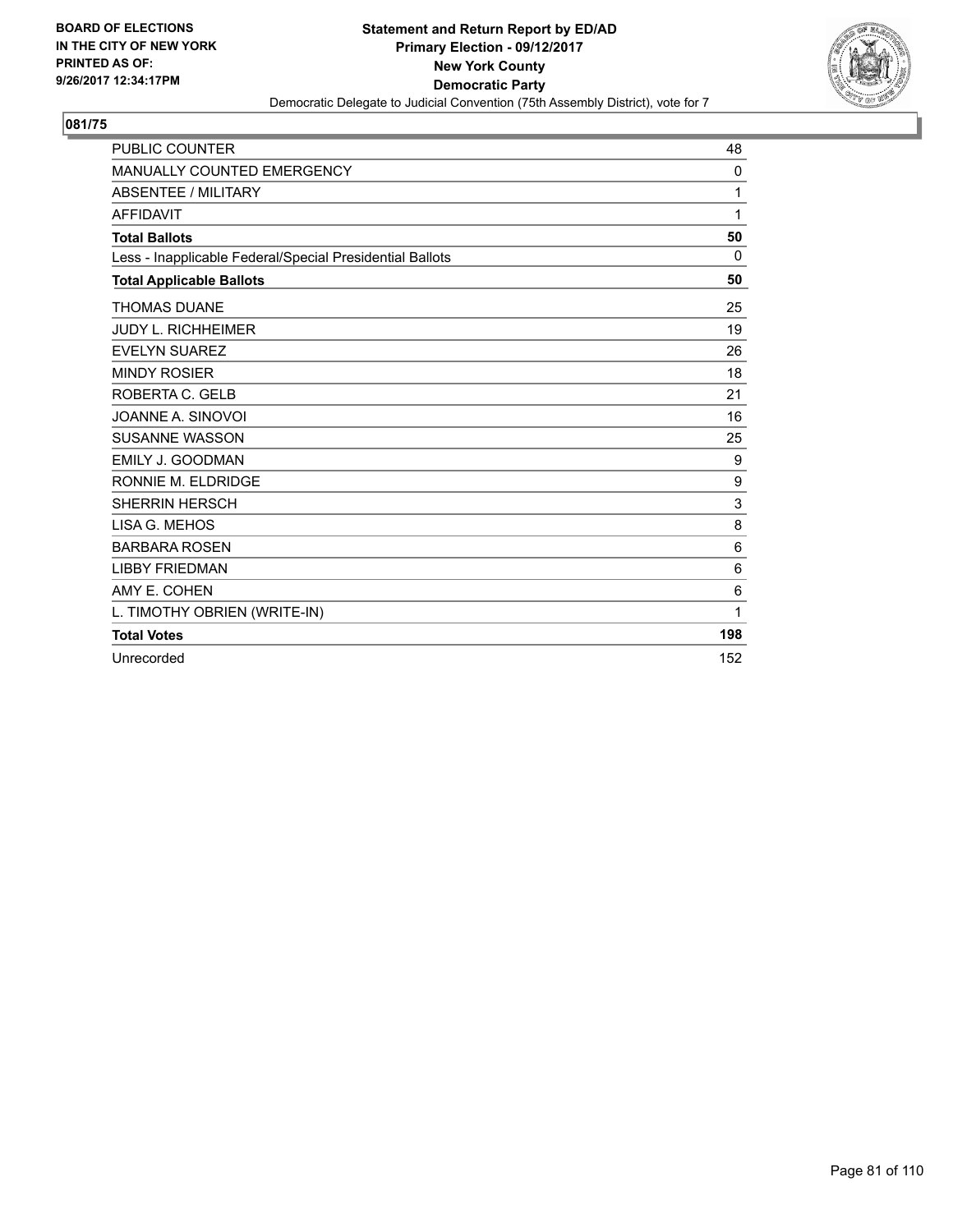

| <b>PUBLIC COUNTER</b>                                    | 99             |
|----------------------------------------------------------|----------------|
| <b>MANUALLY COUNTED EMERGENCY</b>                        | 0              |
| <b>ABSENTEE / MILITARY</b>                               | $\overline{2}$ |
| <b>AFFIDAVIT</b>                                         | $\Omega$       |
| <b>Total Ballots</b>                                     | 101            |
| Less - Inapplicable Federal/Special Presidential Ballots | 0              |
| <b>Total Applicable Ballots</b>                          | 101            |
| <b>THOMAS DUANE</b>                                      | 63             |
| <b>JUDY L. RICHHEIMER</b>                                | 38             |
| <b>EVELYN SUAREZ</b>                                     | 53             |
| <b>MINDY ROSIER</b>                                      | 38             |
| ROBERTA C. GELB                                          | 41             |
| JOANNE A. SINOVOI                                        | 37             |
| <b>SUSANNE WASSON</b>                                    | 37             |
| <b>EMILY J. GOODMAN</b>                                  | 27             |
| RONNIE M. ELDRIDGE                                       | 22             |
| <b>SHERRIN HERSCH</b>                                    | 8              |
| LISA G. MEHOS                                            | 23             |
| <b>BARBARA ROSEN</b>                                     | 25             |
| <b>LIBBY FRIEDMAN</b>                                    | 18             |
| AMY E. COHEN                                             | 23             |
| ALAN WEISSMAN (WRITE-IN)                                 | 1              |
| <b>Total Votes</b>                                       | 454            |
| Unrecorded                                               | 253            |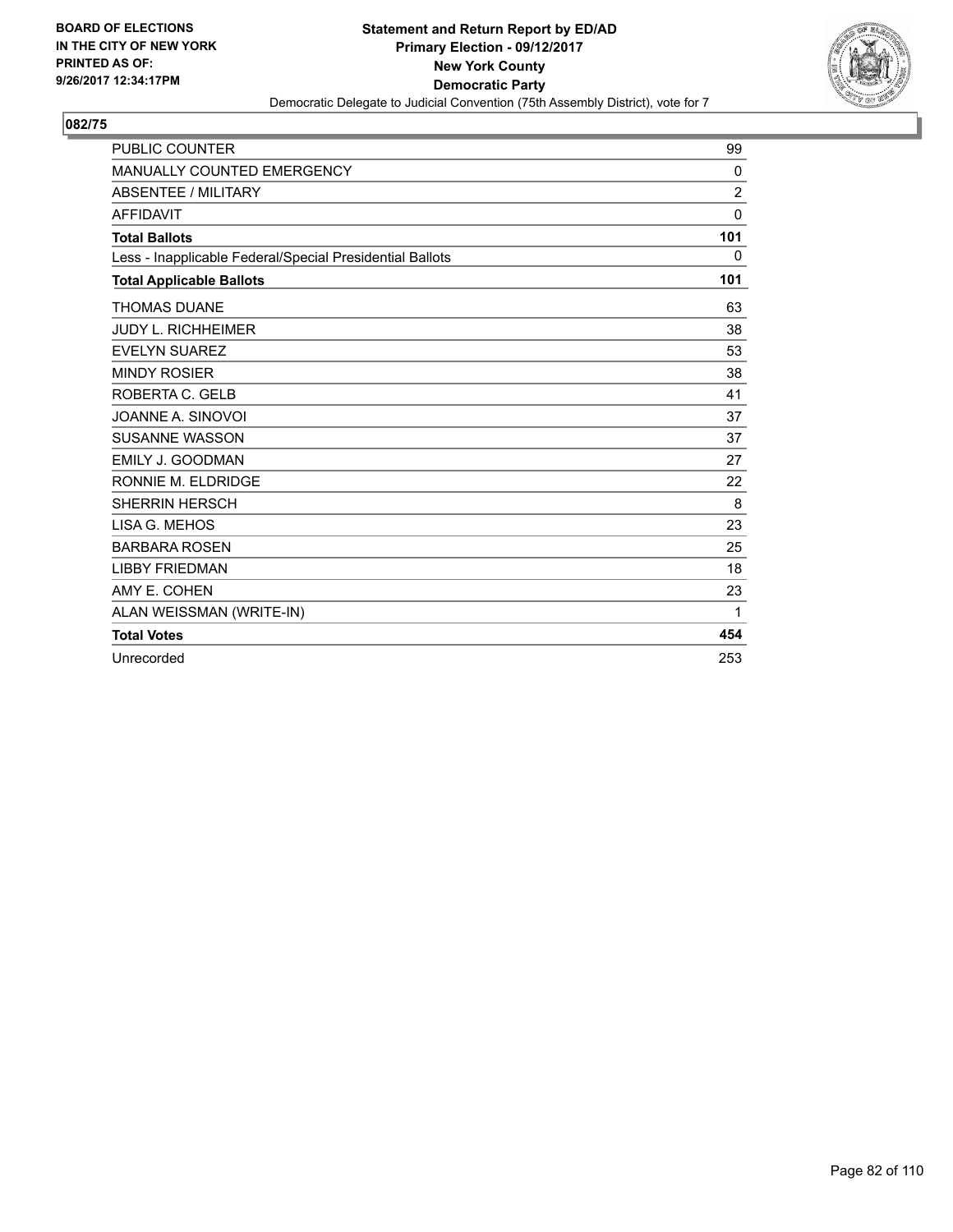

| <b>PUBLIC COUNTER</b>                                    | 114 |
|----------------------------------------------------------|-----|
| <b>MANUALLY COUNTED EMERGENCY</b>                        | 0   |
| <b>ABSENTEE / MILITARY</b>                               | 4   |
| <b>AFFIDAVIT</b>                                         | 1   |
| <b>Total Ballots</b>                                     | 119 |
| Less - Inapplicable Federal/Special Presidential Ballots | 0   |
| <b>Total Applicable Ballots</b>                          | 119 |
| <b>THOMAS DUANE</b>                                      | 62  |
| <b>JUDY L. RICHHEIMER</b>                                | 37  |
| <b>EVELYN SUAREZ</b>                                     | 50  |
| <b>MINDY ROSIER</b>                                      | 39  |
| ROBERTA C. GELB                                          | 34  |
| JOANNE A. SINOVOI                                        | 33  |
| <b>SUSANNE WASSON</b>                                    | 38  |
| <b>EMILY J. GOODMAN</b>                                  | 31  |
| RONNIE M. ELDRIDGE                                       | 25  |
| <b>SHERRIN HERSCH</b>                                    | 12  |
| LISA G. MEHOS                                            | 19  |
| <b>BARBARA ROSEN</b>                                     | 21  |
| <b>LIBBY FRIEDMAN</b>                                    | 16  |
| AMY E. COHEN                                             | 21  |
| CHRIS LONG (WRITE-IN)                                    | 1   |
| <b>Total Votes</b>                                       | 439 |
| Unrecorded                                               | 394 |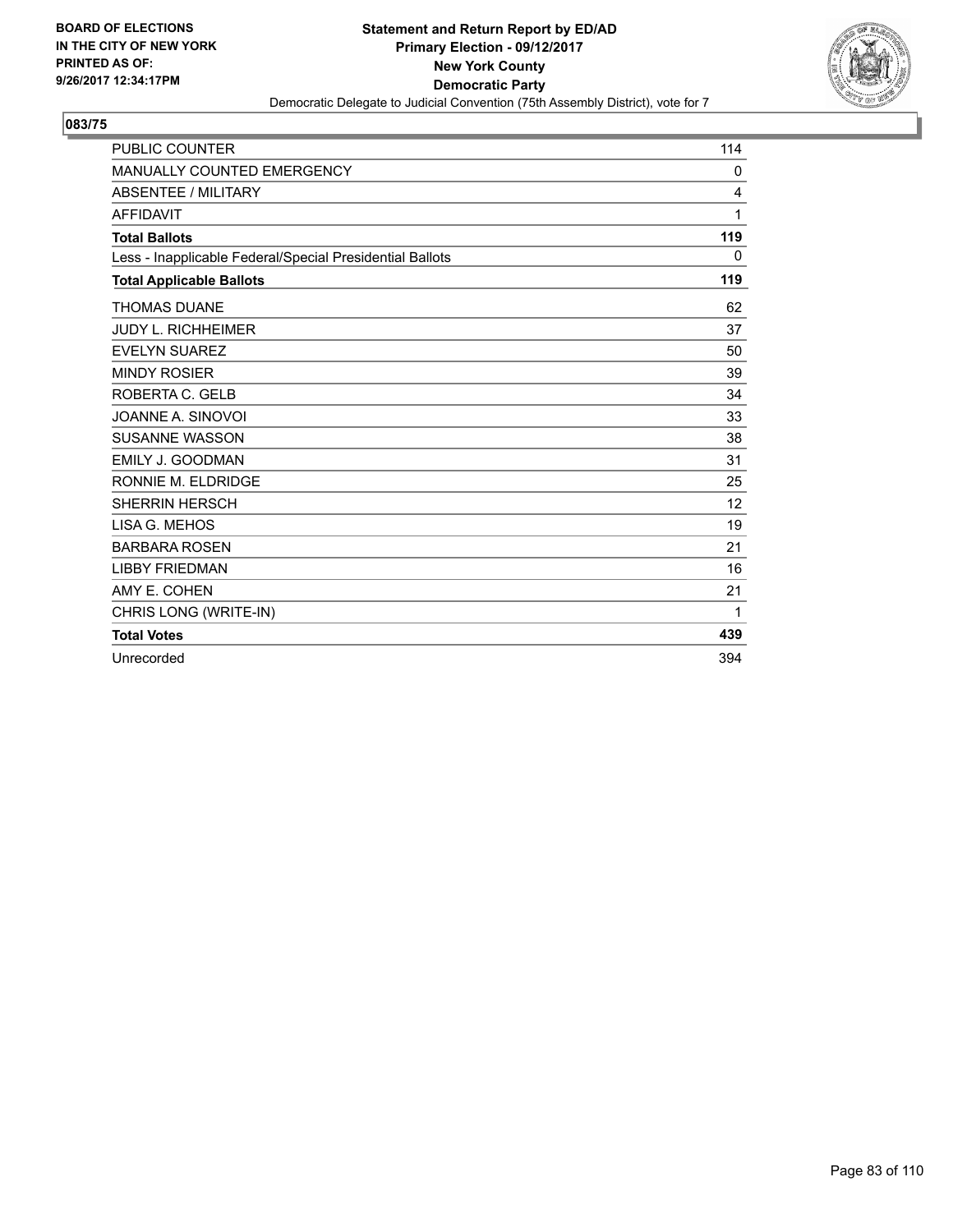

| <b>PUBLIC COUNTER</b>                                    | 83  |
|----------------------------------------------------------|-----|
| <b>MANUALLY COUNTED EMERGENCY</b>                        | 0   |
| <b>ABSENTEE / MILITARY</b>                               | 0   |
| <b>AFFIDAVIT</b>                                         | 1   |
| <b>Total Ballots</b>                                     | 84  |
| Less - Inapplicable Federal/Special Presidential Ballots | 0   |
| <b>Total Applicable Ballots</b>                          | 84  |
| <b>THOMAS DUANE</b>                                      | 38  |
| <b>JUDY L. RICHHEIMER</b>                                | 18  |
| <b>EVELYN SUAREZ</b>                                     | 29  |
| <b>MINDY ROSIER</b>                                      | 21  |
| ROBERTA C. GELB                                          | 22  |
| JOANNE A. SINOVOI                                        | 21  |
| <b>SUSANNE WASSON</b>                                    | 24  |
| EMILY J. GOODMAN                                         | 18  |
| RONNIE M. ELDRIDGE                                       | 14  |
| <b>SHERRIN HERSCH</b>                                    | 9   |
| LISA G. MEHOS                                            | 13  |
| <b>BARBARA ROSEN</b>                                     | 17  |
| <b>LIBBY FRIEDMAN</b>                                    | 18  |
| AMY E. COHEN                                             | 22  |
| <b>Total Votes</b>                                       | 284 |
| Unrecorded                                               | 304 |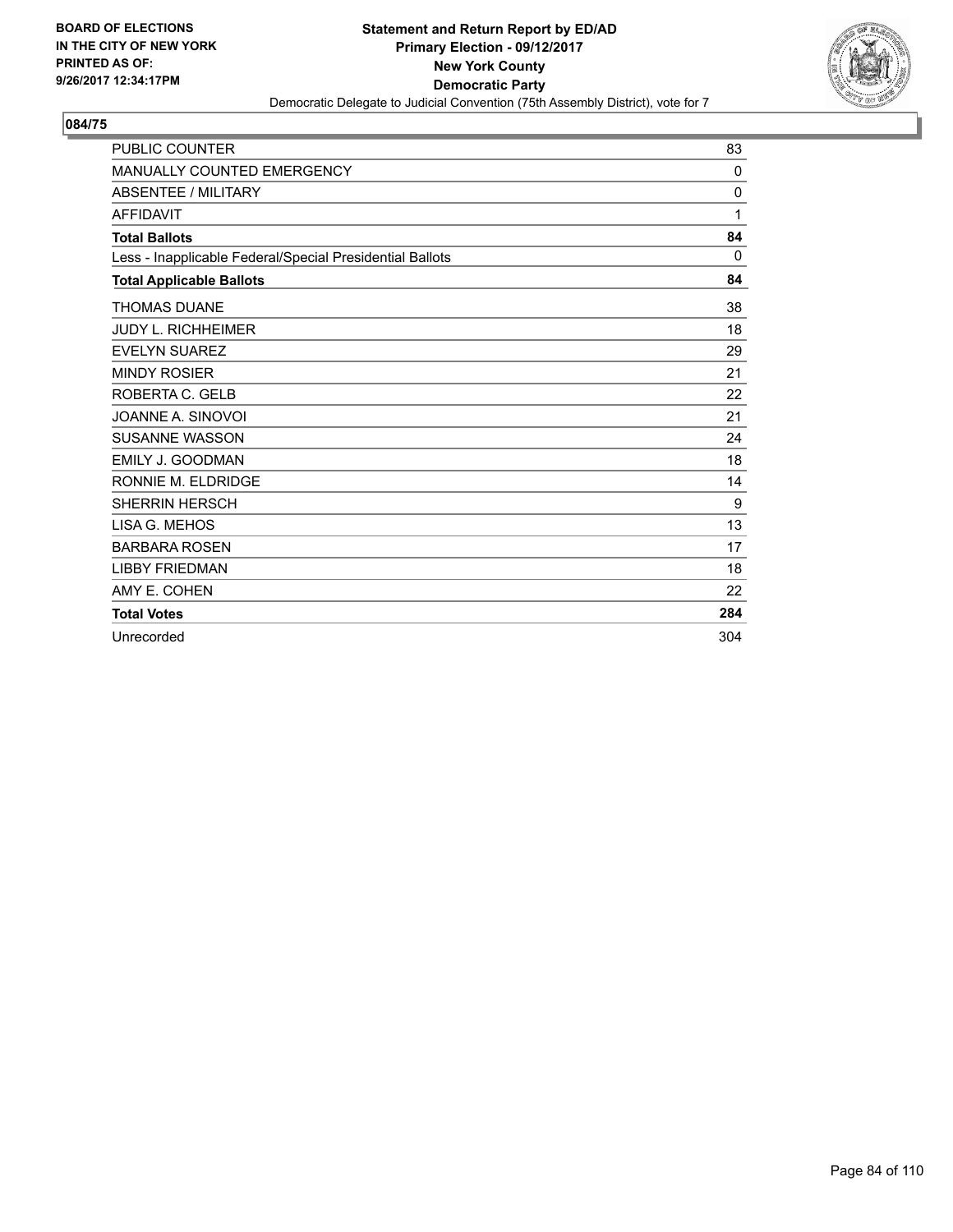

| <b>PUBLIC COUNTER</b>                                    | 59           |
|----------------------------------------------------------|--------------|
| <b>MANUALLY COUNTED EMERGENCY</b>                        | 0            |
| <b>ABSENTEE / MILITARY</b>                               | 5            |
| <b>AFFIDAVIT</b>                                         | $\mathbf{0}$ |
| <b>Total Ballots</b>                                     | 64           |
| Less - Inapplicable Federal/Special Presidential Ballots | 0            |
| <b>Total Applicable Ballots</b>                          | 64           |
| <b>THOMAS DUANE</b>                                      | 33           |
| <b>JUDY L. RICHHEIMER</b>                                | 22           |
| <b>EVELYN SUAREZ</b>                                     | 30           |
| <b>MINDY ROSIER</b>                                      | 21           |
| ROBERTA C. GELB                                          | 24           |
| JOANNE A. SINOVOI                                        | 27           |
| <b>SUSANNE WASSON</b>                                    | 24           |
| EMILY J. GOODMAN                                         | 12           |
| RONNIE M. ELDRIDGE                                       | 11           |
| <b>SHERRIN HERSCH</b>                                    | 5            |
| LISA G. MEHOS                                            | 10           |
| <b>BARBARA ROSEN</b>                                     | 11           |
| <b>LIBBY FRIEDMAN</b>                                    | 5            |
| AMY E. COHEN                                             | 11           |
| <b>Total Votes</b>                                       | 246          |
| Unrecorded                                               | 202          |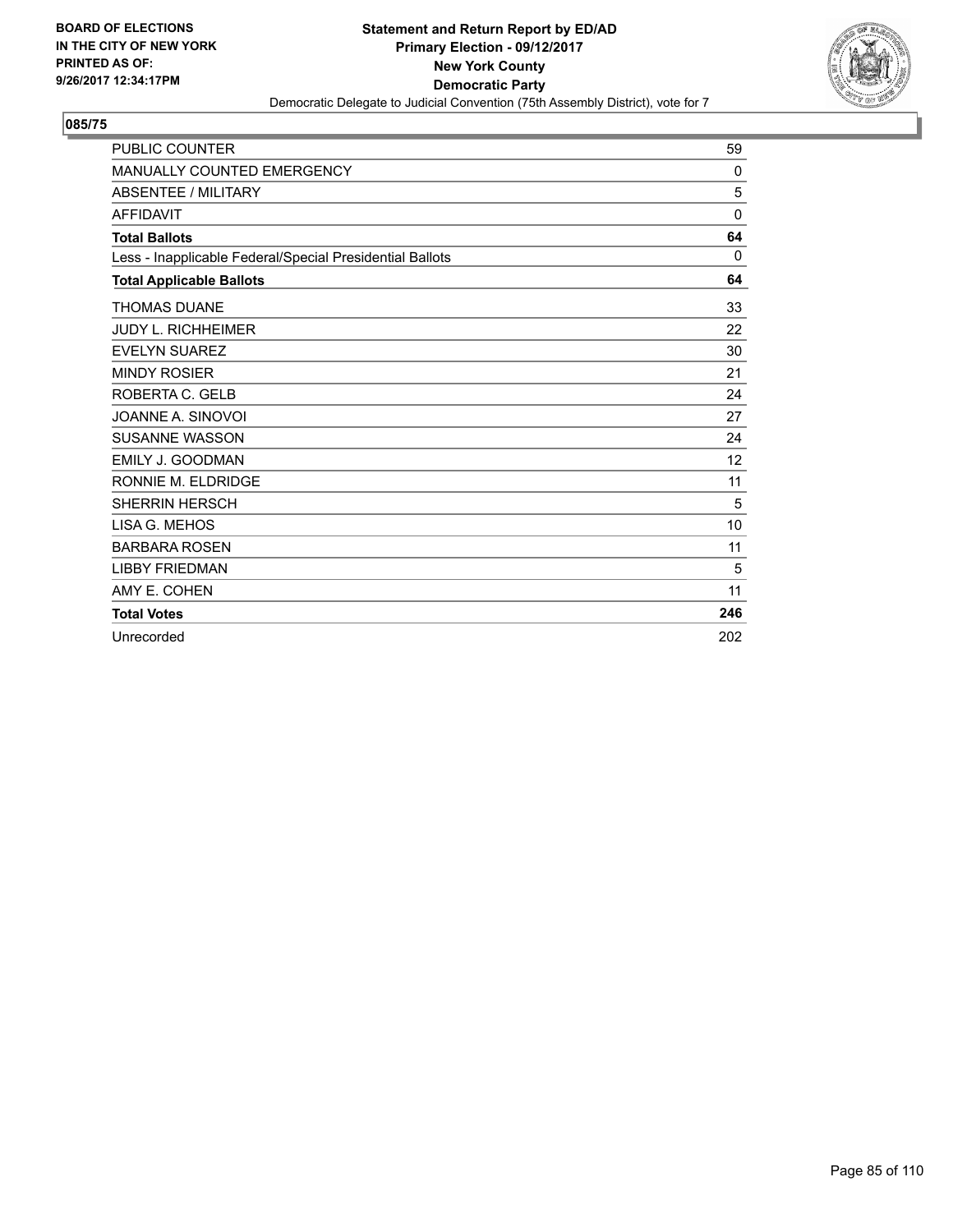

| <b>PUBLIC COUNTER</b>                                    | 4              |
|----------------------------------------------------------|----------------|
| MANUALLY COUNTED EMERGENCY                               | 0              |
| <b>ABSENTEE / MILITARY</b>                               | 0              |
| <b>AFFIDAVIT</b>                                         | $\mathbf{0}$   |
| <b>Total Ballots</b>                                     | 4              |
| Less - Inapplicable Federal/Special Presidential Ballots | 0              |
| <b>Total Applicable Ballots</b>                          | 4              |
| <b>THOMAS DUANE</b>                                      | 0              |
| <b>JUDY L. RICHHEIMER</b>                                | 3              |
| <b>EVELYN SUAREZ</b>                                     | 1              |
| <b>MINDY ROSIER</b>                                      | 1              |
| ROBERTA C. GELB                                          | $\overline{2}$ |
| JOANNE A. SINOVOI                                        | 0              |
| <b>SUSANNE WASSON</b>                                    | 1              |
| <b>EMILY J. GOODMAN</b>                                  | $\overline{2}$ |
| RONNIE M. ELDRIDGE                                       | 0              |
| <b>SHERRIN HERSCH</b>                                    | $\mathbf{3}$   |
| LISA G. MEHOS                                            | $\mathbf 0$    |
| <b>BARBARA ROSEN</b>                                     | 3              |
| <b>LIBBY FRIEDMAN</b>                                    | 3              |
| AMY E. COHEN                                             | 3              |
| <b>Total Votes</b>                                       | 22             |
| Unrecorded                                               | 6              |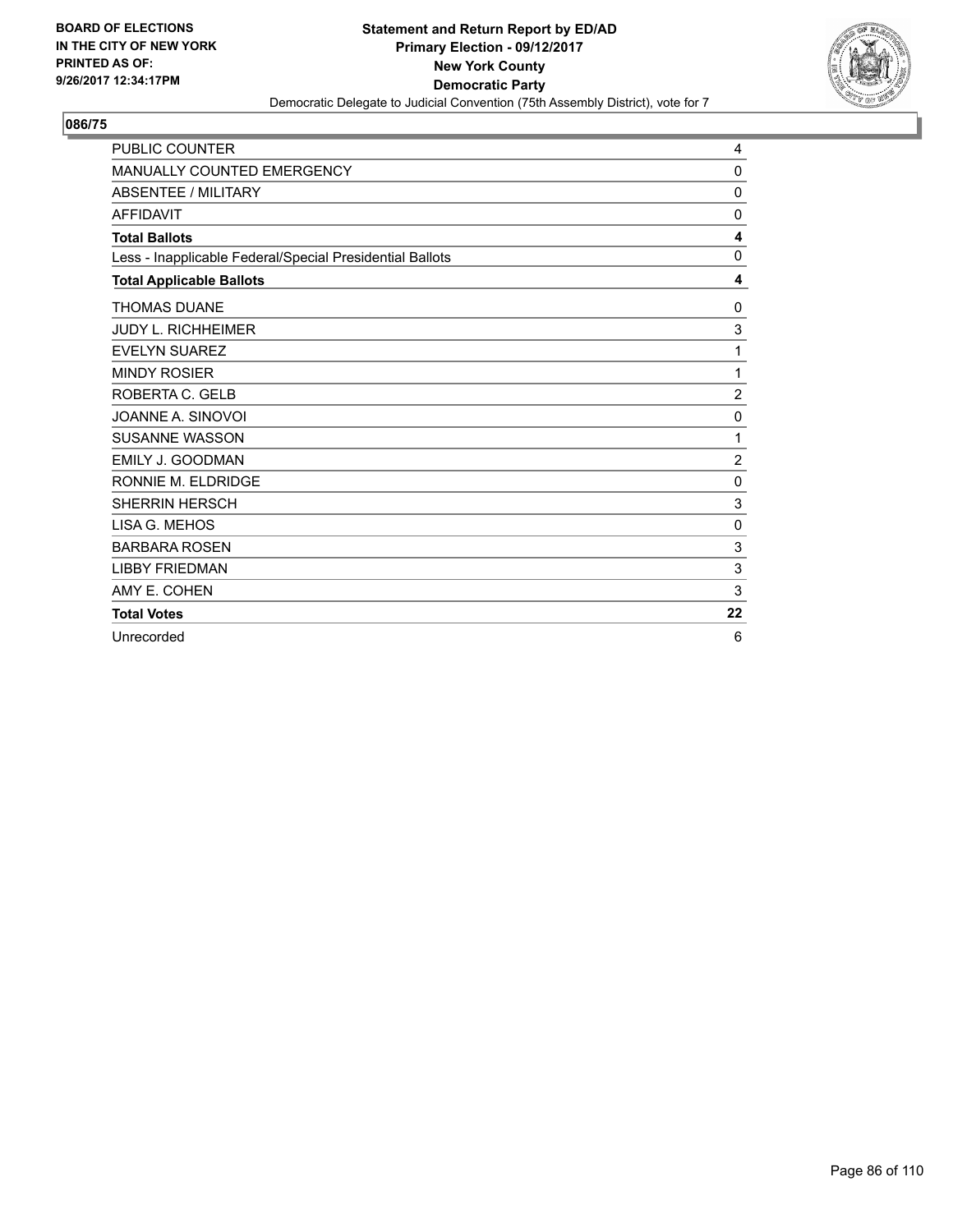

| <b>PUBLIC COUNTER</b>                                    | 91           |
|----------------------------------------------------------|--------------|
| MANUALLY COUNTED EMERGENCY                               | 0            |
| <b>ABSENTEE / MILITARY</b>                               | 3            |
| <b>AFFIDAVIT</b>                                         | $\mathbf{0}$ |
| <b>Total Ballots</b>                                     | 94           |
| Less - Inapplicable Federal/Special Presidential Ballots | 0            |
| <b>Total Applicable Ballots</b>                          | 94           |
| <b>THOMAS DUANE</b>                                      | 36           |
| <b>JUDY L. RICHHEIMER</b>                                | 22           |
| <b>EVELYN SUAREZ</b>                                     | 41           |
| <b>MINDY ROSIER</b>                                      | 33           |
| ROBERTA C. GELB                                          | 27           |
| JOANNE A. SINOVOI                                        | 23           |
| <b>SUSANNE WASSON</b>                                    | 27           |
| <b>EMILY J. GOODMAN</b>                                  | 37           |
| RONNIE M. ELDRIDGE                                       | 30           |
| <b>SHERRIN HERSCH</b>                                    | 20           |
| LISA G. MEHOS                                            | 29           |
| <b>BARBARA ROSEN</b>                                     | 32           |
| <b>LIBBY FRIEDMAN</b>                                    | 33           |
| AMY E. COHEN                                             | 27           |
| <b>Total Votes</b>                                       | 417          |
| Unrecorded                                               | 241          |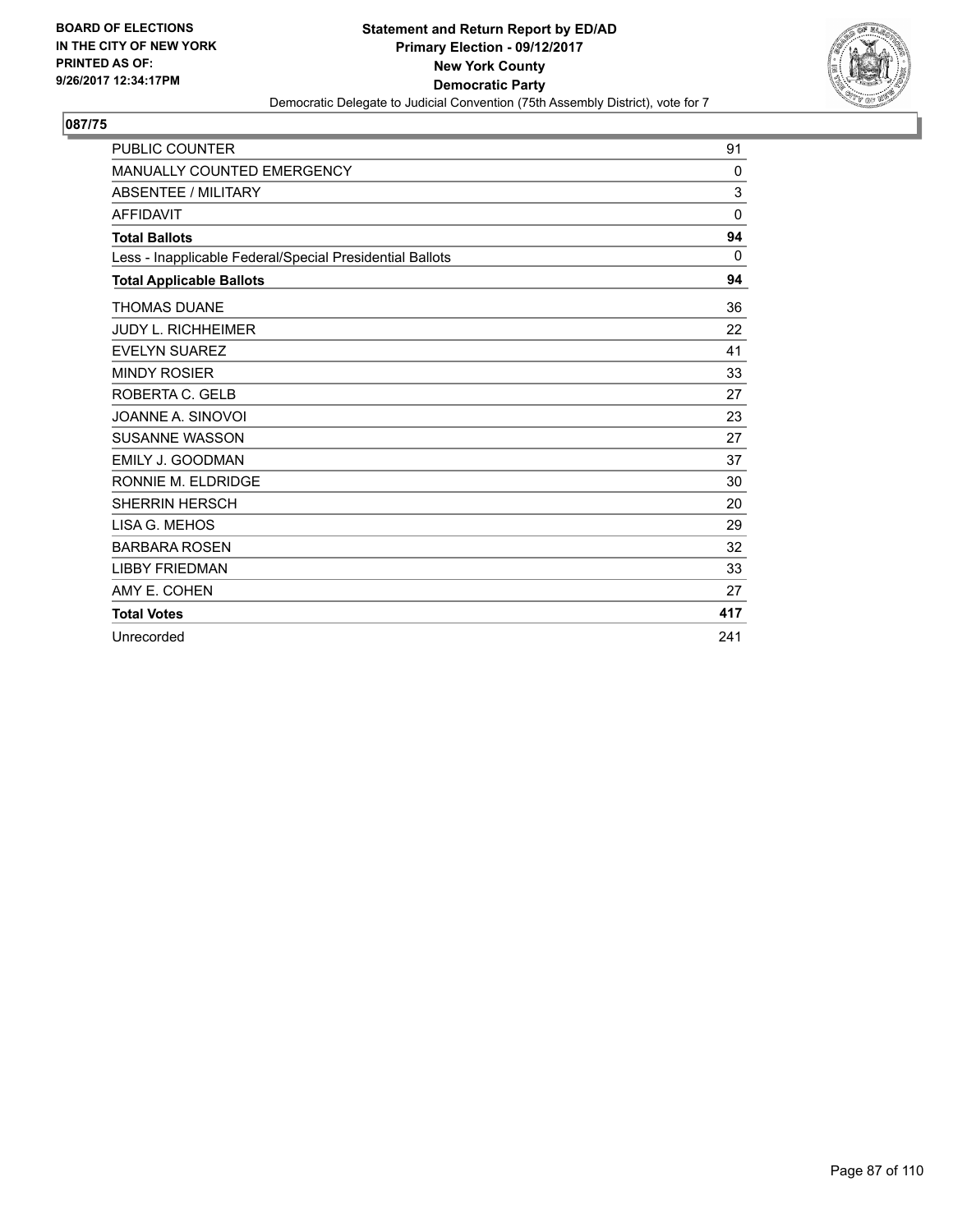

| <b>PUBLIC COUNTER</b>                                    | 73  |
|----------------------------------------------------------|-----|
| <b>MANUALLY COUNTED EMERGENCY</b>                        | 0   |
| <b>ABSENTEE / MILITARY</b>                               | 4   |
| <b>AFFIDAVIT</b>                                         | 2   |
| <b>Total Ballots</b>                                     | 79  |
| Less - Inapplicable Federal/Special Presidential Ballots | 0   |
| <b>Total Applicable Ballots</b>                          | 79  |
| <b>THOMAS DUANE</b>                                      | 24  |
| <b>JUDY L. RICHHEIMER</b>                                | 18  |
| <b>EVELYN SUAREZ</b>                                     | 24  |
| <b>MINDY ROSIER</b>                                      | 19  |
| ROBERTA C. GELB                                          | 26  |
| JOANNE A. SINOVOI                                        | 20  |
| <b>SUSANNE WASSON</b>                                    | 21  |
| <b>EMILY J. GOODMAN</b>                                  | 24  |
| RONNIE M. ELDRIDGE                                       | 19  |
| <b>SHERRIN HERSCH</b>                                    | 8   |
| LISA G. MEHOS                                            | 14  |
| <b>BARBARA ROSEN</b>                                     | 19  |
| <b>LIBBY FRIEDMAN</b>                                    | 21  |
| AMY E. COHEN                                             | 25  |
| <b>Total Votes</b>                                       | 282 |
| Unrecorded                                               | 271 |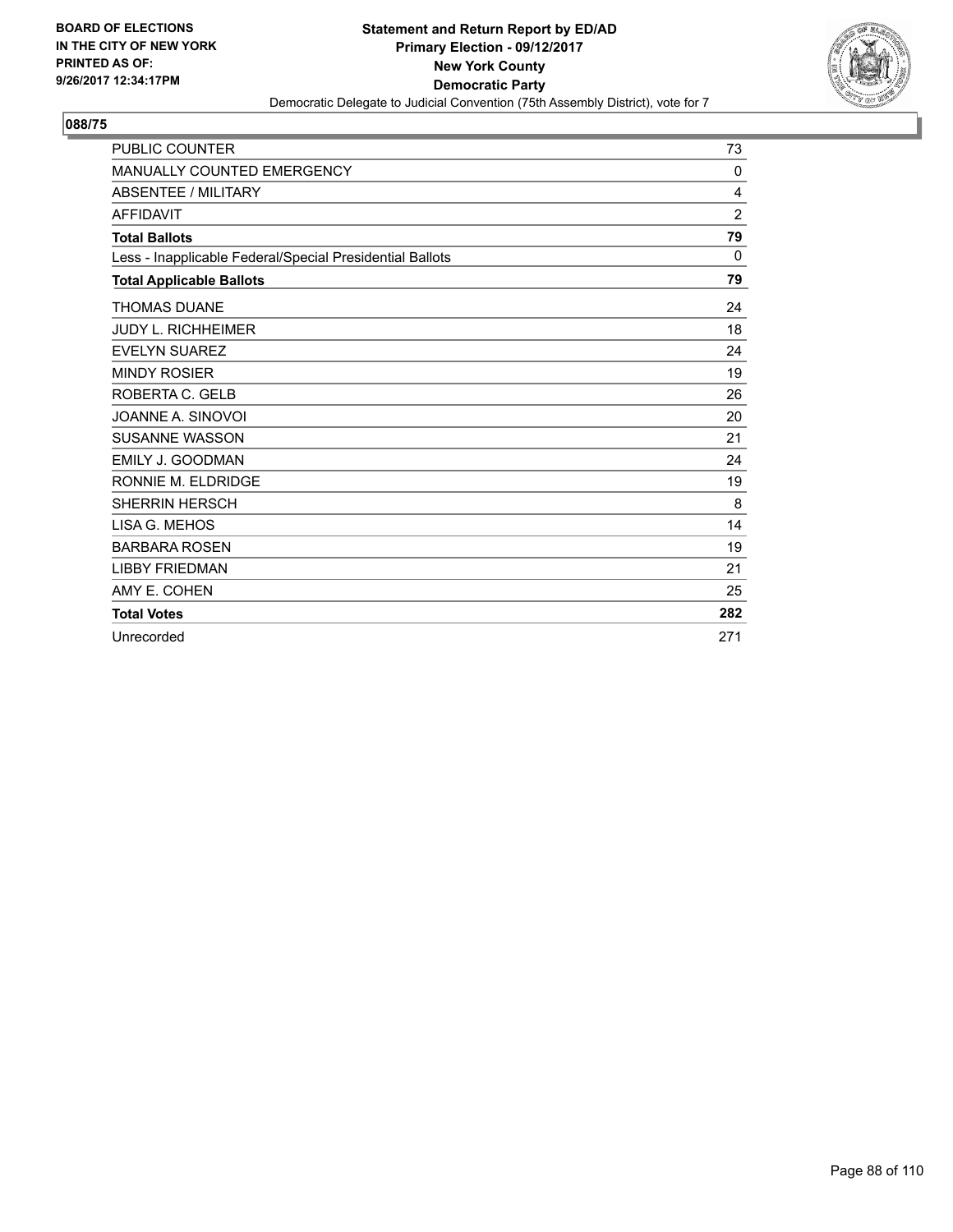

| <b>PUBLIC COUNTER</b>                                    | 34       |
|----------------------------------------------------------|----------|
| <b>MANUALLY COUNTED EMERGENCY</b>                        | 0        |
| <b>ABSENTEE / MILITARY</b>                               | 3        |
| <b>AFFIDAVIT</b>                                         | $\Omega$ |
| <b>Total Ballots</b>                                     | 37       |
| Less - Inapplicable Federal/Special Presidential Ballots | 0        |
| <b>Total Applicable Ballots</b>                          | 37       |
| <b>THOMAS DUANE</b>                                      | 22       |
| <b>JUDY L. RICHHEIMER</b>                                | 15       |
| <b>EVELYN SUAREZ</b>                                     | 15       |
| <b>MINDY ROSIER</b>                                      | 15       |
| ROBERTA C. GELB                                          | 16       |
| JOANNE A. SINOVOI                                        | 13       |
| <b>SUSANNE WASSON</b>                                    | 10       |
| <b>EMILY J. GOODMAN</b>                                  | 15       |
| RONNIE M. ELDRIDGE                                       | 17       |
| <b>SHERRIN HERSCH</b>                                    | 11       |
| LISA G. MEHOS                                            | 6        |
| <b>BARBARA ROSEN</b>                                     | 13       |
| <b>LIBBY FRIEDMAN</b>                                    | 13       |
| AMY E. COHEN                                             | 17       |
| <b>Total Votes</b>                                       | 198      |
| Unrecorded                                               | 61       |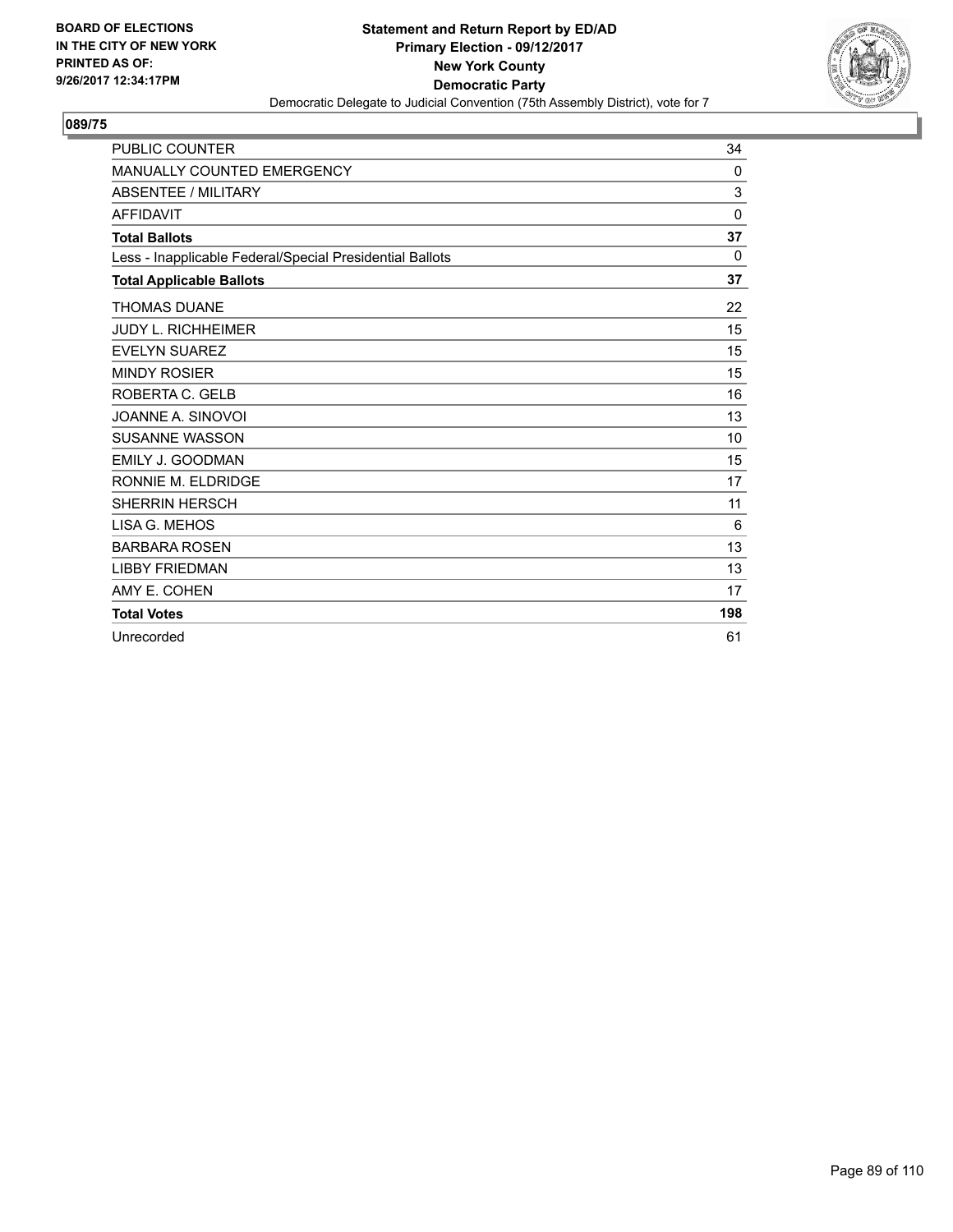

| <b>PUBLIC COUNTER</b>                                    | 51           |
|----------------------------------------------------------|--------------|
| MANUALLY COUNTED EMERGENCY                               | 0            |
| <b>ABSENTEE / MILITARY</b>                               | 3            |
| <b>AFFIDAVIT</b>                                         | $\Omega$     |
| <b>Total Ballots</b>                                     | 54           |
| Less - Inapplicable Federal/Special Presidential Ballots | $\mathbf{0}$ |
| <b>Total Applicable Ballots</b>                          | 54           |
| <b>THOMAS DUANE</b>                                      | 19           |
| <b>JUDY L. RICHHEIMER</b>                                | 20           |
| <b>EVELYN SUAREZ</b>                                     | 20           |
| <b>MINDY ROSIER</b>                                      | 15           |
| ROBERTA C. GELB                                          | 20           |
| JOANNE A. SINOVOI                                        | 13           |
| <b>SUSANNE WASSON</b>                                    | 17           |
| <b>EMILY J. GOODMAN</b>                                  | 24           |
| RONNIE M. ELDRIDGE                                       | 19           |
| <b>SHERRIN HERSCH</b>                                    | 16           |
| LISA G. MEHOS                                            | 15           |
| <b>BARBARA ROSEN</b>                                     | 22           |
| <b>LIBBY FRIEDMAN</b>                                    | 20           |
| AMY E. COHEN                                             | 23           |
| ELIZABETH MAXMAN (WRITE-IN)                              | 1            |
| JOEL MAXMAN (WRITE-IN)                                   | 1            |
| SHERRI MAXMAN (WRITE-IN)                                 | 1            |
| WILLIAM BRAUNSCHNEIGER (WRITE-IN)                        | 1            |
| <b>Total Votes</b>                                       | 267          |
| Unrecorded                                               | 111          |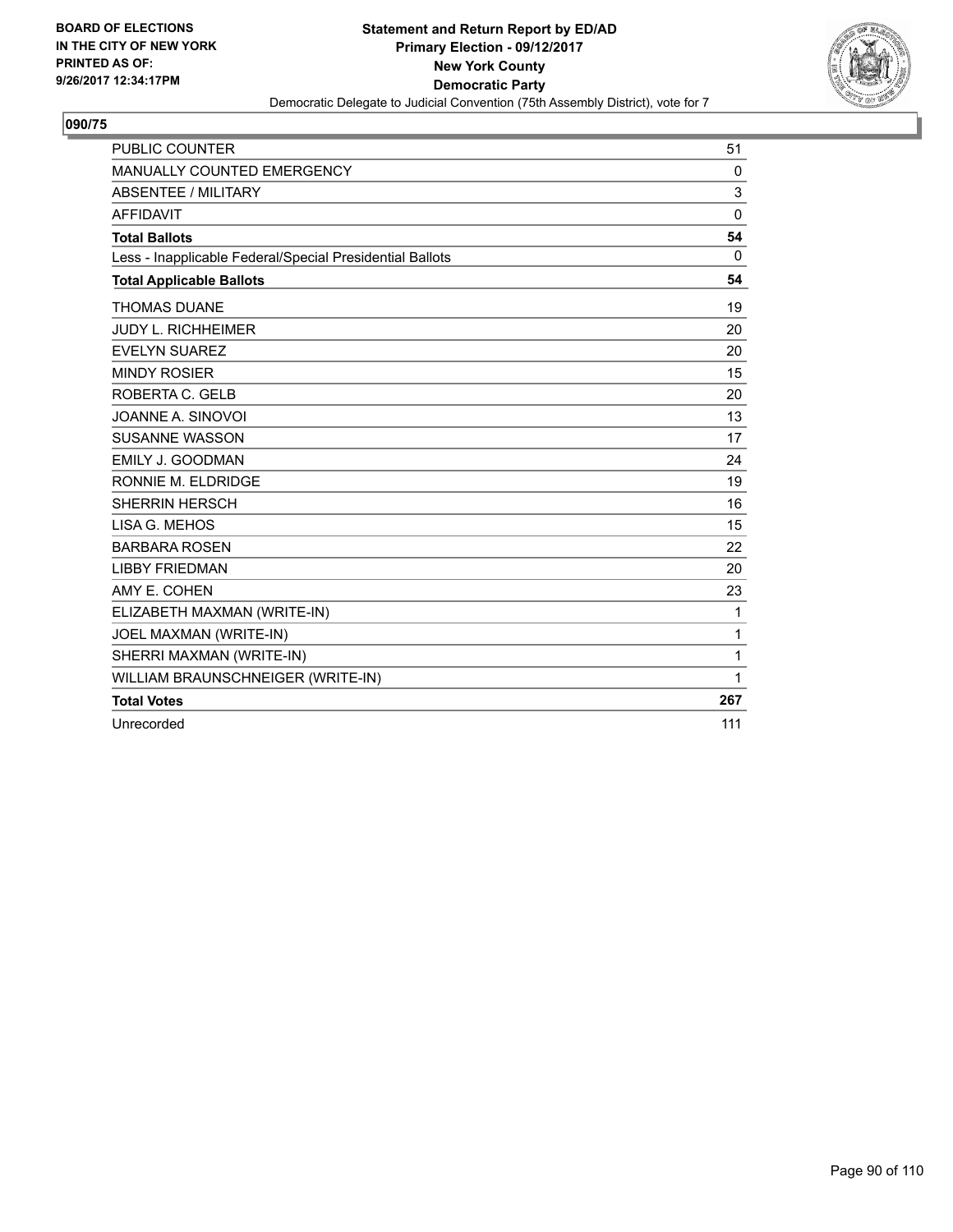

| <b>PUBLIC COUNTER</b>                                    | 47           |
|----------------------------------------------------------|--------------|
| MANUALLY COUNTED EMERGENCY                               | 0            |
| <b>ABSENTEE / MILITARY</b>                               | 3            |
| <b>AFFIDAVIT</b>                                         | $\mathbf{0}$ |
| <b>Total Ballots</b>                                     | 50           |
| Less - Inapplicable Federal/Special Presidential Ballots | $\Omega$     |
| <b>Total Applicable Ballots</b>                          | 50           |
| <b>THOMAS DUANE</b>                                      | 18           |
| <b>JUDY L. RICHHEIMER</b>                                | 25           |
| <b>EVELYN SUAREZ</b>                                     | 25           |
| <b>MINDY ROSIER</b>                                      | 23           |
| ROBERTA C. GELB                                          | 23           |
| JOANNE A. SINOVOI                                        | 15           |
| <b>SUSANNE WASSON</b>                                    | 14           |
| <b>EMILY J. GOODMAN</b>                                  | 18           |
| RONNIE M. ELDRIDGE                                       | 18           |
| <b>SHERRIN HERSCH</b>                                    | 10           |
| LISA G. MEHOS                                            | 13           |
| <b>BARBARA ROSEN</b>                                     | 20           |
| <b>LIBBY FRIEDMAN</b>                                    | 14           |
| AMY E. COHEN                                             | 22           |
| <b>Total Votes</b>                                       | 258          |
| Unrecorded                                               | 92           |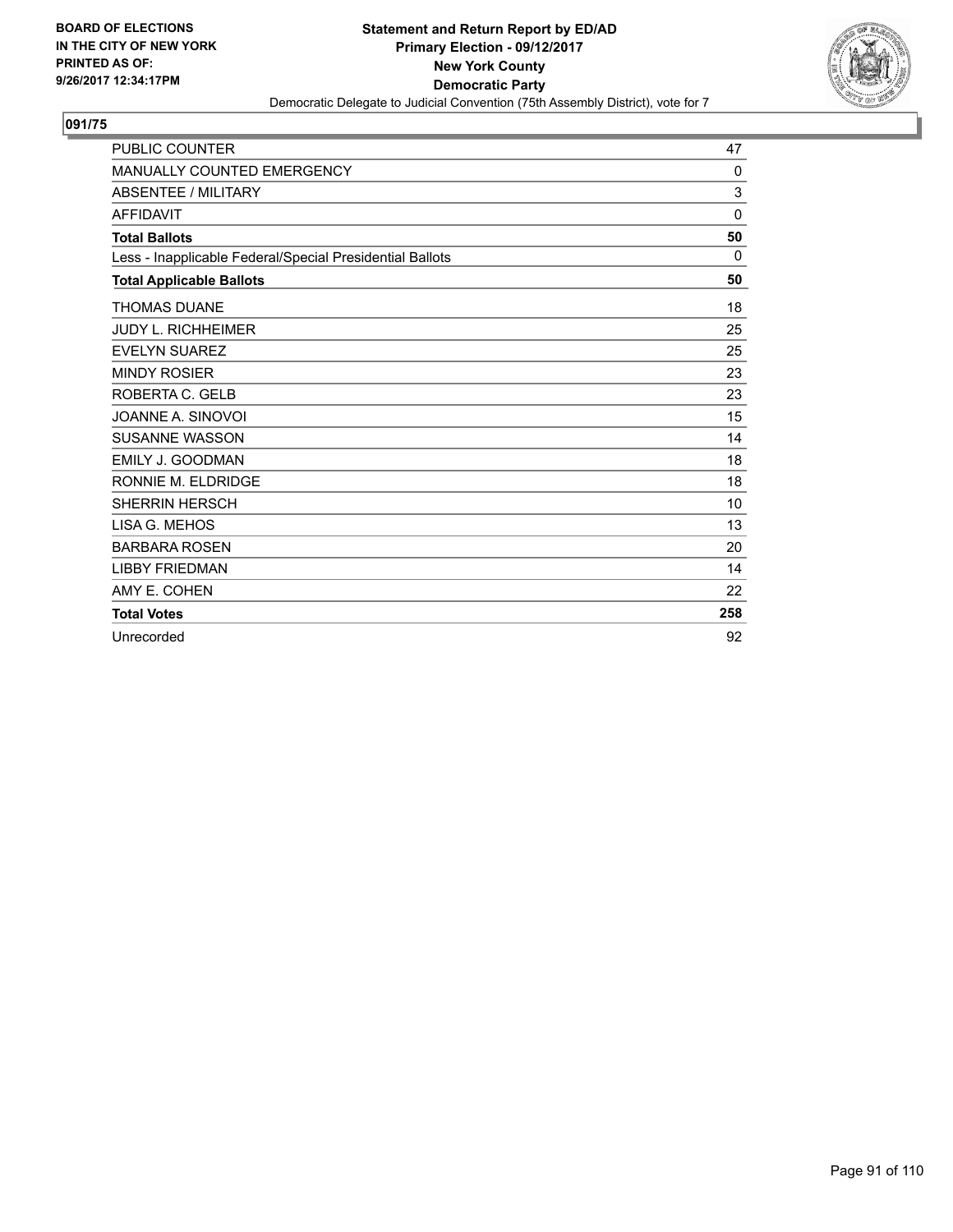

| <b>PUBLIC COUNTER</b>                                    | 95           |
|----------------------------------------------------------|--------------|
| <b>MANUALLY COUNTED EMERGENCY</b>                        | 0            |
| <b>ABSENTEE / MILITARY</b>                               | 2            |
| <b>AFFIDAVIT</b>                                         | $\mathbf{0}$ |
| <b>Total Ballots</b>                                     | 97           |
| Less - Inapplicable Federal/Special Presidential Ballots | 0            |
| <b>Total Applicable Ballots</b>                          | 97           |
| <b>THOMAS DUANE</b>                                      | 33           |
| <b>JUDY L. RICHHEIMER</b>                                | 38           |
| <b>EVELYN SUAREZ</b>                                     | 35           |
| <b>MINDY ROSIER</b>                                      | 33           |
| ROBERTA C. GELB                                          | 41           |
| JOANNE A. SINOVOI                                        | 34           |
| <b>SUSANNE WASSON</b>                                    | 31           |
| EMILY J. GOODMAN                                         | 38           |
| RONNIE M. ELDRIDGE                                       | 33           |
| <b>SHERRIN HERSCH</b>                                    | 26           |
| LISA G. MEHOS                                            | 22           |
| <b>BARBARA ROSEN</b>                                     | 46           |
| <b>LIBBY FRIEDMAN</b>                                    | 28           |
| AMY E. COHEN                                             | 37           |
| <b>Total Votes</b>                                       | 475          |
| Unrecorded                                               | 204          |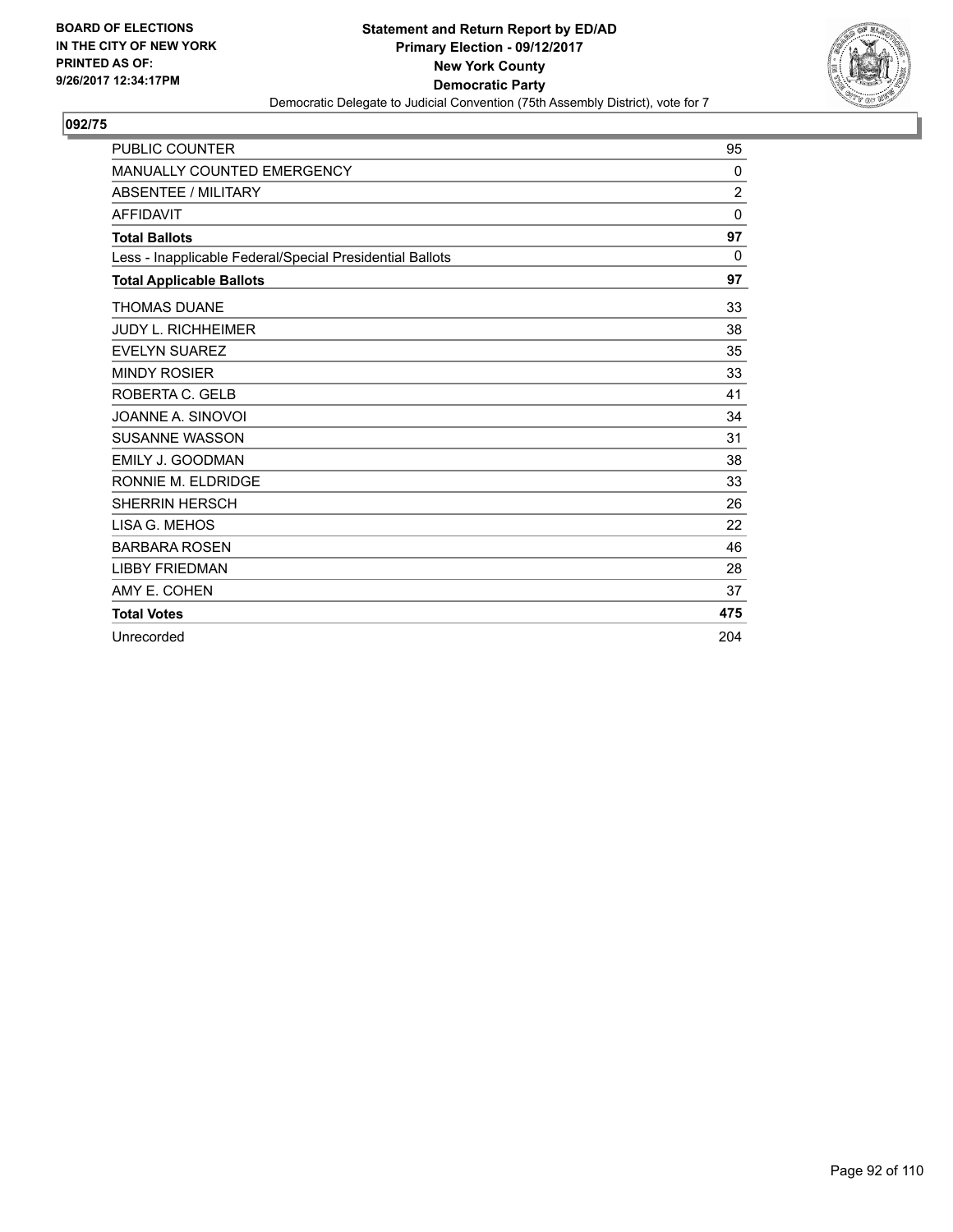

| PUBLIC COUNTER                                           | 0            |
|----------------------------------------------------------|--------------|
| MANUALLY COUNTED EMERGENCY                               | 0            |
| <b>ABSENTEE / MILITARY</b>                               | 0            |
| <b>AFFIDAVIT</b>                                         | $\mathbf 0$  |
| <b>Total Ballots</b>                                     | $\mathbf{0}$ |
| Less - Inapplicable Federal/Special Presidential Ballots | 0            |
| <b>Total Applicable Ballots</b>                          | 0            |
| <b>THOMAS DUANE</b>                                      | 0            |
| <b>JUDY L. RICHHEIMER</b>                                | 0            |
| <b>EVELYN SUAREZ</b>                                     | 0            |
| <b>MINDY ROSIER</b>                                      | 0            |
| ROBERTA C. GELB                                          | $\mathbf 0$  |
| JOANNE A. SINOVOI                                        | 0            |
| SUSANNE WASSON                                           | 0            |
| EMILY J. GOODMAN                                         | 0            |
| RONNIE M. ELDRIDGE                                       | 0            |
| <b>SHERRIN HERSCH</b>                                    | 0            |
| LISA G. MEHOS                                            | $\mathbf 0$  |
| <b>BARBARA ROSEN</b>                                     | 0            |
| <b>LIBBY FRIEDMAN</b>                                    | 0            |
| AMY E. COHEN                                             | 0            |
| <b>Total Votes</b>                                       | $\mathbf{0}$ |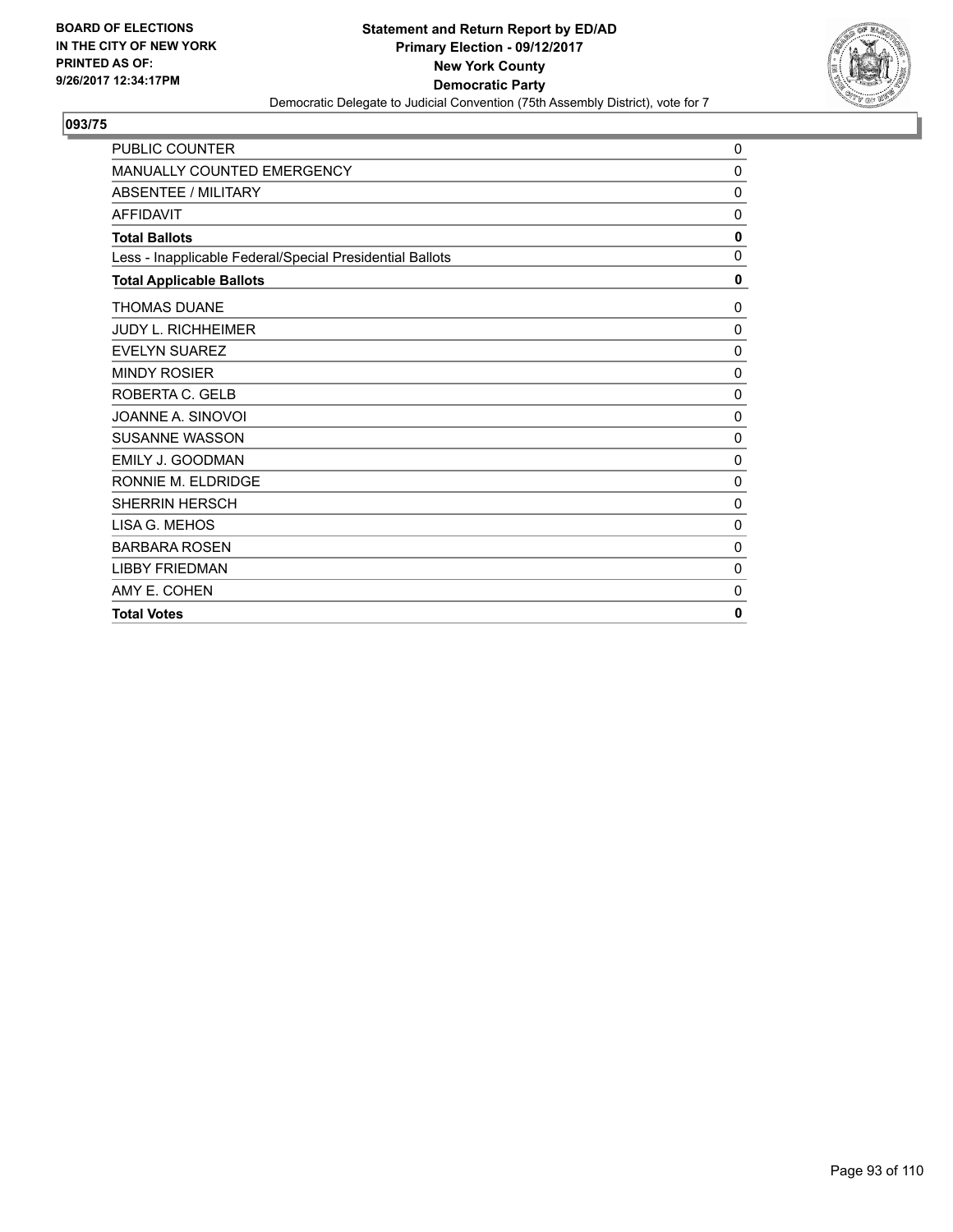

| <b>PUBLIC COUNTER</b>                                    | 78             |
|----------------------------------------------------------|----------------|
| MANUALLY COUNTED EMERGENCY                               | 0              |
| <b>ABSENTEE / MILITARY</b>                               | $\overline{c}$ |
| <b>AFFIDAVIT</b>                                         | $\Omega$       |
| <b>Total Ballots</b>                                     | 80             |
| Less - Inapplicable Federal/Special Presidential Ballots | $\mathbf{0}$   |
| <b>Total Applicable Ballots</b>                          | 80             |
| <b>THOMAS DUANE</b>                                      | 36             |
| <b>JUDY L. RICHHEIMER</b>                                | 30             |
| <b>EVELYN SUAREZ</b>                                     | 24             |
| <b>MINDY ROSIER</b>                                      | 26             |
| ROBERTA C. GELB                                          | 38             |
| JOANNE A. SINOVOI                                        | 19             |
| <b>SUSANNE WASSON</b>                                    | 20             |
| <b>EMILY J. GOODMAN</b>                                  | 21             |
| RONNIE M. ELDRIDGE                                       | 26             |
| <b>SHERRIN HERSCH</b>                                    | 13             |
| LISA G. MEHOS                                            | 9              |
| <b>BARBARA ROSEN</b>                                     | 26             |
| <b>LIBBY FRIEDMAN</b>                                    | 20             |
| AMY E. COHEN                                             | 18             |
| <b>Total Votes</b>                                       | 326            |
| Unrecorded                                               | 234            |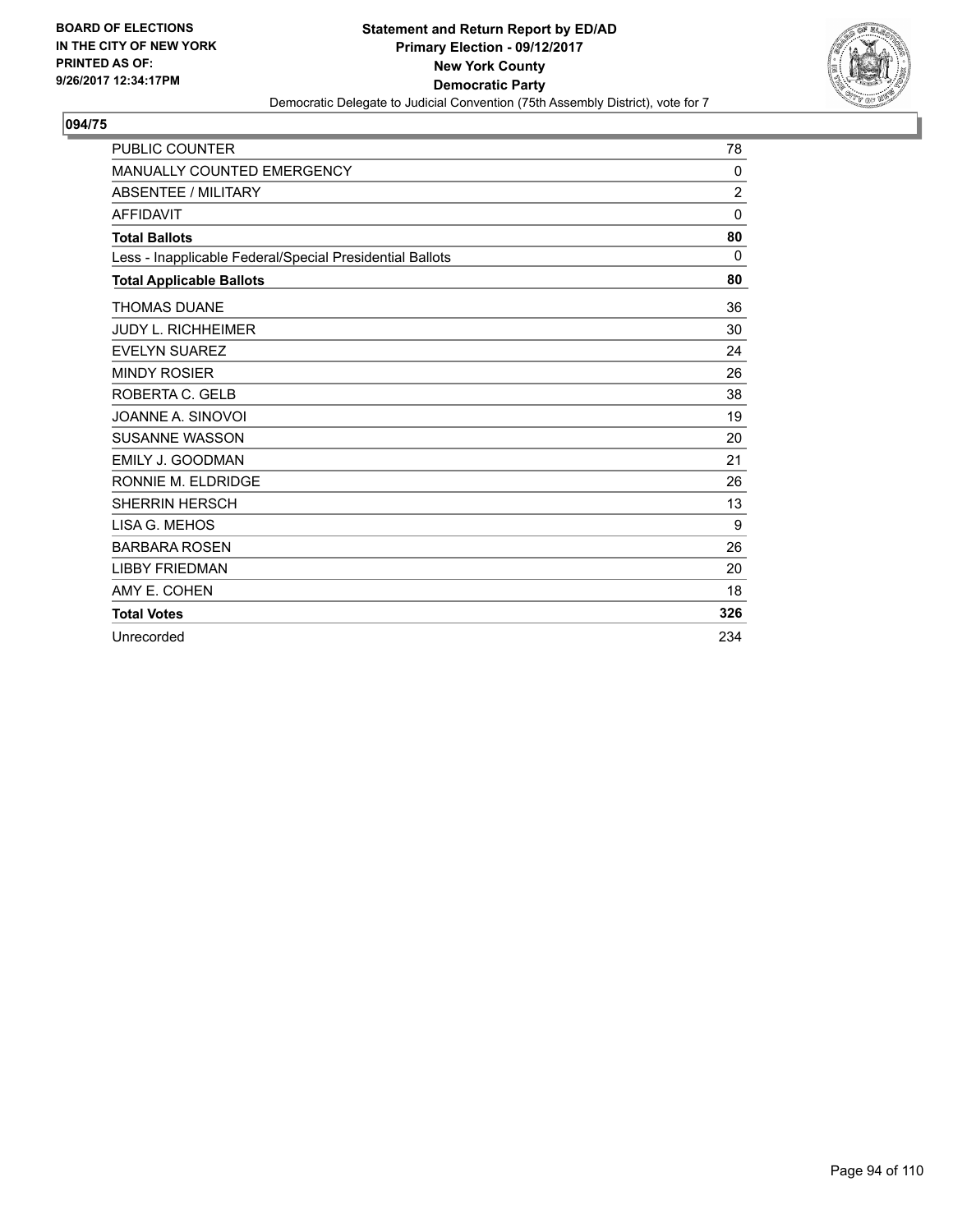

| <b>PUBLIC COUNTER</b>                                    | 133            |
|----------------------------------------------------------|----------------|
| MANUALLY COUNTED EMERGENCY                               | 0              |
| <b>ABSENTEE / MILITARY</b>                               | $\overline{2}$ |
| <b>AFFIDAVIT</b>                                         | 1              |
| <b>Total Ballots</b>                                     | 136            |
| Less - Inapplicable Federal/Special Presidential Ballots | 0              |
| <b>Total Applicable Ballots</b>                          | 136            |
| <b>THOMAS DUANE</b>                                      | 46             |
| <b>JUDY L. RICHHEIMER</b>                                | 57             |
| <b>EVELYN SUAREZ</b>                                     | 51             |
| <b>MINDY ROSIER</b>                                      | 48             |
| ROBERTA C. GELB                                          | 59             |
| JOANNE A. SINOVOI                                        | 38             |
| <b>SUSANNE WASSON</b>                                    | 42             |
| <b>EMILY J. GOODMAN</b>                                  | 52             |
| RONNIE M. ELDRIDGE                                       | 39             |
| <b>SHERRIN HERSCH</b>                                    | 28             |
| LISA G. MEHOS                                            | 20             |
| <b>BARBARA ROSEN</b>                                     | 53             |
| <b>LIBBY FRIEDMAN</b>                                    | 48             |
| AMY E. COHEN                                             | 42             |
| <b>Total Votes</b>                                       | 623            |
| Unrecorded                                               | 329            |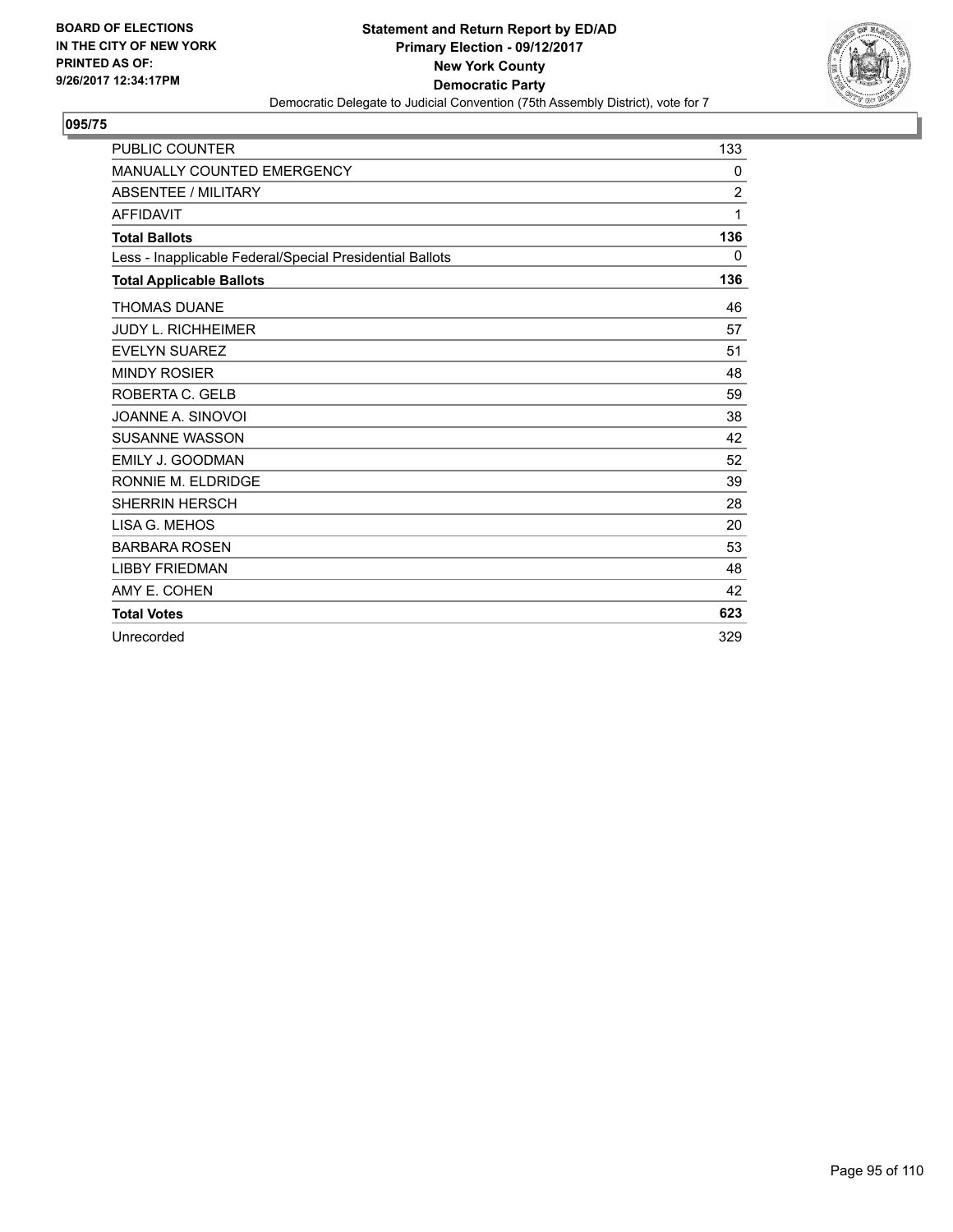

| <b>PUBLIC COUNTER</b>                                    | 70       |
|----------------------------------------------------------|----------|
| MANUALLY COUNTED EMERGENCY                               | 0        |
| <b>ABSENTEE / MILITARY</b>                               | 3        |
| <b>AFFIDAVIT</b>                                         | 0        |
| <b>Total Ballots</b>                                     | 73       |
| Less - Inapplicable Federal/Special Presidential Ballots | $\Omega$ |
| <b>Total Applicable Ballots</b>                          | 73       |
| <b>THOMAS DUANE</b>                                      | 40       |
| <b>JUDY L. RICHHEIMER</b>                                | 20       |
| <b>EVELYN SUAREZ</b>                                     | 28       |
| <b>MINDY ROSIER</b>                                      | 19       |
| ROBERTA C. GELB                                          | 24       |
| JOANNE A. SINOVOI                                        | 20       |
| <b>SUSANNE WASSON</b>                                    | 22       |
| EMILY J. GOODMAN                                         | 24       |
| RONNIE M. ELDRIDGE                                       | 25       |
| <b>SHERRIN HERSCH</b>                                    | 10       |
| LISA G. MEHOS                                            | 16       |
| <b>BARBARA ROSEN</b>                                     | 19       |
| <b>LIBBY FRIEDMAN</b>                                    | 15       |
| AMY E. COHEN                                             | 22       |
| MATTHEW STEIN (WRITE-IN)                                 | 1        |
| <b>Total Votes</b>                                       | 305      |
| Unrecorded                                               | 206      |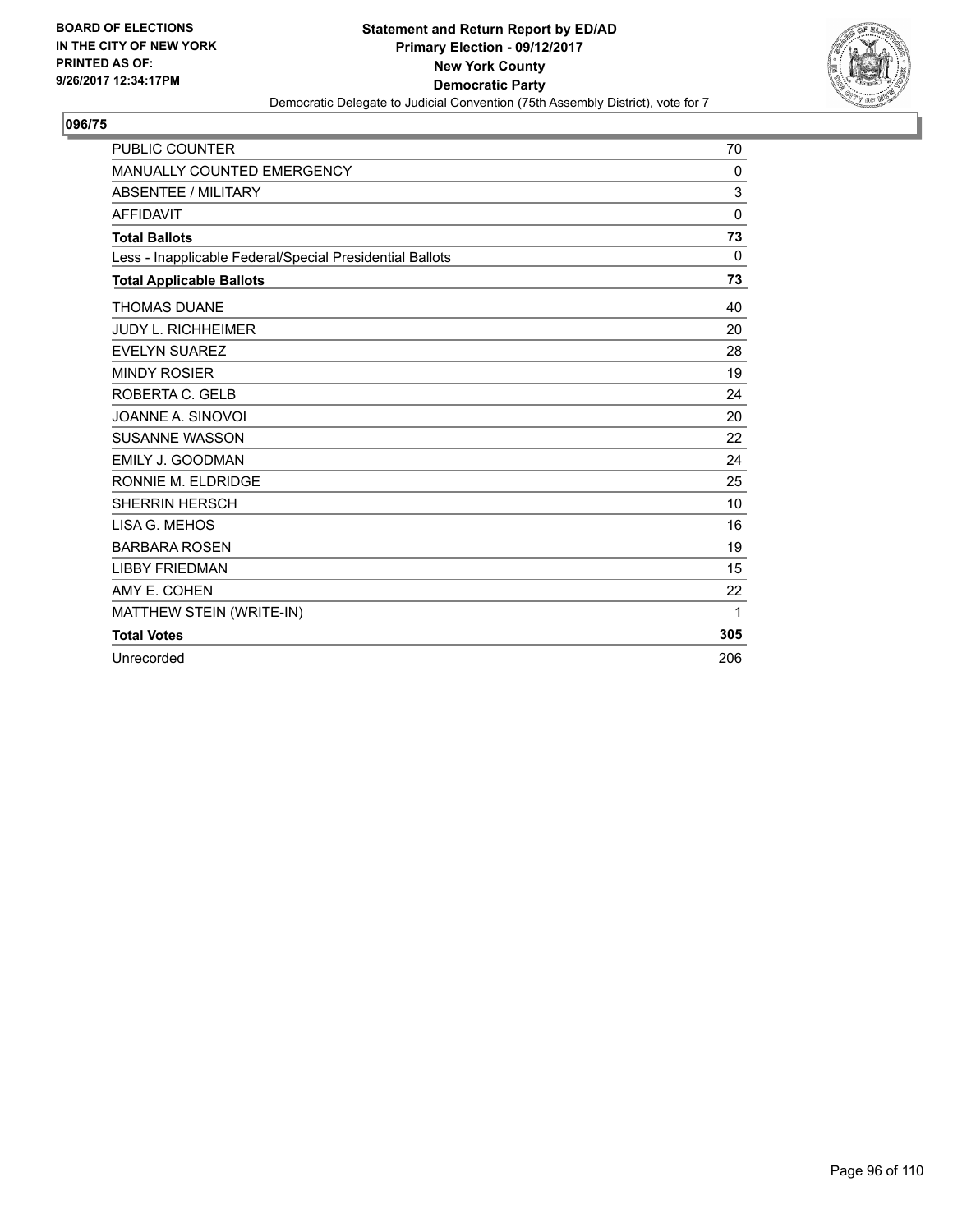

| <b>PUBLIC COUNTER</b>                                    | 105 |
|----------------------------------------------------------|-----|
| <b>MANUALLY COUNTED EMERGENCY</b>                        | 0   |
| <b>ABSENTEE / MILITARY</b>                               | 4   |
| <b>AFFIDAVIT</b>                                         | 1   |
| <b>Total Ballots</b>                                     | 110 |
| Less - Inapplicable Federal/Special Presidential Ballots | 0   |
| <b>Total Applicable Ballots</b>                          | 110 |
| <b>THOMAS DUANE</b>                                      | 40  |
| <b>JUDY L. RICHHEIMER</b>                                | 44  |
| <b>EVELYN SUAREZ</b>                                     | 28  |
| <b>MINDY ROSIER</b>                                      | 38  |
| ROBERTA C. GELB                                          | 39  |
| JOANNE A. SINOVOI                                        | 29  |
| <b>SUSANNE WASSON</b>                                    | 27  |
| <b>EMILY J. GOODMAN</b>                                  | 36  |
| RONNIE M. ELDRIDGE                                       | 46  |
| <b>SHERRIN HERSCH</b>                                    | 22  |
| LISA G. MEHOS                                            | 20  |
| <b>BARBARA ROSEN</b>                                     | 29  |
| <b>LIBBY FRIEDMAN</b>                                    | 25  |
| AMY E. COHEN                                             | 32  |
| <b>Total Votes</b>                                       | 455 |
| Unrecorded                                               | 315 |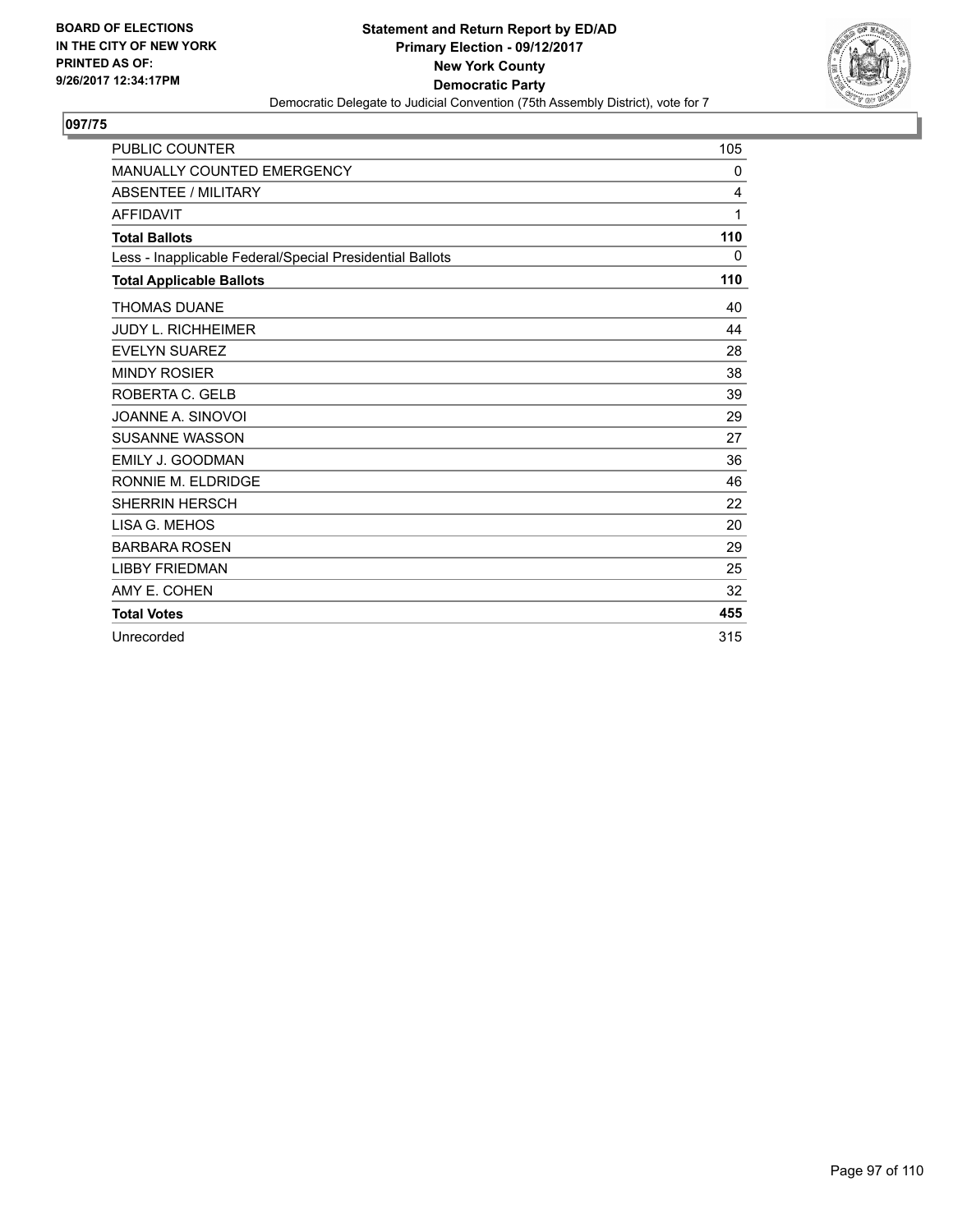

| <b>PUBLIC COUNTER</b>                                    | 92           |
|----------------------------------------------------------|--------------|
| <b>MANUALLY COUNTED EMERGENCY</b>                        | 0            |
| <b>ABSENTEE / MILITARY</b>                               | 2            |
| <b>AFFIDAVIT</b>                                         | $\mathbf{0}$ |
| <b>Total Ballots</b>                                     | 94           |
| Less - Inapplicable Federal/Special Presidential Ballots | 0            |
| <b>Total Applicable Ballots</b>                          | 94           |
| <b>THOMAS DUANE</b>                                      | 35           |
| <b>JUDY L. RICHHEIMER</b>                                | 32           |
| <b>EVELYN SUAREZ</b>                                     | 34           |
| <b>MINDY ROSIER</b>                                      | 26           |
| ROBERTA C. GELB                                          | 32           |
| JOANNE A. SINOVOI                                        | 24           |
| <b>SUSANNE WASSON</b>                                    | 23           |
| <b>EMILY J. GOODMAN</b>                                  | 35           |
| RONNIE M. ELDRIDGE                                       | 39           |
| <b>SHERRIN HERSCH</b>                                    | 17           |
| LISA G. MEHOS                                            | 18           |
| <b>BARBARA ROSEN</b>                                     | 31           |
| <b>LIBBY FRIEDMAN</b>                                    | 29           |
| AMY E. COHEN                                             | 30           |
| <b>Total Votes</b>                                       | 405          |
| Unrecorded                                               | 253          |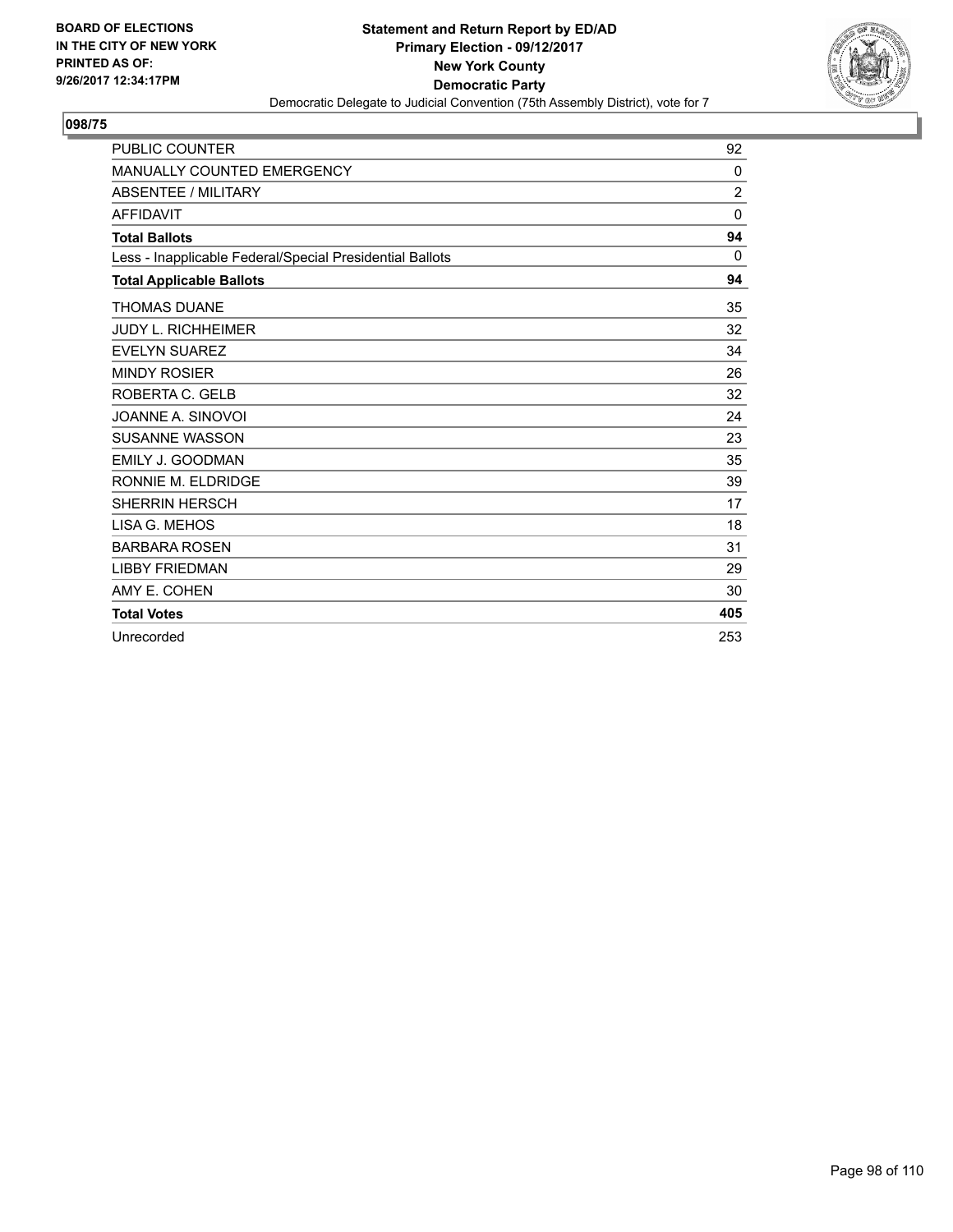

| <b>PUBLIC COUNTER</b>                                    | 106            |
|----------------------------------------------------------|----------------|
| MANUALLY COUNTED EMERGENCY                               | 0              |
| <b>ABSENTEE / MILITARY</b>                               | $\overline{7}$ |
| <b>AFFIDAVIT</b>                                         | $\Omega$       |
| <b>Total Ballots</b>                                     | 113            |
| Less - Inapplicable Federal/Special Presidential Ballots | $\Omega$       |
| <b>Total Applicable Ballots</b>                          | 113            |
| <b>THOMAS DUANE</b>                                      | 59             |
| <b>JUDY L. RICHHEIMER</b>                                | 34             |
| <b>EVELYN SUAREZ</b>                                     | 48             |
| <b>MINDY ROSIER</b>                                      | 37             |
| ROBERTA C. GELB                                          | 41             |
| JOANNE A. SINOVOI                                        | 30             |
| <b>SUSANNE WASSON</b>                                    | 32             |
| EMILY J. GOODMAN                                         | 32             |
| RONNIE M. ELDRIDGE                                       | 41             |
| <b>SHERRIN HERSCH</b>                                    | 14             |
| LISA G. MEHOS                                            | 12             |
| <b>BARBARA ROSEN</b>                                     | 28             |
| <b>LIBBY FRIEDMAN</b>                                    | 29             |
| AMY E. COHEN                                             | 26             |
| CAS HOLLOWAY (WRITE-IN)                                  | $\mathbf{1}$   |
| ED SKYLER (WRITE-IN)                                     | 1              |
| EUGENE BERARDI (WRITE-IN)                                | 1              |
| HERB MILLER (WRITE-IN)                                   | 1              |
| JERRY RUSSO (WRITE-IN)                                   | 1              |
| JULIA DELL (WRITE-IN)                                    | 1              |
| PHIL KELLY (WRITE-IN)                                    | 1              |
| <b>Total Votes</b>                                       | 470            |
| Unrecorded                                               | 321            |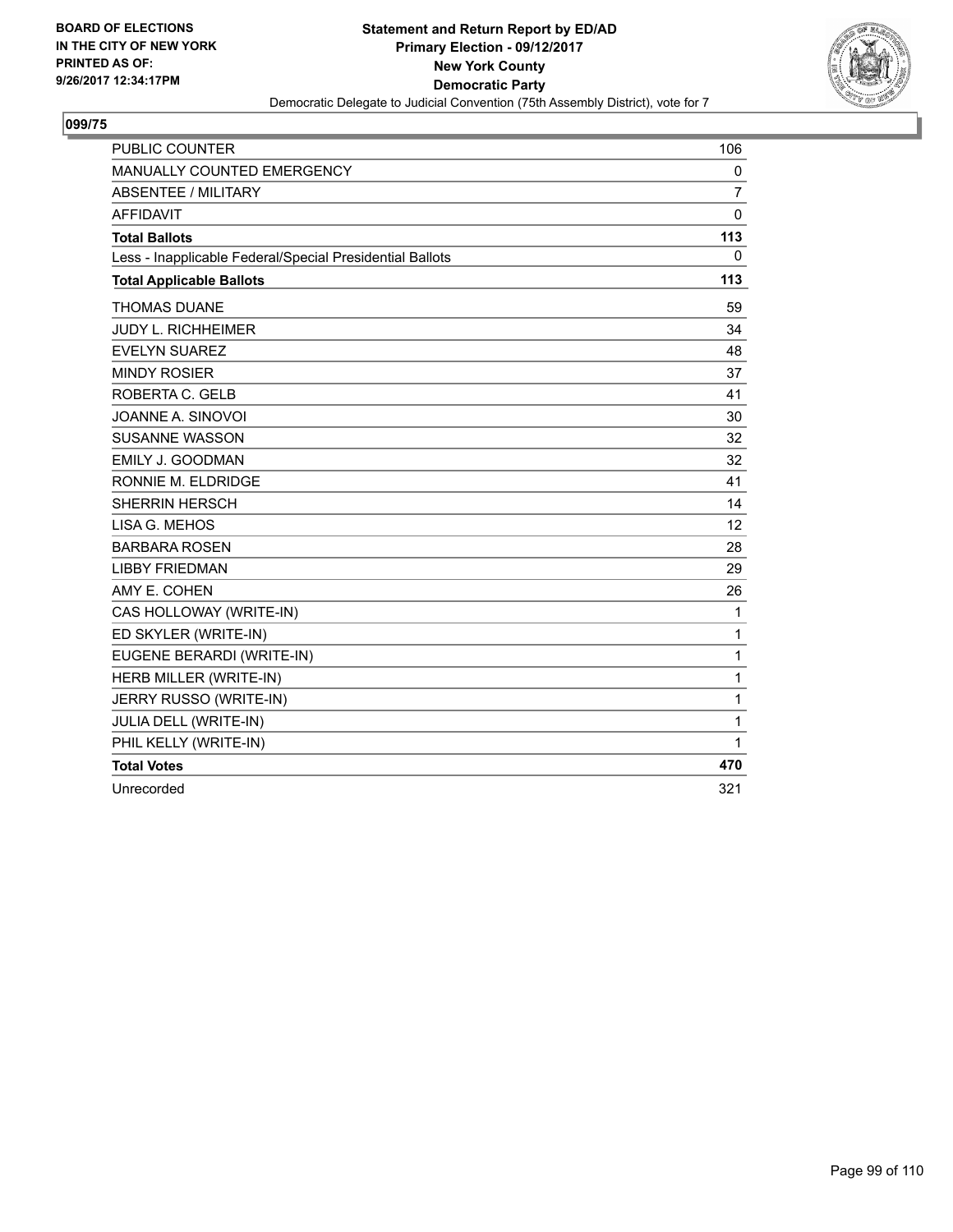

| PUBLIC COUNTER                                           | 85             |
|----------------------------------------------------------|----------------|
| <b>MANUALLY COUNTED EMERGENCY</b>                        | 0              |
| ABSENTEE / MILITARY                                      | 3              |
| <b>AFFIDAVIT</b>                                         | $\overline{2}$ |
| <b>Total Ballots</b>                                     | 90             |
| Less - Inapplicable Federal/Special Presidential Ballots | 0              |
| <b>Total Applicable Ballots</b>                          | 90             |
| <b>THOMAS DUANE</b>                                      | 51             |
| <b>JUDY L. RICHHEIMER</b>                                | 31             |
| <b>EVELYN SUAREZ</b>                                     | 35             |
| <b>MINDY ROSIER</b>                                      | 33             |
| ROBERTA C. GELB                                          | 32             |
| JOANNE A. SINOVOI                                        | 29             |
| <b>SUSANNE WASSON</b>                                    | 28             |
| <b>EMILY J. GOODMAN</b>                                  | 27             |
| RONNIE M. ELDRIDGE                                       | 38             |
| <b>SHERRIN HERSCH</b>                                    | 14             |
| LISA G. MEHOS                                            | 19             |
| <b>BARBARA ROSEN</b>                                     | 25             |
| <b>LIBBY FRIEDMAN</b>                                    | 18             |
| AMY E. COHEN                                             | 24             |
| ALAN LEBOWITZ (WRITE-IN)                                 | 1              |
| ALISON FRICK (WRITE-IN)                                  | 1              |
| AMANDA B. CAHN (WRITE-IN)                                | 1              |
| ANDREW G. CELLI JR. (WRITE-IN)                           | 1              |
| CHARLES C. CAHN (WRITE-IN)                               | $\mathbf{1}$   |
| DAVID LEBOWITZ (WRITE-IN)                                | 1              |
| JEREMY STEINEMANN (WRITE-IN)                             | 1              |
| MATTHEW LEBOWITZ (WRITE-IN)                              | 1              |
| MATTHEW POE (WRITE-IN)                                   | 1              |
| TIMOTHY J. CAHN (WRITE-IN)                               | 1              |
| <b>Total Votes</b>                                       | 414            |
| Unrecorded                                               | 216            |
| 101/75 COMBINED into: 060/75                             |                |
| 102/75 COMBINED into: 060/75                             |                |
| 103/75 COMBINED into: 112/69                             |                |
| 104/75 COMBINED into: 027/75                             |                |

**105/75 COMBINED into: 027/75**

**106/75 COMBINED into: 027/75**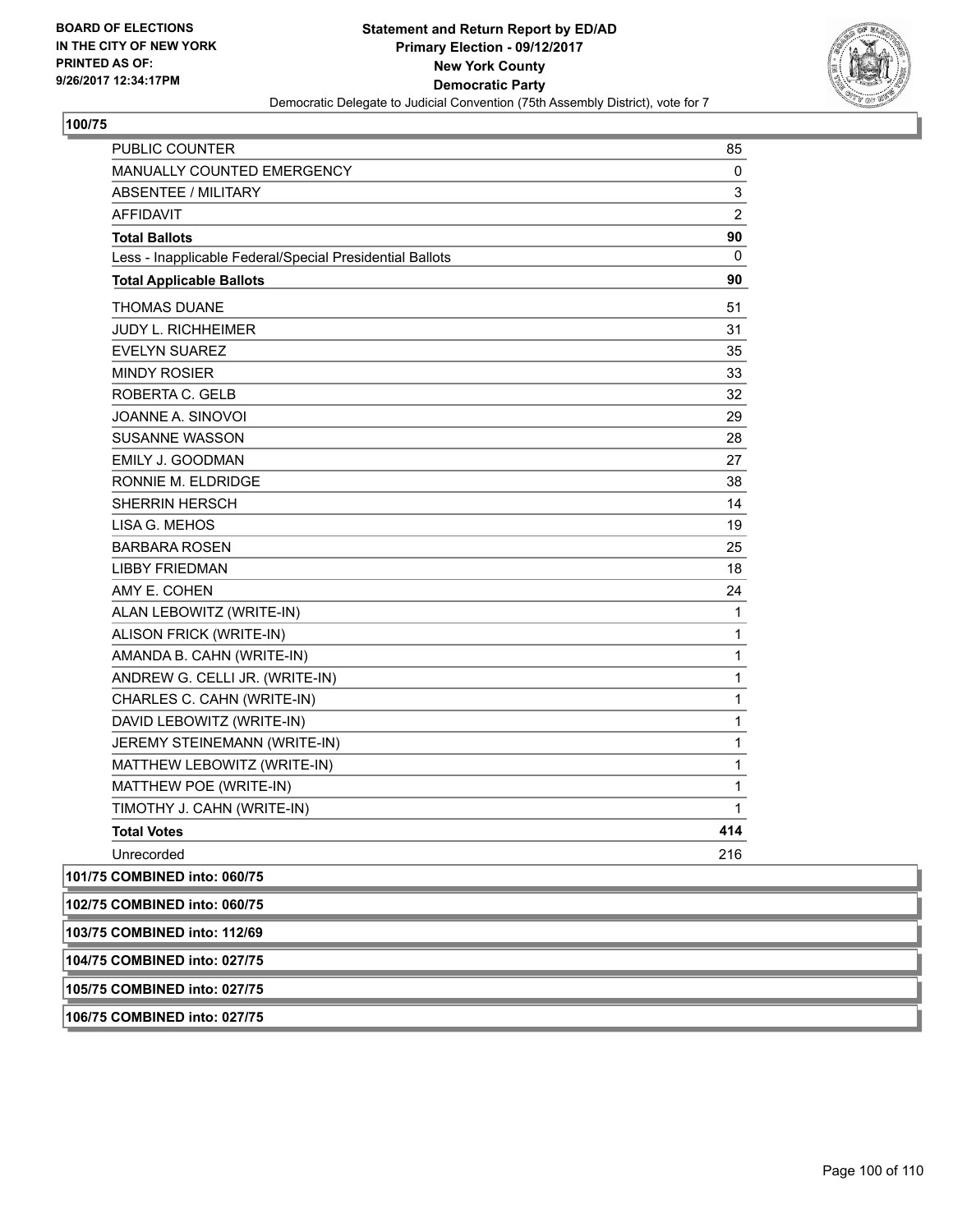

| <b>PUBLIC COUNTER</b>                                    | 70           |
|----------------------------------------------------------|--------------|
| MANUALLY COUNTED EMERGENCY                               | 0            |
| <b>ABSENTEE / MILITARY</b>                               | 1            |
| <b>AFFIDAVIT</b>                                         | $\mathbf{0}$ |
| <b>Total Ballots</b>                                     | 71           |
| Less - Inapplicable Federal/Special Presidential Ballots | $\Omega$     |
| <b>Total Applicable Ballots</b>                          | 71           |
| <b>THOMAS DUANE</b>                                      | 27           |
| <b>JUDY L. RICHHEIMER</b>                                | 26           |
| <b>EVELYN SUAREZ</b>                                     | 31           |
| <b>MINDY ROSIER</b>                                      | 25           |
| ROBERTA C. GELB                                          | 26           |
| JOANNE A. SINOVOI                                        | 25           |
| <b>SUSANNE WASSON</b>                                    | 20           |
| <b>EMILY J. GOODMAN</b>                                  | 22           |
| RONNIE M. ELDRIDGE                                       | 21           |
| <b>SHERRIN HERSCH</b>                                    | 15           |
| LISA G. MEHOS                                            | 24           |
| <b>BARBARA ROSEN</b>                                     | 25           |
| <b>LIBBY FRIEDMAN</b>                                    | 23           |
| AMY E. COHEN                                             | 26           |
| <b>Total Votes</b>                                       | 336          |
| Unrecorded                                               | 161          |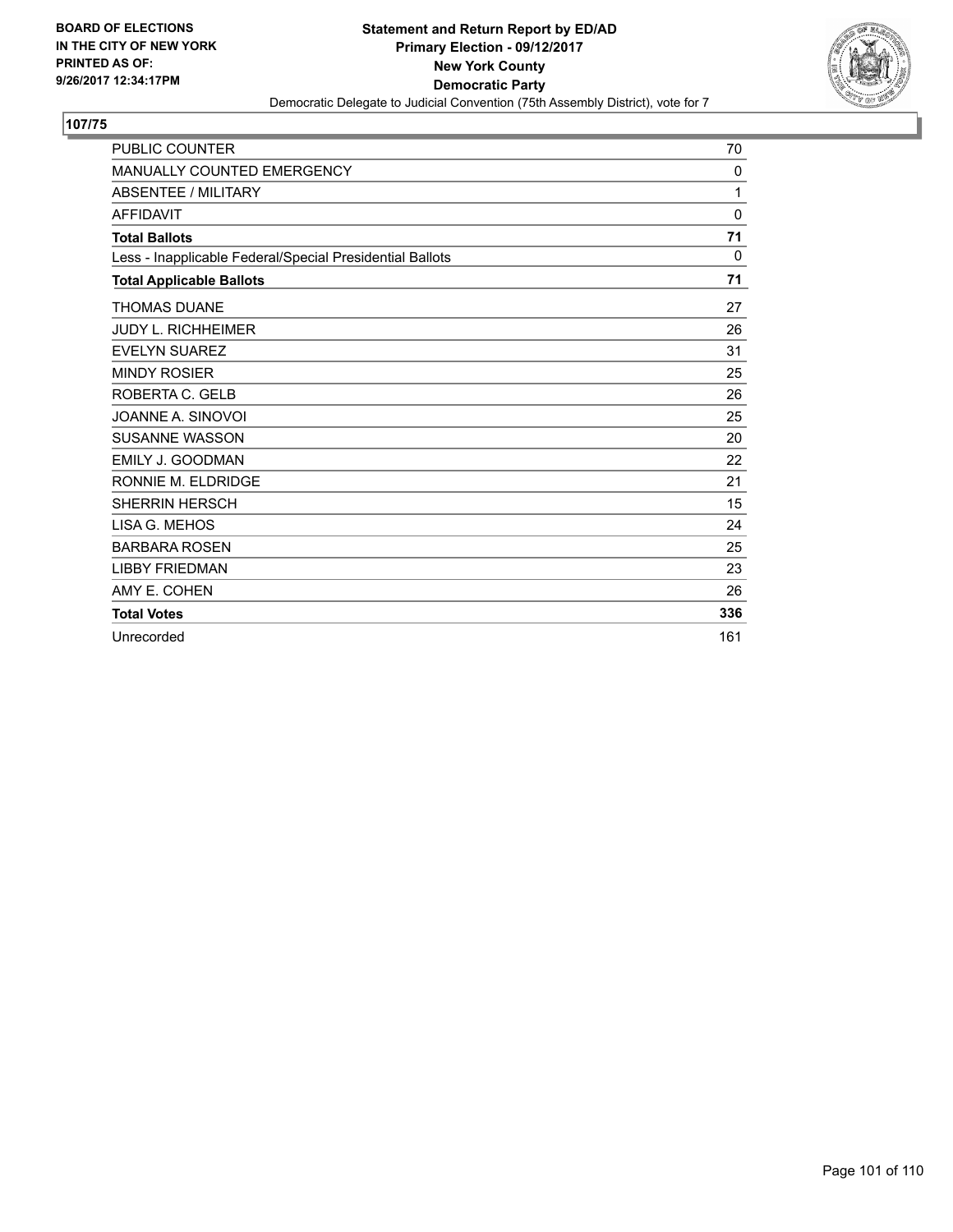

| <b>PUBLIC COUNTER</b>                                    | 115 |
|----------------------------------------------------------|-----|
| <b>MANUALLY COUNTED EMERGENCY</b>                        | 0   |
| <b>ABSENTEE / MILITARY</b>                               | 4   |
| <b>AFFIDAVIT</b>                                         | 1   |
| <b>Total Ballots</b>                                     | 120 |
| Less - Inapplicable Federal/Special Presidential Ballots | 0   |
| <b>Total Applicable Ballots</b>                          | 120 |
| <b>THOMAS DUANE</b>                                      | 62  |
| <b>JUDY L. RICHHEIMER</b>                                | 44  |
| <b>EVELYN SUAREZ</b>                                     | 58  |
| <b>MINDY ROSIER</b>                                      | 45  |
| ROBERTA C. GELB                                          | 49  |
| JOANNE A. SINOVOI                                        | 43  |
| <b>SUSANNE WASSON</b>                                    | 44  |
| EMILY J. GOODMAN                                         | 23  |
| RONNIE M. ELDRIDGE                                       | 21  |
| <b>SHERRIN HERSCH</b>                                    | 11  |
| LISA G. MEHOS                                            | 18  |
| <b>BARBARA ROSEN</b>                                     | 22  |
| <b>LIBBY FRIEDMAN</b>                                    | 20  |
| AMY E. COHEN                                             | 17  |
| <b>Total Votes</b>                                       | 477 |
| Unrecorded                                               | 363 |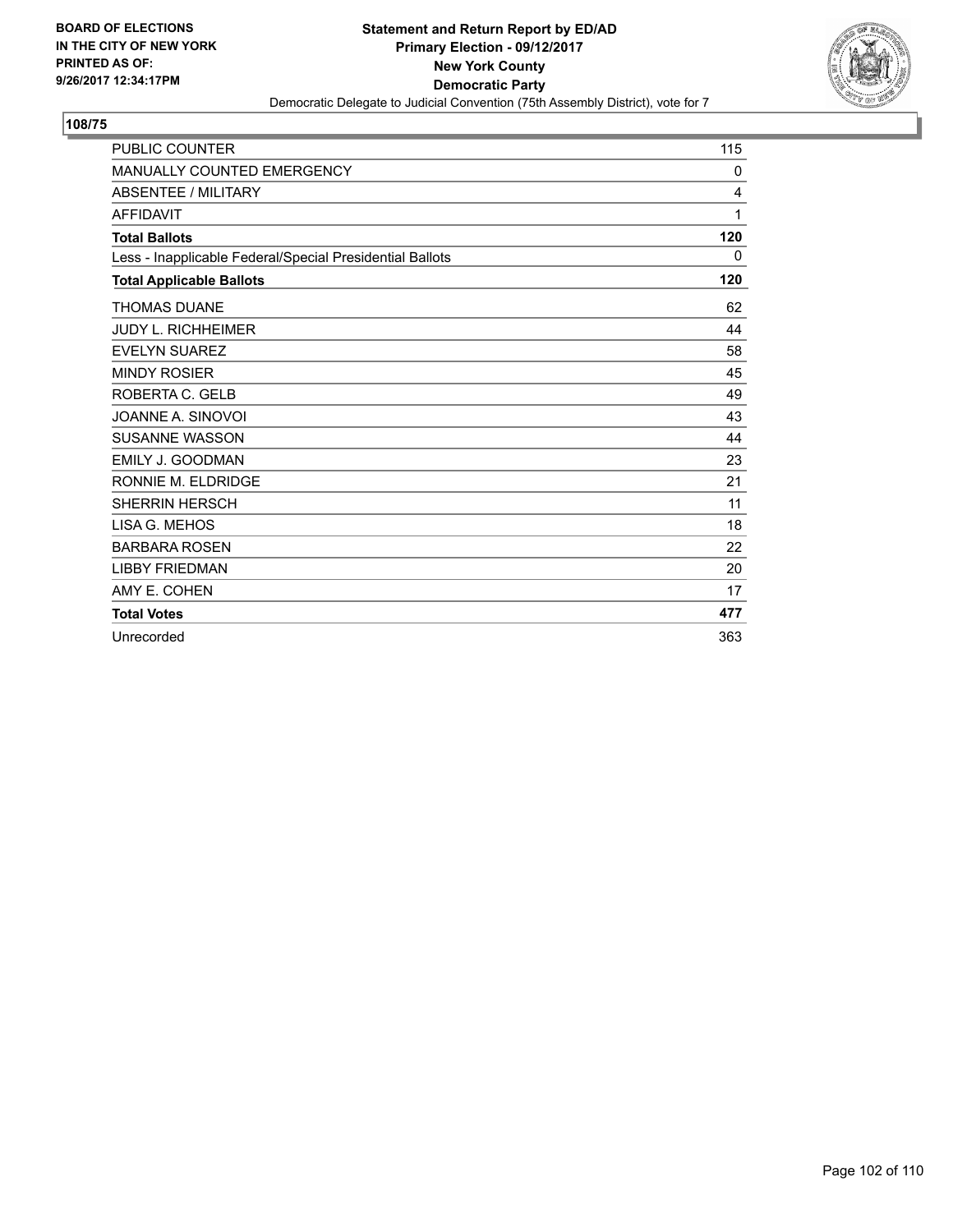

| <b>PUBLIC COUNTER</b>                                    | 56       |
|----------------------------------------------------------|----------|
| MANUALLY COUNTED EMERGENCY                               | 0        |
| <b>ABSENTEE / MILITARY</b>                               | 1        |
| <b>AFFIDAVIT</b>                                         | $\Omega$ |
| <b>Total Ballots</b>                                     | 57       |
| Less - Inapplicable Federal/Special Presidential Ballots | $\Omega$ |
| <b>Total Applicable Ballots</b>                          | 57       |
| <b>THOMAS DUANE</b>                                      | 27       |
| <b>JUDY L. RICHHEIMER</b>                                | 22       |
| <b>EVELYN SUAREZ</b>                                     | 26       |
| <b>MINDY ROSIER</b>                                      | 24       |
| ROBERTA C. GELB                                          | 20       |
| JOANNE A. SINOVOI                                        | 18       |
| <b>SUSANNE WASSON</b>                                    | 22       |
| <b>EMILY J. GOODMAN</b>                                  | 19       |
| RONNIE M. ELDRIDGE                                       | 14       |
| <b>SHERRIN HERSCH</b>                                    | 8        |
| LISA G. MEHOS                                            | 12       |
| <b>BARBARA ROSEN</b>                                     | 19       |
| <b>LIBBY FRIEDMAN</b>                                    | 17       |
| AMY E. COHEN                                             | 22       |
| <b>Total Votes</b>                                       | 270      |
| Unrecorded                                               | 129      |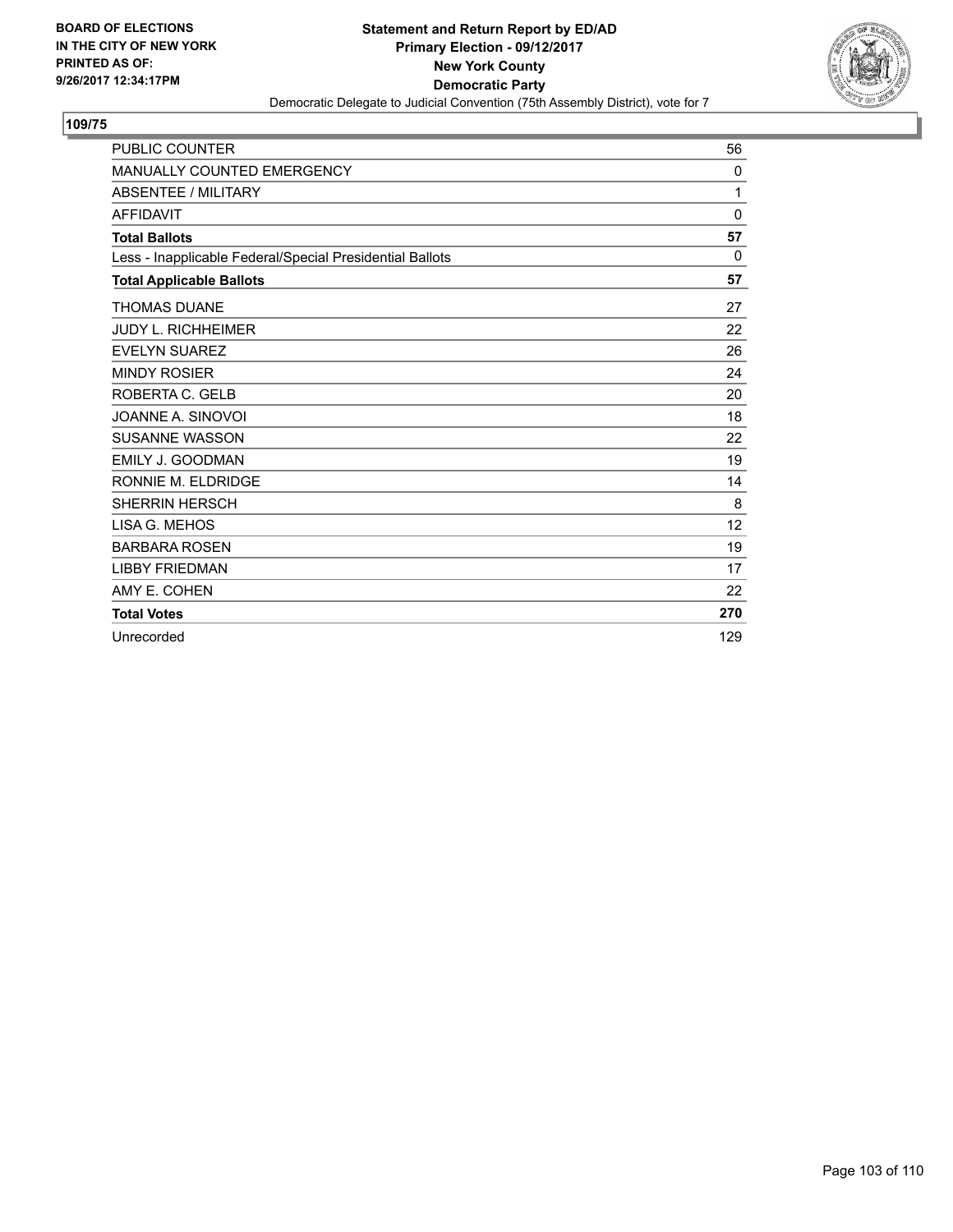

| <b>PUBLIC COUNTER</b>                                    | 78             |
|----------------------------------------------------------|----------------|
| MANUALLY COUNTED EMERGENCY                               | 0              |
| <b>ABSENTEE / MILITARY</b>                               | 1              |
| <b>AFFIDAVIT</b>                                         | 1              |
| <b>Total Ballots</b>                                     | 80             |
| Less - Inapplicable Federal/Special Presidential Ballots | 0              |
| <b>Total Applicable Ballots</b>                          | 80             |
| <b>THOMAS DUANE</b>                                      | 51             |
| <b>JUDY L. RICHHEIMER</b>                                | 29             |
| <b>EVELYN SUAREZ</b>                                     | 37             |
| <b>MINDY ROSIER</b>                                      | 27             |
| ROBERTA C. GELB                                          | 32             |
| JOANNE A. SINOVOI                                        | 27             |
| <b>SUSANNE WASSON</b>                                    | 28             |
| EMILY J. GOODMAN                                         | 23             |
| RONNIE M. ELDRIDGE                                       | 18             |
| <b>SHERRIN HERSCH</b>                                    | $\overline{7}$ |
| LISA G. MEHOS                                            | 12             |
| <b>BARBARA ROSEN</b>                                     | 22             |
| <b>LIBBY FRIEDMAN</b>                                    | 22             |
| AMY E. COHEN                                             | 30             |
| YETTA KURLAND (WRITE-IN)                                 | 1              |
| <b>Total Votes</b>                                       | 366            |
| Unrecorded                                               | 194            |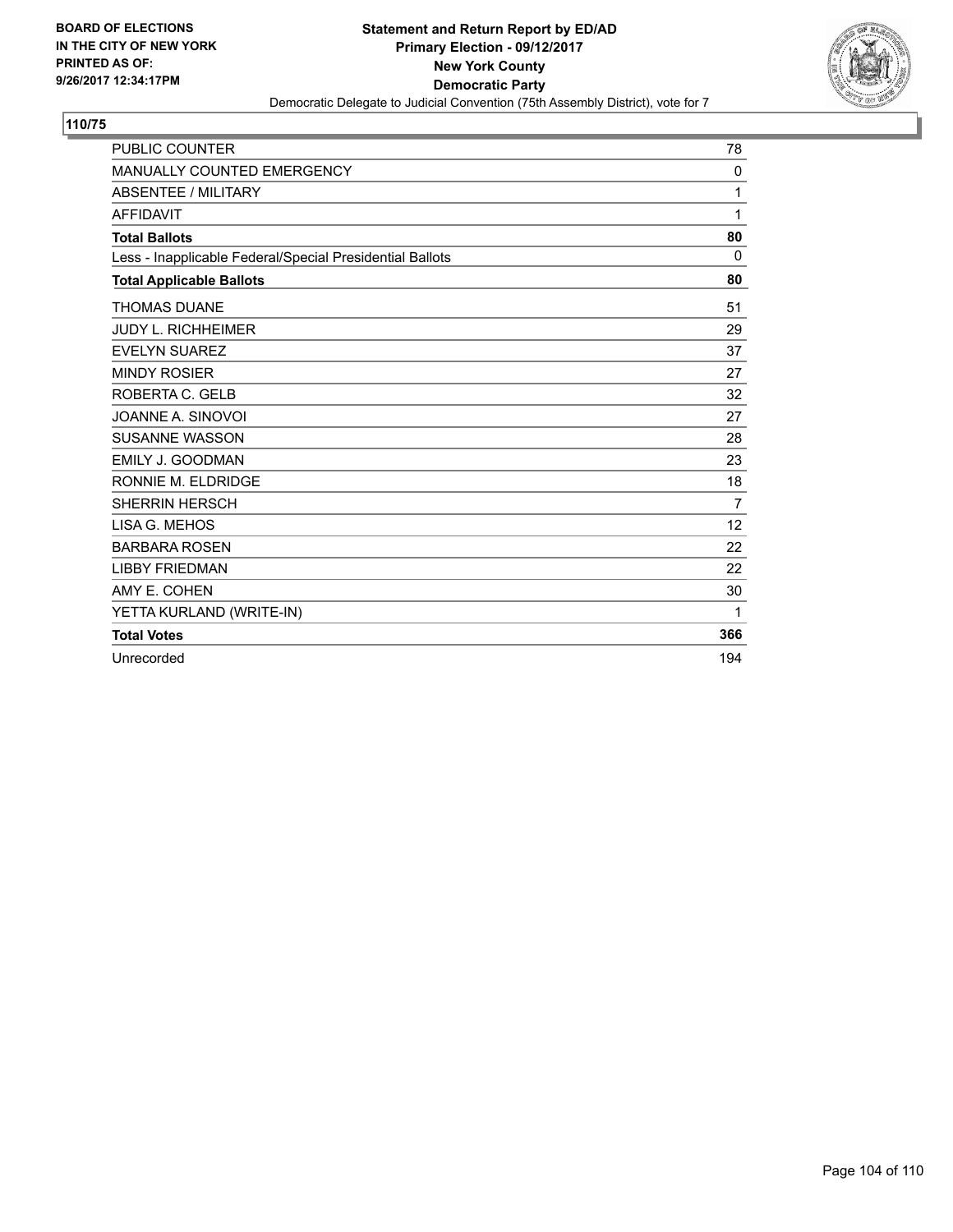

| <b>PUBLIC COUNTER</b>                                    | 85             |
|----------------------------------------------------------|----------------|
| <b>MANUALLY COUNTED EMERGENCY</b>                        | 0              |
| <b>ABSENTEE / MILITARY</b>                               | $\overline{7}$ |
| <b>AFFIDAVIT</b>                                         | $\mathbf{0}$   |
| <b>Total Ballots</b>                                     | 92             |
| Less - Inapplicable Federal/Special Presidential Ballots | 0              |
| <b>Total Applicable Ballots</b>                          | 92             |
| <b>THOMAS DUANE</b>                                      | 54             |
| <b>JUDY L. RICHHEIMER</b>                                | 33             |
| <b>EVELYN SUAREZ</b>                                     | 40             |
| <b>MINDY ROSIER</b>                                      | 32             |
| ROBERTA C. GELB                                          | 29             |
| JOANNE A. SINOVOI                                        | 34             |
| <b>SUSANNE WASSON</b>                                    | 29             |
| <b>EMILY J. GOODMAN</b>                                  | 20             |
| RONNIE M. ELDRIDGE                                       | 14             |
| <b>SHERRIN HERSCH</b>                                    | $\overline{7}$ |
| LISA G. MEHOS                                            | 17             |
| <b>BARBARA ROSEN</b>                                     | 17             |
| <b>LIBBY FRIEDMAN</b>                                    | 15             |
| AMY E. COHEN                                             | 21             |
| <b>Total Votes</b>                                       | 362            |
| Unrecorded                                               | 282            |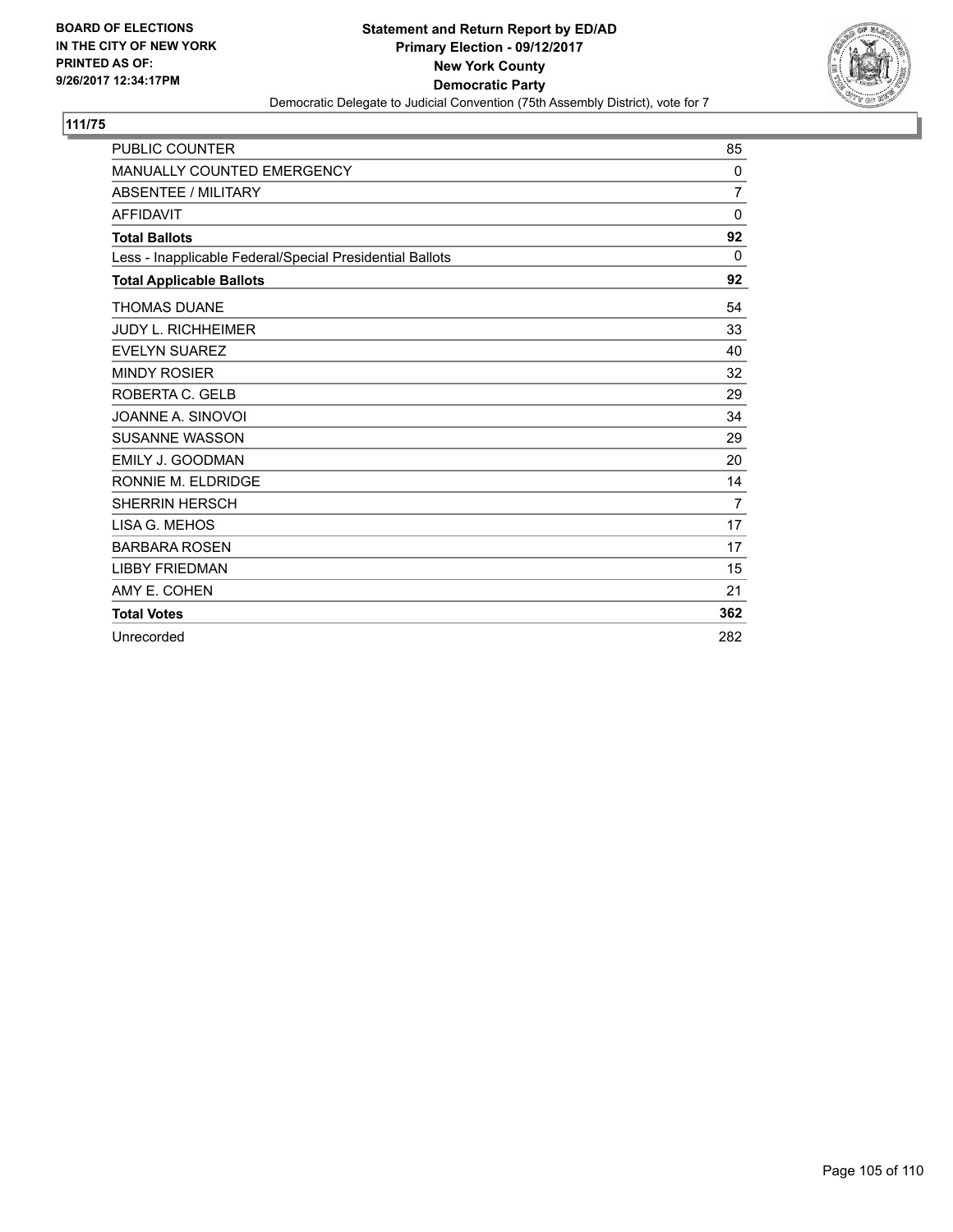

| <b>PUBLIC COUNTER</b>                                    | 264          |
|----------------------------------------------------------|--------------|
| MANUALLY COUNTED EMERGENCY                               | 0            |
| <b>ABSENTEE / MILITARY</b>                               | 6            |
| <b>AFFIDAVIT</b>                                         | 0            |
| <b>Total Ballots</b>                                     | 270          |
| Less - Inapplicable Federal/Special Presidential Ballots | 0            |
| <b>Total Applicable Ballots</b>                          | 270          |
| <b>THOMAS DUANE</b>                                      | 211          |
| <b>JUDY L. RICHHEIMER</b>                                | 138          |
| <b>EVELYN SUAREZ</b>                                     | 152          |
| <b>MINDY ROSIER</b>                                      | 132          |
| ROBERTA C. GELB                                          | 140          |
| JOANNE A. SINOVOI                                        | 125          |
| <b>SUSANNE WASSON</b>                                    | 118          |
| <b>EMILY J. GOODMAN</b>                                  | 77           |
| RONNIE M. ELDRIDGE                                       | 72           |
| <b>SHERRIN HERSCH</b>                                    | 34           |
| LISA G. MEHOS                                            | 35           |
| <b>BARBARA ROSEN</b>                                     | 59           |
| <b>LIBBY FRIEDMAN</b>                                    | 45           |
| AMY E. COHEN                                             | 57           |
| BERNARD R. BLOCK (WRITE-IN)                              | 1            |
| DANIEL CHIN (WRITE-IN)                                   | $\mathbf{1}$ |
| MICHAEL MEYERS (WRITE-IN)                                | $\mathbf{1}$ |
| UNATTRIBUTABLE WRITE-IN (WRITE-IN)                       | $\mathbf{1}$ |
| <b>Total Votes</b>                                       | 1,399        |
| Unrecorded                                               | 491          |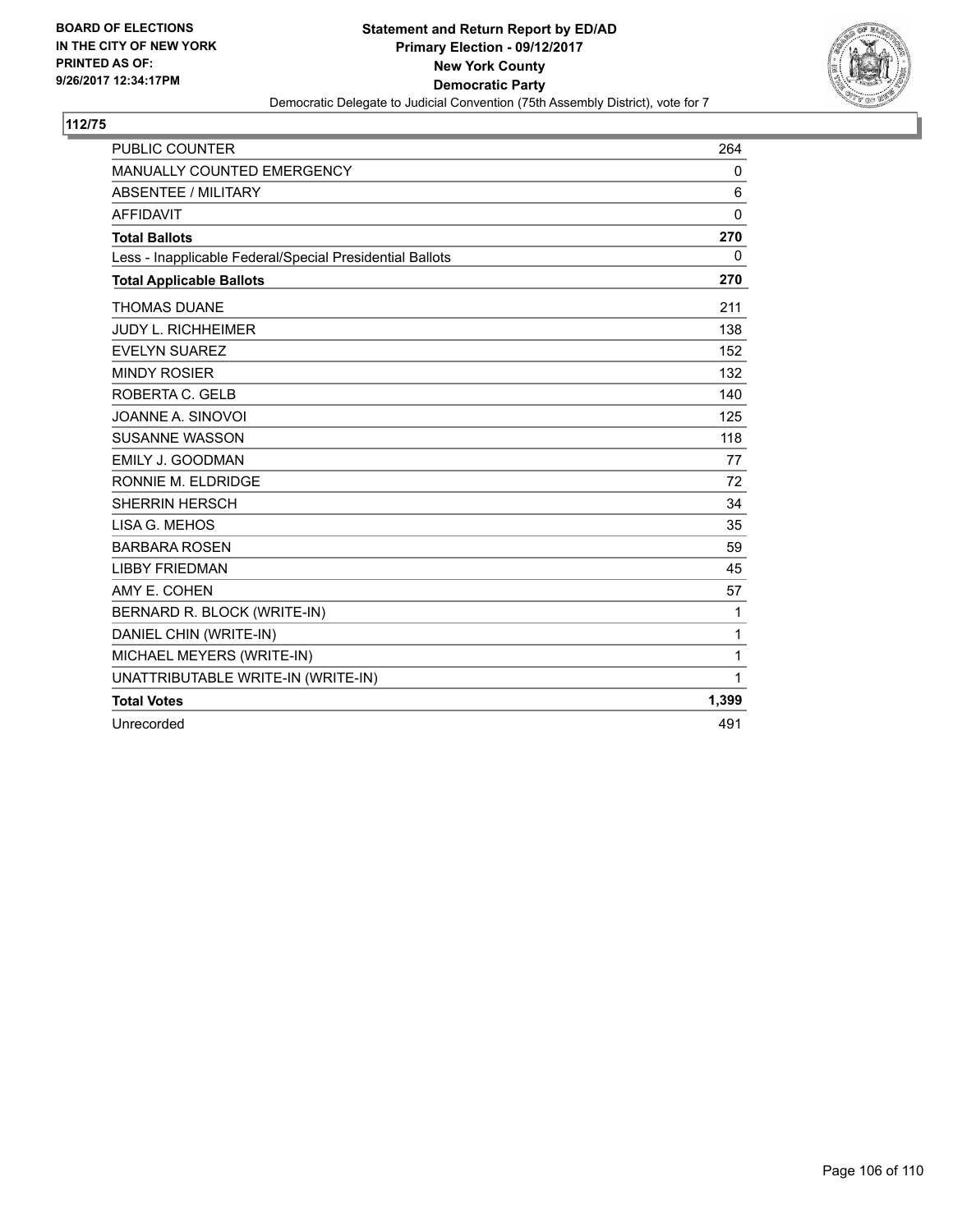

| <b>PUBLIC COUNTER</b>                                    | 93           |
|----------------------------------------------------------|--------------|
| MANUALLY COUNTED EMERGENCY                               | 0            |
| <b>ABSENTEE / MILITARY</b>                               | 1            |
| <b>AFFIDAVIT</b>                                         | $\mathbf{0}$ |
| <b>Total Ballots</b>                                     | 94           |
| Less - Inapplicable Federal/Special Presidential Ballots | $\mathbf{0}$ |
| <b>Total Applicable Ballots</b>                          | 94           |
| <b>THOMAS DUANE</b>                                      | 71           |
| <b>JUDY L. RICHHEIMER</b>                                | 48           |
| <b>EVELYN SUAREZ</b>                                     | 47           |
| <b>MINDY ROSIER</b>                                      | 44           |
| ROBERTA C. GELB                                          | 45           |
| JOANNE A. SINOVOI                                        | 37           |
| <b>SUSANNE WASSON</b>                                    | 41           |
| <b>EMILY J. GOODMAN</b>                                  | 26           |
| RONNIE M. ELDRIDGE                                       | 21           |
| <b>SHERRIN HERSCH</b>                                    | 11           |
| LISA G. MEHOS                                            | 13           |
| <b>BARBARA ROSEN</b>                                     | 29           |
| <b>LIBBY FRIEDMAN</b>                                    | 24           |
| AMY E. COHEN                                             | 28           |
| <b>Total Votes</b>                                       | 485          |
| Unrecorded                                               | 173          |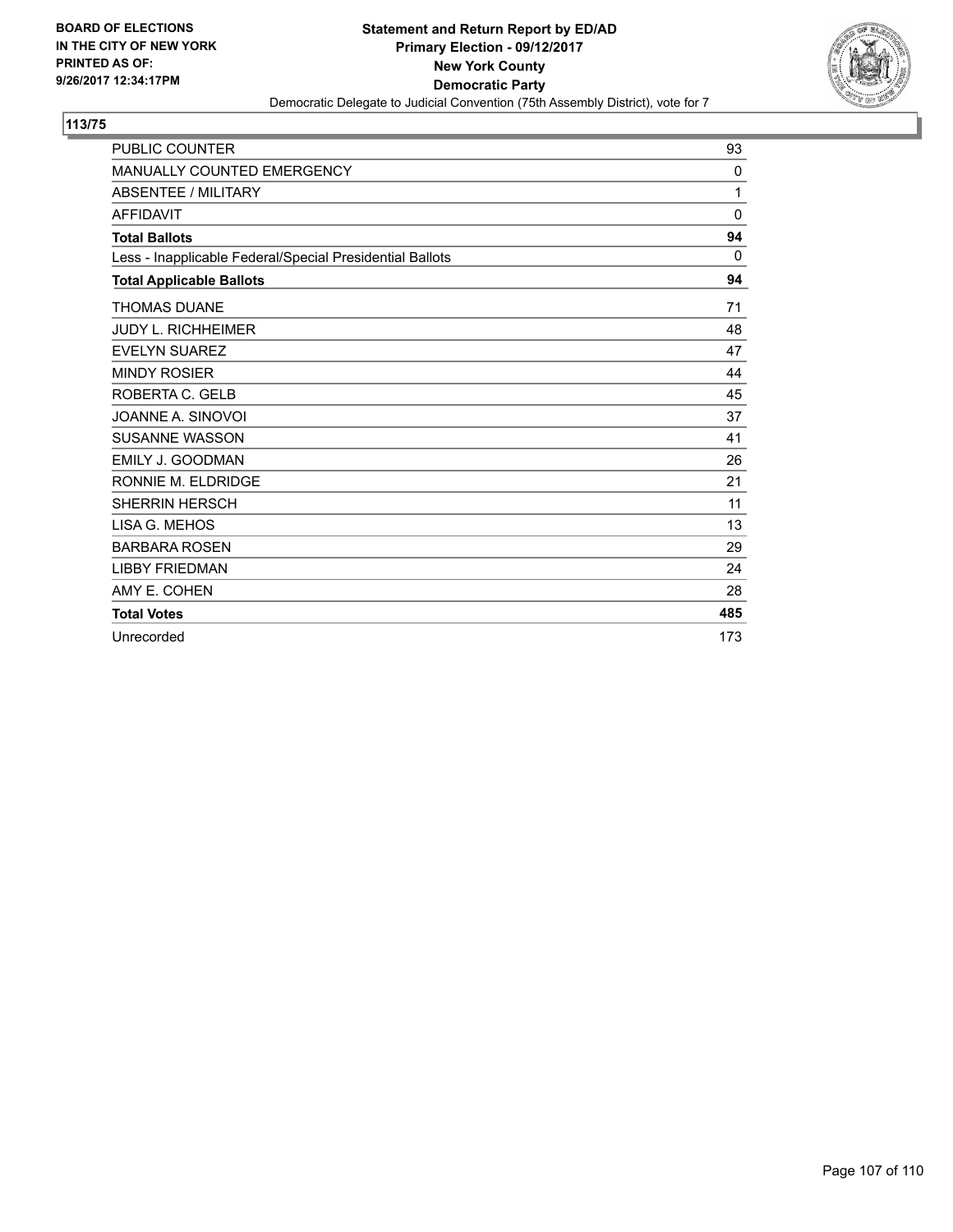

| <b>PUBLIC COUNTER</b>                                    | 211          |
|----------------------------------------------------------|--------------|
| MANUALLY COUNTED EMERGENCY                               | 0            |
| <b>ABSENTEE / MILITARY</b>                               | 5            |
| <b>AFFIDAVIT</b>                                         | $\mathbf{0}$ |
| <b>Total Ballots</b>                                     | 216          |
| Less - Inapplicable Federal/Special Presidential Ballots | 0            |
| <b>Total Applicable Ballots</b>                          | 216          |
| <b>THOMAS DUANE</b>                                      | 164          |
| <b>JUDY L. RICHHEIMER</b>                                | 97           |
| <b>EVELYN SUAREZ</b>                                     | 100          |
| <b>MINDY ROSIER</b>                                      | 85           |
| ROBERTA C. GELB                                          | 88           |
| JOANNE A. SINOVOI                                        | 76           |
| <b>SUSANNE WASSON</b>                                    | 82           |
| EMILY J. GOODMAN                                         | 49           |
| RONNIE M. ELDRIDGE                                       | 59           |
| <b>SHERRIN HERSCH</b>                                    | 34           |
| LISA G. MEHOS                                            | 37           |
| <b>BARBARA ROSEN</b>                                     | 47           |
| <b>LIBBY FRIEDMAN</b>                                    | 35           |
| AMY E. COHEN                                             | 35           |
| <b>Total Votes</b>                                       | 988          |
| Unrecorded                                               | 524          |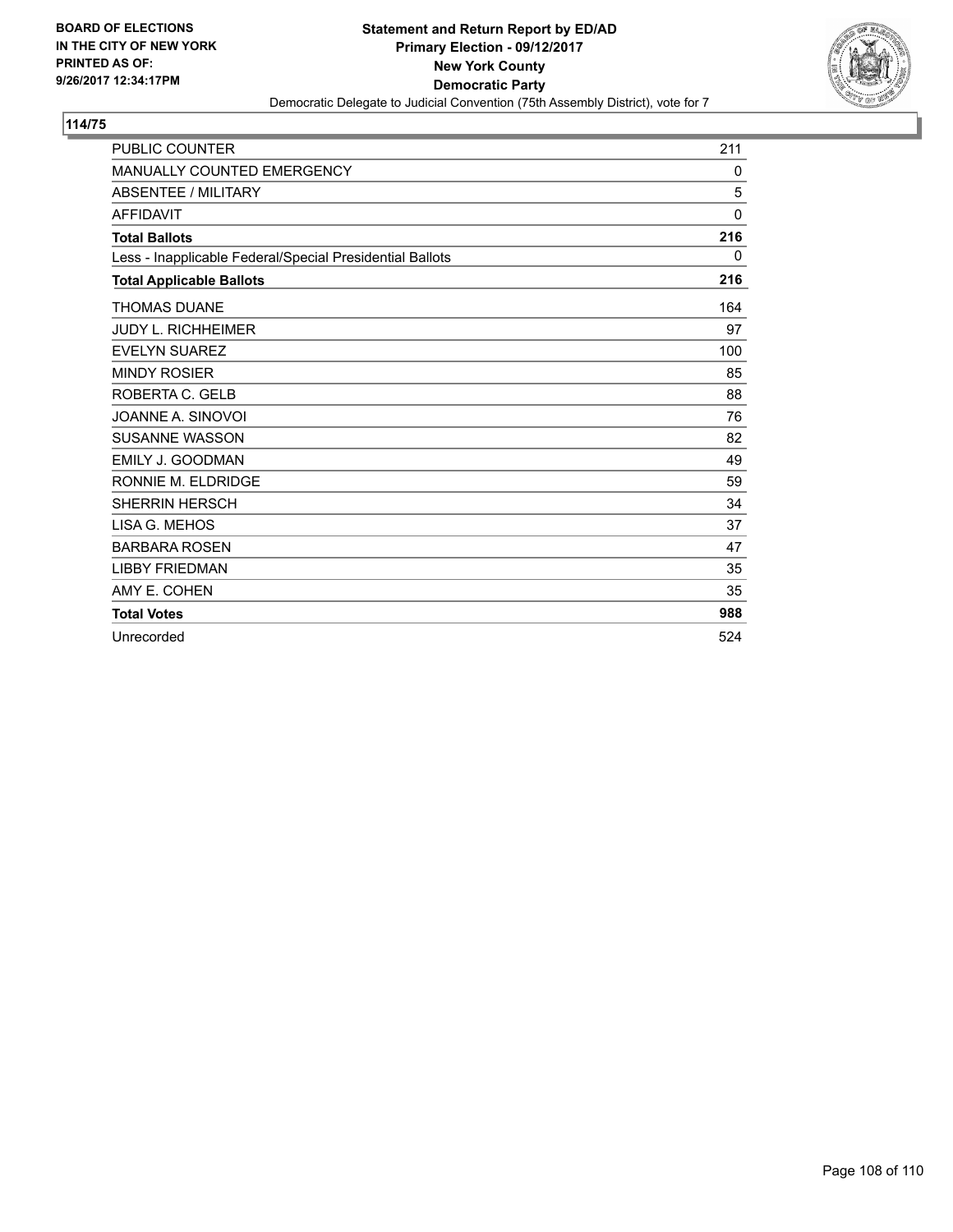

## **115/75**

| <b>PUBLIC COUNTER</b>                                    | 94             |
|----------------------------------------------------------|----------------|
| MANUALLY COUNTED EMERGENCY                               | 0              |
| <b>ABSENTEE / MILITARY</b>                               | $\overline{2}$ |
| <b>AFFIDAVIT</b>                                         | $\overline{2}$ |
| <b>Total Ballots</b>                                     | 98             |
| Less - Inapplicable Federal/Special Presidential Ballots | 0              |
| <b>Total Applicable Ballots</b>                          | 98             |
| <b>THOMAS DUANE</b>                                      | 54             |
| <b>JUDY L. RICHHEIMER</b>                                | 38             |
| <b>EVELYN SUAREZ</b>                                     | 48             |
| <b>MINDY ROSIER</b>                                      | 38             |
| ROBERTA C. GELB                                          | 41             |
| JOANNE A. SINOVOI                                        | 36             |
| <b>SUSANNE WASSON</b>                                    | 39             |
| EMILY J. GOODMAN                                         | 16             |
| RONNIE M. ELDRIDGE                                       | 14             |
| <b>SHERRIN HERSCH</b>                                    | 9              |
| LISA G. MEHOS                                            | 18             |
| <b>BARBARA ROSEN</b>                                     | 16             |
| <b>LIBBY FRIEDMAN</b>                                    | 11             |
| AMY E. COHEN                                             | 17             |
| CARLINA RIVERA (WRITE-IN)                                | 1              |
| SCOTT STRINGER (WRITE-IN)                                | 1              |
| <b>Total Votes</b>                                       | 397            |
| Unrecorded                                               | 289            |